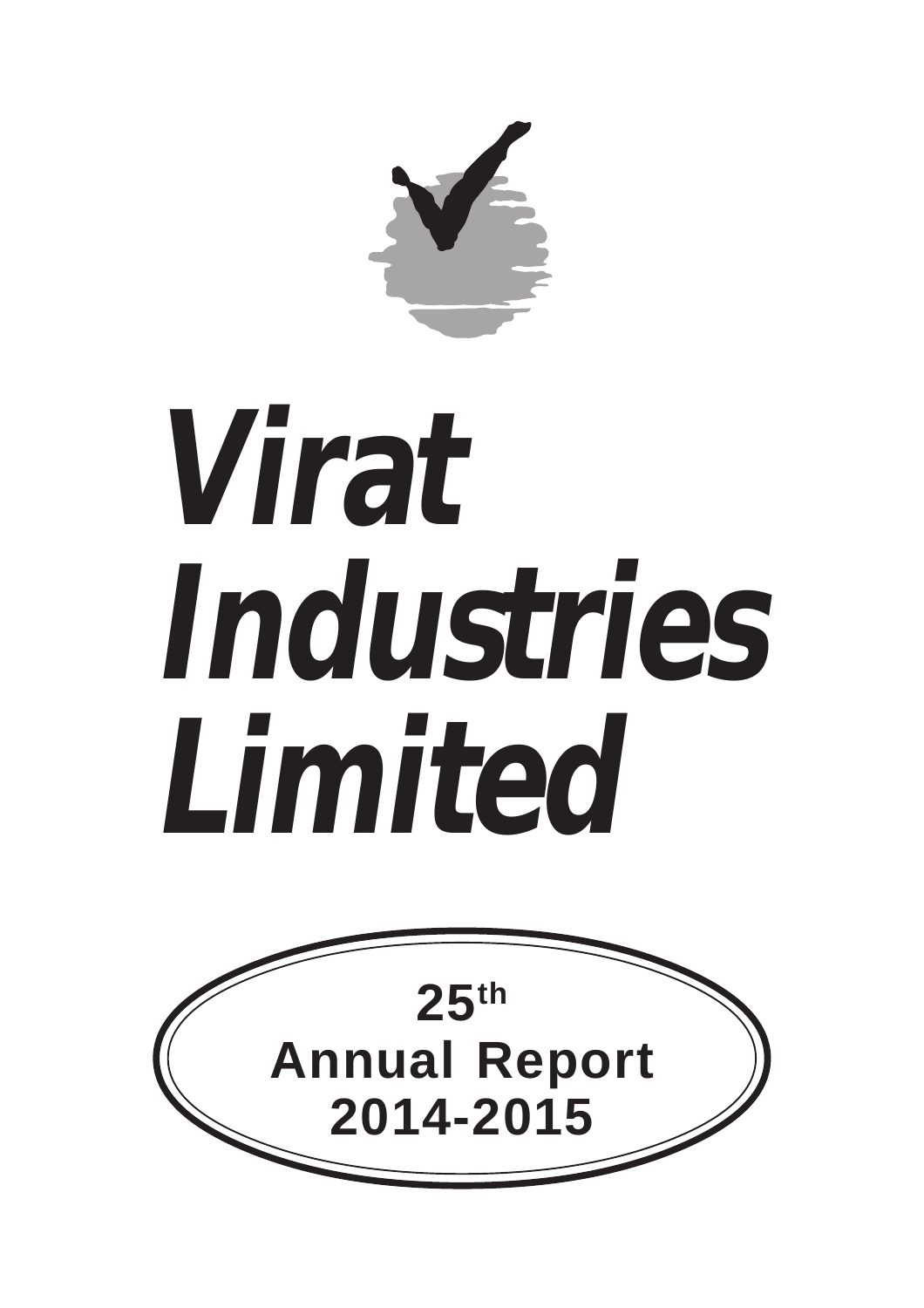# **VIRAT INDUSTRIES LIMITED**

25th Annual Report 2014-2015

#### **CHAIRMAN EMERITUS**

**Mr. Naozer J. Aga**

#### **BOARD OF DIRECTORS**

**Mr. Arun S. Sanghi** Chairman **Mr. Adi F. Madan** Managing Director **Mrs. Ayesha K. DadyBurjor** Whole-time Director **Mr. Ajit P. Walwaikar Mr. Armand N. Aga Mr. Harish H. Shah Mr. Vinay Sanghi**

**PRESIDENT (WORKS) Mr. Nirmal G. Awtaney**

**COMPANY SECRETARY Mr. Asinkhan S. Baholu**

**AUDITORS M/s. Deloitte Haskins & Sells**

Chartered Accountants

#### **BANKERS**

#### **Bank of Baroda**

#### **REGISTERED OFFICE & FACTORY**

A-1/2, GIDC Industrial Estate, Kabilpore, Navsari - 396 424, Gujarat.

**25TH ANNUAL GENERAL MEETING** on Thursday, the 3rd September, 2015 at 11.30 a.m. at A-1/2, GIDC Industrial Estate, Kabilpore, Navsari - 396 424, Gujarat.

| <b>CONTENTS</b>                                   | Page No. |
|---------------------------------------------------|----------|
| <b>Notice</b>                                     |          |
| Directors' Report                                 | 11       |
| Independent Auditors' Report                      | 37       |
| <b>Balance Sheet</b>                              | 40       |
| Statement of Profit and Loss                      | 41       |
| Cash Flow Statement                               | 42       |
| Notes forming part of<br>the Financial Statements | 43       |

**REQUEST :** Shareholders are requested to bring their copy of Annual Report to the Meeting.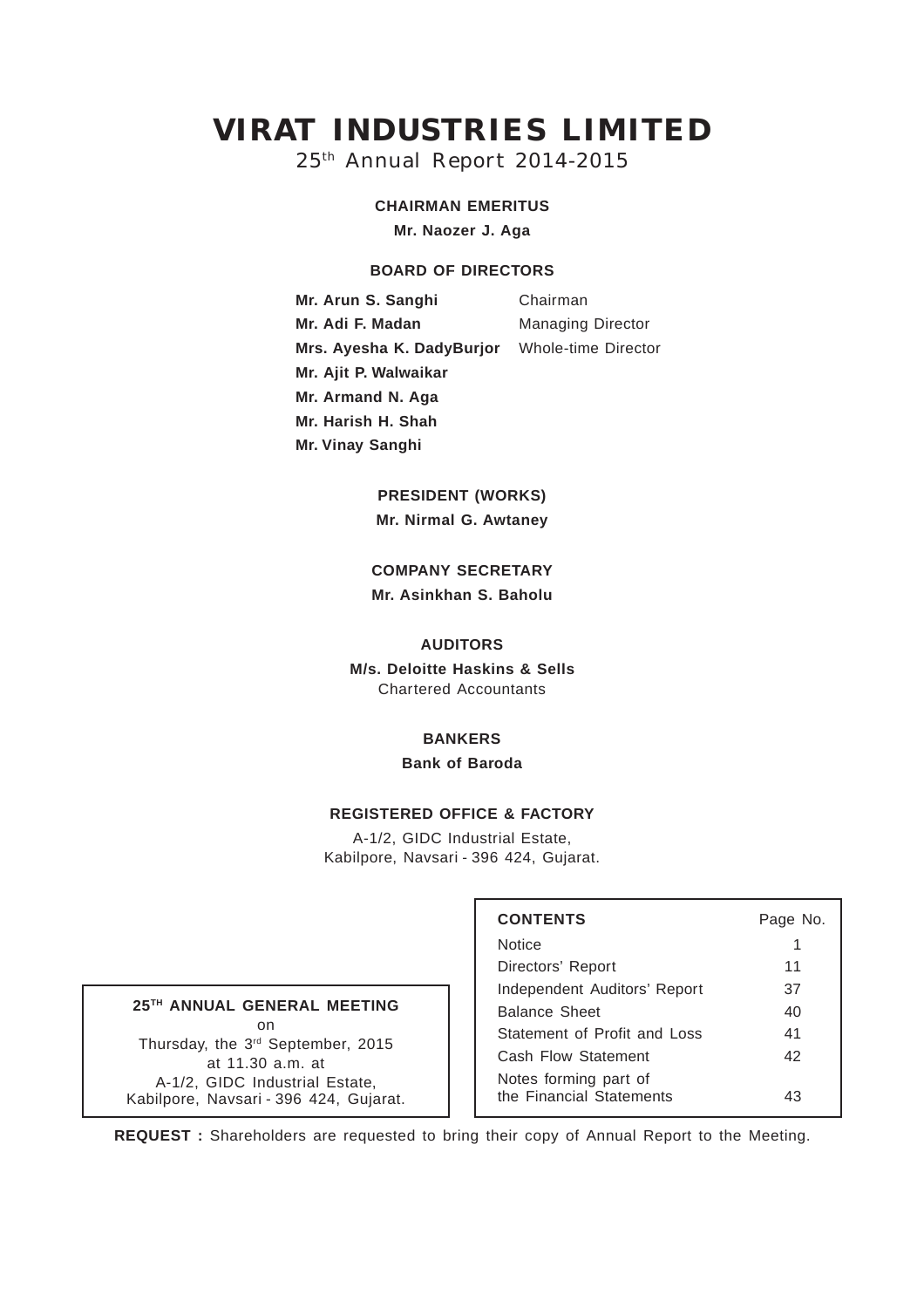#### **N O T I C E**

NOTICE is hereby given that the Twenty-Fifth Annual General Meeting of the Members of Virat Industries Limited will be held at the Registered Office of the Company at A-1/2, GIDC Industrial Estate, Kabilpore, Navsari - 396 424 on Thursday, 3rd September, 2015 at 11.30 a.m. to transact the following business:

#### **ORDINARY BUSINESS:**

- 1. To receive, consider and adopt the Balance Sheet as at 31st March, 2015 and the Profit & Loss Account for the year ended as on that date and the Reports of the Directors and the Auditors thereon.
- 2. To declare Dividend on Equity Shares for the year ended 31st March, 2015.
- 3. To appoint a Director in place of Mr. Armand N. Aga, who retires from office by rotation and being eligible, offers himself for re-appointment.
- 4. To affirm the appointment of M/s. Deloitte Haskins & Sells, Chartered Accountants, Baroda (Regn. No.117364W) as Auditors of the Company until the conclusion of the twenty seventh annual general meeting with respect to the financial year beginning 1 April, 2015 and ending 31 March, 2017. To consider and if thought fit, to pass with or without modification(s), the following Resolution as under:

#### **ORDINARY RESOLUTION:**

"RESOLVED THAT pursuant to the provisions of Section 139, 142 and other applicable provisions, if any, of the Companies Act, 2013 and the Rules made thereunder, the appointment of M/s. Deloitte Haskins & Sells, Chartered Accountants, Baroda (Registration No.117364W), as Auditors of the Company, by resolution passed at the 24th Annual General Meeting of the Company, to hold office from the conclusion of the 24th Annual General Meeting until the conclusion of the 27th Annual General Meeting, be and is hereby ratified for the balance term and accordingly they continue to hold office from the conclusion of the 25th Annual General Meeting until the conclusion of the 27th Annual General Meeting on such remuneration as may be fixed by the Board, apart from reimbursement of out of pocket expenses as may be incurred by them for the purpose of audit."

#### **SPECIAL RESOLUTION:**

5. To consider and if thought fit, to pass with or without modification(s) the following Resolution as an SPECIAL BUSINESS:

**"RESOLVED THAT,** in terms of Regulation 166 of the Articles of Association of the Company and subject to the provisions of Sections 196, 197, 198 of and Schedule V to and other applicable provisions of the Companies Act, 2013, Shri Adi F. Madan be and is hereby re-appointed Managing Director of the Company with effect from 1st October, 2015 for a term of 3 years up to 30th September, 2018 on the terms and conditions mentioned in the Agreement entered into between the Managing Director and the Company containing powers, functions and duties of the Managing Director and the following remuneration:

- (a) Salary In the Pay Scale of  $\overline{\zeta}$  155,000 165,000 175,000 per month, over the three (3) years. However, the overall remuneration, including the perquisites, shall not exceed  $\overline{\tau}$  315,000 - 350,000 - 375,000 per month in each of the above pay scale, respectively.
- (b) Commission Commission on Net Profit of the Company computed in the manner laid down in Sections 197 of the Companies Act, 2013, as may be fixed by the Board subject to the ceiling limits laid down in Sections 197 of the Companies Act, 2013.
- (c) Perquisites :
	- (1) Housing 35% of the salary towards House Rent Allowance and another 20% of the salary towards expenditure on gas, electricity, water and furnishing etc.
	- (2) Medical Reimbursement Reimbursement for self and family, on actual but not exceeding one month's salary
	- (3) Other Allowance at 10%
	- (4) Leave Travel concession For self and family, once in a year, restricted to one month's salary
	- (5) Club Fees Club Fees subject to  $\overline{z}$  2,000 per annum which will not include admission and life membership fees.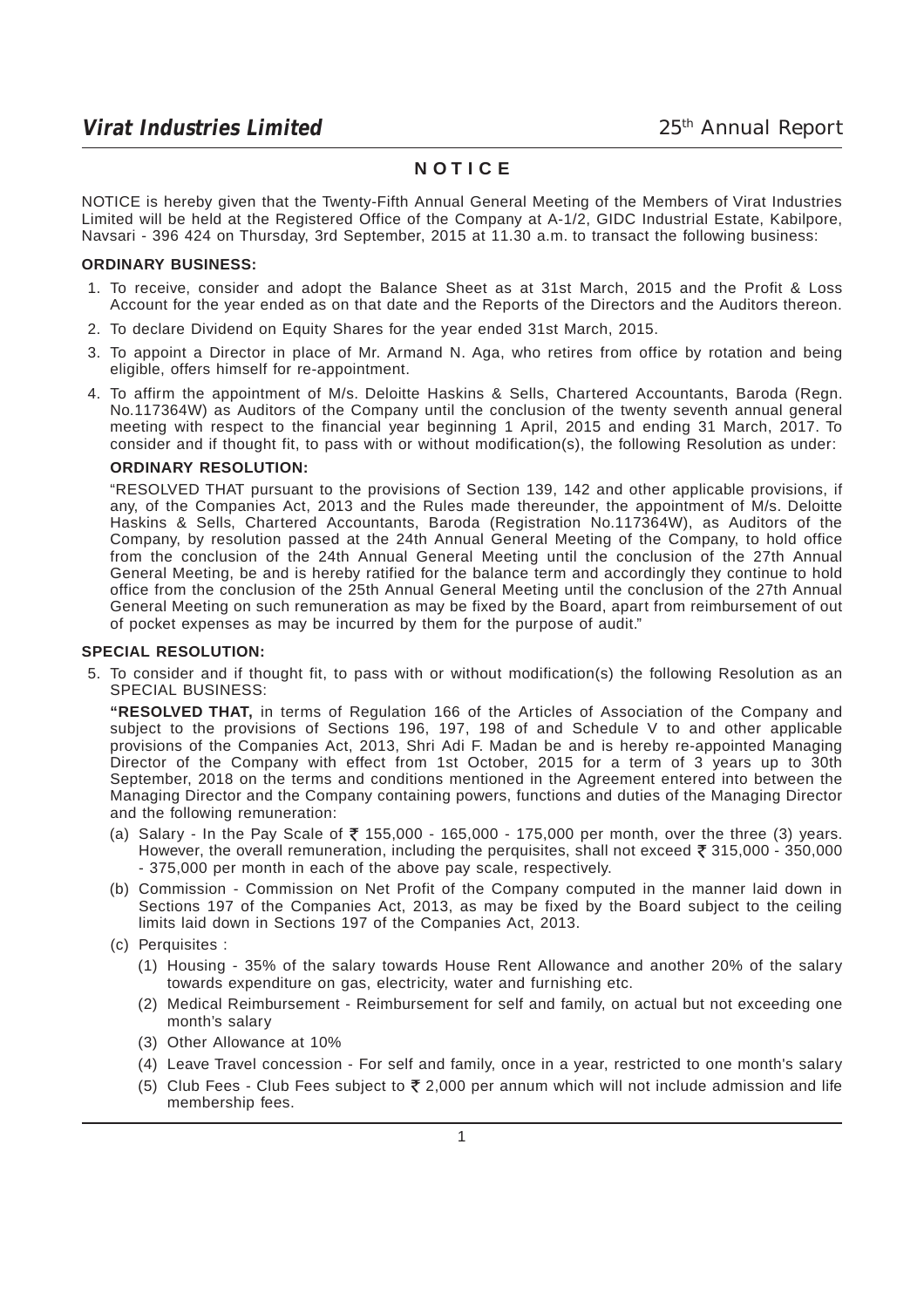- (6) Personal Accident Insurance Premium not exceeding  $\bar{\tau}$  1,000 per month.
- (7) Performance Incentives as may be fixed by the Board from time to time.
- (d) Provident Fund, Superannuation and Gratuity- Provident Fund, Superannuation Fund and gratuity as per the Rules of the Company, subject to the ceiling as per the guidelines for managerial remuneration in force from time to time. However, this shall not be included for the computation of ceiling on the remuneration.
- (e) Car Company's Car for the business of the Company.
- (f) Telephone Provision of telephone at residence will not be considered as perquisite but personal long distance call shall be billed by the Company.
- (g) Entertainment / Traveling Reimbursement of travelling, entertainment and other expenses as incurred by him for the business of the Company.
- (h) Privilege Leave One month's leave on full pay and allowance, for every eleven months of service, unavailed leave at the end of the tenure will be allowed to be encashed.
- (i) Minimum Remuneration Notwithstanding anything to the contrary herein contained, where in any financial year during the currency of the tenure of the Managing Director, the Company has made no profits or its profits are inadequate, the Company shall pay to the Managing Director, the above salary and perquisites, except commission not exceeding the ceiling limits prescribed in Scheduler V of the Companies Act, 2013 as Minimum Remuneration.

#### **OTHER BENEFITS**

Apart from the aforesaid remuneration, the Managing Director shall be entitled to reimbursement of expenses incurred in connection with the business of the Company.

The Managing Director shall not be paid any sitting fees for attending the meetings of the Board of Directors or Committees thereof.

#### **OTHER TERMS**

Subject to the control, supervision and directions of the Board of Directors and subject to the provisions of the Act, the Managing Director shall have the general conduct and management of the business and affairs of the Company as illustrated but not limited to what is stated in the Agreement between the Managing Director and the Company.

**RESOLVED FURTHER THAT** for the purpose of giving effect to this Resolution, the Board of Directors of the Company be and is hereby authorized to do all such acts, deeds, matters and things as they may in their absolute discretion deem necessary, expedient and proper in the best interests of the Company."

6 To consider and if thought fit, to pass with or without modification(s), the following Resolution as a **SPECIAL RESOLUTION:**

**"RESOLVED THAT** in terms of Regulation 166 of the Articles of Association of the Company and subject to the provisions 196 and 197 and Schedule V of the Companies Act, 2013, Mrs. Ayesha K. DadyBurjor, be and is hereby appointed as the Whole-time Director of the Company with effect from 1st August, 2014 for a term of 3 years up to 31st July, 2017 on terms and conditions mentioned in the Agreement entered in to between the Whole-time Director and the Company.

**RESOLVED FURTHER THAT** for the purpose of giving effect to this Resolution, the Board of Directors of the Company be and is hereby authorized to do all such acts, deeds, matters and things as they may in their absolute discretion deem necessary, expedient and proper in the best interest of the Company."

The Company in General Meeting has to approve the following terms of remuneration and other terms and conditions to the Whole-time Director:

- (a) Salary  $\overline{z}$  76,315 per month
- (b) Perquisites The following perquisites are allowed in addition to salary.
	- (1) Housing 35% of the salary towards House Rent Allowance  $\overline{\xi}$  26,710 per month
	- (2) Medical Allowance  $\bar{\xi}$  6,356 per month (Maximum one month's basic salary for a year)
	- (3) Conveyance Allowance  $\overline{z}$  21,619 per month

(Total Emoluments = Salary + Perquisites =  $\overline{\xi}$  131,000)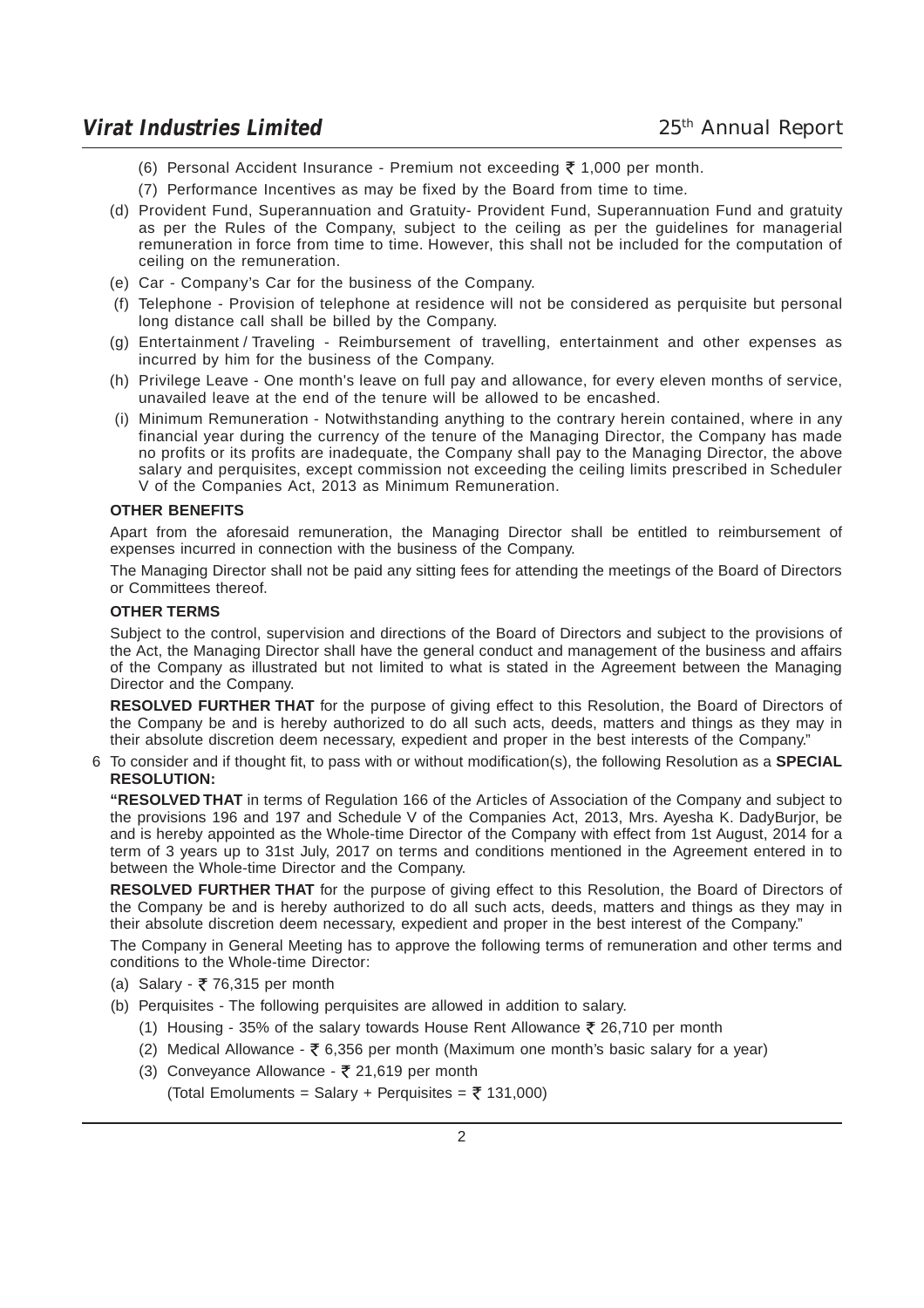# *25<sup>th</sup> Annual Report* 25<sup>th</sup> **Annual Report**

- (c) Gratuity Gratuity as per the provisions of the Gratuity Act as applicable to all other employees of the Company, subject to the ceiling as per the guidelines for Managerial Remuneration in force from time to time.
- (d) In the event of loss or inadequacy of profits in any financial year, the Whole-time Director shall be paid remuneration by way of salary and perquisites as specified above.
- (e) She will not be entitled to Provident Fund and any other benefit like Leave Travel Allowance, etc.

#### **OTHER BENEFITS**

Apart from the aforesaid remuneration, the Whole-time Director shall be entitled to reimbursement of expenses incurred in connection with the business of the Company. The Whole-time Director shall not be paid any sitting fees for attending meetings of the Board of Directors or Committees thereof so long as she continues as the Whole-time Director.

#### **NOT EXCLUSIVE**

The Directors are at liberty from time to time to appoint any other person or persons to be Whole-time Directors jointly with the Whole-time Director.

#### **TERMINATION**

Either party shall be entitled to terminate the Agreement by giving three months' notice in writing to the other party without assigning any reason and on expiry of period of such notice the Agreement shall stand terminated. The Company shall be entitled to give three months' salary and perquisites in lieu of the notice period.

#### **COMPENSATION**

If, at any time the office of the Whole-time Director is determined before the expiry of her term of office, the Whole-time Director shall be entitled to be compensated for loss of office in accordance with and subject to the restrictions laid down in Section 191 of the Companies Act, 2013.

#### **NON-ROTATIONAL**

The Whole-time Director shall not so long as she continues to hold office as Whole-time Director be liable to retire by rotation and she shall not be reckoned as Director for the purpose of determining the rotation for retirement of Directors.

#### **ARBITRATION**

That in the event of any dispute or difference at any time hereafter arising between the Company on one hand and the Whole-time Director on the other hand with reference to any of the provisions of this Agreement, matters or things herein contained, or any matters or things arising therefrom or thereabout, such dispute or difference shall be referred to two arbitrators one to be chosen by each party to the dispute or difference or in case of difference between Arbitrators, to an Umpire to be chosen by the Arbitrators before entering upon the matters referred to them and this Agreement shall be deemed to be a submission to the Arbitration of two Arbitrators within the meaning of the Arbitration and Conciliation Act, 1996 or any statutory amendment. Modification and re-enactment thereof, as the case may be.

**RESOLVED FURTHER THAT** for the purpose of giving effect to this Resolution, the Board of Directors of the Company be and is hereby authorized to do all such acts, deeds, matters and things as they may in their absolute discretion deem necessary, expedient and proper in the best interests of the Company."

By Order of the Board of Directors

A-1/2, GIDC Industrial Estate,  $\overline{C}$  A-1/2, GIDC Industrial Estate, Kabilpore, Navsari - 396 424, Gujarat. Membership No.: FCS 703

Place : Mumbai. Date : 29**th** May, 2015.

**REGISTERED OFFICE: ASINKHAN S. BAHOLU**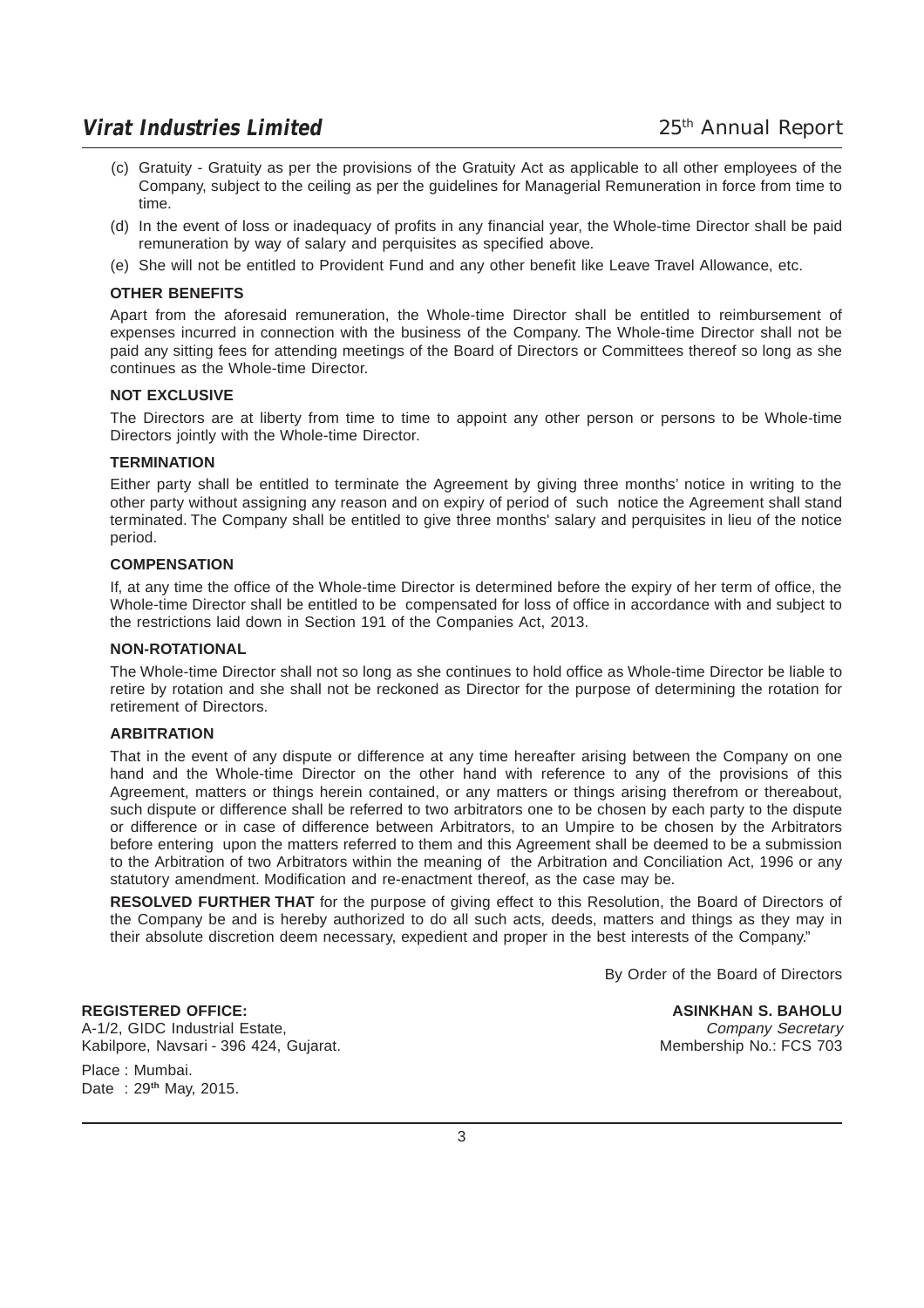#### **NOTES :**

A. **A MEMBER ENTITLED TO ATTEND AND VOTE IS ENTITLED TO APPOINT A PROXY TO ATTEND AND VOTE INSTEAD OF HIMSELF AND THE PROXY NEED NOT BE A MEMBER.**

PROXIES IN ORDER TO BE VALID MUST BE LODGED AT THE REGISTERED OFFICE OF THE COMPANY NOT LESS THAN 48 HOURS BEFORE THE COMMENCEMENT OF THE MEETING.

- B. The Register of Members and the Share Transfer Books shall remain closed from27-08-2015 to 03-09-2015 (including both dates) for the purpose of dividend entitlement and the 25th Annual General Meeting.
- C. Members/Proxies are requested to fill the Attendance Slip for attending the meeting.
- D. Members are informed that the facility of dematerialization of shares of the Company is available and members are advised to go for that by approaching concerned DPs.
- E. Members who hold shares in dematerialized form are requested to bring their Client ID and DP ID numbers for easy identification of attendance at the meeting.
- F. The Members holding shares in physical form are requested to notify any change in their address to the Company.
- G. Members desiring any information as regards the Accounts are requested to write to the Company at least 10 days before the date of the meeting to enable the management to keep the information ready.
- H. As per Companies (Management and Administration) Rules, 2014 read with Chapter VII of the Companies Act, 2013, the Shareholders of the Company are requested to furnish their information as per Annexure and are required to submit the same to Link Intime India Pvt. Ltd. RTA of Virat industries Limited on or before 3rd September, 2015.
- I. In compliance with provisions of Section 108 of the Companies Act, 2013 and Rule 20 of the Companies (Management and Administration) Rules, 2014, the Company is pleased to provide the Members the facility to exercise their right to vote at the 25th Annual General Meeting (AGM) by electronic means and the business may be transacted through e-voting services provided by CDSL Ventures Ltd. (CVL)
- J. Corporate members intending to send their authorized representatives to attend the Meeting are requested to send a certified copy of the Board Resolution authorizing their representative to attend and vote on their behalf at the Meeting.
- K. In terms of Regulations 139, 140 and 141 of the Articles of Association of the Company, Shri Armand N. Aga (DIN 00022401) will retire by rotation at the ensuing Annual General Meeting and being eligible offers himself for re-appointment.
- L. Brief resume of all Independent Directors and the Director retiring by rotation, nature of their expertise in specific functional areas and the names of the Companies in which they hold directorships and membership/Chairmanship of Board committees as stipulated under Clause 49 of the Listing Agreement with the Bombay Stock Exchange Limited are provided in the Report on Corporate Governance forming part of the Annual Report along with this Notice.

#### M **E-voting**

In compliance with provisions of Section 108 of the Companies Act, 2013 and Rule 20 of the Companies (Management and Administration) Rules, 2014, the Company is pleased to provide its members facility to exercise their right to vote at the 25th Annual General Meeting (AGM) on the items mentioned in the notice by electronic means through e-voting Services provided by Link Intime India Pvt. Ltd. The e-voting shall be open on 29th August, 2015 to 31st August, 2015 from 9.00 AM to 5.00 PM.

Mr. Atul J. Gandhi, Company Secretary (Membership No: FCS 1632) has been appointed as the Scrutinizer for conducting the e-voting process in a fair and transparent manner.

E-voting is optional. The e-voting rights of the shareholders/beneficiary owners shall be reckoned on the equity shares held by them as on 27th August, 2015 being the Cut-off date for the purpose. Shareholders of the Company holding shares either in physical or in dematerialized form, as on the Cut-off date, may cast their vote electronically.

The Scrutinizer shall within a period not exceeding three (3) days from the conclusion of the e-voting period unblock the votes in the presence of at least two (2) witnesses not in the employment of the Company and make a Scrutinizer's Report of the votes cast in favour or against, forthwith to the Chairman of the Company.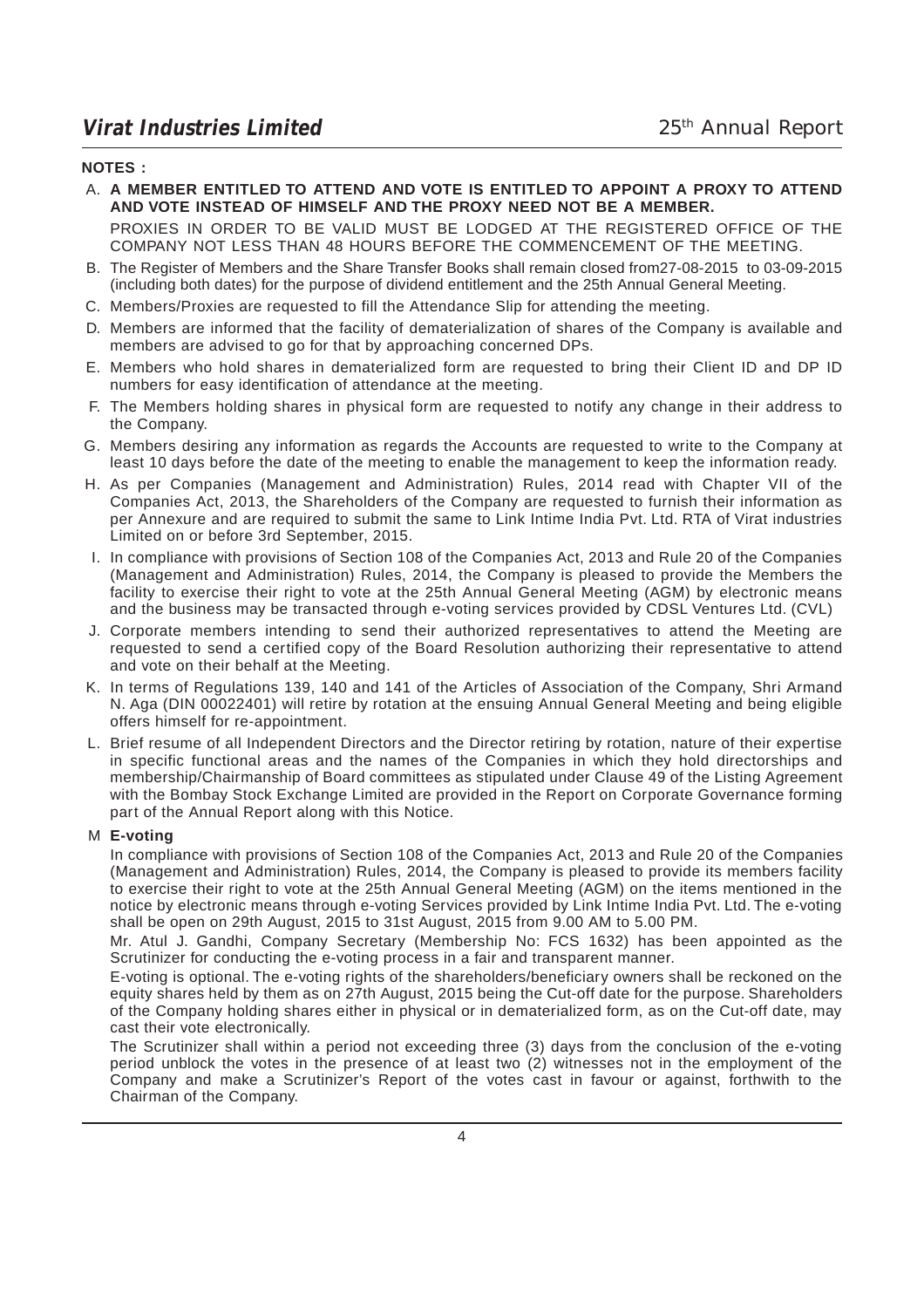# *25<sup>th</sup> Annual Report* 25<sup>th</sup> **Annual Report**

The Results of the e-voting along with the result of the poll conducted at the AGM and the Scrutinizer's Report shall be sent to stock exchanges, where the securities of the Company are listed and placed on the Company's website www.viratindustries.comand on the website https://www.evotingindia.co.inwithin two (2) days of passing of the Resolutions at the AGM.

The instructions for members for voting electronically are as under:-

The voting period begins from 9.00 AM to 6.00 PM on 29thAugust, 2015 to 31st August, 2015. During this period shareholders' of the Company, holding shares either in physical form or in dematerialized form, as on the cut-off date (record date) on27thAugust, 2015, may cast their vote electronically. The evoting module shall be disabled by CDSL for voting thereafter.

#### **(A) In case of members receiving e-mail:**

- i) Log on to the e-voting website www.evotingindia.com
- ii) Click on "Shareholders" tab.
- iii) Now Enter your User ID
	- For CDSL: 16 digits beneficiary ID,
	- For NSDL: 8 Character DP ID followed by 8 Digits Client ID,
	- Members holding shares in Physical Form should enter Folio Number registered with the Company.
- iv) Next enter the Image Verification as displayed and Click on Login.
- v) If you are holding shares in demat form and had logged on to www.evotingindia.com and voted on an earlier voting of any company, then your existing password is to be used.
- vi) If you are a first time user follow the steps given below:

|                  | For Members holding shares in Demat Form and Physical Form                                                                                                                                                                                                           |
|------------------|----------------------------------------------------------------------------------------------------------------------------------------------------------------------------------------------------------------------------------------------------------------------|
| PAN <sup>*</sup> | Enter your 10 digit alpha-numeric PAN issued by Income Tax Department (Applicable<br>for both demat shareholders as well as physical shareholders)                                                                                                                   |
|                  | Members who have not updated their PAN with the Company/Depository<br>$\bullet$<br>Participant are requested to use the sequence number which is printed on Postal<br>Ballot / Attendance Slip indicated in the PAN Field.                                           |
| DOB#             | Enter the Date of Birth as recorded in your demat account or in the company<br>records for the said demat account or folio in dd/mm/yyyy format.                                                                                                                     |
| Dividend<br>Bank | Enter the Dividend Bank Details as recorded in your demat account or in the<br>company records for the said demat account or folio.                                                                                                                                  |
| Details#         | Please enter the DOB or Dividend Bank Details in order to login. If the<br>$\bullet$<br>details are not recorded with the Depository or Company please enter the<br>Member ID / Folio Number in the Dividend Bank details field as mentioned in<br>instruction (iv). |

- vii) After entering these details appropriately, click on "SUBMIT" tab.
- viii) Members holding shares in physical form will then reach directly the Company selection screen. However, members holding shares in demat form will now reach 'Password Creation' menu wherein they are required to mandatorily enter their login password in the new password field. Kindly note that this password is to be also used by the demat holders for voting for Resolutions of any other company on which they are eligible to vote, provided that company opts for e-voting through CDSL platform. It is strongly recommended not to share your password with any other person and take utmost care to keep your password confidential.
- ix) For Members holding shares in physical form, the details can be used only for e-voting on the Resolutions contained in this Notice.
- x) Click on the EVSN for the relevant <Company Name> on which you choose to vote.
- xi) On the voting page, you will see "RESOLUTION DESCRIPTION" and against the same the option "YES/NO" for voting. Select the option YES or NO as desired. The option YES implies that you assent to the Resolution and option NO implies that you dissent to the Resolution.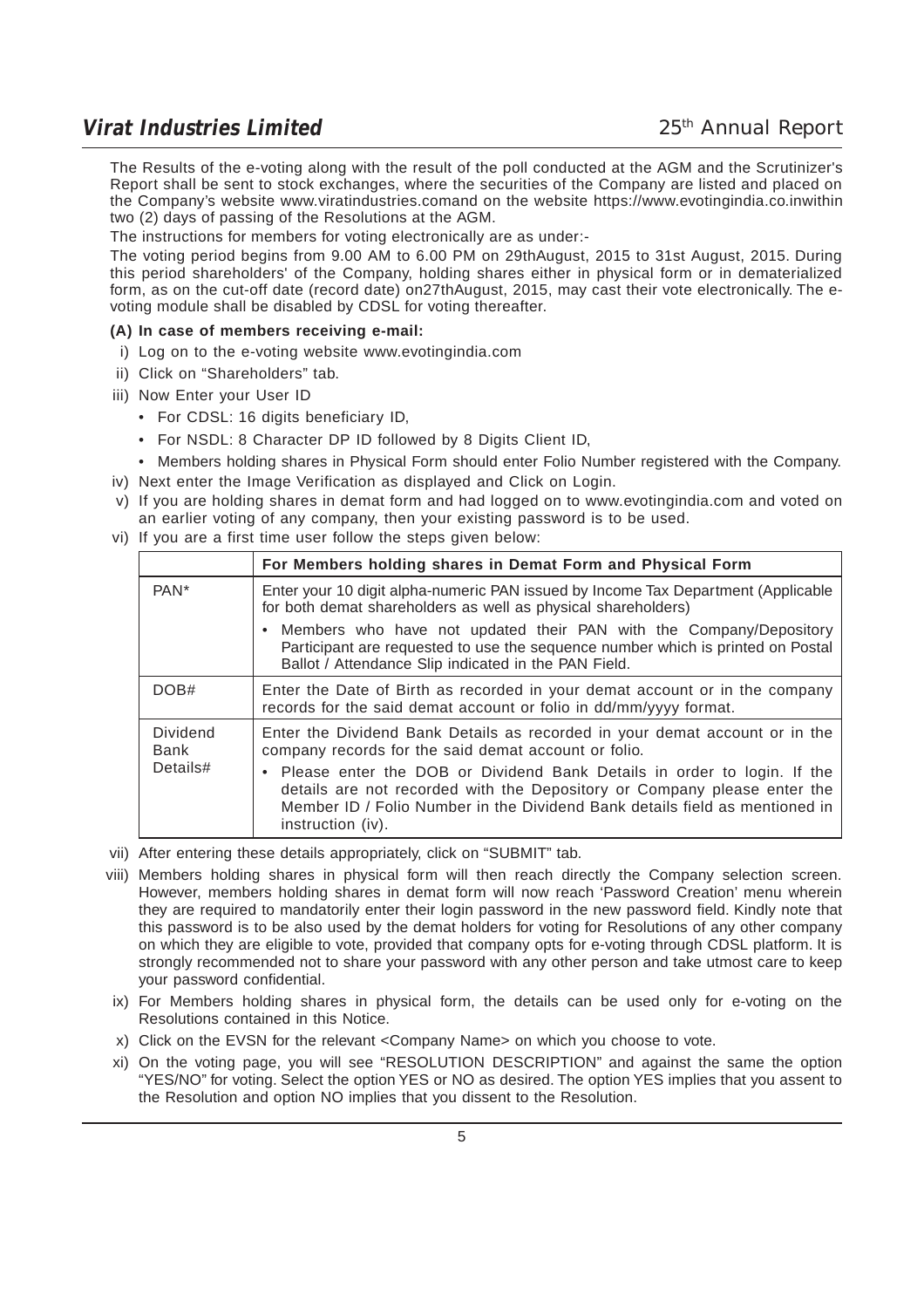- xii) Click on the "RESOLUTIONS FILE LINK" if you wish to view the entire Resolution details.
- xiii) After selecting the Resolution you have decided to vote on, click on "SUBMIT". A confirmation box will be displayed. If you wish to confirm your vote, click on "OK", else to change your vote, click on "CANCEL" and accordingly modify your vote.
- xiv) Once you "CONFIRM" your vote on the Resolution, you will not be allowed to modify your vote.
- xv) You can also take out print of the voting done by you by clicking on "Click here to print" option on the Voting page.
- xvi) If Demat account holder has forgotten the changed password then Enter the User ID and the image verification code and click on Forgot Password and enter the details as prompted by the system.
- xvii) Note for Non Individual Shareholders and Custodians
	- o Non-Individual shareholders (i.e. other than Individuals, HUF, NRI etc.) are required to log on to www.evotingindia.com and register themselves as Corporates.
	- o A scanned copy of the Registration Form bearing the stamp and sign of the entity should be emailed to helpdesk.evoting@cdslindia.com.
	- o After receiving the login details they have to create a Compliance user using the admin login and password. The Compliance user would be able to link the account(s) for which they wish to vote on.
	- o The list of accounts should be mailed to helpdesk.evoting@cdslindia.com and on approval of the accounts they would be able to cast their vote.
	- o A scanned copy of the Board Resolution and Power of Attorney (POA) which they have issued in favour of the Custodian, if any, should be uploaded in PDF format in the system for the scrutinizer to verify the same.
- xviii) In case you have any queries or issues regarding e-voting, you may refer to the Frequently Asked Questions ("FAQs") and e-voting manual available at www.evotingindia.com under help section or write an email to helpdesk.evoting@cdslindia.com.

#### **(B) In case of members receiving the physical copy:**

Please follow all steps from sl. no. (i) to sl. no. (xvi) above to cast vote.

#### N. **Poll at the Meeting**

After all the items of the notice have been discussed, the Chairman will order poll in respect of all the items. Poll will be conducted and supervised under the Scrutinizer appointed for e-voting as stated above. After conclusion of the poll, the Chairman may declare the meeting as closed. The results of the poll aggregated with the results of e-voting will be announced by the Company on its website: www.viratindustries.com within two days from the date of AGM of the Company and on the website of CDSL and also informed to the stock exchanges where the securities of the Company are listed within two (2) days of the Annual General Meeting.

## **ANNEXURE TO NOTICE**

#### **EXPLANATORY STATEMENT AS REQUIRED PURSUANT TO SECTION 102(1) OF THE COMPANIES ACT, 2013**

The following Explanatory Statement sets out all material facts relating to the SPECIAL BUSINESS mentioned under Item No. 3 and 4 accompanying the Notice.

#### **Item No. 5:**

Mr. Adi F. Madan (58) (B.Com, LL.B.) is the Managing Director of the Company. He is sought to be appointed as Director of the Company out of the quota of 1/3rd of the Directors who are not subject to retirement by rotation within the meaning of Sec. 152 of the Companies Act, 2013 till he is Managing Director of the Company.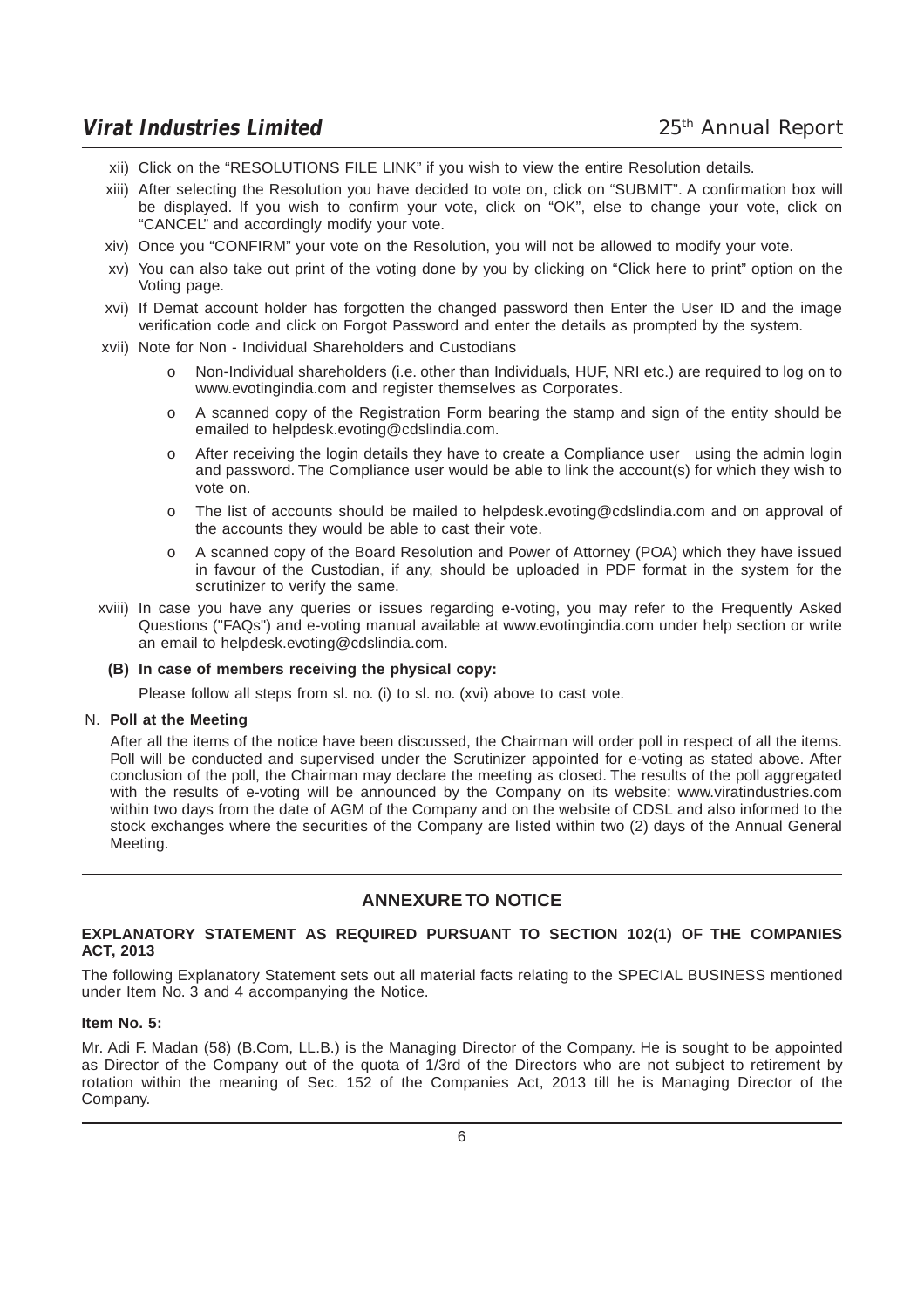# *25<sup>th</sup> Annual Report* 25<sup>th</sup> **Annual Report**

Mr. Adi F. Madan is a Director of the Company since 1994. During the period 1994 to 2004, he was Whole-time Director of the Company. He has been Managing Director of the Company since 2004. He has extensive experience of over 30 years in industry and business. His tenure as the Managing Director of the Company ends on 30th September, 2015. Considering his rich and vast experience and exceptional managerial skills, the Board of Directors felt that it would be in the best interest of the Company to re-appoint him as Managing Director of the Company. The Board of Directors, in its meeting held on 29th May, 2015, re-appointed him as Managing Director w.e.f. 1st October, 2015 and as per the approval of the Remuneration Committee, fixed terms and conditions as to the Remuneration payable to him as mentioned in the Item No. 5 Resolution. An agreement has been executed between the Managing Director and the Company containing all the terms and conditions of his re-appointment.

In terms of Schedule V to the Companies Act, 2013, Mr. Adi F. Madan is eligible for re-appointment as Managing Director. The total remuneration payable to Mr. Adi F. Madan shall not exceed 5% of the net profits, calculated in terms of Sec. 196, 197 and 198 of the Companies Act, 2013, during any of the financial years. It is expected that considering the progress and profitability of the Company which is likely to continue in future years also, occasion is not likely to arise for payment of remuneration to him as minimum remuneration during any of the years comprised in the renewed period of his office. However, out of abundant precautions, the provisions of Schedule V to the Companies Act, 2013 are being also adhered to.

Your Directors recommend the Resolution for your approval.

Except Mr. Adi F. Madan, no other Director is concerned or interested in this Resolution. The Directors recommend your acceptance thereof in the interest of the Company. This may also be treated as an Abstract of terms and conditions and Memorandum of Interest under Section 190 of the Companies Act, 2013. The Agreement between the Company and the Managing Director is available for inspection of the members of the Company, at the Registered Office, between 11:00 a.m. and 1:00 p.m.on any of the working days upto the date of previous day of the 25th AGM.

#### **Item No. 6:**

Mrs. Ayesha K. DadyBurjor (44) (BBA (Hons) University of Texas, U. S. A. is the Whole-time Director of the Company. She is sought to be appointed as Director of the Company out of the quota of 1/3rd of the Directors who are not subject to retirement by rotation within the meaning of Sec. 152 of the Companies Act, 2013 till she is Whole-time Director of the Company.

She is a charismatic and energetic Marketing Director with a proven track record of consistently winning high levels of business within a competitive market place like U.S.A. She is able to establish credibility with senior decision makers quickly, in a wide range of business contexts, all with the aim of helping to grow the Company's business Shapoorjee Chandabhoy Finvest Pvt. Ltd. Mumbai. 2004, onwards Executive Director/ Director and its market share. Her professional experience is as under:

- Wolford Plano, TX (USA) : 2002-2004 Sales and Marketing for a high-end lingerie and hosiery brand
- Sigma Systems Carrollton, TX (USA) : 2000-2002 Managed Accounts Receivables and Collections
- Neiman Marcus- Plano TX (USA) : 1995-1998 High End Retail Couture Sales and Marketing

Except Mrs. Ayesha K. DadyBurjor and Mr. Armand N. Aga, no other Director is concerned or interested in this Resolution. The Directors recommend your acceptance thereof in the interest of the Company. This may also be treated as an Abstract of terms and conditions and Memorandum of Interest under Section 190 of the Companies Act, 2013. The Agreement between the Company and the Whole-time Director is available for inspection of the members of the Company, at the Registered Office, between 11:00 a.m. and 1:00 p.m. on any of the working days upto the date of previous day of the 25th AGM.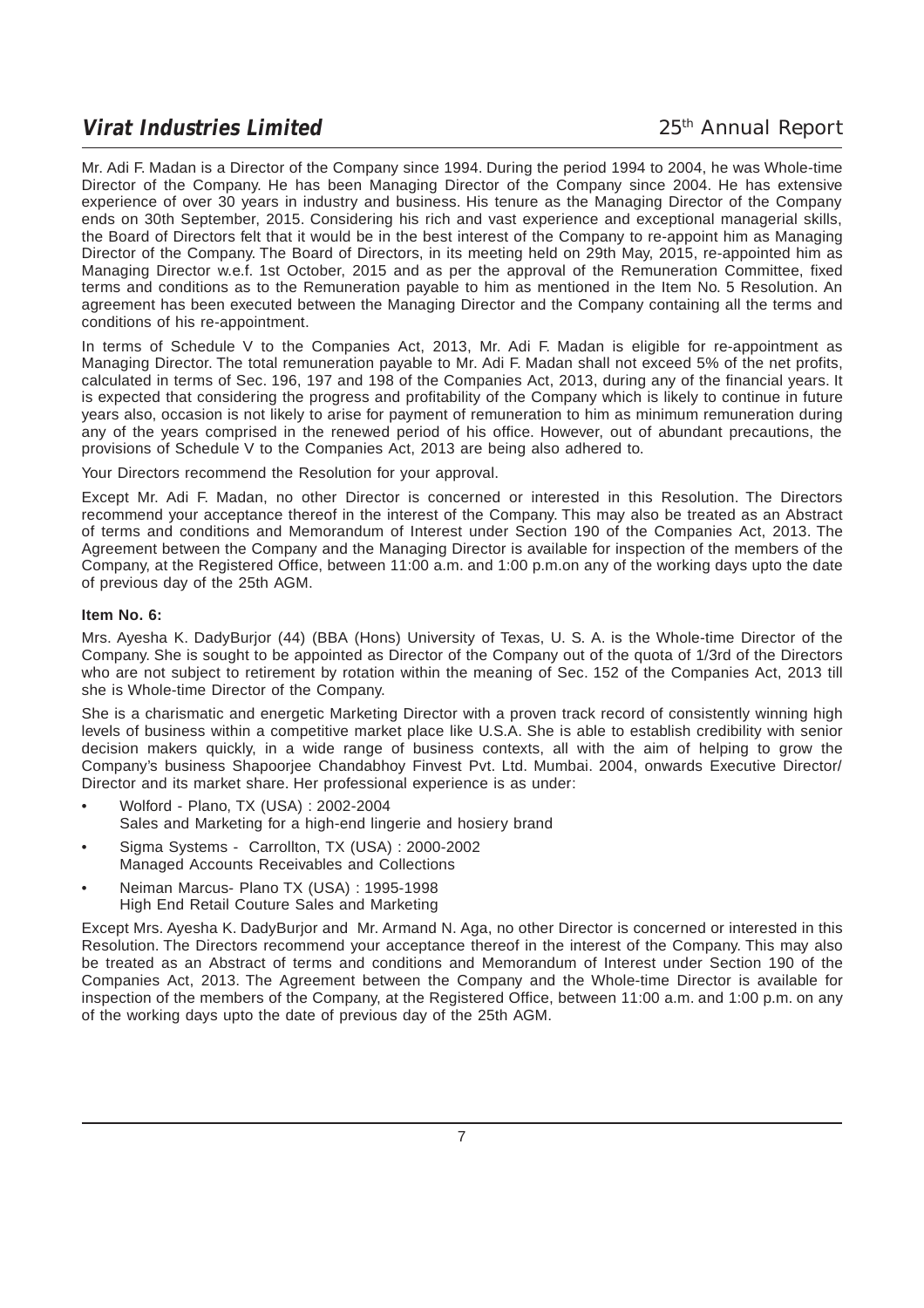## **DETAILS OF DIRECTORS BEING APPOINTED/RE-APPOINTED AT THE ANNUAL GENERAL MEETING [IN PURSUANCE OF CLAUSE 49(IV)(G)(1)] OF THE LISTING AGREEMENT :**

| <b>Name of Director</b>                                                               | Mr. Adi F. Madan                                                                                                                                                                                                                                                            | Mrs. Ayesha K. DadyBurjor                                                                                                                                                                                                                                                                                                                                                                                                                                             | Mr. Armand N. Aga                                                                                                                                                                                                    |
|---------------------------------------------------------------------------------------|-----------------------------------------------------------------------------------------------------------------------------------------------------------------------------------------------------------------------------------------------------------------------------|-----------------------------------------------------------------------------------------------------------------------------------------------------------------------------------------------------------------------------------------------------------------------------------------------------------------------------------------------------------------------------------------------------------------------------------------------------------------------|----------------------------------------------------------------------------------------------------------------------------------------------------------------------------------------------------------------------|
| Age                                                                                   | 58 years                                                                                                                                                                                                                                                                    | 44 years                                                                                                                                                                                                                                                                                                                                                                                                                                                              | 46 years                                                                                                                                                                                                             |
| Qualification                                                                         | B. Com., LL.B.                                                                                                                                                                                                                                                              | BBA (Hons) in Management and<br>Marketing                                                                                                                                                                                                                                                                                                                                                                                                                             | B. Com.                                                                                                                                                                                                              |
| Date of Appointment                                                                   | 24-05-1994                                                                                                                                                                                                                                                                  | 01-09-2014                                                                                                                                                                                                                                                                                                                                                                                                                                                            | 28-05-2010                                                                                                                                                                                                           |
| <b>Expertise</b>                                                                      | He is a Director of the Company<br>since 1994. During the period 1994<br>to 2004, he was Whole-time Director<br>of the Company. He has been<br>Managing Director of the Company<br>since 2004. He has extensive<br>experience of over 30 years in<br>industry and business. | Her professional experience is as<br>under:<br>Shapoorjee Chandabhoy Finvest<br>Pvt Ltd. - 2004, onwards,<br><b>Executive Director/Director</b><br>Wolford - Plano, TX (USA) 2002-2004<br>Sales and Marketing for a high-end<br>lingerie and hosiery brand<br>Sigma Systems, Carrollton, TX (USA) :<br>2000-2002<br>Managed Accounts Receivables and<br>Collections<br>Neiman Marcus - Plano, TX (USA)<br>1995-1998<br>High End Retail Couture Sales and<br>Marketing | CEO of Armayesh Group of<br>Companies engaged in Consultancy,<br>Finance, Investment, manufacturing<br>and exporting of high fashion<br>embroidery to large and reputed<br><b>Fashion Houses</b>                     |
| <b>Other Directorships</b><br>Chairmanship/<br>Membership of the<br><b>Committees</b> | None<br>None                                                                                                                                                                                                                                                                | Shapoorjee Chandabhoy Finvest<br>Pvt. Ltd.<br>None                                                                                                                                                                                                                                                                                                                                                                                                                    | • Armayesh Consultancy &<br>Agencies Pvt. Ltd.<br>• Armayesh Fashion Pvt. Ltd.<br>• Armayesh Embroidery Pvt. Ltd.<br>· Janas Finance & Investment Pvt. Ltd.<br>• Shapoorjee Chanda bhoy Finvest<br>Pvt. Ltd.<br>None |
| Shareholding in<br>the Company                                                        | 118,406                                                                                                                                                                                                                                                                     | 17,536                                                                                                                                                                                                                                                                                                                                                                                                                                                                | 34,989                                                                                                                                                                                                               |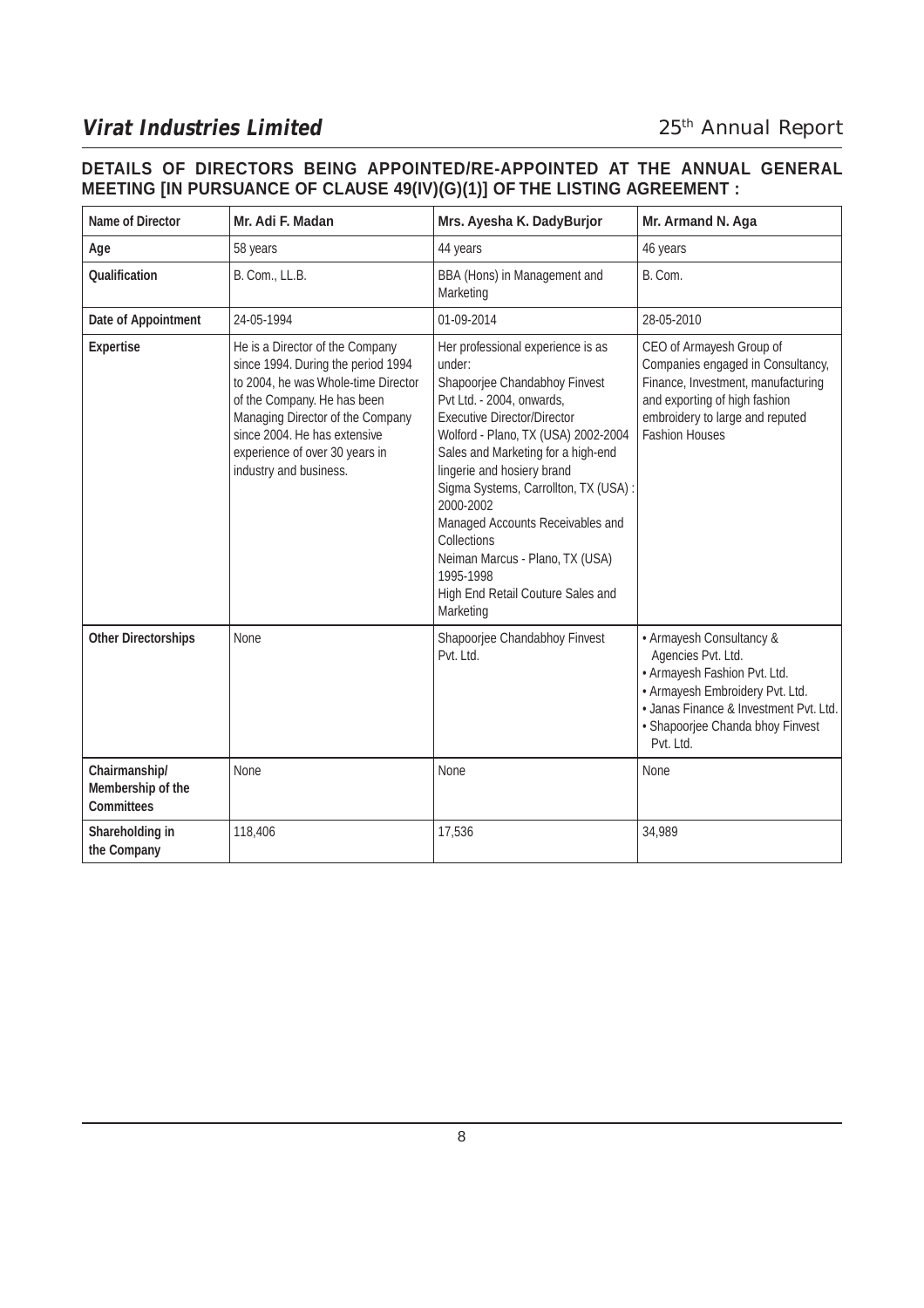*25<sup>th</sup> Annual Report* 25<sup>th</sup> **Annual Report** 

# **ANNEXURE TO NOTE H Virat Industries Limited**

(**Regd. Office Address:** A – 1/2, GIDC Industrial Estate, Kabilpore, Navsari - 396 424, Gujarat, India) **CIN: L29199GJ1990PLC014514**

Tel No: +912637 - 265011/22 Fax: +912637 - 265712 Email: factory@viratindustries.com Website: www.viratindustries.com

Dear Members of the Company,

#### **Subject: Registration of email Id for the communication through electronic mode & providing information as required under section 88(1) of the Companies Act, 2013.**

The new Companies Act, 2013, has been notified w.e.f. 1st April, 2014, It, inter alia, allows the Company, to communicate with its Members through electronic mode like email. As per the provisions of the said Act, the Company can now opt to send the notices of the General Meetings and Postal Ballot through the electronic mode. The members may also exercise their right to vote at any General Meeting and on Postal Ballot by electronic means i.e., through e-voting.

The communication between the members and the Company through the electronic mode will help reduce paper consumption and will help in saving the natural resources, which indirectly help you to contribute towards saving environment.

Thus, in view of the above, we request you to register your email Id's with the Company, for the purpose of receiving the future communication from the Company through electronic mode.

We also draw your attention to the Section 88(1) of the Companies Act, 2013 and Rule 3(1) of the Companies (Management and Administration) Rules, 2014.

To enable us to update your details we request you to return/provide the information as per format attached.

We also request you to register your ECS mandate to enable the Company to disburse the dividends through NECS/NEFT/RTGS to avoid misplacement of physical warrant, quick credit to your account and also save your time in depositing the cheque in your bank account. This will also help you participate in e-voting at your convenience.

Shareholders holding shares in demat segment are requested to update their details in their demat account.

> Thanking you, Yours faithfully, For **Virat Industries Limited**

**A.S. Baholu** Company Secretary Place : Mumbai, **Membership No.: FCS 703** 

Date : 29**th** May, 2015.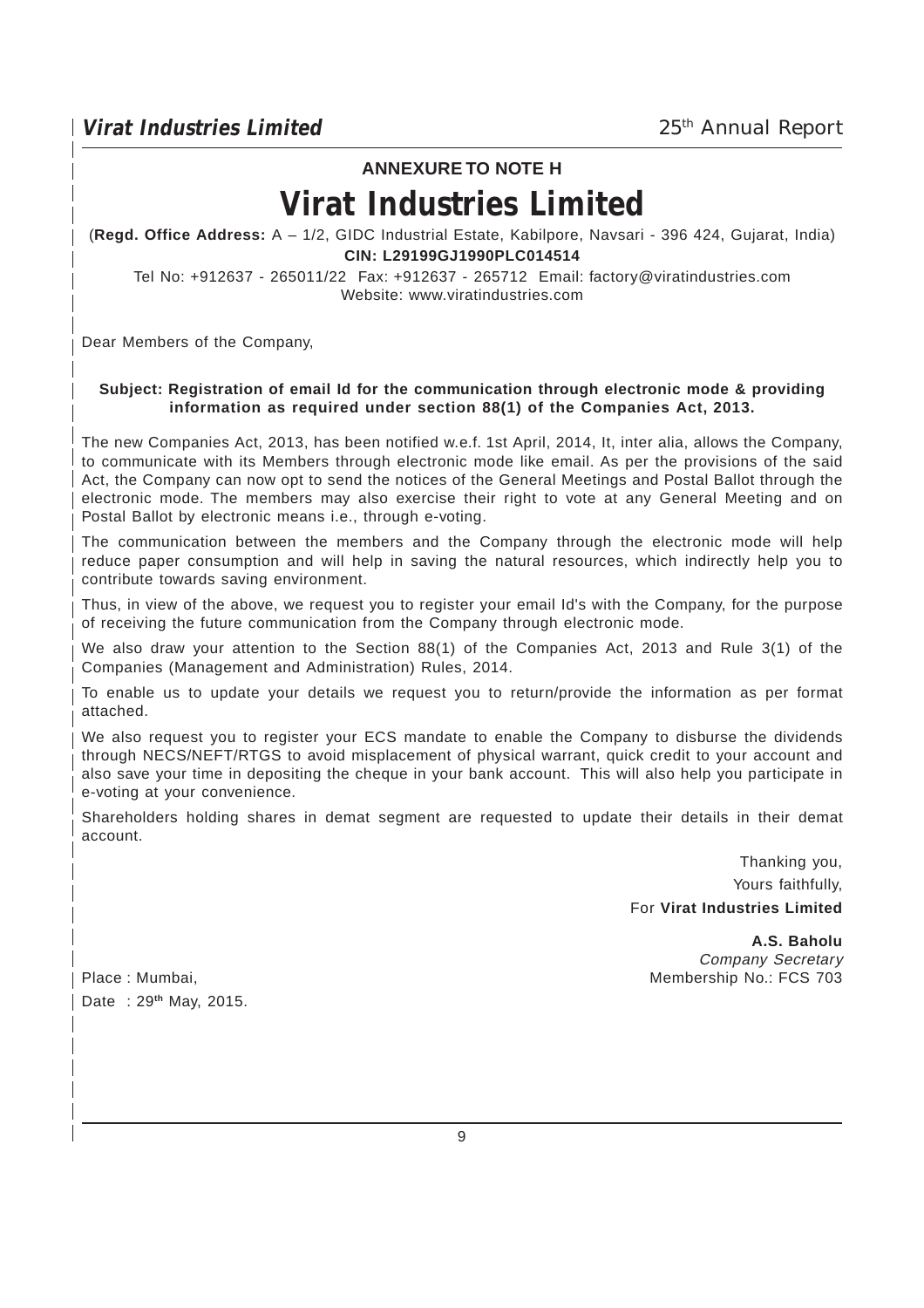Date:

#### To: **Link Intime India Pvt. Ltd.** Unit: **Virat Industries Limited,** C–13, Pannalal Silk Mills Compound, L.B.S. Marg, Bhandup (W), Mumbai – 400 078

Dear Sir,

With reference to section 88(1) of the Companies Act, 2013, we give the following information:

| Name                                            |               |
|-------------------------------------------------|---------------|
| Name of Joint Holder, if any 1.                 | 2.            |
| Address                                         |               |
| Folio No.                                       |               |
| Contact No.                                     | Res.:<br>Mob: |
| Email Id                                        |               |
| CIN Registration No.<br>(in case of Companies)  |               |
| Unique Identification No.                       |               |
| Father's/Mother's/Spouse's<br>Name              | 1.<br>2.      |
| Occupation                                      |               |
| Date of Birth                                   |               |
| PAN No.                                         |               |
| Nationality                                     |               |
| <b>Bank Name</b>                                |               |
| <b>Branch Name</b>                              |               |
| Account Number                                  |               |
| <b>MICR Number</b>                              |               |
| RTGS/NEFT/FSC Code<br>(attach cancelled cheque) |               |

Yours faithfully

Name of the Shareholder: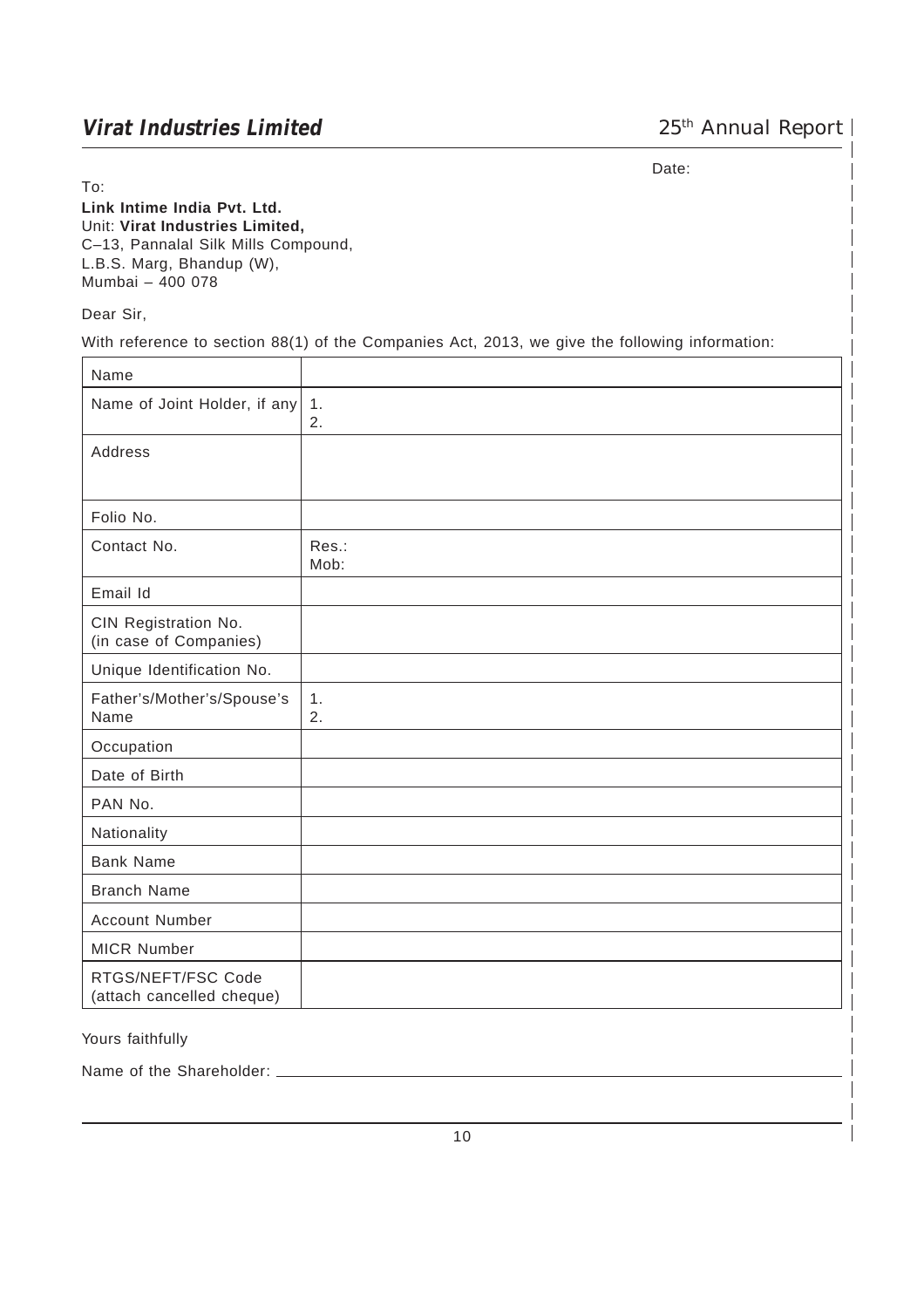# *25<sup>th</sup> Annual Report* 25<sup>th</sup> **Annual Report**

## **DIRECTORS' REPORT**

Your Directors take pleasure in presenting the 25th Annual Report together with the Audited Statement of Accounts for the year ended 31 March, 2015.

#### **FINANCIAL RESULTS AND ACCOUNTS:**

The Financial Results are as under : **(***T* in Lacs)

**Year ended** Year ended **31 March, 2015** 31 March, 2014 Gross Income **2,106.47** 2,251.20 Profit Before Interest and Depreciation **414.86** 592.25 **Finance Charges 10.69 8.70 8.70 8.70 8.70 8.70 10.69** Gross Profit before Depreciation **406.16 406.16** 581.36 Provision for Depreciation **103.98** 94.96 Net Profit Before Tax **302.18** 486.60 Provision for Tax **94.04** 158.20 Net Profit After Tax **208.14** 328.40 Balance of Profit brought forward **692.64** 500.76 Depreciation on transition to Schedule II of the Companies Act, 2013 on tangible fixed assets with nil remaining useful life **(6.23)** – Balance available for appropriation **894.55** 829.16 Proposed Dividend on Equity Shares **88.62** 88.62 Tax on proposed Dividend **18.15** 15.06 Transfer to General Reserve **20.82** 32.06 Surplus carried to Balance Sheet **766.96 766.96 692.64** 

#### **OPERATIONS:**

India's merchandise exports of US \$ 310534 million recorded in the year under review are marginally lower than US \$ 314416 million exports achieved in the previous year, registering a negative growth of 1.23%.

During the year, your Company experienced subdued demand from its major overseas clients, due to global slowdown. There was decline in the inflow of orders from European markets where your Company dispatches major quantity of its merchandise. Consequent to this, the actual dispatches in terms of pairs of socks were 12.48% lower compared to the previous year. The actual sales value of  $\bar{\tau}$  1893 lac was posted this year by your Company. However, there is a reduction of only 6.60% compared to the previous year sales, due to better product-mix achieved during the year.

The export sales constituted 91.38% of the total sales value. Domestic sales this year were 58.06% higher compared to the previous year.

Your Company could improve its product-mix by initiating efforts to reach out to some niche markets which need exclusive products and offer higher realization. The average selling price during the year was  $\bar{\zeta}$  43.57 per pair of socks against  $\overline{\xi}$  40.62 per pair of socks achieved in the previous year, recording a rise of 7.26%. The Company is focusing on improving its high margin business through innovation and change in processes.

Your Company continued to make relentless efforts to develop new markets and increase the share of sales to existing small clients in export markets. This helped improve its client-mix, and bring down the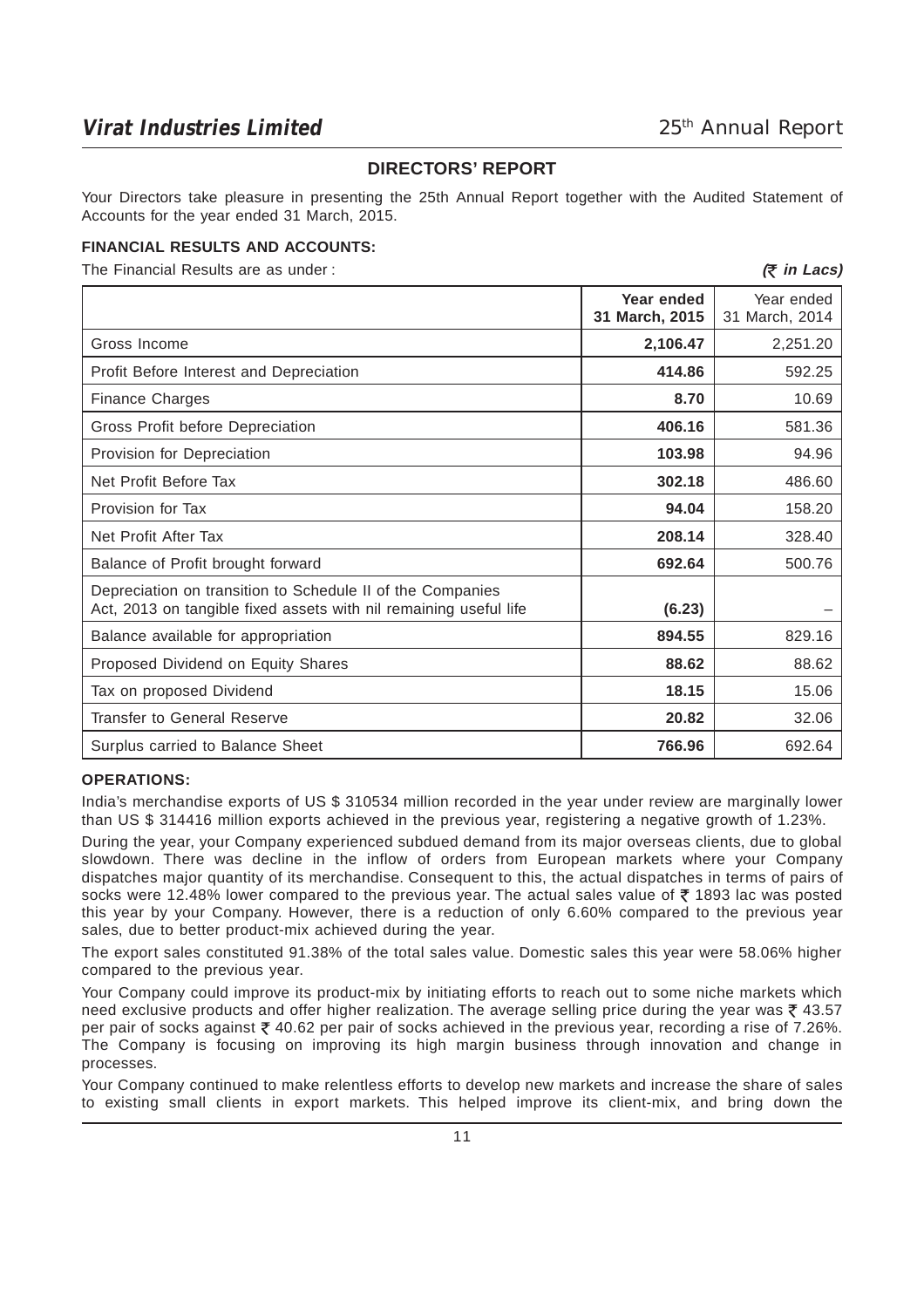percentage share of business of concentrated customers with your Company; thereby reducing risk and vulnerability of your Company.

The actual profit before tax of  $\overline{\zeta}$  302.18 lac was 37.90% lower compared to  $\overline{\zeta}$  486.60 lac recorded in previous year. This significant drop in profits was the out come of many cumulative factors.

- Decelerating growth due to reduced inflow of export orders, compared to previous year.
- There was significant increase in cost inputs. Though the prices of dyed cotton yarn recorded nominal reduction in the last quarter of the year, the prices of other raw materials ie woolen yarn, nylon and elastane yarn showed no improvement.

There was unprecedented rise in minimum wages of operators during the year as declared by the Gujarat Government by  $\overline{\zeta}$  1359 per month per head amounting to 22.56% of total wages. With 45 to 50% fringe benefits, the impact on the wage bill of the Company was substantial. The power rate increased by 3.88% and natural gas rate increased by 8.82% compared to the previous year. Your Company had to absorb these cost escalations, as it is not possible to pass on the same to clients in the export business.

• Your Company launched and successfully test marketed its own brand of various types of high quality cotton "LORD WALKER" (LW) socks, in Pune, Maharashtra. Progressively, these socks are being introduced nation wide. Efforts are also underway to make LW socks available on line, with reputed ecommerce web portals.

During the financial year, your Company has spent about  $\bar{\tau}$  70 lac towards the cost of Managerial and Marketing personnel, both in house and consultants and for Marketing, including advertising, expenses, for launching and promoting the LW brand of socks. Some of these expenses are one time and some will be recurring.

For a correct, like to like, performance comparison with the previous year, this amount of  $\bar{\tau}$  70 lac. spent on the LW launch this year, should be added to the profit before tax of this year.

Your Company is confident that the contribution of LW socks will be substantial to the performance of the Company, in the coming years.

It has been the consistent policy of your Company to plough back a part of surplus profit every year to purchase new machines and other equipment to enhance production, improve product-mix and adhere to strict environmental and safety measures. This helps your Company maintain its competitiveness. During the year, Six coarse gauge double cylinder machines were purchased and installed. The socks produced on these machines are sold in niche markets, with high prices and improved margin. The total capital outlay was  $\bar{z}$  60.79 lac.

Exports will continue to be the main thrust area of your Company, because export clients offer large size orders, which result in better plant efficiency, improvement in quality and better management of inventory. There is assured security in recovery of export receivables. However, it is expected that sales in the domestic market will play an increasingly important role, in the future.

|                            | Units               | 2014-15 | 2013-14 | 2012-13 | 2011-12 | 2010-11 |
|----------------------------|---------------------|---------|---------|---------|---------|---------|
| Total Income               | $\bar{\tau}$ in lac | 2106.47 | 2251.20 | 2120.54 | 1685.23 | 1503.39 |
| <b>Export Sale</b>         | $\bar{z}$ in lac    | 1729.78 | 1923.53 | 1838.07 | 1449.10 | 1326.49 |
| Net Profit before Tax      | $\bar{z}$ in lac    | 302.18  | 486.60  | 328.47  | 201.02  | 124.99  |
| Net Profit after Tax       | $\bar{z}$ in lac    | 208.14  | 328.40  | 221.50  | 139.20  | 86.84   |
| Cash Profit                | $\bar{z}$ in lac    | 312.11  | 423.36  | 306.18  | 218.76  | 164.11  |
| Knitting Production        | Pairs in lac        | 41.86   | 51.92   | 57.42   | 45.38   | 46.16   |
| Pairs Dispatched           | Pairs in lac        | 43.45   | 49.64   | 55.30   | 46.78   | 48.68   |
| Sales realization per pair | ₹                   | 43.57   | 40.83   | 35.36   | 32.81   | 29.14   |
| Earning Per Share          | ₹                   | 4.23    | 6.67    | 4.50    | 2.83    | 1.76    |

The comparative performance highlights for last five years are as under: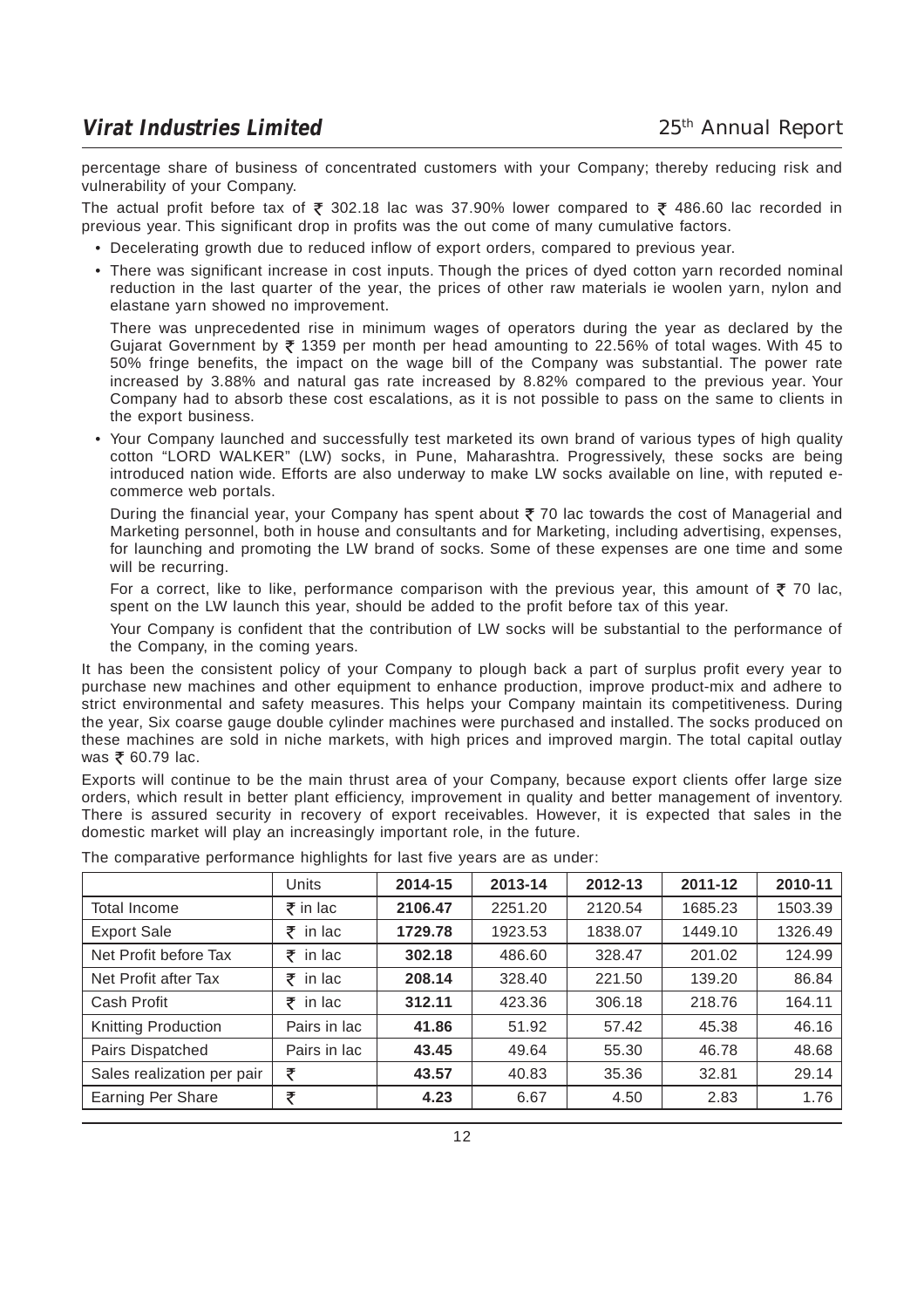# *25<sup>th</sup> Annual Report* 25<sup>th</sup> **Annual Report**

Your Company continues to maintain its reputation of being one of the leading suppliers of premium quality dress and sports socks to many reputed retail chains in Europe and the Gulf Countries. As most of the customers are high end reputed retailers who need excellent quality socks, the Company has positioned itself to supply them quality products and timely deliveries. Therefore, the Company is optimistic of growth through continued expansion and innovation.

The current year 2015-16 has started with great optimism. The order book position has been very encouraging till July 2015 and this reflects the increasing affirmation of your Company's products, quality, timely deliveries, quick response and superb designing capability in export markets.

There is no change in the nature of business of your Company for the year under review.

#### **Overview of the Economy:**

The merchandise exports from India have remained stagnant between US \$ 302 to US \$ 314 billion in the last three financial years.

India's share is a mere 2% in Global trade, where as that of China is around 11.7% (2013). The Foreign Trade Policy 2015-2020 announced in April 2015 has set a target of 3.5% by 2020-21 for India.

In the last two/three years, the exporting units were big beneficiaries of Indian rupee depreciation. Since mid 2014, the rupee has been strengthening against Several Currencies, resulting in erosion of both realisation and profit for exporters. This is one cause for the deceleration in exports since mid 2014.

In Foreign Trade Policy 2015-2020 announced in April 2015, a new scheme named MEIS (Merchandise Exports From India Scheme) has been introduced where by the exporters will get incentive of 2% of FOB value in respect of merchandise falling under ITC (HS) code 61 - Knitted Apparels (including socks) exported to United Kingdom and United States of America etc (but not Switzerland and Gulf countries). This scheme is in substitution of earlier MLFP scheme (market linked focal product) which was off and on introduced and withdrawn.

The manufacturing activity has been decreasing. Corporate results were weak in third quarter of the year under review and the fourth quarter results are also not encouraging.

However the new initiatives taken and good ground work done to improve the economy will helpfully bear full fruit in the year to come.

Despite odds, the performance of your Company in the year under review is satisfactory when viewed in the backdrop of the expense incurred in launching the Lord Walker brand and an extremely challenging environment during the year.

During the year, the Company carried out sales in the following geographical segments: (In  $\bar{z}$ )

|          | United Kingdom | <b>Switzerland</b> | <b>UAE</b> | India      | <b>Rest of the World</b> | Total       |
|----------|----------------|--------------------|------------|------------|--------------------------|-------------|
| Revenues | 76.677.240     | 58.014.174         | 31.786.244 | 16.328.233 | 6.500.135                | 189.306.026 |

#### **Industry Structure and Development**

The Indian textile industry, including hosiery and clothing, is one of the leading sectors of the Indian economy and contributes significantly to the country's industrial output (14%). It employs 35 million people in direct employment and earns much needed foreign currency with 17% of India's exports coming from Textiles and Garments. Overall, it contributes around 5% to India's GDP.

Textiles and apparel exported from India consume mainly indigenous inputs and are, therefore, big earners of net foreign exchange. This helps the country reduce its current account deficit.

Value of socks manufactured in India is estimated around  $\overline{z}$  3000 crores per annum. Many major socks manufacturers in India are supplying their socks in the domestic market as licensees of international brands. Only a few supply under their own brand name.

#### **Opportunities**

Your Company is well poised to seize opportunities available in the sock knitting industry on account of its state-of-the-art production facilities, technical expertise, good quality culture and emphasis on product innovation and growth potential.

Your Company is meeting international quality norms of comfort, stretch, sizing, skin care and other parameters essential for inner wear intimate apparel. They also meet the fashion demands in terms of design, different knits and multiple shades. The socks manufactured by your Company are sold in Supermarket Chains and upper end Retail Stores.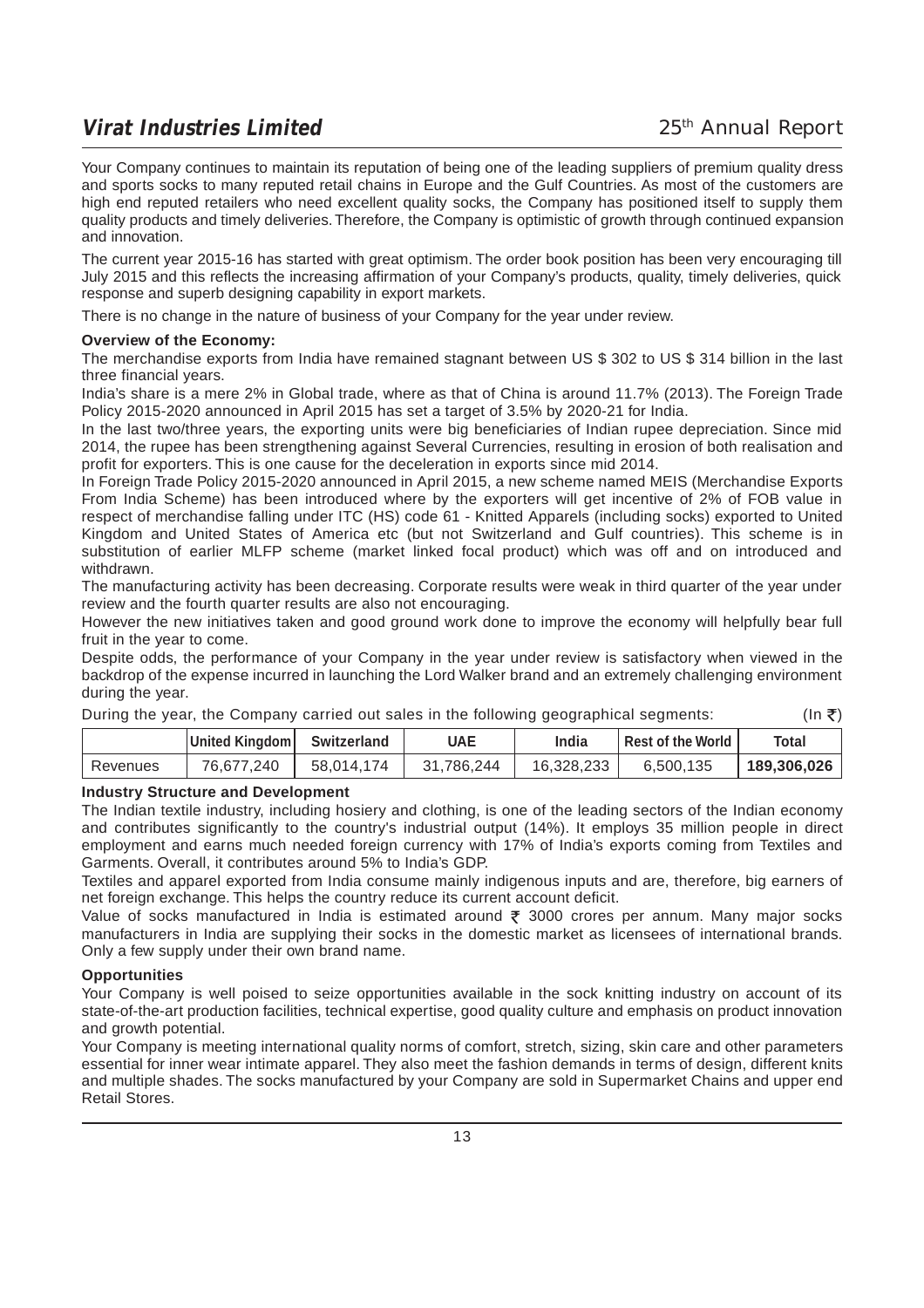The growing young middle-class population is a source of great potential and provides immense opportunities to spurt growth in the sock industry in the future.

For duty drawback on export shipments, "cap per unit" was raised upwards (more than double, say 2.25-2.50 times) with effect from 22.11.2014. This gave good financial benefit to exporters like Virat, who are exporting high price products. This has provided good opportunity to exporters to improve product-mix for high price markets.

Your Company is knitting super sophisticated design socks for a reputed international brand selling socks in big outlets at high prices. This gives great goodwill to your Company, as the name of your Company is mentioned on the band rolls of the socks of that brand.

All major overseas customers of your Company insist on social audits to be carried out in the factory at least once in two years, by the internationally acclaimed "Business Social Compliance Initiative Agencies". Such audits cover compensation to employees, health, safety, environment and management practices. New customers also insist on such audits to be conducted, before they start the business. The compliance of such audits to International Standards, brings healthy and ethical culture in working and creates goodwill of the Company among its clients. Your Company has successfully complied with many such audits and has thus ensured continuance of business with major clients for long periods.

#### **Threats:**

Your Company derives about 91% of its revenue from the export market. Economic slowdown or decline in demand in the country of buyer of your Company's products will have adverse impact on the working of the Company.

Your Company is potentially exposed to any changes in exchange rates, tariff, duty drawback rates, and also the Government Policies of the Countries which purchase your Company's product.

In the international market, countries like Turkey have developed an edge over the Indian manufacturers due to reduced freight cost and much reduced delivery time. Besides, Turkey enjoys exemption of 10.6% custom duty in relation with EU countries. This has posed a threat to the Indian socks suppliers and may pressurise them to reduce prices and thereby squeeze their margins. Even Bangladesh enjoys exemption in import duty by virtue of its being a less developed country and exports goods at prices which Indian socks suppliers cannot compete.

The major challenge that the textile, apparel and hosiery industry faces is of ever increasing production costs arising out of rising wages, power and other overheads.

Rupee has become strong against several foreign currencies from mid 2014. This has already adversely impacted the topline and bottom line of the exporting units, when compared with their last two/three years' performances.

#### **FINANCE**

As on the date of Balance Sheet the company is debt free in terms of long term loans.

#### **WORKING CAPITAL LOAN**

The Company is enjoying export packing credit and foreign bill purchase facilities.

#### **INSURANCE**

All the assets of the Company have been adequately insured.

#### **DIVIDEND**

The Board of Directors of the Company has recommended a dividend of  $\overline{z}$  1.80 per share of  $\overline{z}$  10/- each (18%). The total dividend will absorb  $\bar{\xi}$  8,862,012 excluding  $\bar{\xi}$  1,814,497 as tax on dividend. The dividend will be free of tax in the hands of the shareholders of the Company.

#### **BOARD MEETINGS**

Regular meetings of the Board of Directors are held to discuss and decide on various business policies, strategies and other business. Due to business exigencies, sometimes business decisions are taken by the Board through circulation.

The Board met six (6) times during the FY 2014-15, viz. on May 29, 2014, August 12, 2014, September 11, 2014, November 13, 2014, February 12, 2015 and March 05, 2015. Detailed information on the meeting of the Board is included in the report on Corporate Governance which forms part of this Annual Report.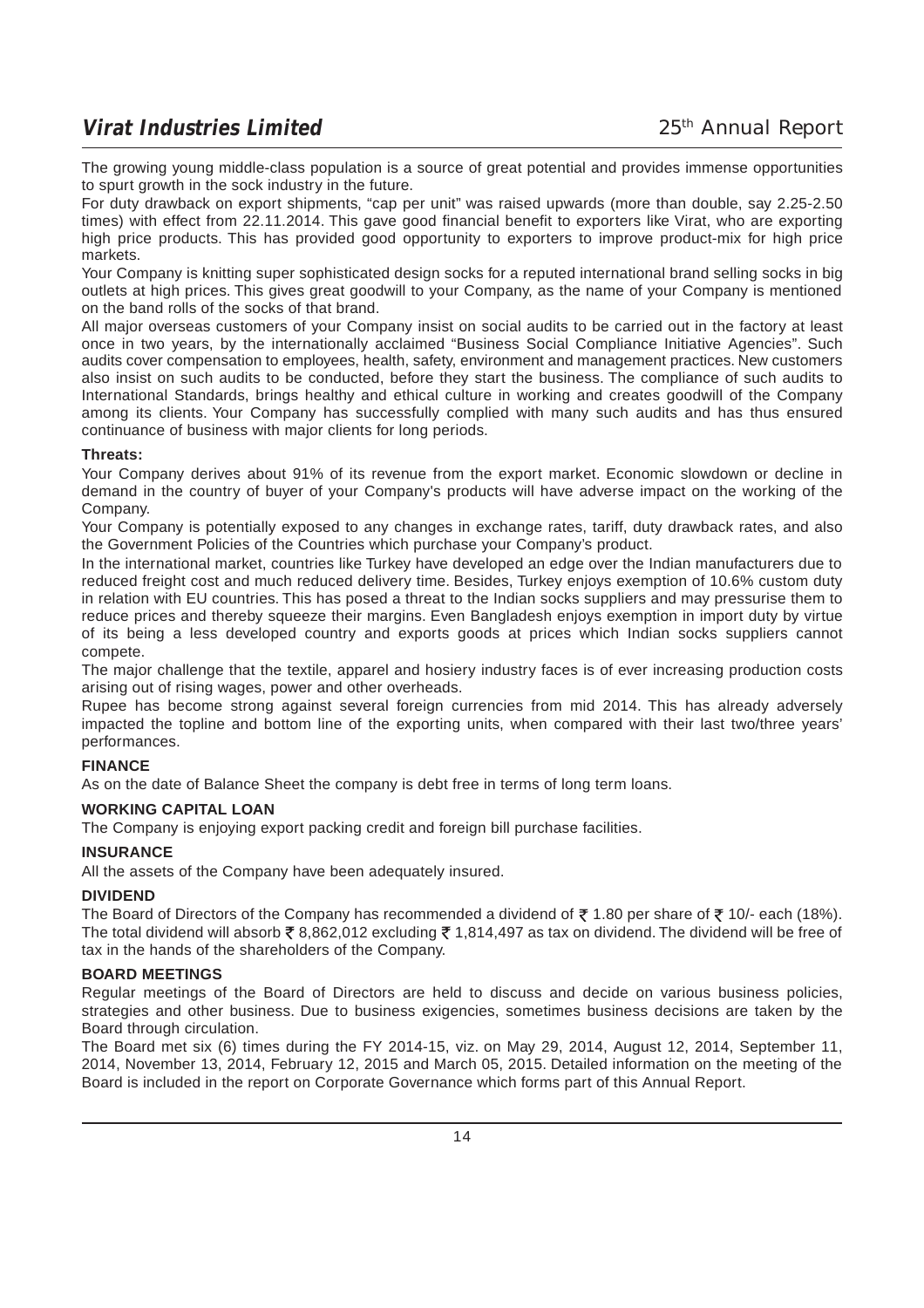# *25<sup>th</sup> Annual Report* 25<sup>th</sup> **Annual Report**

#### **DIRECTORS AND KEY MANAGERIAL PERSONNEL**

Mrs. Ayesha K. DadyBurjor was appointed as a whole time Director of the Company in the Board of Directors' meeting held on 11.09.2014. Her remuneration was also approved by the Nomination and Remuneration Committee on the same date. Her appointment as a Whole-time Director has to be ratified by the shareholders in the Annual General Meeting to be held on 3rd September, 2015.

The term of Mr. Adi F. Madan as Managing Director of the Company is expiring on 30th September, 2015. The Board of Directors in its meeting held on 29th May, 2015 has re-appointed Mr. Adi F. Madan as Managing Director of the Company for the further term of 3 years from 1st October, 2015 to 30th September, 2018 on the same terms and conditions as regards his functions, duties and remuneration. The Remuneration Committee has also approved his remuneration. His candidature as non-retiring Director and the Special Resolution for approval of his remuneration will be put before the ensuing Annual General Meeting for your approval.

Mr. Adi F. Madan Managing Director and Mr. Asinkhan S. Baholu Company Secretary of your Company are the Key Managerial Personnel as per the provision of the Companies Act, 2013, and were already in office before the commencement of the Companies Act, 2013. Mr. Bhavik Maisuria Deputy Financial Manager was appointed as a Chief Financial Officer of your Company in the Board Meeting held on 29th May, 2014.

#### **DECLARATION FROM INDEPENDENT DIRECTORS ON ANNUAL BASIS**

The Independent Directors have submitted the Declaration of Independence, as required pursuant to section 149(7) of the Companies Act, 2013, stating that they meet the criteria of independence as provided in subsection (6).

#### **COMPOSITION OF AUDIT COMMITEE**

The Board has constituted an Audit Committee comprising of three Independent Directors. The Committee members meet regularly and make their recommendations in accordance with the terms of reference specified by the Board. Such recommendations are thoroughly discussed in Board meetings and by and large accepted for implementation.

The details of the meetings and the discussion held by the Committee are given in detail in the 'Report on Corporate Governance' of the Company which forms part of this Annual Report.

#### **NOMINATION AND REMUNERATION COMMITTEE**

The Board has constituted a Nomination and Remuneration Committee comprising of three Independent Directors. The Committee recommends appointment/re-appointment of executive directors and appointment of employees from the level of vice-president and above along with remuneration to be paid to them. The remuneration is fixed keeping in mind the person's track record, his/her potential, individual performance, the market trends and scales prevailing in the similar industry.

The details of the meetings and the discussion held by the Committee are given in details in the 'Report on Corporate Governance' of the Company which forms part of this Annual Report.

#### **STAKEHOLDERS RELATIONSHIP COMMITTEE**

The Board has constituted a Stake Holder Relationship Committee comprising of three Directors, two independent Directors and the Managing Director.

The Committee met regularly to approve share transfers, transmission, issue of duplicate share certificates, rematerialization of shares and all other issues pertaining to shares and also to redress investor grievances like non-receipt of dividend warrants, non-receipt of share certificates, etc. The committee regularly reviews the movement in shareholding and ownership structure. The committee also reviews the performance of the Registrar and Transfer Agents.

The details of the meetings and the discussion held by the Committee are given in detail in the 'Report on Corporate Governance' of the Company which forms part of this Annual Report.

#### **VIGIL MECHANISM / WHISTLE BLOWER POLICY**

The company has an established mechanism for Directors/Employees to report concerns about unethical behavior, actual or suspected fraud or violation of the code of conduct or ethics policy. It also provides for adequate safeguards against victimization of directors/employees who avail of the mechanism. The company affirms that no personnel has been denied access to the audit committee. The company has formulated a Policy of Vigil Mechanism and has established a mechanism that any personnel may raise Reportable Matters within 60 days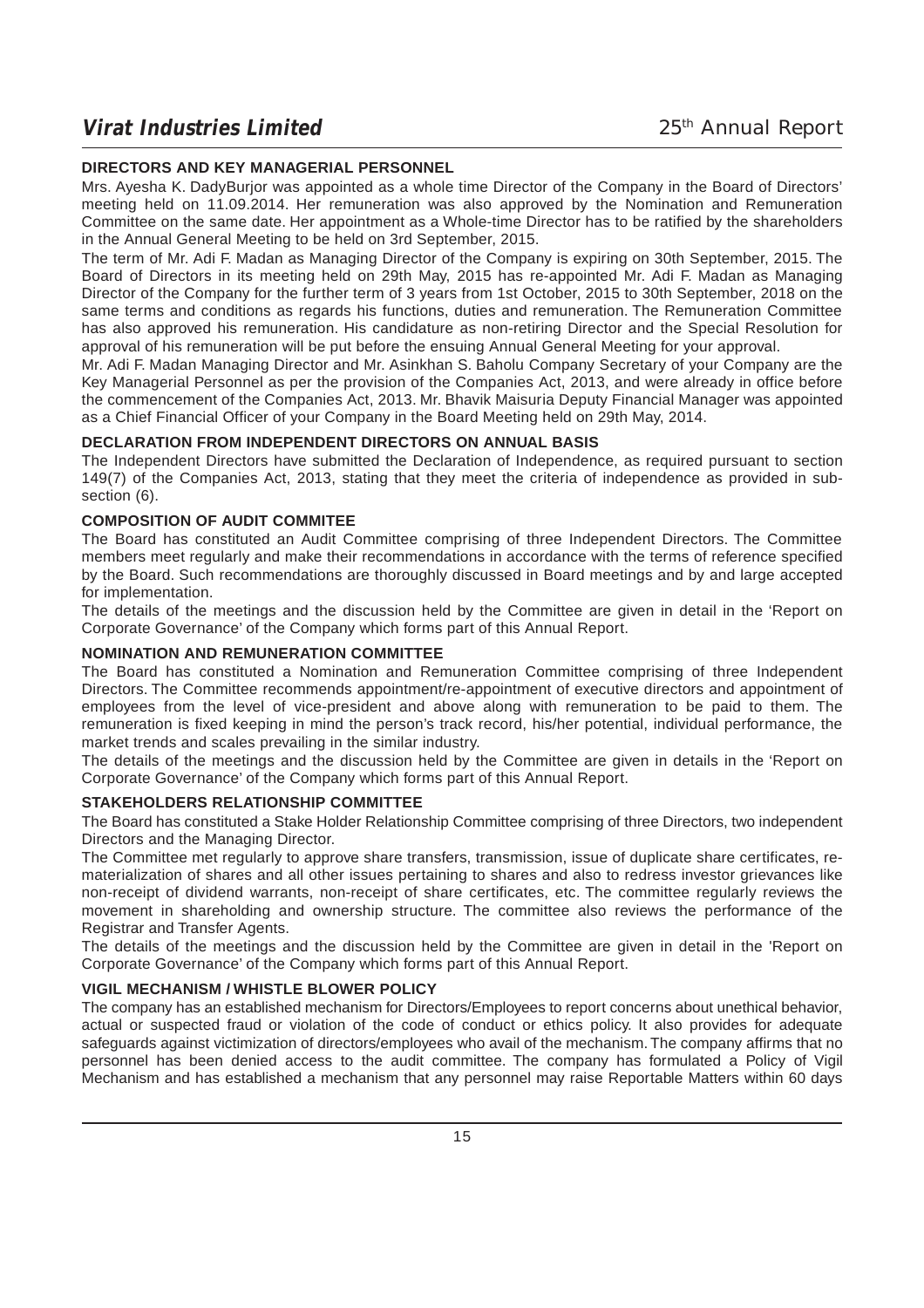after becoming aware of the same. All suspected violations and Reportable Matters are reported to the Chairman of the Audit Committee. The key directions/actions are informed to the Managing Director of the Company.

#### **DIRECTORS' RESPONSIBILITY STATEMENT**

In pursuance of section 134 (5) of the Companies Act, 2013, the Directors hereby confirm that:

- (a) in the preparation of the annual accounts, the applicable accounting standards have been followed along with proper explanation relating to material departures;
- (b) the Directors had selected such accounting policies and applied them consistently and made judgments and estimates that are reasonable and prudent so as to give a true and fair view of the state of affairs of the company at the end of the financial year and of the profit and loss of the company for that period;
- (c) the Directors had taken proper and sufficient care for the maintenance of adequate accounting records in accordance with the provisions of this Act for safeguarding the assets of the company and for preventing and detecting fraud and other irregularities;
- (d) the Directors had prepared the annual accounts on a going concern basis; and
- (e) the Directors had laid down internal financial controls to be followed by the company and that such internal financial controls are adequate and were operating effectively.
- (f) the Directors had devised proper systems to ensure compliance with the provisions of all applicable laws and that such systems were adequate and operating effectively.

#### **SUBSIDIARIES**

As the Company has no subsidiaries, Section 129(3) of the Companies Act, 2013, does not apply. During the previous year(2013-14), the Company had subscribed to 30% of the Partners' Capital in Armayesh Enterprise LLP.

#### **EXTRACT OF ANNUAL RETURN**

Pursuant to sub-section 3(a) of section 134 and sub-section (3) of section 92 of the Companies Act 2013, read with Rule 12 of the Companies (Management and Administration) Rules, 2014 the extract of the Annual Return as at March 31,2015 forms part of this Report as **Annexure I.**

#### **AUDITORS**

As decided in the last Annual General Meeting held on 11.09.2014, M/s. Deloitte Haskins and Sells, Chartered Accountants, Baroda have been appointed as Statutory Auditors for financial years 2014-15, 2015-16 and 2016-17. The said appointment, on an annual basis, is being ratified in the ensuing Annual General Meeting.

#### **SECRETARIAL AUDITOR AND SECRETARIAL AUDIT REPORT**

Mr. A. J. Gandhi practicing Company Secretary was appointed as a Secretarial Auditor under the provision of section 204 of the Companies Act, 2013 for the financial year 2014-15, during the Board Meeting held on 29th May 2014. The report of the secretarial auditor for the F.Y 2014-15 is annexed to this Report as **Annexure - II.**

#### **CONSERVATION OF ENERGY, TECHNOLOGY ABSORPTION AND FOREIGN EXCHANGE EARNINGS AND OUTGOING**

Additional information on conservation of energy, technology absorption, foreign exchange earnings and outgo as required to be disclosed in terms of Section 134(3)(m) of the Companies Act, 2013 read with the Companies (Accounts) Rules, 2014 is annexed and forms part of this Report as **Annexure - III.**

#### **DETAILS RELATING TO DEPOSITS**

The Company has not accepted any deposit during the year, nor any deposit has remained unpaid or unclaimed as at the end of the year.

#### **SIGNIFICANT AND MATERIAL ORDERS PASSED BY THE REGULATORS**

No significant and material orders were passed by the regulators or Courts or Tribunals during the year, adversely impacting the Company's operation in future.

#### **INTERNAL FINANCIAL CONTROL SYSTEM AND THEIR ADEQUACY**

A strong internal control culture is pervasive in your Company. Your Company has documented a robust and comprehensive internal control system for all the major processes to ensure reliability of financial reporting, timely feedback on achievement of operational and strategic goals and compliance with policies, procedures, laws and regulations.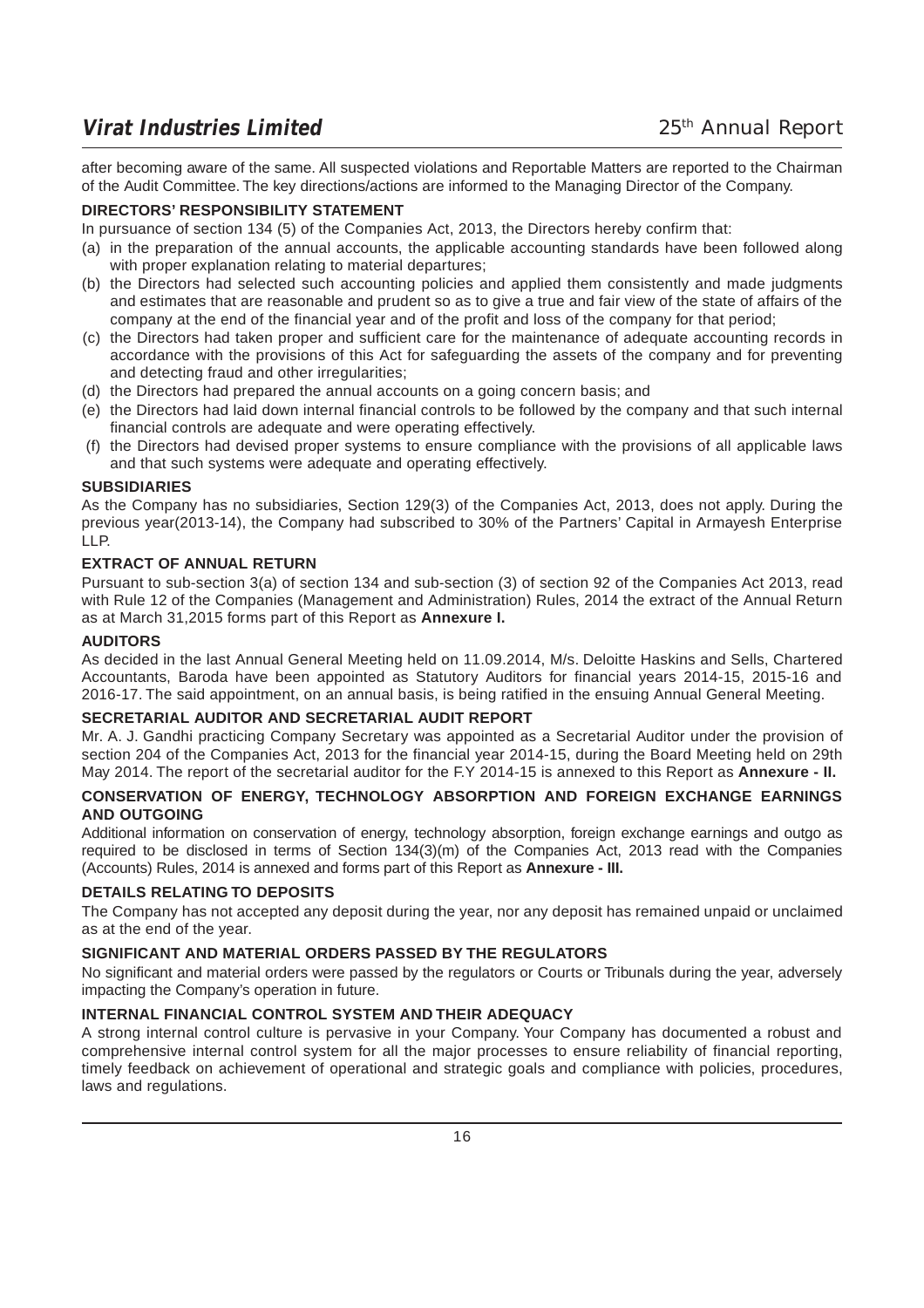# *25<sup>th</sup> Annual Report* 25<sup>th</sup> **Annual Report**

Your Company believes in formulating adequate and effective internal control systems and implementing the same to ensure that assets and interests of the Company are safeguarded and reliability of accounting data and accuracy are ensured with proper checks and balances. The Internal control system is improved and modified continuously to meet the changes in business conditions, statutory and accounting requirements. The Audit Committee of the Board of Directors actively reviews the adequacy and effectiveness of internal control system and suggests improvements for strengthening them. The Company has a sound Management Information System which is an integral part of the control mechanism. The Audit Committee of the Board of Directors and Statutory Auditors are periodically apprised of the internal audit findings and corrective actions taken.

In furtherance to the Company's philosophy of conducting business in an honest, transparent and ethical manner, your Company has laid down. "Virat Anti corruption and Anti bribery policy". As a Company we take a zero tolerance approach to bribery and corruption.

#### **PARTICULARS OF LOANS, GUARANTEES AND INVESTMENTS**

Your Company has not -

- given any loan to any person or other body corporate.
- given any guarantee and provided any security in connection with a loan to any other body corporate or any person.
- acquired by way of subscription, purchase or otherwise the securities of any other body corporate otherwise than in accordance with the law.

#### **RISK**

#### **Risk Management:**

A documented risk management policy is in place as per clause 49 (VI) of the listing agreement.

Your Company is exposed to risk from fluctuation of foreign exchange rates, prices of raw materials and finished goods, compliances risk and people risk.

#### **Foreign Exchange Risk:**

Your Company manages its foreign exchange risk within the framework laid down by Company's policy, approved by the Board, keeping in mind the size of the Company.

#### **Commodity Prices Risk:**

Your Company proactively manages the risk of purchasing raw materials through forward booking, vendor development practices and inventory management. The Company's strong reputation for quality and services with overseas clients mitigates the impact of price risk on finished goods.

#### **Compliance Risk:**

Your company has to follow various statutes and regulations including the Companies Act. The company is mitigating these risks through regular review of legal compliances carried out through internal as well as external compliance audits.

#### **People Risk:**

Your Company nurtures and grooms the talented and key personnel for future business leadership and looks after them judiciously such that they stay with the Company.

#### **CORPORATE SOCIAL RESPONSIBILITY**

Section 135(1) of the Companies Act 2013, is not applicable to your Company, because the net worth, turnover and net profit of your Company during the year is less than the required limits.

#### **RELATED PARTY TRANSACTIONS**

All related party transaction that were entered during the financial year were in the ordinary course of the business of your Company and were on arm's length basis. There were no materially significant related party transactions entered by your Company with Promoters, Directors, Key Managerial Personnel or other persons which may have a potential conflict with the interest of your Company. The details are given in **Annexure - IV,** forming part of this report.

#### **FORMAL ANNUAL EVALUATION**

During the year, the Board adopted a formal mechanism for evaluating its performance and as well as that of its Committees and individual Directors, including the Chairman of the Board. The exercise was carried out through a structured evaluation process covering various aspects of the Board functioning such as composition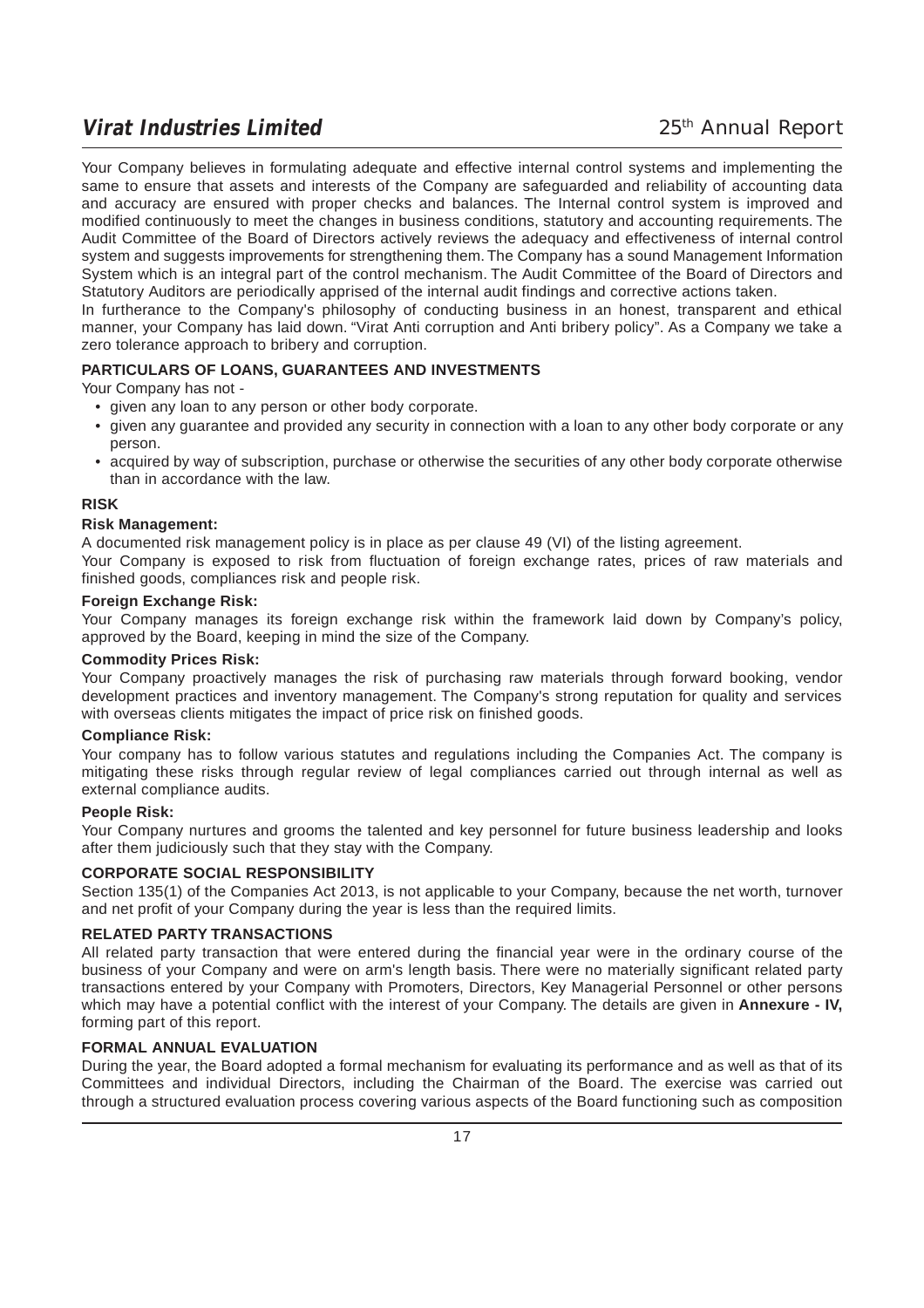of the Board and Committees, experience and competencies, performance of specific duties and obligations, governance issues etc. Separate exercise was carried out to evaluate the performance of individual Directors including the Board Chairman who were evaluated on parameters such as attendance, contribution at the meetings and otherwise, independent judgment, safeguarding of minority shareholders interest etc.

#### **MEETING OF INDEPENDENT DIRECTORS**

All the four independent Directors of the Company held a meeting on 12th February 2015, and reviewed the performance of non-independent Directors and the Board as a whole. They also assessed the quality, quantity and timeliness of flow of information between the Company management and the Board.

They expressed their satisfaction at the performance of non-independent Directors and appreciated the flow of information from the Company management.

#### **COST AUDITORS**

The Companies (Cost Records and Audit) Rules, 2014 does not require textile industry to have cost audit records. Moreover, in terms of Rule 7, where the revenue of a company from exports, in foreign exchange, exceeds seventy five percent of its total revenue, the said company is also exempted from maintaining cost audit records. The above rules were notified on 30.06.2014. In view of the above, the Company is exempted from maintaining Cost Audit records and appointment of Cost Auditor for the financial year 2014-15.

#### **RATIO OF REMUNERATION TO EACH DIRECTOR**

The ratio of the remuneration of each director to the median employee's remuneration and other details in terms of sub-section 12 of section 197 of the Companies (Appointment and Remuneration of Managerial Personnel) Rules, 2014, are forming part of this Report as **Annexure V** of this report.

#### **LISTING FEES**

Your Company has paid listing fees up to 31st March 2016 to the Bombay Stock Exchange in April, 2015.

#### **CORPORATE GOVERNANCE AND SHAREHOLDERS INFORMATION**

Your Company shall not be mandatorily required to submit Corporate Governance Report as per amendments to Clause 49 of the Equity Listing Agreement of the Securities and Exchange Board of India (SEBI) Circular No.: CIR/CFD/POLICY CELL/7/2014 dated 15th September, 2014; the applicability of Corporate Governance in listed entities is as under:

#### Applicability of Clause 49:

The Clause 49 of the Listing Agreement shall be applicable to all companies whose equity shares are listed on a recognized stock exchange. However, compliance with the provisions of Clause 49 shall not be mandatory, for the time being, in respect of the following class of companies:

- a) Companies having paid up equity share capital not exceeding  $\bar{\tau}$  10 crore and Net Worth not exceeding  $\bar{\tau}$  25 crore, as on the last day of the previous financial year; Provided that where the provisions of Clause 49 becomes applicable to a company at a later date, such company shall comply with the requirements of Clause 49 within six months from the date on which the provisions became applicable to the company.
- b) Companies whose equity share capital is listed exclusively on the SME and SME-ITP Platforms.

#### **ANTI SEXUAL HARASSMENT POLICY**

The company has in place an Anti Sexual Harassment Policy in line with the requirements of 'The Sexual Harassment of Women at the Workplace' (Prevention Prohibition & Redressal) Act, 2013. Internal Complaints Committee (ICC) has been set up to redress complaints received regarding Sexual Harassment. All employees (permanent, contractual, temporary, trainees) are covered under this policy.

The following is a summary of Sexual Harassment complaints received and disposed of during the year 2014-15:

No. of complaints received: Nil

No. of complaints disposed of: Not applicable

#### **PARTICULARS OF EMPLOYEES**

As per provision of Section 197 of the Companies Act, 2013 read with the Companies (Appointment and Remuneration of Managerial Personnel) Rules, 2014, particulars of the employees are required to be annexed in respect of the employees of the Company who were in receipt of total remuneration of  $\bar{\tau}$  60.00 Lac per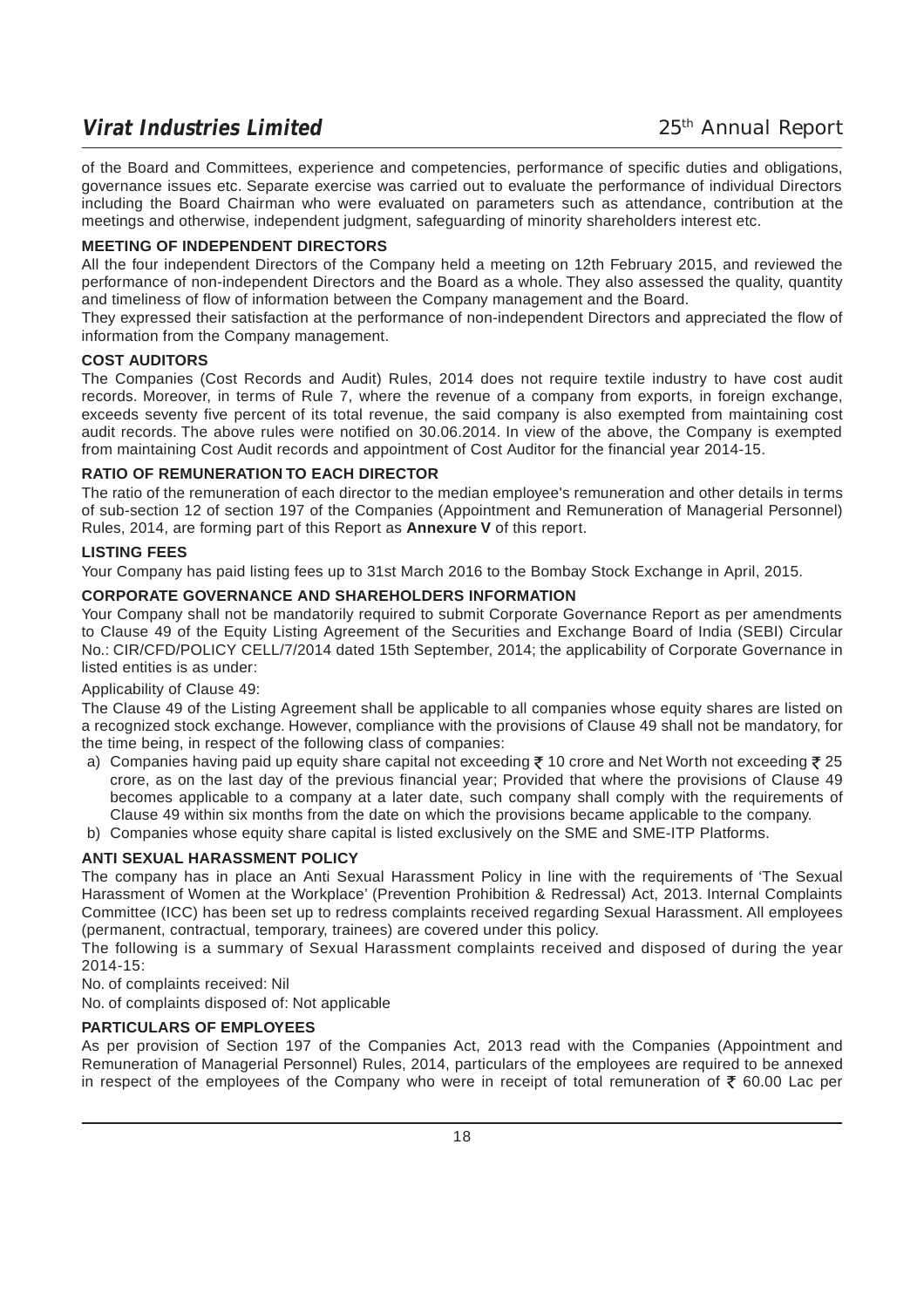# *25<sup>th</sup> Annual Report* 25<sup>th</sup> **Annual Report**

annum or  $\overline{\tau}$  5.00 Lac per month. During the financial year, under review, there is no employee drawing remuneration as above.

#### **CORPORATE GOVERNANCE AND MANAGEMANT DISCUSSION AND ANALYSIS**

Detailed notes on the Corporate Governance and the Management Discussion and Analysis Report and other such disclosures as are required to be made under the Listing Agreement with the Stock Exchanges, are separately annexed and form part of this Report.

#### **COMPLIANCE CERTIFICATE**

The Certificate from the Auditors of the Company regarding compliance of Corporate Governance as stipulated under Clause 49 of the Listing Agreement is not issued since Corporate Governance is not applicable to the company this year.

#### **ACKNOWLEDGMENT**

Your Directors wish to place on record their sincere appreciation for the co-operation and support extended to the Company by the Government of India, the Gujarat State Government and by the relevant Government Authorities, Central, State and Local, the Company's Bankers and Business Associates.

Your Directors also thank all the employees at every level, who, through their dedication, co-operation and support, have enabled the Company to achieve sustained growth.

For and on behalf of the Board of Directors

Place: Mumbai, **Arun S. Sanghi** Date : 29<sup>th</sup> May, 2015. Chairman Chairman 2015.

#### **Information as per Section 197 read with Companies (Appointment and Remuneration of managerial Personnel) Rules, 2014 and forming part of the Directors' Report for the Year ended 31st March, 2015.**

A. Names of Employees employed throughout the Financial Year and were in receipt of remuneration of not less than  $\bar{\tau}$  6,000,000/-.

| Sr.<br>No. | Name | Age<br>(yrs.) | Designation/<br>Nature<br>of Duties | Remuneration<br>Gross<br>Rupees | Qualification<br>and<br>Experience | Date of<br>Commen-<br>cement of<br>Employment | Last employment/<br>Name of Employer/<br>Designation<br>held and period |
|------------|------|---------------|-------------------------------------|---------------------------------|------------------------------------|-----------------------------------------------|-------------------------------------------------------------------------|
|            |      |               |                                     | ------ NONE ------              |                                    |                                               |                                                                         |

B. Names of Employees employed for a part of the Year and were in receipt of remuneration of not less than 500,000/- per month.

| Sr.<br>No. | Name | Age<br>(yrs.) | Designation/<br>Nature<br>of Duties | Remuneration<br>Gross<br>Rupees | Qualification<br>and<br>Experience | Date of<br>Commen-<br>cement of<br>Employment | Last employment/<br>Name of Employer/<br>Designation<br>held and period |
|------------|------|---------------|-------------------------------------|---------------------------------|------------------------------------|-----------------------------------------------|-------------------------------------------------------------------------|
|            |      |               |                                     | ------ NONE ------              |                                    |                                               |                                                                         |

**Note:** Gross Remuneration includes Salary, Company's Contribution to Provident Fund, House Rent Allowance, Medical Allowance, Leave Travel Allowance and Leave Encashment.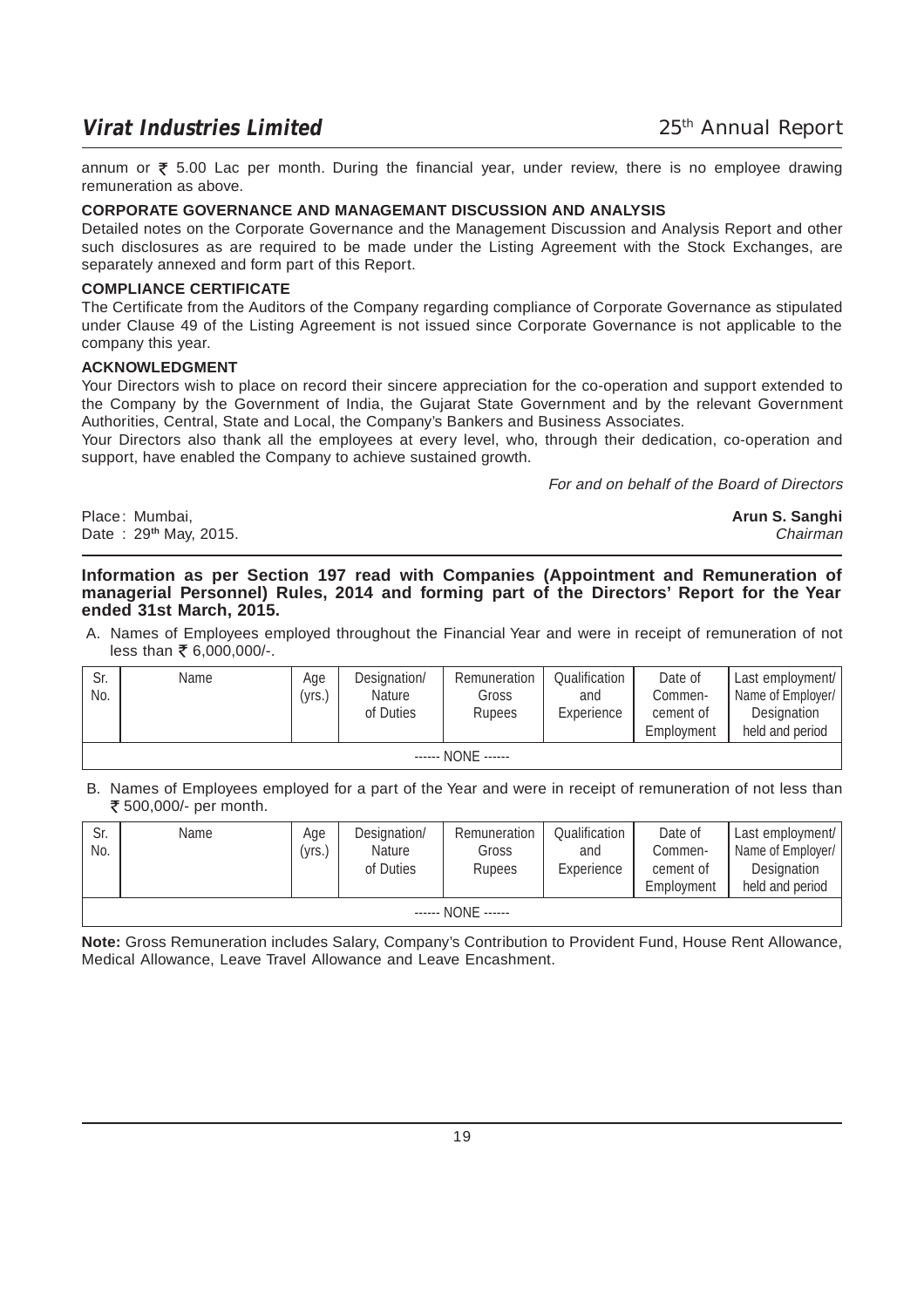# **ANNEXURE TO THE DIRECTORS' REPORT**

**ANNEXURE - I Annual Return Extracts in MGT 9**

## **Form No. MGT-9**

Extract of Annual Return as on the financial year ended on 31st March, 2015 [Pursuant to section 92(3) of the Companies Act, 2013 and rule 12(1) of the Companies (Management and Administration) Rules, 2014]

## **I. REGISTRATION AND OTHER DETAILS:**

| i)  | <b>CIN</b>                                                                        | L29199GJ1990PLC014514                                                                                                                                                                                           |
|-----|-----------------------------------------------------------------------------------|-----------------------------------------------------------------------------------------------------------------------------------------------------------------------------------------------------------------|
| ii) | <b>Registration Date</b>                                                          | Registration Date 14/10/1990                                                                                                                                                                                    |
|     | iii) Name of the Company                                                          | <b>VIRAT INDUSTRIES LIMITED</b>                                                                                                                                                                                 |
|     | iv) Category / Sub-Category of the Company                                        | Public Company Limited by shares                                                                                                                                                                                |
| V)  | Address of the Registered office and contact details                              | A - 1/2, GIDC Industrial Estate, Kabilpore,<br>Navsari, Gujarat, India, PIN - 396 424.<br>Tel: 02637-265011/265022 Fax: 02637-265712<br>Email: factory@viratindustries.com<br>Website: www.viratindustries.com  |
|     | vi) Whether listed Company Yes / No                                               | Yes                                                                                                                                                                                                             |
|     | vii) Name, Address and Contact details of Registrar and<br>Transfer Agent, if any | Link Intime India Private Limited<br>C-13, Pannalal Silk Mills Compund,<br>L.B.S. Marg, Bhandup (W),<br>Mumbai, Maharashtra, India, PIN - 400 078.<br>Tel: 022-25963838<br>Email: rnt.helpdesk@linkintime.co.in |

#### **II. PRINCIPAL BUSINESS ACTIVITIES OF THE COMPANY**

All the business activities contributing 10% or more of the total turnover of the Company shall be stated :-

| SI.<br>No. | <b>Name and Description of</b><br>main products / services | NIC Code of the<br><b>Product / Service</b> |              |                  | % to total turnover of<br>the company |  |
|------------|------------------------------------------------------------|---------------------------------------------|--------------|------------------|---------------------------------------|--|
|            |                                                            | Group                                       | <b>Class</b> | <b>Sub-Class</b> |                                       |  |
|            | <b>Knitted Socks</b>                                       | 143                                         | 1430         | 14309            | $100\%$                               |  |

#### **III. PARTICULARS OF HOLDING, SUBSIDIARY AND ASSOCIATE COMPANIES**

| SI. | <b>Name and Address</b>             | <b>CIN/GLN</b> | Holding / Subsidiary /           | $%$ of      | Applicable                                        |
|-----|-------------------------------------|----------------|----------------------------------|-------------|---------------------------------------------------|
| No. | of the Company                      |                | <b>Associate</b>                 | Shares held | <b>Section</b>                                    |
|     | Armayesh Enterprise -<br><b>LLP</b> | AAB - 6194     | Limited Liability<br>Partnership | 30%         | As per Limited Liability<br>Partnership Act, 2008 |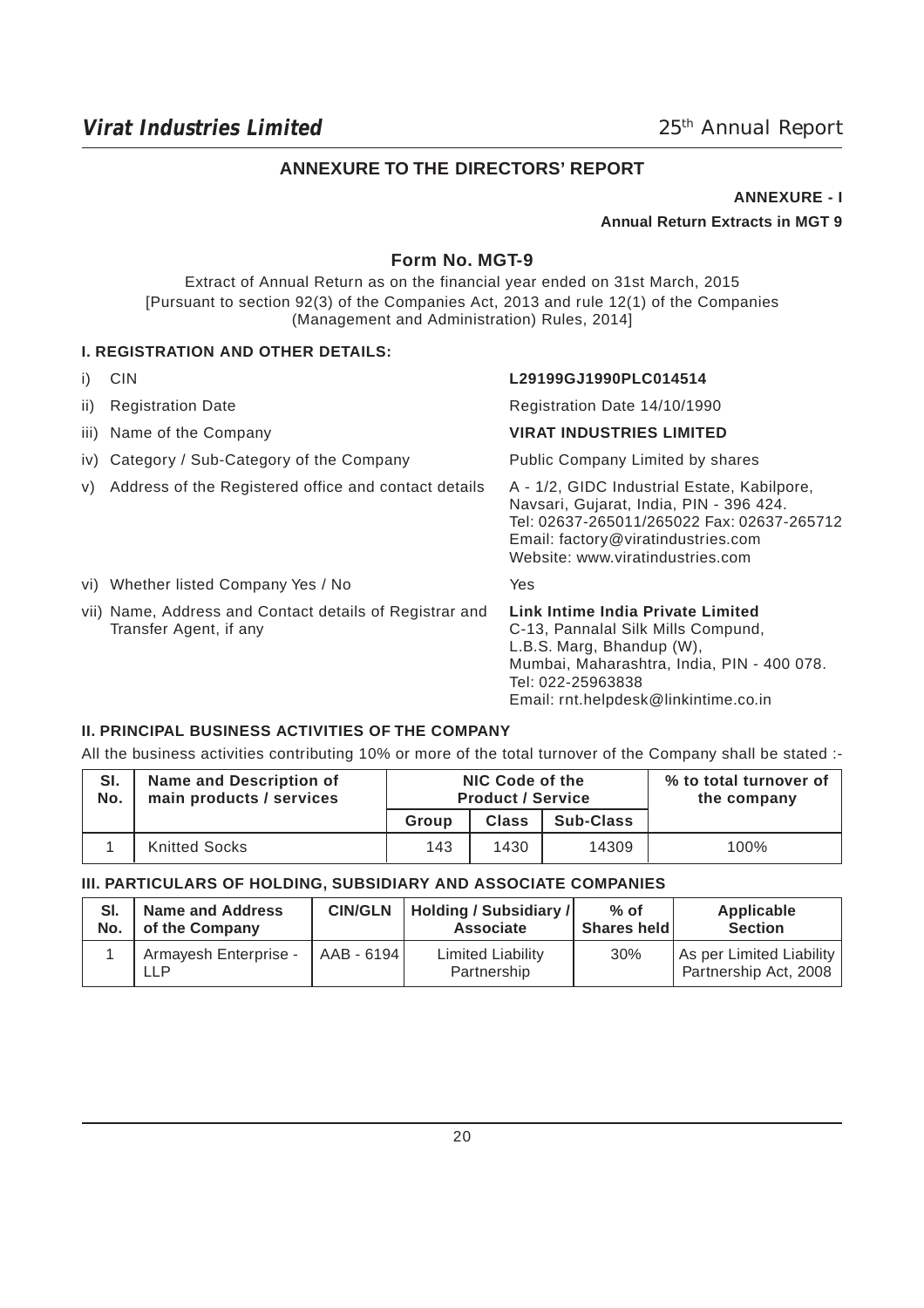| <b>Category of Shareholders</b> |                                                                   |                          | No. of Shares held at the beginning of the<br>year 01/04/2014 |                          |                             |                          |                          | No. of Shares held at the end of the<br>year 31/03/2015 |                             | $\frac{0}{0}$<br>Change  |
|---------------------------------|-------------------------------------------------------------------|--------------------------|---------------------------------------------------------------|--------------------------|-----------------------------|--------------------------|--------------------------|---------------------------------------------------------|-----------------------------|--------------------------|
|                                 |                                                                   | <b>Demat</b>             | <b>Physical</b>                                               | <b>Total</b>             | % of Total<br><b>Shares</b> | <b>Demat</b>             | <b>Physical</b>          | <b>Total</b>                                            | % of Total<br><b>Shares</b> | during<br>the year       |
| Α.                              | <b>Promoters</b>                                                  |                          |                                                               |                          |                             |                          |                          |                                                         |                             |                          |
| (1)                             | Indian                                                            |                          |                                                               |                          |                             |                          |                          |                                                         |                             |                          |
| a)                              | Individual/Hindu<br><b>Undivided Family</b>                       | 527,802                  | $\qquad \qquad -$                                             | 527,802                  | 10.720                      | 599,942                  | $\qquad \qquad -$        | 599,942                                                 | 12.186                      | 1.465                    |
| b)                              | <b>Central Government</b>                                         | —                        | $\qquad \qquad -$                                             | $\overline{\phantom{0}}$ | $\overline{\phantom{m}}$    | $\overline{\phantom{0}}$ | $\overline{\phantom{m}}$ | $\qquad \qquad -$                                       |                             |                          |
| $\mathbf{C}$                    | <b>State Governments</b>                                          |                          | $\overline{\phantom{0}}$                                      |                          | $\overline{\phantom{0}}$    |                          | $\qquad \qquad -$        |                                                         |                             | $\qquad \qquad -$        |
| d)                              | <b>Bodies Corporate</b>                                           | 1,753,795                |                                                               | 1,753,795                | 35.622                      | 1,753,795                | $\overline{\phantom{a}}$ | 1,753,795                                               | 35.622                      |                          |
| e)                              | <b>Banks/Family Institutions</b>                                  |                          | $\qquad \qquad -$                                             | $\overline{\phantom{0}}$ | $\qquad \qquad -$           |                          | $\qquad \qquad -$        |                                                         |                             | $\overline{\phantom{0}}$ |
| f                               | Any Other                                                         |                          | $\qquad \qquad -$                                             |                          |                             |                          | $\overline{\phantom{0}}$ |                                                         |                             |                          |
|                                 | Sub-total (A) (1)                                                 | 2,281,597                | $\overline{\phantom{0}}$                                      | 2,281,597                | 46.342                      | 2,353,737                | $\qquad \qquad -$        | 2,353,737                                               | 47.808                      | 1.465                    |
| (2)                             | Foreign                                                           |                          | $\qquad \qquad -$                                             |                          |                             |                          | $\qquad \qquad -$        |                                                         |                             |                          |
| a)                              | NRIs - Individuals                                                | $\overline{\phantom{0}}$ | $\overline{\phantom{0}}$                                      | $\overline{\phantom{0}}$ |                             | $\overline{\phantom{0}}$ | $\qquad \qquad -$        | $\qquad \qquad -$                                       |                             |                          |
| b)                              | Other - Individuals                                               | $\overline{\phantom{0}}$ | $\qquad \qquad -$                                             | $\overline{\phantom{0}}$ |                             | $\overline{\phantom{0}}$ | $\overline{\phantom{0}}$ | $\overline{\phantom{0}}$                                |                             |                          |
| $\mathbf{C}$                    | <b>Bodies Corporate</b>                                           | $\overline{\phantom{0}}$ | $\overline{\phantom{0}}$                                      | $\equiv$                 |                             | $\overline{\phantom{0}}$ | $\overline{\phantom{0}}$ | $\overline{\phantom{0}}$                                |                             |                          |
| d)                              | <b>Banks/Family Institutions</b>                                  | —                        | $\qquad \qquad -$                                             | $\qquad \qquad -$        |                             | —                        | $\qquad \qquad -$        | $\qquad \qquad -$                                       |                             |                          |
| e)                              | Any Other                                                         | $\overline{\phantom{0}}$ | $\overline{\phantom{0}}$                                      | $\overline{\phantom{0}}$ |                             | $\overline{\phantom{0}}$ | $\qquad \qquad -$        | $\overline{\phantom{0}}$                                |                             |                          |
|                                 | Sub-total (A) (2)                                                 | $\overline{\phantom{0}}$ | $\qquad \qquad -$                                             |                          |                             |                          | $\overline{\phantom{0}}$ |                                                         |                             |                          |
|                                 | <b>Total Shareholding</b><br>of Promoter<br>$(A) = (A)(1)+(A)(2)$ | 2,281,597                | $\qquad \qquad -$                                             | 2,281,597                | 46.342                      | 2,353,737                | $\overline{\phantom{0}}$ | 2,353,737                                               | 47.808                      | 1.465                    |

21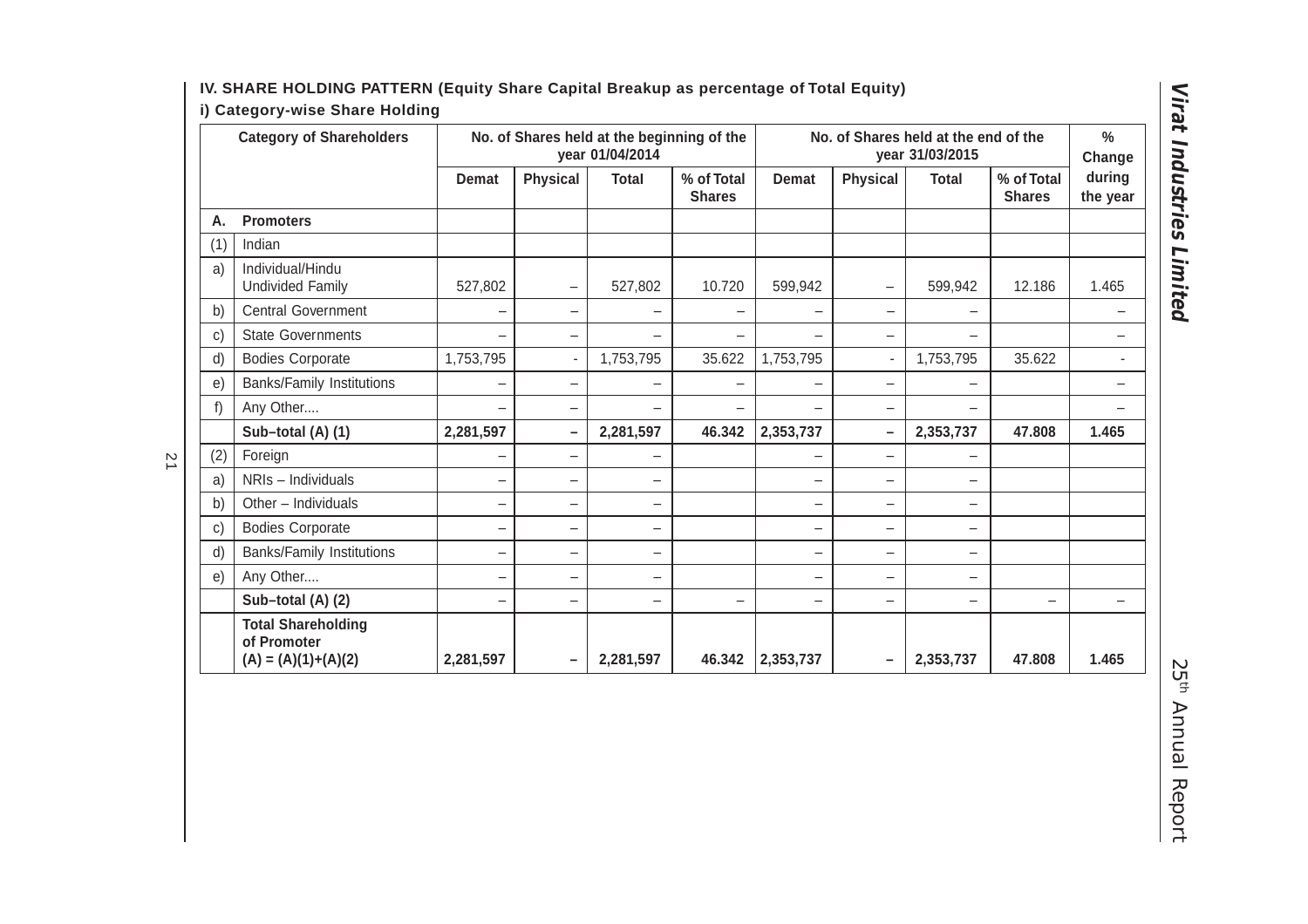|                                                                                                                                                                                                                                                                                                                                                                                                                                                                                                                                                                                                                                                                      | Category of Shareholders                                 |                |                | No. of Shares held at the beginning of the<br>year 01/04/2014 |                             |              |              | No. of Shares held at the end of the<br>year 31/03/2015 |                             | Change<br>వ్       |
|----------------------------------------------------------------------------------------------------------------------------------------------------------------------------------------------------------------------------------------------------------------------------------------------------------------------------------------------------------------------------------------------------------------------------------------------------------------------------------------------------------------------------------------------------------------------------------------------------------------------------------------------------------------------|----------------------------------------------------------|----------------|----------------|---------------------------------------------------------------|-----------------------------|--------------|--------------|---------------------------------------------------------|-----------------------------|--------------------|
|                                                                                                                                                                                                                                                                                                                                                                                                                                                                                                                                                                                                                                                                      |                                                          | Demat          | Physical       | <b>Total</b>                                                  | % of Total<br><b>Shares</b> | Demat        | Physical     | <b>Total</b>                                            | % of Total<br><b>Shares</b> | the year<br>during |
| മ                                                                                                                                                                                                                                                                                                                                                                                                                                                                                                                                                                                                                                                                    | Public Shareholding                                      |                |                |                                                               |                             |              |              |                                                         |                             |                    |
| $\widehat{E}$                                                                                                                                                                                                                                                                                                                                                                                                                                                                                                                                                                                                                                                        | Institutions                                             |                |                |                                                               |                             |              |              |                                                         |                             |                    |
| ত্ত                                                                                                                                                                                                                                                                                                                                                                                                                                                                                                                                                                                                                                                                  | Mutual Funds                                             | $\overline{1}$ | 3,000          | 3,000                                                         | 0.061                       |              | 3,000        | 3,000                                                   | 0.061                       |                    |
| $\widehat{\Omega}$                                                                                                                                                                                                                                                                                                                                                                                                                                                                                                                                                                                                                                                   | Banks / Family Institutions                              | 200            | $\overline{1}$ | 200                                                           | 0.004                       | 200          |              | 200                                                     | 0.004                       | $\mathbf{I}$       |
| ි                                                                                                                                                                                                                                                                                                                                                                                                                                                                                                                                                                                                                                                                    | Central Government                                       | $\overline{1}$ | $\mathbf{I}$   | $\mathbf{I}$                                                  |                             |              | $\mathbf{I}$ |                                                         |                             | T                  |
| $\widehat{\sigma}$                                                                                                                                                                                                                                                                                                                                                                                                                                                                                                                                                                                                                                                   | State Governments                                        | $\mathbf{I}$   | $\mathbf{I}$   | J.                                                            | $\mathbf{I}$                | $\mathbf{I}$ | $\mathbf{I}$ | $\mathbf{I}$                                            | $\mathbf{I}$                | $\overline{1}$     |
| $\widehat{\Phi}$                                                                                                                                                                                                                                                                                                                                                                                                                                                                                                                                                                                                                                                     | Venture Capital Funds                                    | J.             | $\mathbf{I}$   | $\mathbf{I}$                                                  | J.                          | J.           | $\mathbf{I}$ | J.                                                      | J.                          | $\mathbf{I}$       |
| ⇐                                                                                                                                                                                                                                                                                                                                                                                                                                                                                                                                                                                                                                                                    | Insurance Companies                                      | $\mathbf{I}$   | T              | T                                                             | T                           | $\mathbf{I}$ | T            | T                                                       | $\mathbf{I}$                | $\mathbf{I}$       |
| ම                                                                                                                                                                                                                                                                                                                                                                                                                                                                                                                                                                                                                                                                    | Foreign Institutional Investors                          | $\mathbf{I}$   | $\mathbf{I}$   | $\mathbf{I}$                                                  | J.                          | $\mathbf{I}$ | $\mathbf{I}$ | J.                                                      | J.                          | $\mathbf{I}$       |
| $\widehat{=}$                                                                                                                                                                                                                                                                                                                                                                                                                                                                                                                                                                                                                                                        | Foreign Venture Capital Investors                        | $\mathbf{I}$   | J.             | $\mathbf{I}$                                                  | т                           | $\mathbf{I}$ | J.           | J.                                                      | T                           | T                  |
| $\widehat{\phantom{a}}$                                                                                                                                                                                                                                                                                                                                                                                                                                                                                                                                                                                                                                              | Others                                                   |                |                |                                                               |                             |              |              |                                                         |                             | п                  |
|                                                                                                                                                                                                                                                                                                                                                                                                                                                                                                                                                                                                                                                                      | Sub-total (B)(1)                                         | 200            | 3,000          | 3,200                                                         | 0.065                       | 200          | 3,000        | 3,200                                                   | 0.065                       | J.                 |
| $[2] % \begin{center} % \includegraphics[width=\linewidth]{imagesSupplemental_3.png} % \end{center} % \caption { % Our method can be used for the image. % Note that the \emph{Defleft:} (a) is the same number of times, and the \emph{Defleft:} (b) is the same number of times, and the \emph{Defleft:} (c) is the same number of times, and the \emph{Defleft:} (d) is the same number of times, and the \emph{Defleft:} (e) is the same number of times, and the \emph{Defleft:} (f) is the same number of times, and the \emph{Defleft:} (g) is the same number of times, and the \emph{Defleft:} (h) is the same number of times, and the \emph{Defleft:} (i$ | Non - Institutions                                       |                |                |                                                               |                             |              |              |                                                         |                             |                    |
| କ                                                                                                                                                                                                                                                                                                                                                                                                                                                                                                                                                                                                                                                                    | Bodies Corporate                                         |                |                |                                                               |                             |              |              |                                                         |                             |                    |
| $\widehat{\phantom{a}}$                                                                                                                                                                                                                                                                                                                                                                                                                                                                                                                                                                                                                                              | Indian                                                   | 107,423        | 20,600         | 128,023                                                       | 2.600                       | 100,515      | 19,500       | 120,015                                                 | 2.438                       | (0.163)            |
| ≘                                                                                                                                                                                                                                                                                                                                                                                                                                                                                                                                                                                                                                                                    | Overseas                                                 |                |                |                                                               |                             |              |              |                                                         |                             |                    |
| $\widehat{\mathbf{p}}$                                                                                                                                                                                                                                                                                                                                                                                                                                                                                                                                                                                                                                               | Individuals                                              |                |                |                                                               |                             |              |              |                                                         |                             | H                  |
| $\widehat{\phantom{a}}$                                                                                                                                                                                                                                                                                                                                                                                                                                                                                                                                                                                                                                              | Individual shareholders                                  |                |                |                                                               |                             |              |              |                                                         |                             |                    |
|                                                                                                                                                                                                                                                                                                                                                                                                                                                                                                                                                                                                                                                                      | holding nominal share capital<br>upto Rs. 1 lakh         | 707,173        | 313,840        | 1,021,013                                                     | 20.738                      | 642,151      | 296,340      | 938,491                                                 | 19.062                      | (1.676)            |
| $\widehat{=}$                                                                                                                                                                                                                                                                                                                                                                                                                                                                                                                                                                                                                                                        | holding nominal share capital<br>Individual shareholders |                |                |                                                               |                             |              |              |                                                         |                             |                    |
|                                                                                                                                                                                                                                                                                                                                                                                                                                                                                                                                                                                                                                                                      | in excess of Rs 1 lakh                                   | 888,440        | 33,000         | 921,440                                                       | 18.716                      | 933,343      | 22,000       | 955,343                                                 | 19.404                      | 0.689              |
| ි                                                                                                                                                                                                                                                                                                                                                                                                                                                                                                                                                                                                                                                                    | Others                                                   |                |                |                                                               |                             |              |              |                                                         |                             |                    |
| $\widehat{=}$                                                                                                                                                                                                                                                                                                                                                                                                                                                                                                                                                                                                                                                        | <b>Clearing Member</b>                                   | 50,405         | $\mathbf{I}$   | 50,405                                                        | 1.024                       | 26,642       | $\mathbf{I}$ | 26,642                                                  | 0.541                       | (0.483)            |
| $\widehat{=}$                                                                                                                                                                                                                                                                                                                                                                                                                                                                                                                                                                                                                                                        | Non Resident Indians (Repat)                             | 22,322         | $\mathbf{I}$   | 22,322                                                        | 0.453                       | 22,322       | $\mathbf{I}$ | 22,322                                                  | 0.453                       |                    |
| ⊜                                                                                                                                                                                                                                                                                                                                                                                                                                                                                                                                                                                                                                                                    | Non Resident Indians (Non Repat)                         | $\overline{1}$ | $\mathbf{I}$   | $\mathbf{I}$                                                  | $\mathbf{I}$                | 8,250        | $\mathbf{I}$ | 8,250                                                   | 0.168                       | 0.168              |
| $\tilde{=}$                                                                                                                                                                                                                                                                                                                                                                                                                                                                                                                                                                                                                                                          | Foreign Companies                                        | 492,340        | T              | 492,340                                                       | 10.000                      | 492,340      | T            | 492,340                                                 | 10.000                      |                    |
| $\widehat{\phantom{1}}$                                                                                                                                                                                                                                                                                                                                                                                                                                                                                                                                                                                                                                              | Overseas Bodies Corporates                               |                | 3,000          | 3,000                                                         | 0.061                       |              | 3,000        | 3,000                                                   | 0.061                       |                    |
|                                                                                                                                                                                                                                                                                                                                                                                                                                                                                                                                                                                                                                                                      | Sub-total (B)(2)                                         | 2,268,103      | 370,440        | 2,638,543                                                     | 53.593                      | 2,225,563    | 340,840      | 2,566,403                                               | 52.127                      | (1.465)            |
|                                                                                                                                                                                                                                                                                                                                                                                                                                                                                                                                                                                                                                                                      | Public (B) = $(B)(1)+(B)(2)$<br>Total Shareholding of    | 2,268,303      | 373,440        | 2,641,743                                                     | 53.658                      | 2,225,763    | 343,840      | 2,569,603                                               | 52.192                      | (1.465)            |
| ن                                                                                                                                                                                                                                                                                                                                                                                                                                                                                                                                                                                                                                                                    | Shares held by Custodian                                 |                |                |                                                               |                             |              |              |                                                         |                             |                    |
|                                                                                                                                                                                                                                                                                                                                                                                                                                                                                                                                                                                                                                                                      | for GDRs & ADRs                                          | L              |                | L                                                             |                             | п            | L            | ı                                                       |                             |                    |
|                                                                                                                                                                                                                                                                                                                                                                                                                                                                                                                                                                                                                                                                      | Grand Total (A+B+C)                                      | 4,549,900      | 373,440        | 4,923,340                                                     | 100.000                     | 4,579,500    | 343,840      | 4,923,340                                               | 100.000                     | $\mathbf I$        |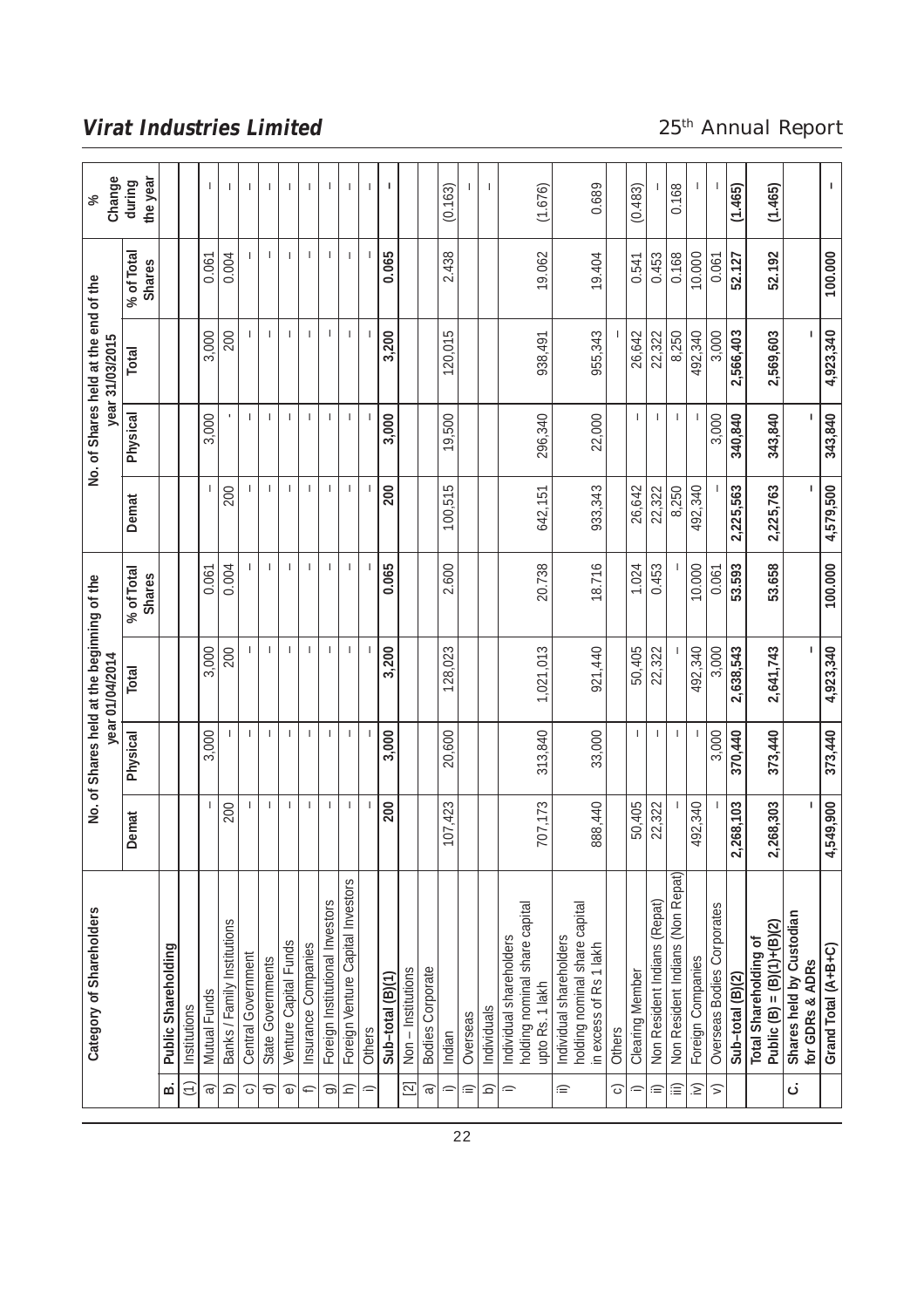|                | <b>Shareholder's Name</b>                     |                                                                                 | Shareholding at the beginning of the<br>year - 01/04/2014 |                                                         |                                                     | Shareholding at the end of the<br>year - 31/03/2015 |                                                         | % change<br>in share          |
|----------------|-----------------------------------------------|---------------------------------------------------------------------------------|-----------------------------------------------------------|---------------------------------------------------------|-----------------------------------------------------|-----------------------------------------------------|---------------------------------------------------------|-------------------------------|
| SI.<br>No.     |                                               | No. of Shares                                                                   | % of total<br><b>Shares of</b><br>the Company             | %of Shares<br>Pledged/<br>encumbered<br>to total shares | No. of Shares                                       | % of total<br><b>Shares of</b><br>the Company       | %of Shares<br>Pledged/<br>encumbered<br>to total shares | holding<br>during<br>the year |
| $\mathbf{1}$   | SHAPOORJEE CHANDABHOY<br>FINVEST PRIVATE LTD. | 1,753,795                                                                       | 35.62                                                     | $\overline{\phantom{0}}$                                | 1,753,795                                           | 35.62                                               | $\qquad \qquad -$                                       | $\overline{\phantom{m}}$      |
| $\overline{2}$ | NAOZER J AGA                                  | 475,277                                                                         | 9.65                                                      | $\equiv$                                                | 475,277                                             | 9.65                                                | $\overline{\phantom{a}}$                                | $\qquad \qquad -$             |
| 3              | KAIZAD R DADYBURJOR                           |                                                                                 |                                                           | $\overline{\phantom{0}}$                                | 48,819                                              | 0.99                                                | $-$                                                     | 100                           |
| $\overline{4}$ | ARMAND NAOZER AGA                             | 34,989                                                                          | 0.71                                                      | $\overline{\phantom{0}}$                                | 34,989                                              | 0.71                                                | $\overline{\phantom{0}}$                                | $\overline{\phantom{0}}$      |
| 5              | AYESHA K DADYBURJOR                           | 17,536                                                                          | 0.36                                                      | $\overline{\phantom{0}}$                                | 17,536                                              | 0.36                                                | $\overline{\phantom{0}}$                                |                               |
| 6              | RUSI H DADYBURJOR                             | $\overline{\phantom{0}}$                                                        | $\overline{\phantom{0}}$                                  | $\overline{\phantom{0}}$                                | 11,000                                              | 0.22                                                | $-$                                                     | 100                           |
| $\overline{7}$ | ZENOBIA R DADYBURJOR                          | $\overline{\phantom{m}}$                                                        |                                                           | $\overline{\phantom{0}}$                                | 11,000                                              | 0.22                                                | $\overline{\phantom{m}}$                                | 100                           |
| 8              | <b>RUSTOM ZAL IRANI</b>                       | $\overline{\phantom{0}}$                                                        | $\overline{\phantom{0}}$                                  | $\equiv$                                                | 1,321                                               | 0.03                                                | $-$                                                     | 100                           |
|                | <b>Total</b>                                  | 2,281,597                                                                       | 46.34                                                     | $\overline{\phantom{0}}$                                | 2,353,737                                           | 47.81                                               | $\overline{\phantom{m}}$                                |                               |
|                |                                               | (iii) Change in Promoters' Shareholding (please specify, if there is no change) |                                                           |                                                         |                                                     |                                                     |                                                         |                               |
|                | <b>Particulars</b>                            | Shareholding at the beginning of the<br>year - 01/04/2014                       |                                                           |                                                         | Shareholding at the end of the<br>year - 31/03/2015 |                                                     |                                                         |                               |
| SI.<br>No.     |                                               | No. of Shares                                                                   |                                                           | % of total Shares<br>of the Company                     | No. of Shares                                       |                                                     | % of total Shares<br>of the Company                     |                               |
| $\mathbf{1}$   | KAIZAD R DADYBURJOR                           | $\overline{\phantom{0}}$                                                        |                                                           | $\overline{\phantom{0}}$                                | 48,819                                              |                                                     | 0.99                                                    |                               |
| $\overline{2}$ | RUSI H DADYBURJOR                             | $\overline{\phantom{0}}$                                                        |                                                           | $\equiv$                                                | 11,000                                              |                                                     | 0.22                                                    |                               |
| 3              | ZENOBIA R DADYBURJOR                          | $\qquad \qquad -$                                                               |                                                           | $\overline{\phantom{0}}$                                | 11,000                                              |                                                     | 0.22                                                    |                               |
|                | <b>RUSTOM ZAL IRANI</b>                       | $\overline{\phantom{m}}$                                                        |                                                           | $\overline{\phantom{0}}$                                | 1,321                                               |                                                     | 0.03                                                    |                               |
| $\overline{4}$ |                                               | $\overline{\phantom{m}}$                                                        |                                                           | $\qquad \qquad -$                                       | 72,140                                              |                                                     | 1.47                                                    |                               |

23

|            | <b>Particulars</b>       |               | Shareholding at the beginning of the<br>year - 01/04/2014 |               | Shareholding at the end of the<br>year - 31/03/2015 |
|------------|--------------------------|---------------|-----------------------------------------------------------|---------------|-----------------------------------------------------|
| SI.<br>No. |                          | No. of Shares | % of total Shares<br>of the Company                       | No. of Shares | % of total Shares<br>of the Company                 |
|            | KAIZAD R DADYBURJOR      |               |                                                           | 48,819        | 0.99                                                |
|            | <b>RUSI H DADYBURJOR</b> |               |                                                           | 11,000        | 0.22                                                |
|            | ZENOBIA R DADYBURJOR     |               |                                                           | 11,000        | 0.22                                                |
|            | <b>RUSTOM ZAL IRANI</b>  |               |                                                           | 1,321         | 0.03                                                |
|            | <b>Total</b>             |               |                                                           | 72,140        | 1.47                                                |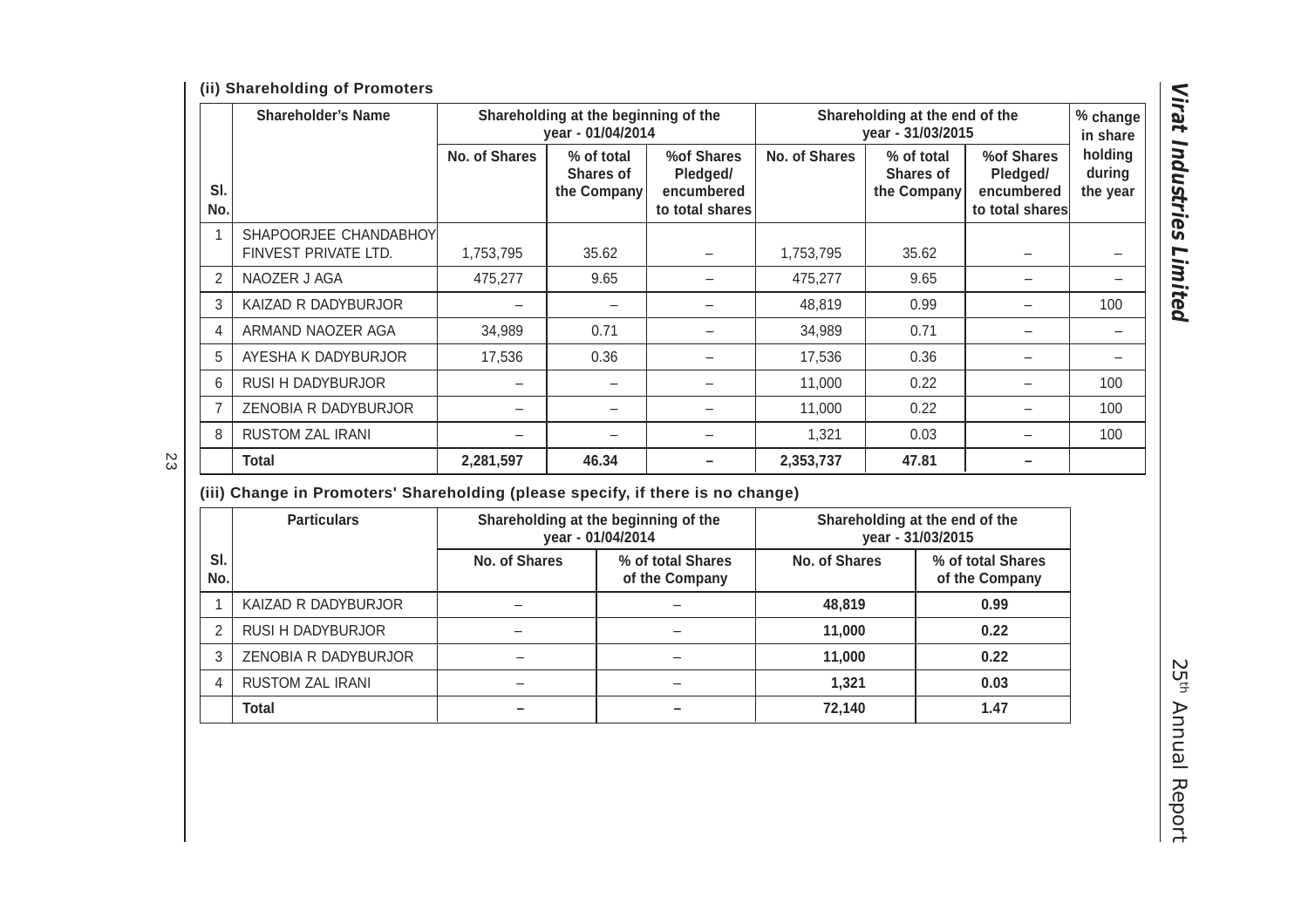#### **(iv) Shareholding Pattern of top ten Shareholders (other than Directors, Promoters and Holders of GDRs and ADRs):**

| SI. | For Each of the<br><b>Top 10 Shareholders</b>             |                  | Shareholding at the beginning<br>of the year - 01/04/2014 |                  | Shareholding at the end<br>of the year - 31/03/2015 |
|-----|-----------------------------------------------------------|------------------|-----------------------------------------------------------|------------------|-----------------------------------------------------|
|     |                                                           | No. of<br>shares | % of total shares<br>of the Company                       | No. of<br>shares | % of total shares<br>of the Company                 |
| 1.  | H M INVESTMENTS (UK) LIMITED                              | 492,340          | 10.00                                                     | 492,340          | 10.00                                               |
| 2.  | PRAMILA HEMRAJ MUNOT/LATA MUNOT                           | 205,050          | 4.16                                                      | 204,800          | 4.16                                                |
| 3.  | MAHENDRA GIRDHARILAL                                      | 122,413          | 2.49                                                      | 101,755          | 2.07                                                |
| 4.  | UDAY ANANTH NAYAK                                         | 61,786           | 1.25                                                      |                  |                                                     |
| 5.  | RAJESH RAMAKANT KINNERKAR                                 | 47,400           | 0.96                                                      |                  |                                                     |
| 6.  | <b>RAJIV GARG</b>                                         |                  |                                                           | 65,000           | 1.32                                                |
| 7.  | <b>KESHAV GARG</b>                                        |                  |                                                           | 60,000           | 1.22                                                |
| 8.  | <b>BOMSI WADIA</b>                                        | 45,203           | 0.92                                                      | 45,203           | 0.92                                                |
| 9.  | RUSSI JAL TARAPOREVALA                                    | 42,000           | 0.85                                                      | 42,000           | 0.85                                                |
| 10. | STANROSE MAFATLAL INVESTMENTS &<br><b>FINANCE LIMITED</b> | 34,250           | 0.70                                                      | 34,250           | 0.70                                                |
| 11. | JAIN PAL JAIN/KALPANA JAIN                                | 34,808           | 0.71                                                      | 33,348           | 0.68                                                |
| 12. | DILIP NAVINCHANDRA DALAL/<br>KASHMIRA DILIP DALAL         | 32,093           | 0.65                                                      | 31,800           | 0.65                                                |

#### **(v) Shareholding of Directors and Key Managerial Personnel:**

| SI. | For Each of the<br>Directors and KMP          |                  | Shareholding at the beginning<br>of the year - 01/04/2014 |                  | Shareholding at the end<br>of the year - 31/03/2015 |
|-----|-----------------------------------------------|------------------|-----------------------------------------------------------|------------------|-----------------------------------------------------|
|     |                                               | No. of<br>shares | % of total shares<br>of the Company                       | No. of<br>shares | % of total shares<br>of the Company                 |
| 1.  | NAOZER J AGA/ARMAND N AGA                     | 250,561          | 5.09                                                      | 250,561          | 5.09                                                |
| 2.  | NAOZER J AGA/AYESHA K DADYBURJOR              | 224,716          | 4.56                                                      | 224,716          | 4.56                                                |
| 3.  | ADI MADAN/AYESHA MADAN/<br>JEHAN ADI MADAN    | 134,205          | 2.73                                                      | 134,205          | 2.73                                                |
| 4.  | KAIZAD R DADYBURJOR/<br>AYESHA K DADYBURJOR   | 64,355           | 1.31                                                      | 66,355           | 1.35                                                |
| 5.  | ARMAND NAOZER AGA                             | 34.989           | 0.71                                                      | 34,989           | 0.71                                                |
| 6.  | NIRMAL G AWTANEY/<br><b>KRISHNA N AWTANEY</b> | 7.000            | 0.14                                                      | 7,000            | 0.14                                                |
| 7.  | ASHINKHAN SIKANDAR BAHOLU                     | 1,000            | 0.02                                                      | 1,000            | 0.02                                                |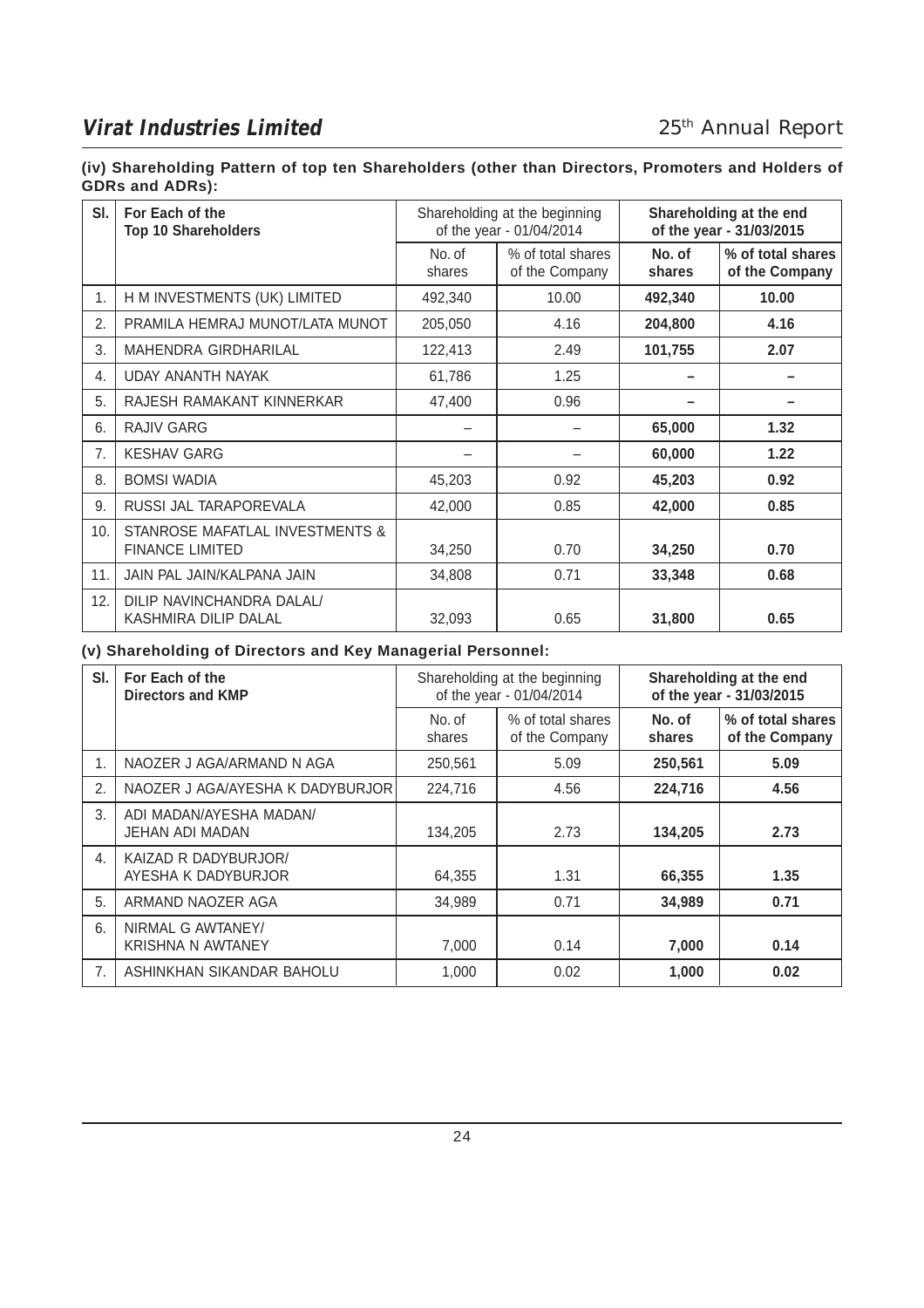# *25<sup>th</sup> Annual Report* **Virat Industries Limited Annual Report**

## **V. INDEBTEDNESS**

Indebtedness of the Company including interest outstanding / accrued but not due for payment

| <b>Particulars</b>                                     | <b>Secured Loans</b><br>excluding deposits | <b>Unsecured</b><br>Loans | <b>Deposits</b> | <b>Total</b><br><b>Indebtedness</b> |
|--------------------------------------------------------|--------------------------------------------|---------------------------|-----------------|-------------------------------------|
| Indebtedness at the beginning<br>of the financial year |                                            |                           |                 |                                     |
| <b>Principal Amount</b><br>i)                          |                                            |                           |                 |                                     |
| ii) Interest due but not paid                          |                                            |                           |                 |                                     |
| iii) Interest accrued but not due                      |                                            |                           |                 |                                     |
| Total (i+ii+iii)                                       |                                            |                           |                 |                                     |
| Change in Indebtedness<br>during the financial year    |                                            |                           |                 |                                     |
| - Addition                                             |                                            |                           |                 |                                     |
| - Reduction                                            |                                            |                           |                 |                                     |
| Net Change                                             |                                            |                           |                 |                                     |
| Indebtedness at the end of the financial year          |                                            |                           |                 |                                     |
| <b>Principal Amount</b><br>i)                          |                                            |                           |                 |                                     |
| ii) Interest due but not paid                          |                                            |                           |                 |                                     |
| iii) Interest accrued but not due                      |                                            |                           |                 |                                     |
| Total (i+ii+iii)                                       |                                            |                           |                 |                                     |

## **VI. REMUNERATION OF DIRECTORS AND KEY MANAGERIAL PERSONNEL**

A. Remuneration to Managing Director, Whole-time Directors and/or Manager:

| SI.<br>No.     | <b>Particulars of Remuneration</b>                                                 | Mr. Adi F. Madan<br><b>Managing Directors</b> | Mrs. Ayesha K. DadyBurjor<br><b>Whole-time Director</b><br>(w.e.f. 01/09/2014) | <b>Total</b> |
|----------------|------------------------------------------------------------------------------------|-----------------------------------------------|--------------------------------------------------------------------------------|--------------|
| 1              | Gross Salary:                                                                      |                                               |                                                                                |              |
| (a)            | Salary as per provisions contained in<br>section 17(1) of the Income-tax Act, 1961 | 3,083,404                                     | 917,002                                                                        | 4,000,406    |
| (b)            | Value of perquisites u/s 17(2)<br>Income-tax Act, 1961                             |                                               |                                                                                |              |
| (c)            | Profits in lieu of salary under<br>section 17(3) Income-tax Act, 1961              |                                               |                                                                                |              |
| 2              | <b>Stock Option</b>                                                                |                                               |                                                                                |              |
| 3              | <b>Sweat Equity</b>                                                                |                                               |                                                                                |              |
| $\overline{4}$ | Commission-as % of<br>profit-others, specify                                       |                                               |                                                                                |              |
| 5              | Others, please specify                                                             |                                               |                                                                                |              |
|                | Total (A)                                                                          | 3,083,404                                     | 917,002                                                                        | 4,000,406    |
|                | Ceiling as per the Act                                                             |                                               |                                                                                |              |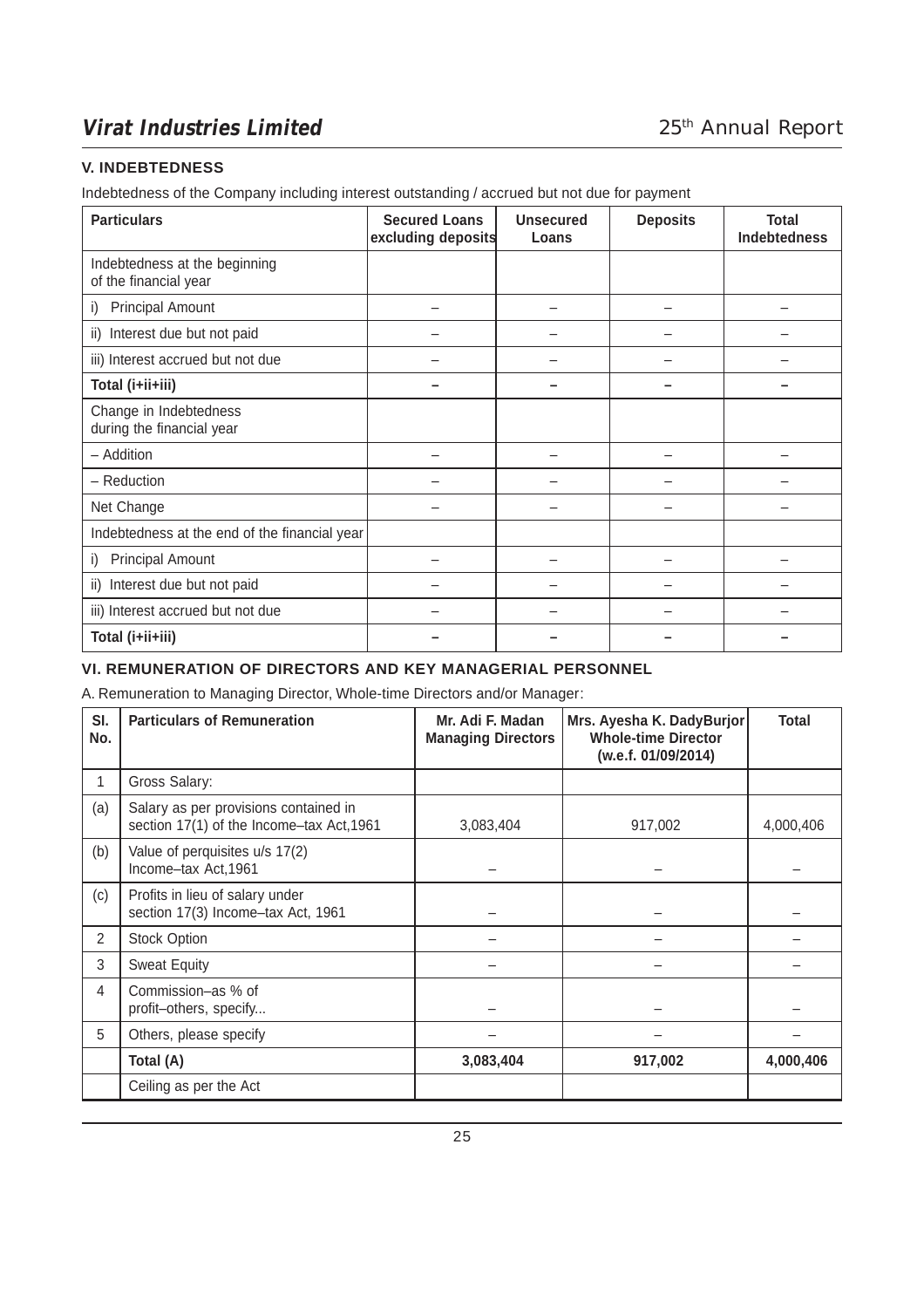B. Remuneration to Other Directors:

| SI.<br>No.     | <b>Particulars of Remuneration</b>         |                       | <b>Name of Directors</b> |                        |                                                           |                               |
|----------------|--------------------------------------------|-----------------------|--------------------------|------------------------|-----------------------------------------------------------|-------------------------------|
| 1              | <b>Independent Directors</b>               | Mr. Arun S.<br>Sanghi | Mr. Ajit P.<br>Walwaikar | Mr. Vinay V.<br>Sanghi | Mr. Harish<br>H. Shah                                     | <b>Total</b><br><b>Amount</b> |
|                | Fee for attending board committee meetings | 175,000               | 175,000                  | 60,000                 | 170,000                                                   | 580,000                       |
|                | Commission                                 |                       |                          |                        |                                                           |                               |
|                | Others, please specify                     |                       |                          |                        |                                                           |                               |
|                | Total (1)                                  | 175,000               | 175,000                  | 60,000                 | 170,000                                                   | 580,000                       |
| $\overline{2}$ | <b>Other Non-Executive Directors</b>       |                       | Mr. Armand N. Aga        |                        | Mrs. Ayesha K.<br><b>DadyBurjor</b><br>(up to 01/09/2014) | <b>Total</b><br><b>Amount</b> |
|                | Fee for attending board committee meetings |                       | 10,000                   |                        | 20,000                                                    | 30,000                        |
|                | Commission                                 |                       |                          |                        |                                                           |                               |
|                | Others, please specify                     |                       |                          |                        |                                                           |                               |
|                | Total (2)                                  |                       | 10,000                   |                        | 20,000                                                    | 30,000                        |
|                | Total $(B)=(1+2)$                          |                       |                          |                        |                                                           | 610,000                       |
|                | <b>Total Managerial Remuneration</b>       |                       |                          |                        |                                                           |                               |
|                | Overall Ceiling as per the Act             |                       |                          |                        |                                                           |                               |

C. Remuneration to Key Managerial Personnel other than MD/Manager/WTD

|            | <b>Particulars of Remuneration</b>                                                 | <b>Key Managerial Personnel</b>                    |                                                                                 |              |
|------------|------------------------------------------------------------------------------------|----------------------------------------------------|---------------------------------------------------------------------------------|--------------|
| SI.<br>No. |                                                                                    | Mr. Asinkhan S. Baholu<br><b>Company Secretary</b> | Mr. Bhavik R. Maisuria<br><b>Chief Financial Officer</b><br>(w.e.f. 29/05/2014) | <b>Total</b> |
| 1          | Gross Salary:                                                                      |                                                    |                                                                                 |              |
| (a)        | Salary as per provisions contained in<br>section 17(1) of the Income-tax Act, 1961 | 296,099                                            | 398,770                                                                         | 694,869      |
| (b)        | Value of perquisites u/s 17(2)<br>Income-tax Act, 1961                             |                                                    |                                                                                 |              |
| (c)        | Profits in lieu of salary under<br>section 17(3) Income-tax Act, 1961              |                                                    |                                                                                 |              |
| 2          | <b>Stock Option</b>                                                                |                                                    |                                                                                 |              |
| 3          | <b>Sweat Equity</b>                                                                |                                                    |                                                                                 |              |
| 4          | Commission–as % of profit–others, specify                                          |                                                    |                                                                                 |              |
| 5          | Others, please specify                                                             |                                                    |                                                                                 |              |
|            | <b>Total</b>                                                                       | 296,099                                            | 398,770                                                                         | 694,869      |

**VII. PENALTIES / PUNISHMENT/ COMPOUNDING OF OFFENCES (Under the Companies Act, 2013):**

None.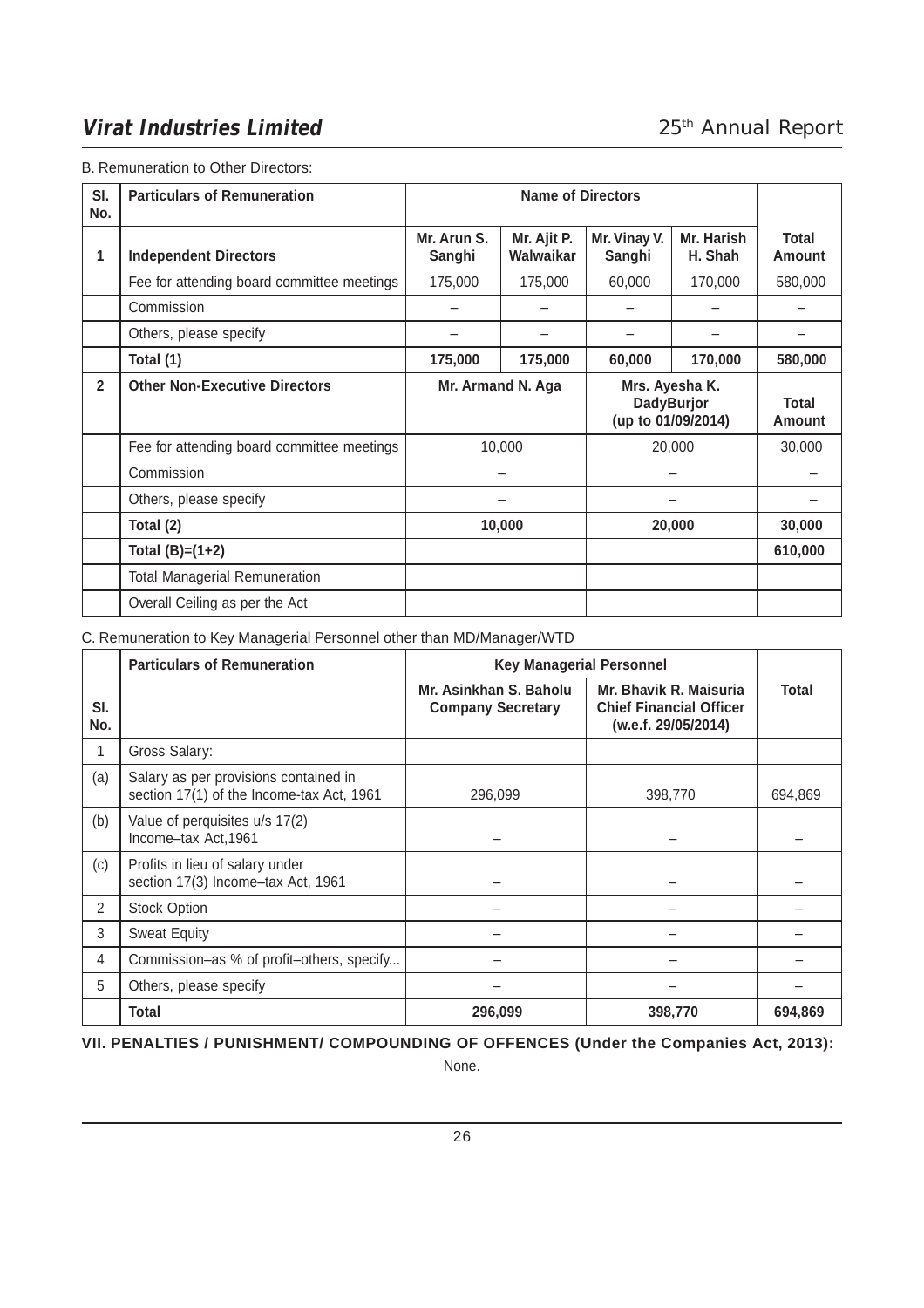#### **ANNEXURE - II**

#### **Form No. MR-3 SECRETARIAL AUDIT REPORT**

For the Financial Year Ended 31st March, 2015.

[Pursuant to section 204(1) of the Companies Act, 2013 and rule No.9 of the Companies (Appointment and Remuneration Personnel) Rules, 2014]

To,

The Members,

**Virat Industries Limited,**

A 1/ 2, GIDC Industrial Estate,

Kabilpore, Navsari - 396 424. Gujarat.

I have conducted the secretarial audit of the compliance of applicable statutory provisions and the adherence to good corporate practices by Virat Industries Limited (hereinafter called the company). Secretarial Audit was conducted in a manner that provided me a reasonable basis for evaluating the corporate conducts/statutory compliances and expressing my opinion thereon.

Based on my verification of the books, papers, minute books, forms and returns filed and other records of Virat Industries Limited, maintained by the company and also the information provided by the Company, its officers, agents and authorized representatives during the conduct of secretarial audit, I hereby report that in my opinion, the company has, during the audit period covering the financial year ended on 31st March, 2015, complied with the statutory provisions listed hereunder and also that the Company has proper Board-processes and compliance-mechanism in place to the extent, in the manner and subject to the reporting made hereinafter:

I/we have examined the books, papers, minute books, forms and returns filed and other records maintained by Virat Industries Limited ("the Company") for the financial year ended on 31st March, 2015 according to the provisions of:

- (i) The Companies Act, 2013 (the Act) and the rules made thereunder;
- (ii) The Securities Contracts (Regulation) Act, 1956 ('SCRA') and the rules made thereunder;
- (iii) The Depositories Act, 1996 and the Regulations and Bye-laws framed thereunder;
- (iv) Foreign Exchange Management Act, 1999 and the rules and regulations made thereunder to the extent of Foreign Direct Investment, Overseas Direct Investment and External Commercial Borrowings;
- (v) The following Regulations and Guidelines prescribed under the Securities and Exchange Board of India Act, 1992 ('SEBI Act') :-
	- (a) The Securities and Exchange Board of India (Substantial Acquisition of Shares and Takeovers) Regulations, 2011;
	- (b) The Securities and Exchange Board of India (Prohibition of Insider Trading) Regulations, 1992;
	- (c) The Securities and Exchange Board of India (Issue of Capital and Disclosure Requirements) Regulations, 2009;
	- (d) The Securities and Exchange Board of India (Employee Stock Option Scheme and Employee Stock Purchase Scheme) Guidelines, 1999;
	- (e) The Securities and Exchange Board of India (Issue and Listing of Debt Securities) Regulations, 2008;
	- (f) The Securities and Exchange Board of India (Registrars to an Issue and Share Transfer Agents) Regulations, 1993 regarding the Companies Act and dealing with client;
	- (g) The Securities and Exchange Board of India (Delisting of Equity Shares) Regulations, 2009; and
	- (h) The Securities and Exchange Board of India (Buyback of Securities) Regulations, 1998;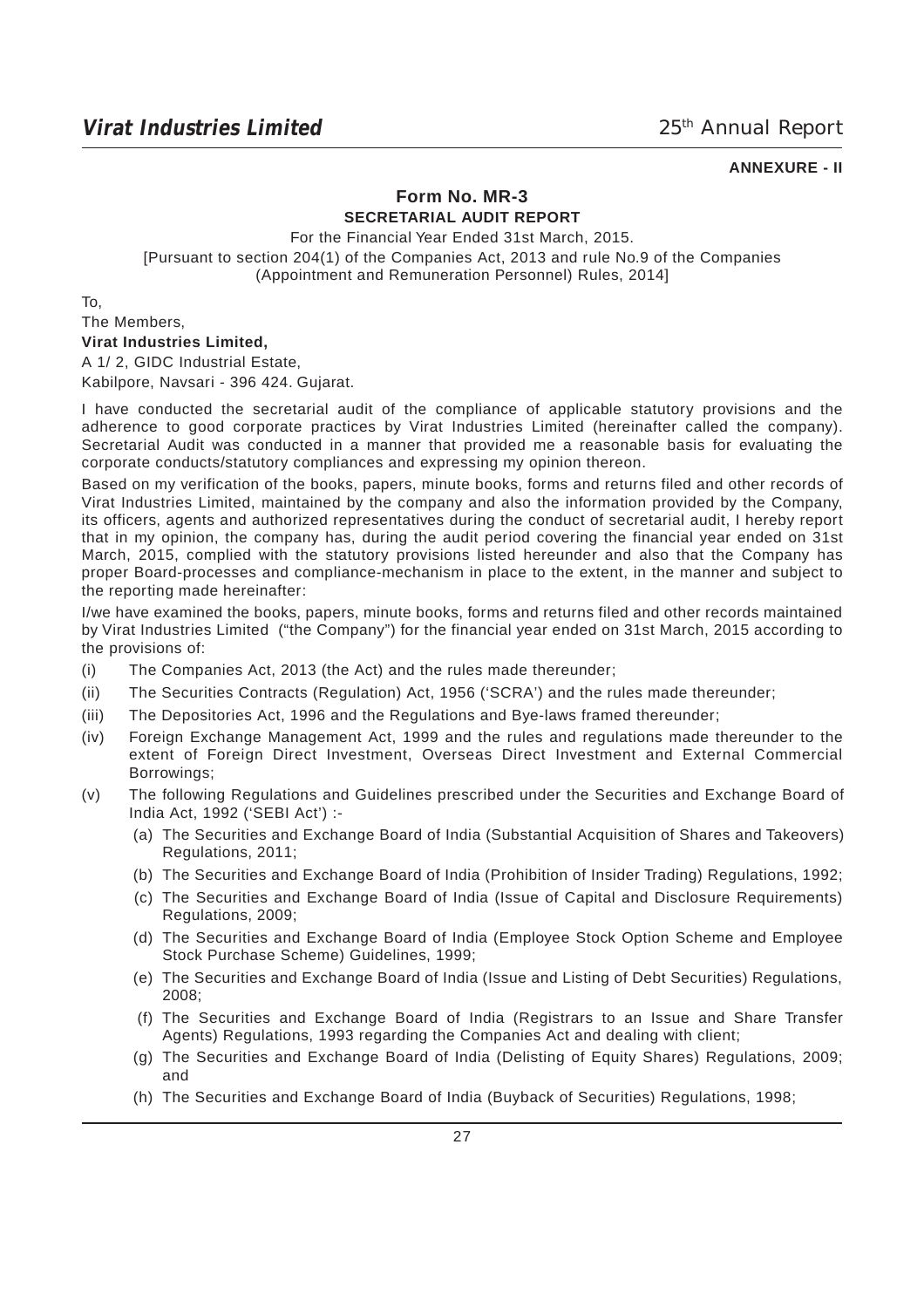- (vi) Service Tax Act.
- (vii) Income Tax Act.
- (viii) Value Added Tax (VAT) Act.
- (ix) Central Sales Tax Act.
- (x) Pollution Control Laws.
- (xi) Factories Act, 1948.
- (xii) Industrial Disputes Act, 1947.
- (xiii) Payment of Wages Act, 1936.
- (xiv) Minimum Wages Act, 1948.
- (xv) Employees' State Insurance Act, 1948.
- (xvi) Employees' Provident Fund and Miscellaneous Provisions Act, 1952.
- (xvii) Payment of Bonus Act, 1965.
- (xviii) The Payment of Gratuity Act, 1972.
- (xix) The Contract Labour (Regulation & Abolition) Act, 1970.
- (xx) Maternity Benefit Act, 1961.
- (xxi) Prohibition of Child Labour (Prohibition & Regulation) Act, 1986.
- (xxii) The Industrial Employment (Standing Orders) Act, 1946.
- (xxiii) The Employees' Compensation Act, 1923.
- (xxiv) Equal Remuneration Act, 1976.
- (xxv) The Employment Exchange (Compulsory Notification of Vacancies) Act, 1956.

We have also examined compliance with the applicable clauses of the following:

- (i) Secretarial Standards issued by The Institute of Company Secretaries of India.
- (ii) The Listing Agreements entered into by the Company with Bombay Stock Exchange.

During the period under review the Company has complied with the provisions of the Act, Rules, Regulations, Guidelines, Standards, etc. mentioned above subject to the following observations:

- 1. **The Companies Act, 2013 (the Act) and the rules made thereunder** The company has conducted 6 (six) Board Meetings in course of the financial year, after complying with the provisions of the Act. It also held its Annual General Meeting on 11.09.2014 after complying with the provisions of the Act &
- Rules made thereunder. No Extra-ordinary General Meeting was held during the financial year. 2. **The Securities Contracts (Regulation) Act, 1956 and the Securities Contracts (Regulation) Rules,**
- **1957** deal with the regulation and the governance of Stock Exchanges and hence are not applicable to the company. 3. **The Depositories Act, 1996 and the Regulations and Bye-laws framed thereunder -** These deal with
- regulation of transactions pertaining to securities between Depositories, Depository Participants, Issuers and Beneficial Owners. The company is registered with the Depository Participant, Link Intime India Private Ltd. and all transactions pertaining to the securities issued by the company are carried out through this agency.
- 4. **Foreign Exchange Management Act, 1999 and the rules and regulations made thereunder to the extent of Foreign Direct Investment, Overseas Direct Investment and External Commercial Borrowings -** From the records of the company pertaining tothe financial year ended 31st March, 2015, it is seen that no Foreign Direct Investment was made in the company. The company has not resorted to Overseas Direct Investment and External Commercial Borrowings during the year under review.
- 5. **The Securities and Exchange Board of India (Substantial Acquisition of Shares and Takeovers) Regulations, 2011 -** These Regulations deal with acquisition of listed securities by a Company and 'persons acting in concert' with it as defined in the Regulations. It is given to understand that the company has not made any investments in listed securities during the financial year ended 31st March, 2013.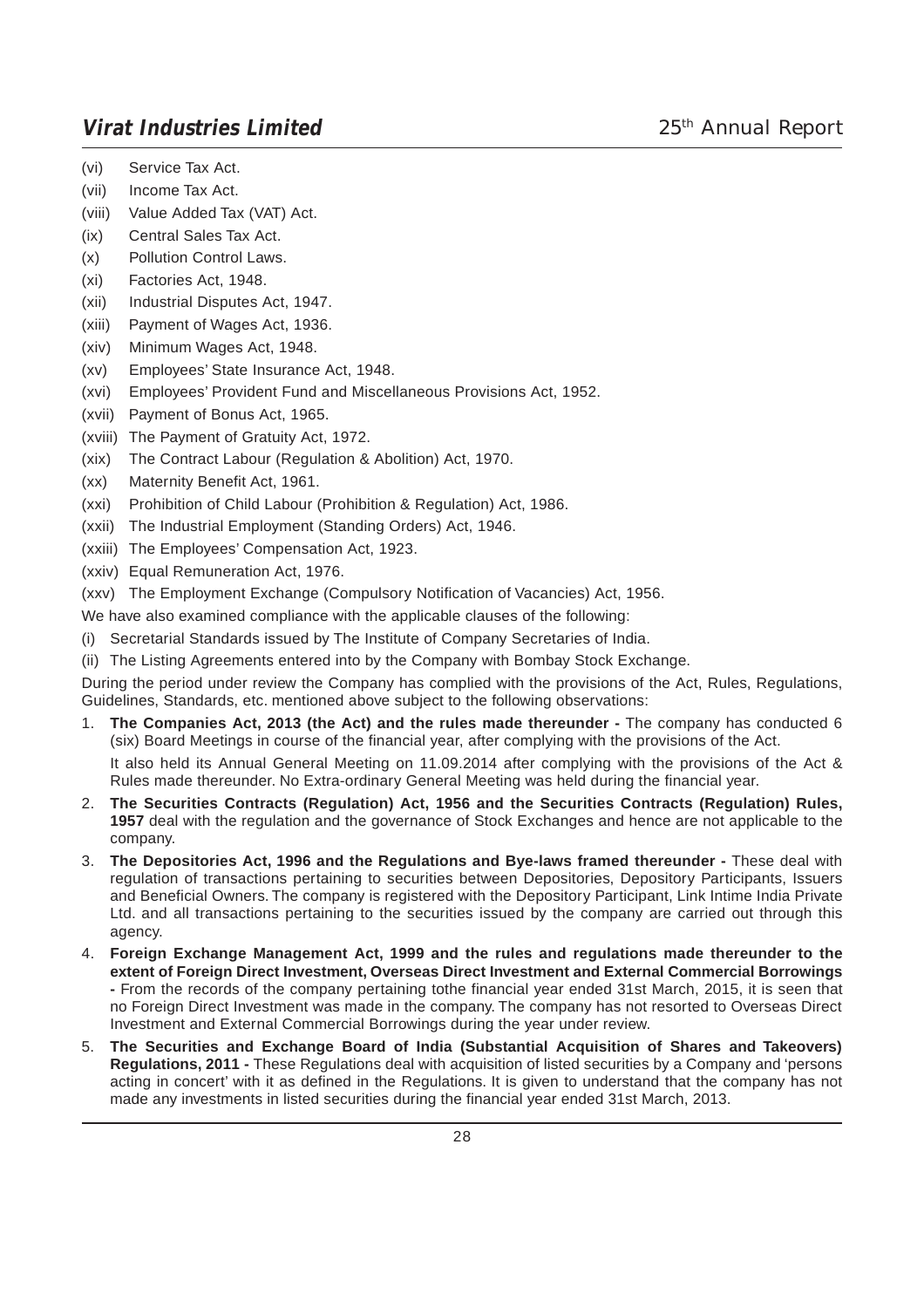# *25<sup>th</sup> Annual Report* 25<sup>th</sup> **Annual Report**

- 6. **The Securities and Exchange Board of India (Prohibition of Insider Trading) Regulations, 2015** The Company has formulated an Insider Trading Code for the price sensitive information pertaining to the securities issued by it and the same is strictly followed.
- 7. **The Securities and Exchange Board of India (Issue of Capital and Disclosure Requirements) Regulations, 2009 -** The Company has not made an issue of the type mentioned in these Regulationsduring the financial year ended 31st March, 2015. Hence these Regulations are not applicable.
- 8. **The Securities and Exchange Board of India (Employee Stock Option Scheme and Employee Stock Purchase Scheme) Guidelines, 1999 -** These Guidelines deal with Employee Stock Option Scheme of Employee Stock Purchase Scheme of implemented by the Company. The Company has not so far formulated any Employee Stock Option Scheme or any Employee Stock Purchase Scheme. Hence these guidelines are not applicable to it.
- 9. **The Securities and Exchange Board of India (Issue and Listing of Debt Securities) Regulations, 2008 -** TheseRegulations are not applicable to the company for the financial year under review as it has not made any issue of any debt securities or listed any debt securities during the financial year ended 31st March, 2015.
- 10. **The Securities and Exchange Board of India (Registrars to an Issue and Share Transfer Agents) Regulations, 1993 regarding the Companies Act and dealing with client -** These Regulations lay down the procedure for registration and regulation of the working of Registrars and Share Transfer Agents and as such do not apply to the company.
- 11. **The Securities and Exchange Board of India (Delisting of Equity Shares) Regulations, 2009 -** The company has not delisted its equity shares listed on the Bombay Stock Exchange (BSE) during the financial year ended 31st March, 2015. Hence these Regulations are not applicable to it.
- 12. **The Securities and Exchange Board of India (Buy Back of Securities) Regulations, 1998** These regulations are applicable to buy-back of shares or other specified securities of a company listed on a stock exchange. The company has confirmed that it did not buy back any of its securities listed on the stock exchange (BSE) during the financial year. Hence, these Regulations do not apply to the company.
- 13. **The Listing Agreement entered into by the Company with Bombay Stock Exchange (BSE)** The company has filed the necessary documents and returns and supplied the information required to be submitted by it to Bombay Stock Exchange as per the Listing Agreement.
- 14. **Secretarial Standards issued by The Institute of Company Secretaries of India** The company has complied with these standards during the financial year ended 31st March, 2015.
- 15. **Service Tax Act -** The company has filed half yearly Service Tax Returns, in respect of Service Tax collected by it.
- 16. **Income Tax -** The company has filed its Income Tax Return for the AssessmentYear 2014-15, during the financial year ended 31st March, 2015.
- 17. **Value Added Tax (VAT) -** The company has regularly filed monthly returns for Value Added Tax (VAT) paid.
- 18. **Central Sales Tax -** The company has regularly filed monthly returns as required.
- 19. **Pollution Control Laws -** The company has obtained CCA Renewal from Gujarat Pollution Control Board under Section 21 of Water Pollution Control Act, Rule 3(c) & 5 (5) of the Hazardous Waste (Management & Handlling & Trans boundary Movement) Rules, 2008 and under Environment Pollution Control Act. The consent is valid up to 22.07.2019.
- 20. **Factories Act, 1948 -** The company has obtained a license to work a factory, issued by the Directorate Industrial Safety and Health, Gujarat State, on 1st March, 1996. The same is valid till 31st December, 2017. It has filed monthly returns as required under the Factories Act, 1948.
- 21. **Industrial Disputes Act, 1947** The company has maintained the necessary records under this Act. No industrial dispute was reported to have occurred during the financial year.
- 22. **Payment of Wages Act, 1936 -** The requirements regarding the timely payment of wages under this Act and display of an abstract of the Act and Rules have been complied with.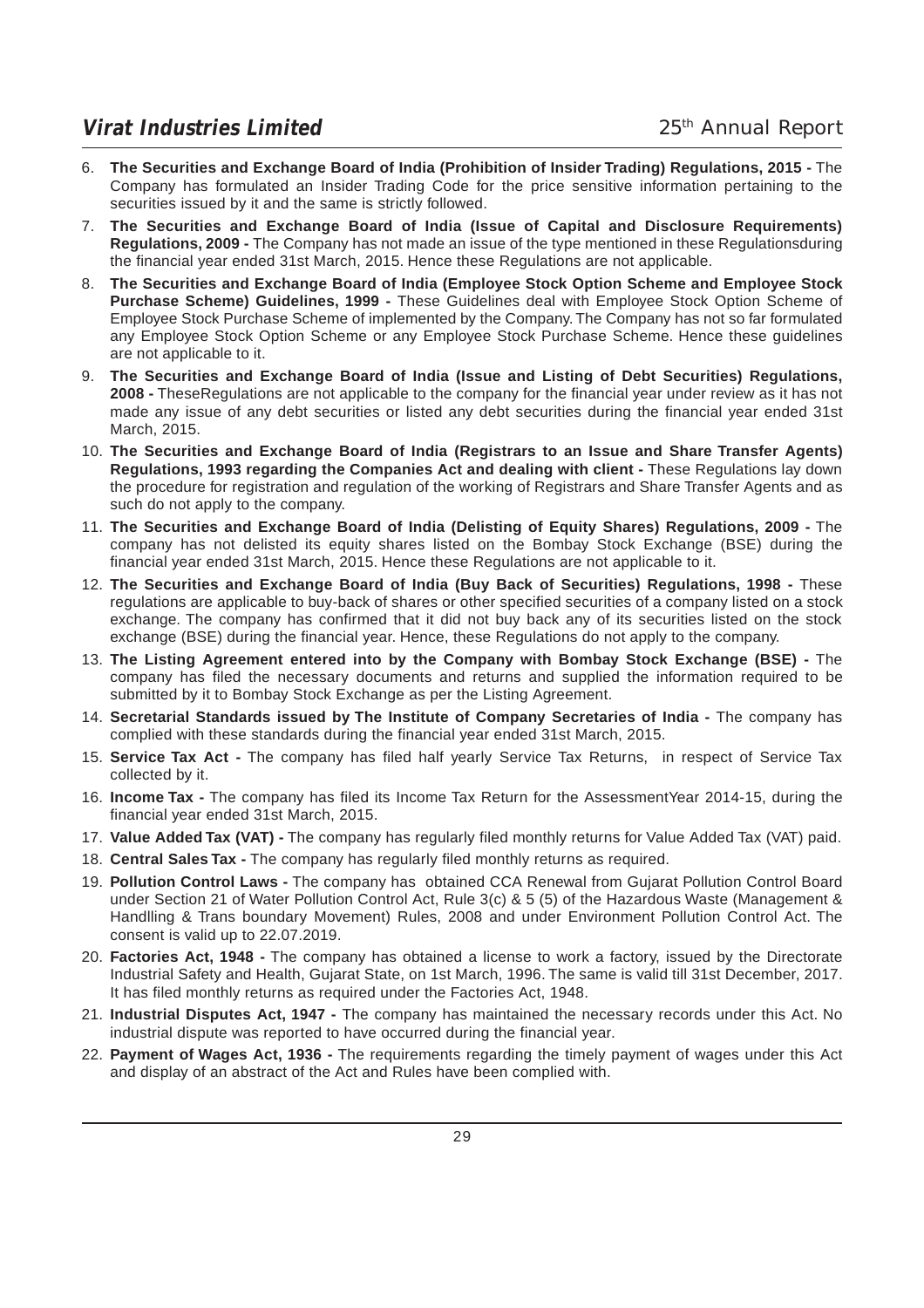- 23. **Minimum Wages Act, 1948 -** The requirements regarding the payment of minimum wages specified by the appropriate Government and the display of the notice containing the minimum rate of wages have been complied with.
- 24. **Employees' State Insurance Act, 1948 -** The requirements regarding the maintenance of the register of employees and filing of Annual Return have been complied with.
- 25. **Employees' Provident Fund and Miscellaneous Provisions Act, 1952** The requirements of depositing contributions with the Provident Fund authorities and filing of the necessary returns have been complied with.
- 26. **Payment of Bonus Act, 1965** Bonus has been paid to the employees in accordance with the Act and the necessary returns have been filed.
- 27. **The Payment of Gratuity Act, 1972 -** The provisions of the Act have been complied with. The company has, on 01.03.2014, also obtained a Group Gratuity Policy from the Life Insurance Corporation of India Ltd. (L.I.C.) to enable it to comply with its liability for the payment of gratuity to its employees, as and when such liability arises.
- 28. **The Contract Labour (Regulation & Abolition) Act, 1970 -** The company has obtained the necessary certificate of registration for employing contract labour in its factory and has complied with the other applicable provisions of the Act.
- 29. **Maternity Benefit Act, 1961 -** The company has complied with the provisions of the Act.
- 30. **Prohibition of Child Labour (Prohibition & Regulation) Act, 1986 -** It is given to understand that the company does not employ any child labour hence this Act is not applicable to it.
- 31. **The Industrial Employment (Standing Orders) Act, 1946 -** The company has framed Standing Orders for its employees at the factory and the same have been registered with the concerned authorities.
- 32. **The Employees' Compensation Act, 1923 (earlier known as Workmen's Compensation Act, 1923) -** No accidents were reported in the factory of the company during the year under review. Hence there was no requirement to file any returns.
- 33. **Equal Remuneration Act, 1976 -** It is given to understand that the company pays equal remuneration to all for same work or work of similar nature and thatthere is no discrimination between men and women while recruiting or subsequent to recruitment, promotion, etc.
- 34. **The Employment Exchange (Compulsory Notification of Vacancies) Act, 1956 -** The company has regularly filed quarterly returns as required, during the year under review.

#### **I further report that**

The Board of Directors of the Company is duly constituted with proper balance of Executive Directors, Non-Executive Directors and Independent Directors. The changes in the composition of the Board of Directors that took place during the period under review were carried out in compliance with the provisions of the Act.

Adequate notice is given to all Directors to schedule the Board Meetings and agenda and detailed notes on agenda were sent at least seven days in advance, and a system exists for seeking and obtaining further information and clarifications on the agenda items before the meeting and for meaningful participation at the meeting.

Majority decision is carried through while the dissenting members' views are captured and recorded as part of the Minutes.

**I/we further report that** there are adequate systems and processes in the company commensurate with the size and operations of the company to monitor and ensure compliance with applicable laws, rules, regulations and guidelines.

Signature: Name of Company Secretary in practice/ Firm: **A. J. Gandhi** Place : Mumbai, ACS/FCS No. 1632<br>Dated : 18<sup>th</sup> May, 2015. ACS/FCS No. 1632

Dated : 18<sup>th</sup> May, 2015.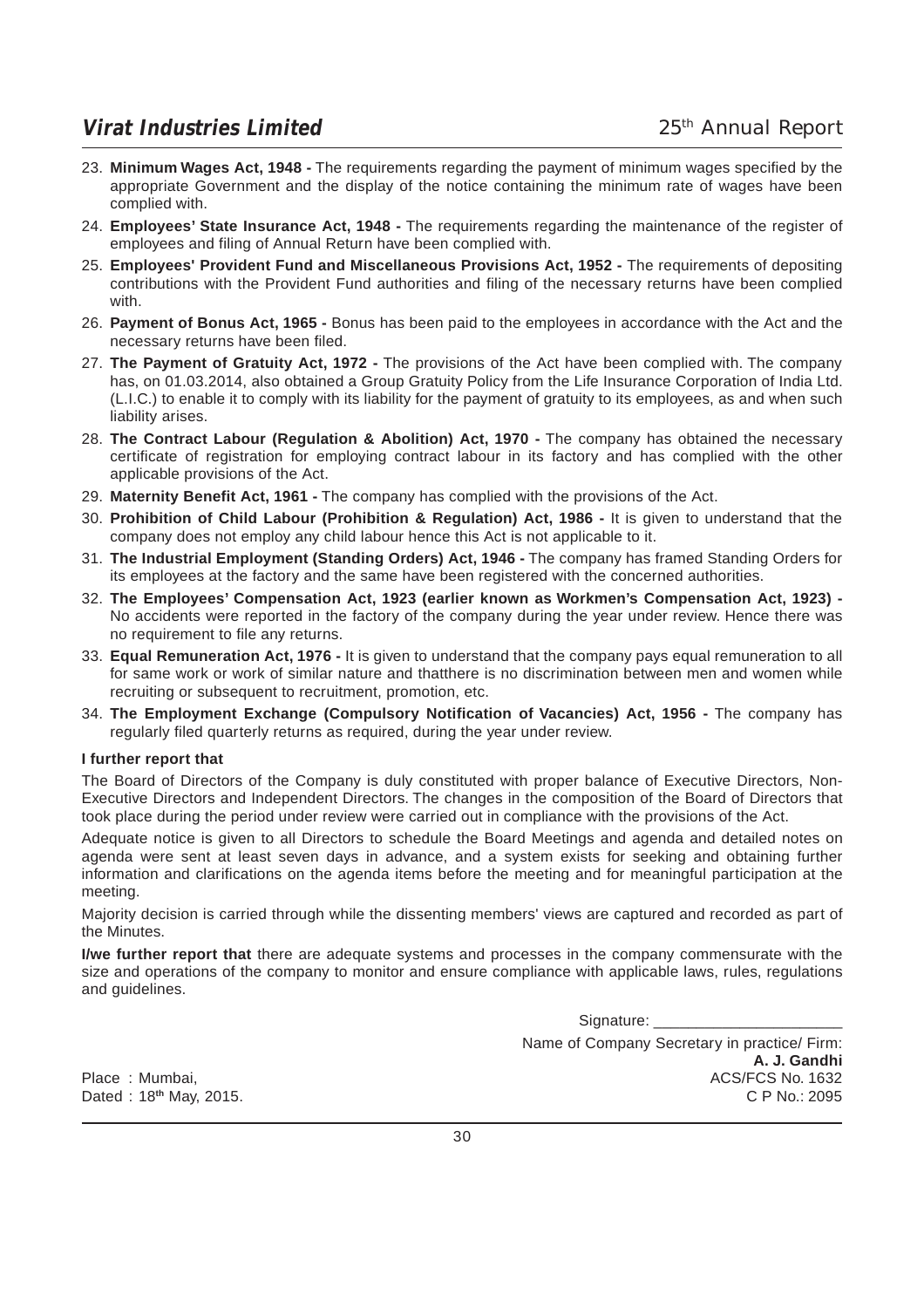#### **ANNEXURE - II**

#### **CONSERVATION OF ENERGY, TECHNOLOGY ABSORPTION AND FOREIGN EXCHANGE EARNINGS AND OUTGOING**

Disclosure of particulars with respect to Conservation of Energy, Technology Absorption and Foreign Exchange earnings and outgoings as required under the Companies (Disclosure of Particulars in the Board of Directors' Report) Section 134(3)(m) are given below:

#### **(A) CONSERVATION OF ENERGY:**

#### **a. Energy Conservation Measures Taken:**

Electricity:

- i) Maintained the power factor in the range of 0.998 to 0.999, throughout the year and got rebate of  $\overline{\zeta}$  1,82,416/- on this account in electricity bills.
- ii) Started installation of LED tube lights for saving of electricity power of factory lighting. Natural Gas:
	- i) Reduced steam leakages from boiler house to plant level and maintained the same throughout the year.
- ii) Installed float trap of right specification to reduce the condensation losses.

#### **b. Additional Investments and Proposals being implemented in Consumption of Energy:**

Your Company has given a turnkey assignment to "Systel Energy Solution India, Coimbtore" for reducing the leakages of compressed air in knitting machines and pipelines and also to improve the quality of compressed air supplied by compressors. They have already carried out the audit of our machines and pipelines.

The assignment will cost  $\overline{\zeta}$  7.50 lac and the payback period is estimated to be around half year to nine months. The materials have been purchased by them and their engineer has started the work in the first week of May 2015.

#### **(B) TECHNOLOGY ABSORPTION:**

Efforts made in Technology Absorption are as per Form annexed.

#### **(C) FOREIGN EXCHANGE EARNINGS AND OUTGO:**

#### **Activities relating to Exports, Initiatives to Increase Exports, Development of New Export Markets for Products and Services and Export Plan:**

Ours is an export unit operating under Export Promotion Capital Goods (EPCG) Scheme. The Company has been exporting goods mainly to the European and Gulf Markets. All efforts are directed towards increasing exports. In the year under review about 91% of total revenues were derived from the export.

| <b>Total Foreign Exchange Used and Earned:</b> | $($ ₹ in Lacs) |
|------------------------------------------------|----------------|
| a. i. Total foreign exchange earned            | 1729.78        |
| ii. Other                                      | 32.88          |
| SUB-TOTAL (a)                                  | 1762.66        |
| b. Total foreign exchange used                 |                |
| For import of Plant and Machinery              |                |
| ii. For Spares, etc.                           | 37.81          |
| iii. Raw Materials                             |                |
| iv. For Dividend remitted                      | 11.43          |
| iv. Others                                     | 14.64          |
| SUB-TOTAL (b)                                  | 63.88          |
| % of Import to Export                          | 3.62%          |
|                                                |                |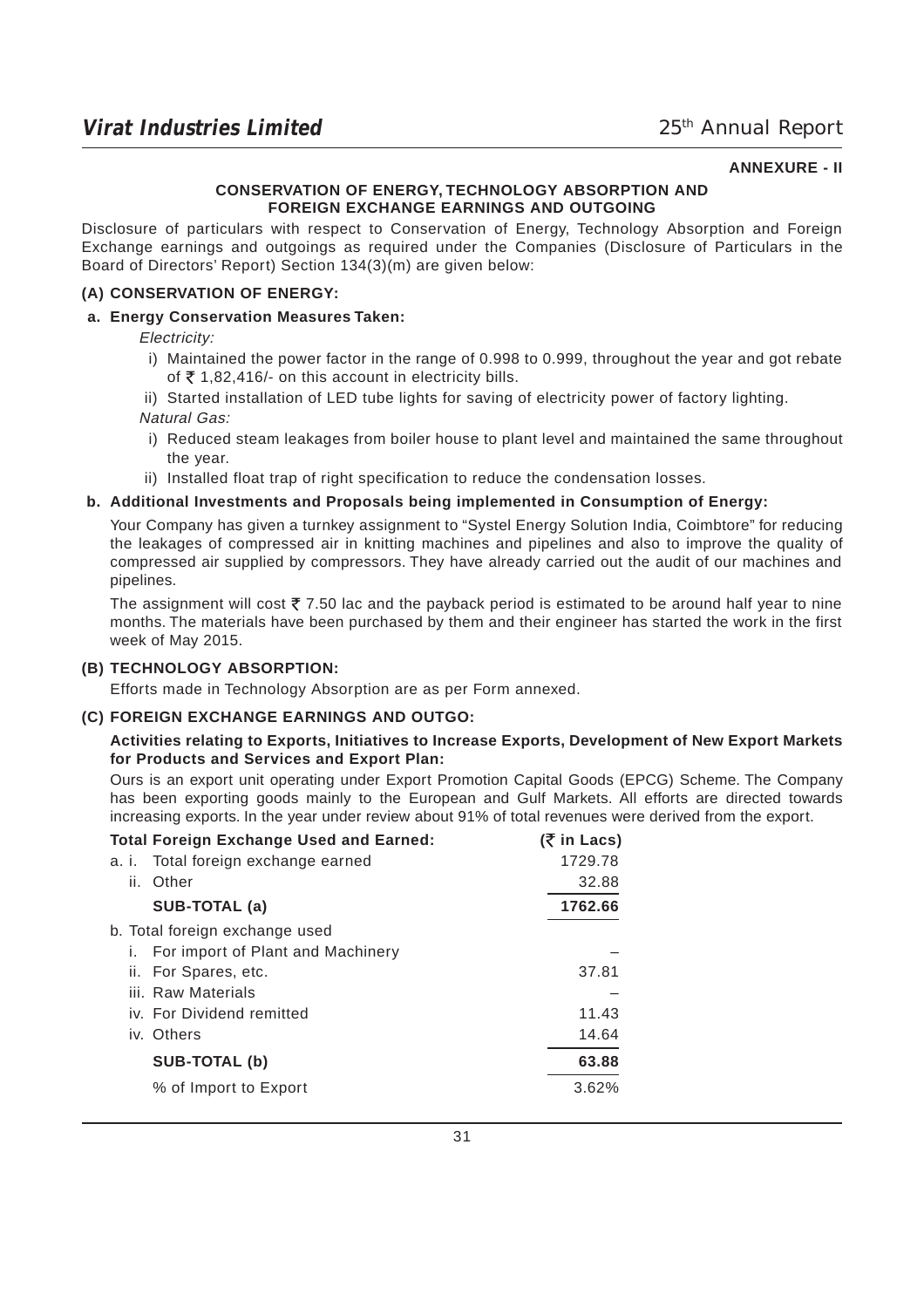#### **PARTICULARS WITH RESPECT TO ABSORPTION**

#### **Research and Development (R&D)**

#### **1. Specific areas in which R & D is carried out by the Company:**

#### **A. Development of new products**

- i) Launched our own brand namely "Lord Walker" for supply of premium quality socks in the domestic market.
- ii) Knitted highly sophisticated socks for international brand on contract basis with great success and are getting repeat orders.
- iii) Introduced embroidery in thick crew socks having rib and horizontal strips and also in other styles for export for which bulk orders are received.

#### **B. Repairing of imported parts**

- i) The technicians at factory have developed the technique to repair motor drives (IRT), PCB and other electronic parts of the knitting machines.
- ii) We have also developed an indigenous source to repair the broken cylinders of our knitting machines.

#### **2. Benefits derived as a result of the above R & D:**

- i) New business in domestic market besides export with higher profit margins.
- ii) Reduction in the Cost of electronic parts.

#### **3. Future plan of action:** To be planned

| 4. Expenditure on R & D:                                       | Not ascertainable |
|----------------------------------------------------------------|-------------------|
| (a) Capital                                                    |                   |
| (b) Recurring                                                  |                   |
| (c) Total                                                      |                   |
| (d) Total R & D expenditure as a percentage of total turnover. |                   |

#### **Technology absorption, adaptation and innovation:**

- 1. Efforts in brief, made towards technology absorption, adaptation and innovation: The Company has not imported any technology. It has imported major plant and machinery.
- 2. Benefits, derived as a result of the above efforts, e.g. product improvement, cost reduction, product development, import substitution, etc.:

#### Not Applicable

- 3. In case of imported technology (imported during the last 5 years reckoned from the beginning of the financial year), following information may be furnished:
	- (a) Technology imported –
	- (b) Year of Import
	- (c) Has technology been fully absorbed –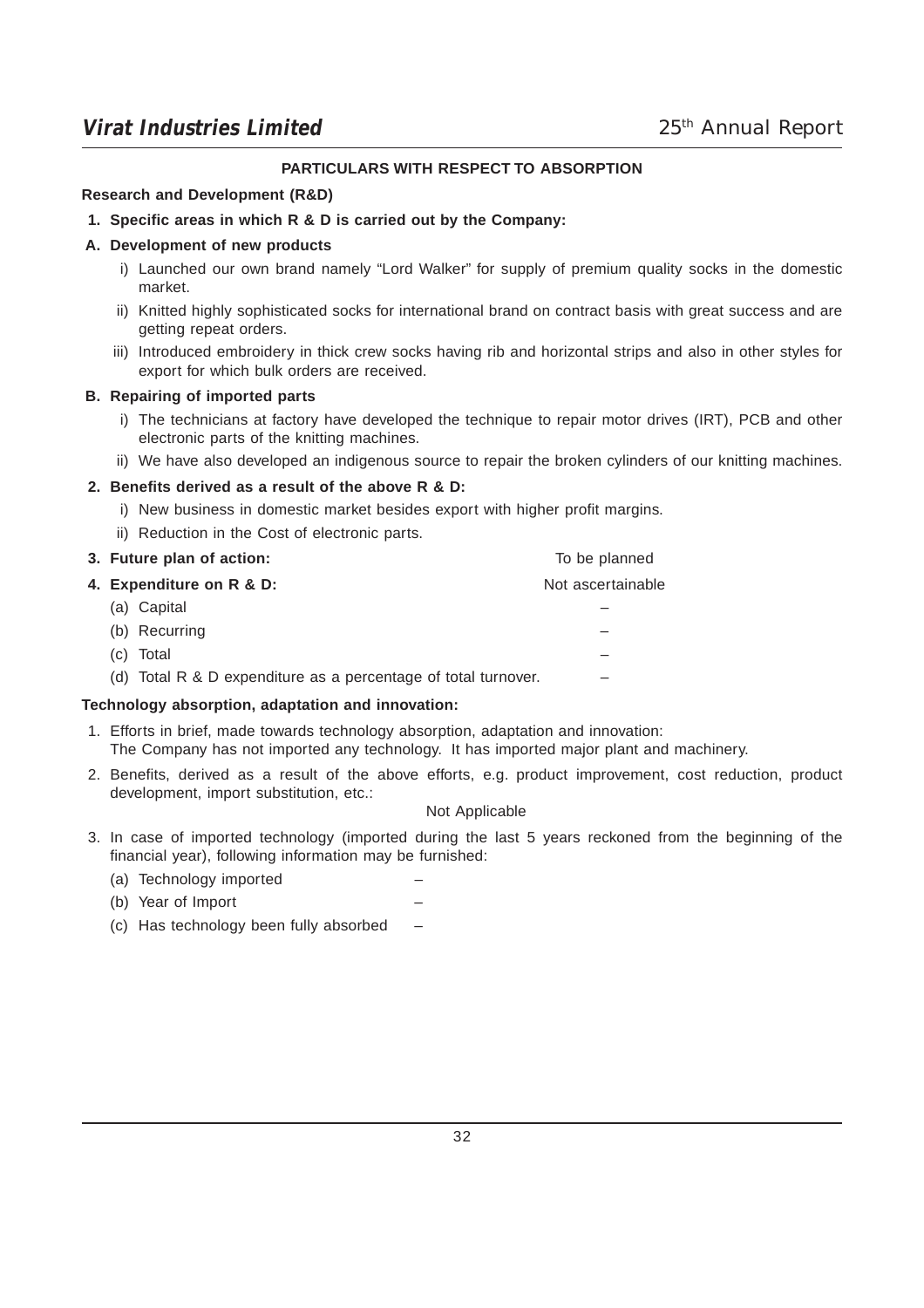#### **ANNEXURE - IV**

#### **FORM NO. AOC - 2**

Form for disclosure of particulars of contracts/arrangements entered into by the company with related parties referred to in sub-section (1) of section 188 of the Companies Act, 2013 including certain arms length transactions under third proviso thereto.

(Pursuant to clause (h) of sub-section (3) of section 134 of the Act and Rule 8(2) of the Companies (Accounts) Rules, 2014)

#### **1. Details of contracts or arrangements or transactions not at arm's length basis**

Not Applicable

#### **2. Details of material contracts or arrangement or transactions at arm's length basis :**

| (a) | Name(s) of the related party and<br>nature of relationship                                                                | - Armayesh Consultancy and Agencies Pvt. Ltd.<br>- Promoters Group Company<br>- Armayesh Embroideries Pvt. Ltd.<br>- Promoters Group Company |
|-----|---------------------------------------------------------------------------------------------------------------------------|----------------------------------------------------------------------------------------------------------------------------------------------|
| (b) | Nature of contracts/arrangements/<br>transactions                                                                         | Lease Agreement                                                                                                                              |
| (c) | Duration of the contracts/<br>arrangements/transactions                                                                   | Renewable every Year                                                                                                                         |
| (d) | Salient terms of the contracts or<br>arrangements or transactions<br>including the value, if any                          | 10% increase in lease rent every year                                                                                                        |
| (e) | Justification for entering into such<br>contracts or arrangements or transactions                                         | Lease rent is comparatively lower than the<br>prevailing market rates.                                                                       |
| (f) | Date(s) of approval by the Board                                                                                          | 29th May, 2015                                                                                                                               |
| (g) | Amount paid as advances, if any:                                                                                          | Nil                                                                                                                                          |
| (h) | Date on which the Special Resolution<br>was passed in General Meeting as<br>required under first proviso to section 188 : | Not Applicable                                                                                                                               |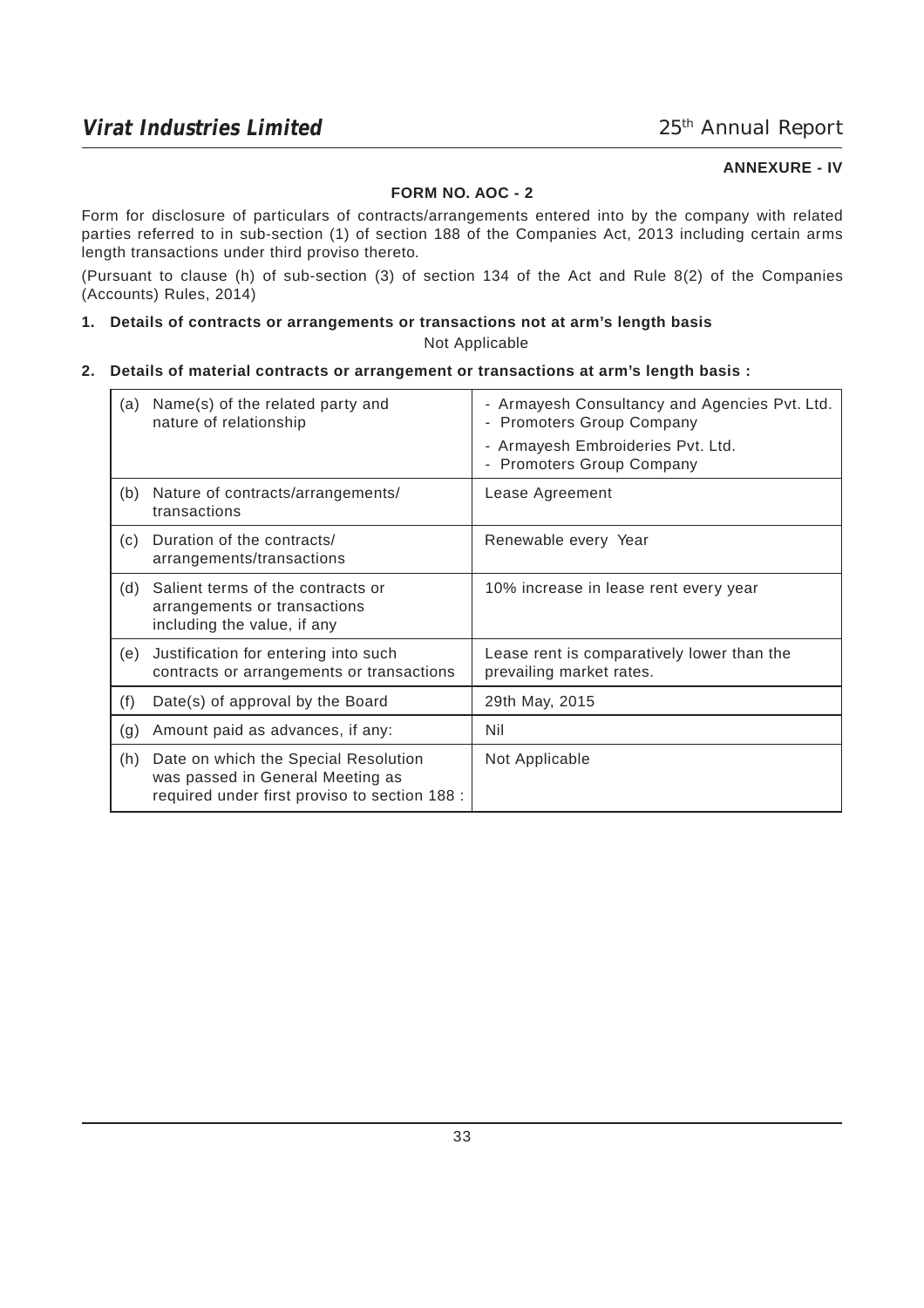## **ANNEXURE - V**

The ratio of the remuneration of each director to the median employee's remuneration and other details in terms of sub-section 12 of Section 197 of the Companies Act, 2013 read with Rule 5(1) of the Companies (Appointment and Remuneration of Managerial Personnel) Rules, 2014:

| SI.<br>No. | <b>Requirements</b>                                                                                                                        | <b>Disclosure</b>                                                                                                                                                                                                                                                           | <b>Ratio</b>                 |  |
|------------|--------------------------------------------------------------------------------------------------------------------------------------------|-----------------------------------------------------------------------------------------------------------------------------------------------------------------------------------------------------------------------------------------------------------------------------|------------------------------|--|
| (i)        | The ratio of the remuneration of<br>each director to the median<br>remuneration of the employees of<br>the Company for the financial year; | Remuneration:<br><b>Executive Directors:</b><br>Mr. Adi F. Madan<br><b>Managing Director</b>                                                                                                                                                                                | 14.96                        |  |
|            |                                                                                                                                            | Mrs. Ayesha K. DadyBurjor<br><b>Whole-time Director</b><br>(w.e.f. 01/09/2014)                                                                                                                                                                                              | 5.33                         |  |
|            |                                                                                                                                            | Sitting fees:<br>Independent Directors:<br>Mr. Arun S. Sanghi - Chairman<br>Mr. Ajit P. Walwaikar - Director<br>Mr. Harish H. Shah - Director<br>Mr. Vinay V. Sanghi - Director                                                                                             | 1.75<br>1.75<br>1.70<br>0.50 |  |
|            |                                                                                                                                            | Non-Independent Directors:<br>Mr. Ayesha K. DadyBurjor<br>(promoted from Non-Independent<br>Director to Whole-time Director<br>w.e.f. 01/09/2014)<br>Mr. Armand N. Aga - Director                                                                                           | 0.20<br>0.10                 |  |
| (ii)       | The percentage increase in<br>remuneration of each Director,                                                                               | <b>Managing Director</b>                                                                                                                                                                                                                                                    | Nil                          |  |
|            | Chief Financial Officer, Chief Executive<br>Officer, Company Secretary or                                                                  | <b>Company Secretary</b>                                                                                                                                                                                                                                                    | 13.76%                       |  |
|            | Manager, if any, in the financial year;                                                                                                    | Note: Whole-time Director and Chief Financial Officer<br>were appointed during the year.                                                                                                                                                                                    |                              |  |
| (iii)      | The percentage increase in the<br>median remuneration of employees<br>in the financial year;                                               | The median remuneration of the employees in the<br>financial year increased by 18.45%. The calculation<br>of % Increase in Median Remuneration is done<br>based on comparable employees. For this we have<br>excluded employees who were not eligible for any<br>increment. |                              |  |
| (iv)       | The number of permanent<br>employees on the rolls of the Company;                                                                          | There were 145 employees as on March 31, 2015.                                                                                                                                                                                                                              |                              |  |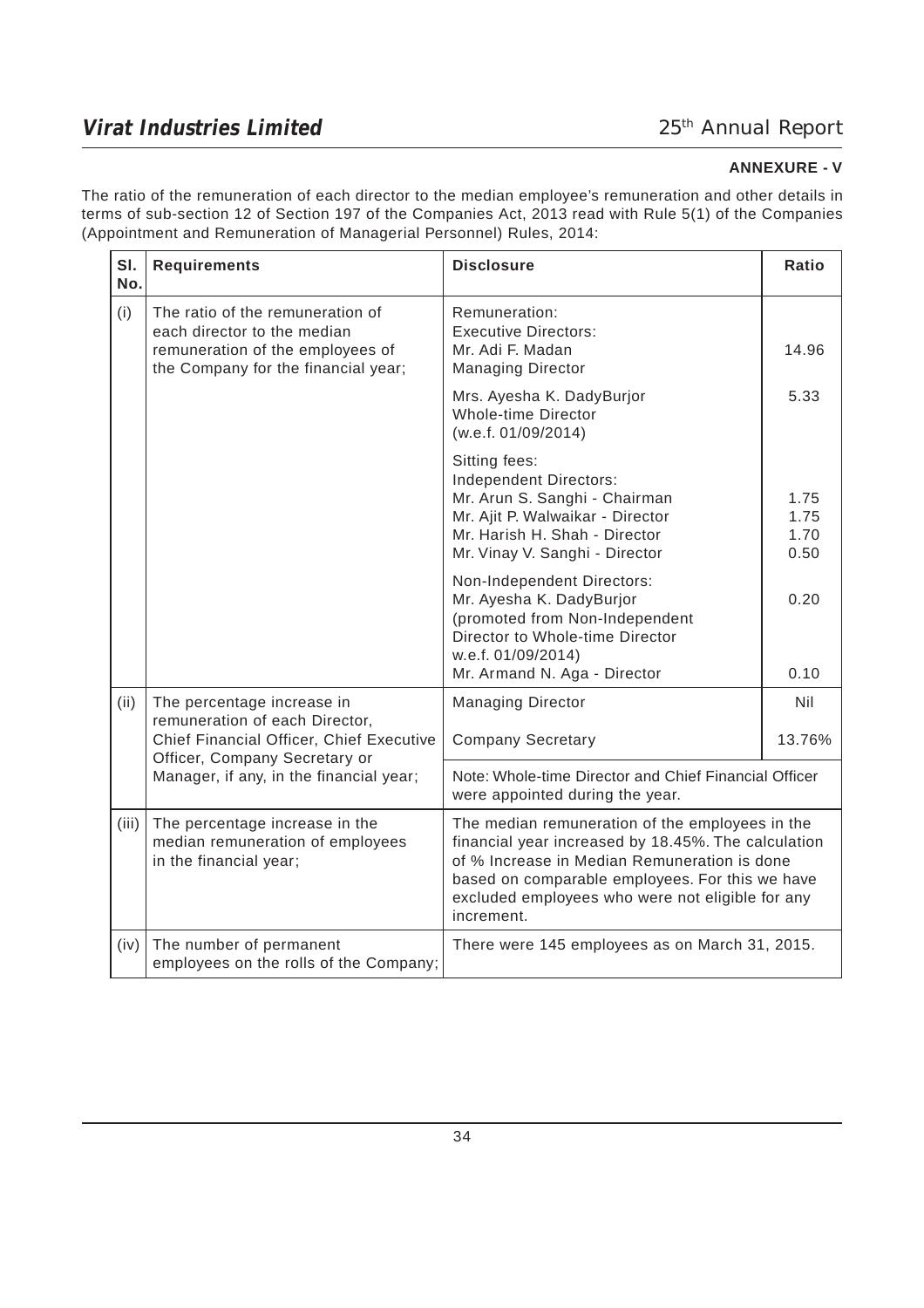# *25<sup>th</sup> Annual Report* **Virat Industries Limited**

| SI.<br>No. | <b>Requirements</b>                                                                                                                                                                                                                                                                                                                                                                                                                                                                                                                                                              | <b>Disclosure</b>                                                                                                                                                                                                                                                                                                                                                                                                                                                           |          |                            |
|------------|----------------------------------------------------------------------------------------------------------------------------------------------------------------------------------------------------------------------------------------------------------------------------------------------------------------------------------------------------------------------------------------------------------------------------------------------------------------------------------------------------------------------------------------------------------------------------------|-----------------------------------------------------------------------------------------------------------------------------------------------------------------------------------------------------------------------------------------------------------------------------------------------------------------------------------------------------------------------------------------------------------------------------------------------------------------------------|----------|----------------------------|
| (v)        | The explanation on the relationship<br>between average increase in                                                                                                                                                                                                                                                                                                                                                                                                                                                                                                               |                                                                                                                                                                                                                                                                                                                                                                                                                                                                             |          | $(5 \in \mathsf{In}$ Lacs) |
|            | remuneration and Company                                                                                                                                                                                                                                                                                                                                                                                                                                                                                                                                                         | <b>Details</b><br>2014-15<br>2013-14                                                                                                                                                                                                                                                                                                                                                                                                                                        |          |                            |
|            | performance;                                                                                                                                                                                                                                                                                                                                                                                                                                                                                                                                                                     | <b>Total Income</b>                                                                                                                                                                                                                                                                                                                                                                                                                                                         | 2,106.47 | 2,251.20                   |
|            |                                                                                                                                                                                                                                                                                                                                                                                                                                                                                                                                                                                  | <b>PBT</b>                                                                                                                                                                                                                                                                                                                                                                                                                                                                  | 302.18   | 486.60                     |
|            |                                                                                                                                                                                                                                                                                                                                                                                                                                                                                                                                                                                  | PBT % of Total Income                                                                                                                                                                                                                                                                                                                                                                                                                                                       | 14.35    | 21.62                      |
|            |                                                                                                                                                                                                                                                                                                                                                                                                                                                                                                                                                                                  | Average increase of 16.99% in the remuneration of<br>employees is in line with the current year's<br>performance, market dynamic and as a measure to<br>motivate the employees for better future<br>performance to achieve organisation's growth<br>expectations.                                                                                                                                                                                                           |          |                            |
| (vi)       | Comparison of the remuneration of<br>the Key Managerial Personnel against<br>the performance of the Company;                                                                                                                                                                                                                                                                                                                                                                                                                                                                     | For the FY 2014-15, KMPs were paid about 15.54%<br>of the net profit before tax for the year.                                                                                                                                                                                                                                                                                                                                                                               |          |                            |
| (vii)      | Variations in the market capitalisation<br>of the Company, price earnings ratio as<br>at the closing date of the current<br>financial year and previous financial<br>year and percentage increase over<br>decrease in the market quotations of<br>the shares of the Company in<br>comparison to the rate at which the<br>Company came out with the last public<br>offer in case of listed companies, and<br>in case of unlisted companies, the<br>variations in the net worth of the<br>company as at the close of the<br>current financial year and previous<br>financial year; | The Market capitalization of the Company has<br>increased from $\xi$ 1,563.16 lacs as of March 31,<br>2014 to ₹ 2,700.45 lacs as of March 31, 2015.<br>Over the same period, the price to earnings ratio<br>moved from 4.76 to 13.37. The Virat Industries<br>Limited stock price as at March 31, 2015 has<br>increased by 72.76% and by $\overline{\xi}$ 23.10 over the last<br>financial year.<br>During the year, the Company did not come out with<br>any public offer. |          |                            |
|            | (viii) Average percentile increase already<br>made in the salaries of employees<br>other than the managerial personnel in<br>the last financial year and its<br>comparison with the percentile<br>increase in the managerial<br>remuneration and justification thereof<br>and point out if there are any<br>exceptional circumstances for<br>increase in the managerial<br>remuneration;                                                                                                                                                                                         | During the year, the non-managerial remuneration<br>increased by 27.08% being the rise in minimum<br>wages as declared by government of Gujarat.<br>Such abnormal rise is given once in every five<br>years. Normal rise is around 10%.<br>Rise in managerial remuneration is 7.93%.                                                                                                                                                                                        |          |                            |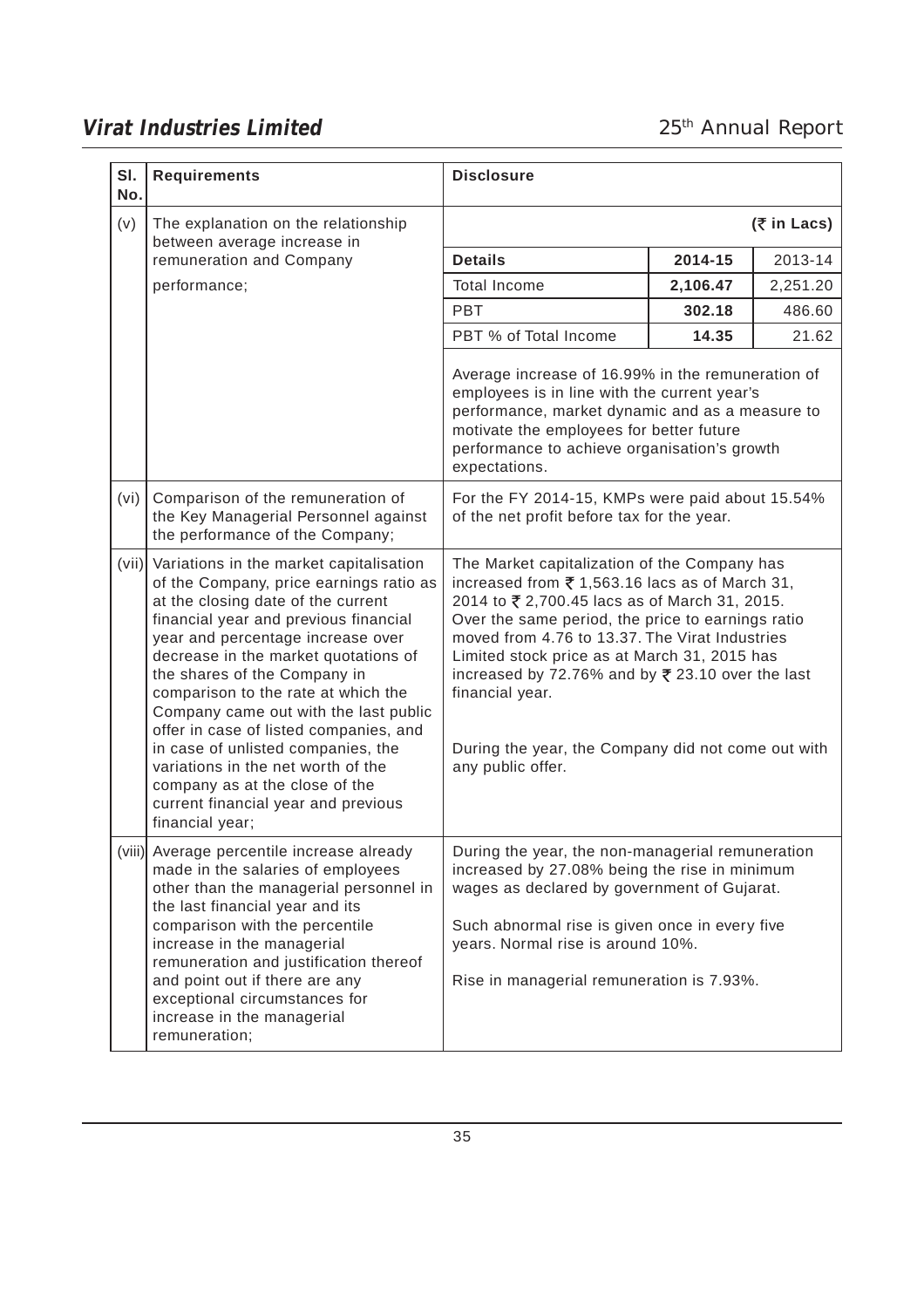| SI.<br>No. | <b>Requirements</b>                                                                                                                                                                                    | <b>Disclosure</b>                                                                                                                                 |        |  |
|------------|--------------------------------------------------------------------------------------------------------------------------------------------------------------------------------------------------------|---------------------------------------------------------------------------------------------------------------------------------------------------|--------|--|
| (ix)       | Comparison of the each remuneration<br>of the Key Managerial Personnel<br>against the performance of<br>the Company                                                                                    | The comparison of remuneration of each of the Key<br>Managerial personnel against the performance of<br>the Company is as under :                 |        |  |
|            |                                                                                                                                                                                                        | <b>Particulars</b><br>% of Net profit for<br>FY 2014-15                                                                                           |        |  |
|            |                                                                                                                                                                                                        | <b>Managing Director</b>                                                                                                                          | 10.20% |  |
|            |                                                                                                                                                                                                        | <b>Whole-time Director</b>                                                                                                                        | 3.03%  |  |
|            |                                                                                                                                                                                                        | <b>Chief Financial Officer</b><br>1.32%                                                                                                           |        |  |
|            |                                                                                                                                                                                                        | 0.98%<br><b>Company Secretary</b>                                                                                                                 |        |  |
| (x)        | The key parameters for any variable<br>component of remuneration availed<br>by the Directors;                                                                                                          | 1% commission of net profit of the Company if<br>applicable as per section 197 and 198 of the<br>Companies Act, 2013 and if decided by the Board. |        |  |
| (xi)       | The ratio of the remuneration of the<br>highest paid Director to that of the<br>employees who are not Directors but<br>receive remuneration in excess of the<br>highest paid Director during the year; | <b>None</b>                                                                                                                                       |        |  |
| (xii)      | Affirmation that the remuneration<br>is as per the remuneration policy<br>of the Company.                                                                                                              | Yes                                                                                                                                               |        |  |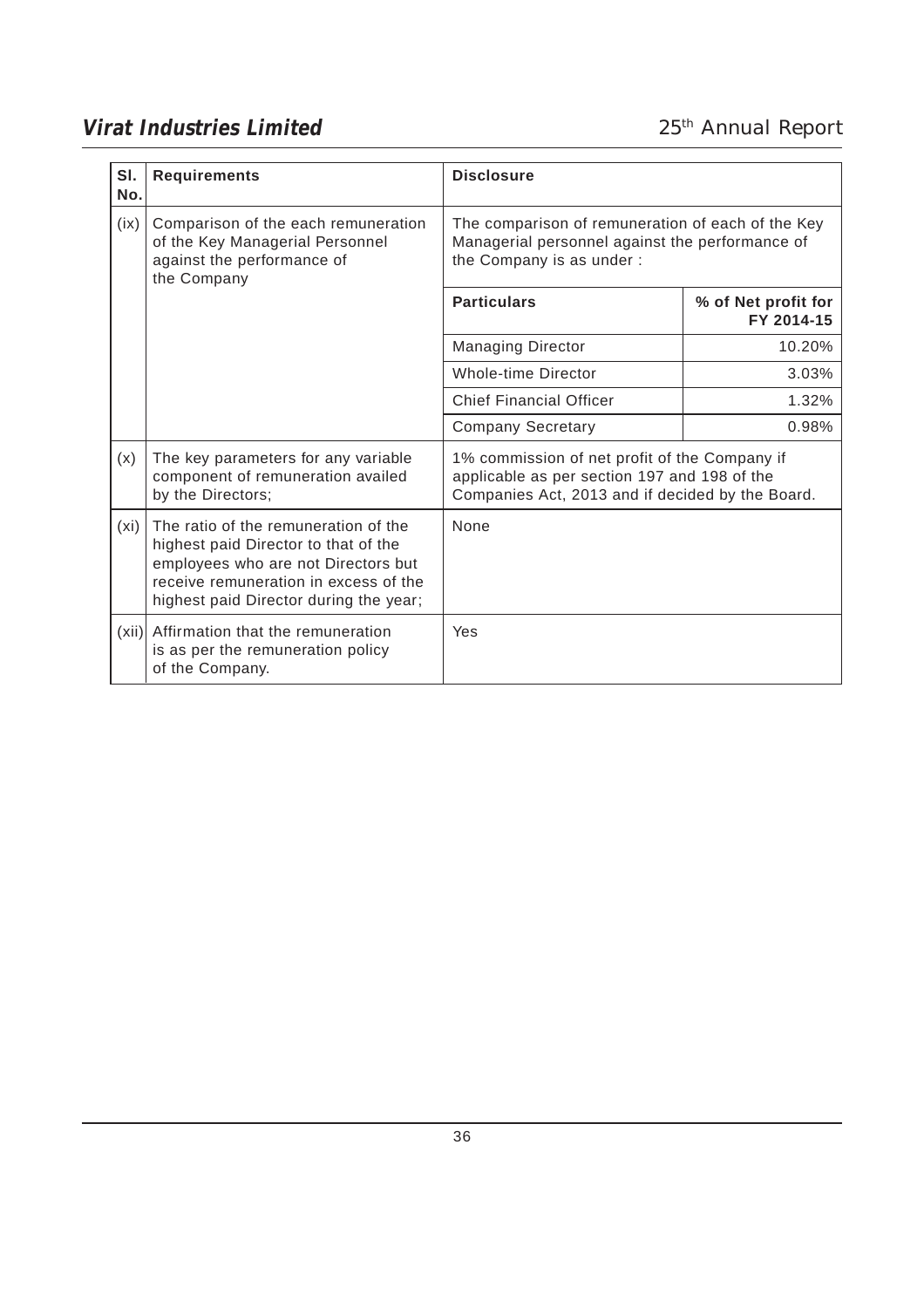#### **INDEPENDENT AUDITORS' REPORT**

#### To, The Members of **VIRAT INDUSTRIES LIMITED**

#### **Report on the Financial Statements**

We have audited the accompanying financial statements of **Virat Industries Limited** ("the Company") which comprise the Balance Sheet as at 31 March, 2015, the Statement of Profit and Loss and the Cash Flow Statement for the year then ended, and a summary of the significant accounting policies and other explanatory information.

#### **Management's Responsibility for the Financial Statements**

The Company's Board of Directors is responsible for the matters stated in Section 134(5) of the Companies Act, 2013 ("the Act") with respect to the preparation of these standalone financial statements that give a true and fair view of the financial position, financial performance and cash flows of the Company in accordance with the accounting principles generally accepted in India, including the Accounting Standards specified under Section 133 of the Act, read with Rule 7 of the Companies (Accounts) Rules, 2014. This responsibility also includes maintenance of adequate accounting records in accordance with the provisions of the Act for safeguarding of the assets of the Company and for preventing and detecting frauds and other irregularities; selection and application of appropriate accounting policies; making judgments and estimates that are reasonable and prudent; and design, implementation and maintenance of adequate internal financial controls, that were operating effectively for ensuring the accuracy and completeness of the accounting records, relevant to the preparation and presentation of the financial statements that give a true and fair view and are free from material misstatement, whether due to fraud or error.

#### **Auditor's Responsibility**

Our responsibility is to express an opinion on the financial statements based on our audit.

We have taken into account the provisions of the Act, the accounting and auditing standards and matters which are required to be included in the audit report under the provisions of the Act and the Rules made thereunder.

We conducted our audit in accordance with the Standards on Auditing specified under Section 143(10) of the Act. Those Standards require that we comply with ethical requirements and plan and perform the audit to obtain reasonable assurance about whether the financial statements are free from material misstatement.

An audit involves performing procedures to obtain audit evidence about the amounts and the disclosures in the financial statements. The procedures selected depend on the auditor's judgment, including the assessment of the risks of material misstatement of the financial statements, whether due to fraud or error. In making those risk assessments, the auditor considers internal financial control relevant to the Company's preparation of the financial statements that give a true and fair view in order to design audit procedures that are appropriate in the circumstances, but not for the purpose of expressing an opinion on whether the Company has in place an adequate internal financial controls system over financial reporting and the operating effectiveness of such controls. An audit also includes evaluating the appropriateness of the accounting policies used and the reasonableness of the accounting estimates made by the Company's Directors, as well as evaluating the overall presentation of the financial statements

We believe that the audit evidence we have obtained is sufficient and appropriate to provide a basis for our audit opinion on the financial statements.

#### **Opinion**

In our opinion and to the best of our information and according to the explanations given to us, the aforesaid financial statements give the information required by the Act in the manner so required and give a true and fair view in conformity with the accounting principles generally accepted in India, of the state of affairs of the Company as at 31 March, 2015 and its profit and its cash flows for the yearended on that date.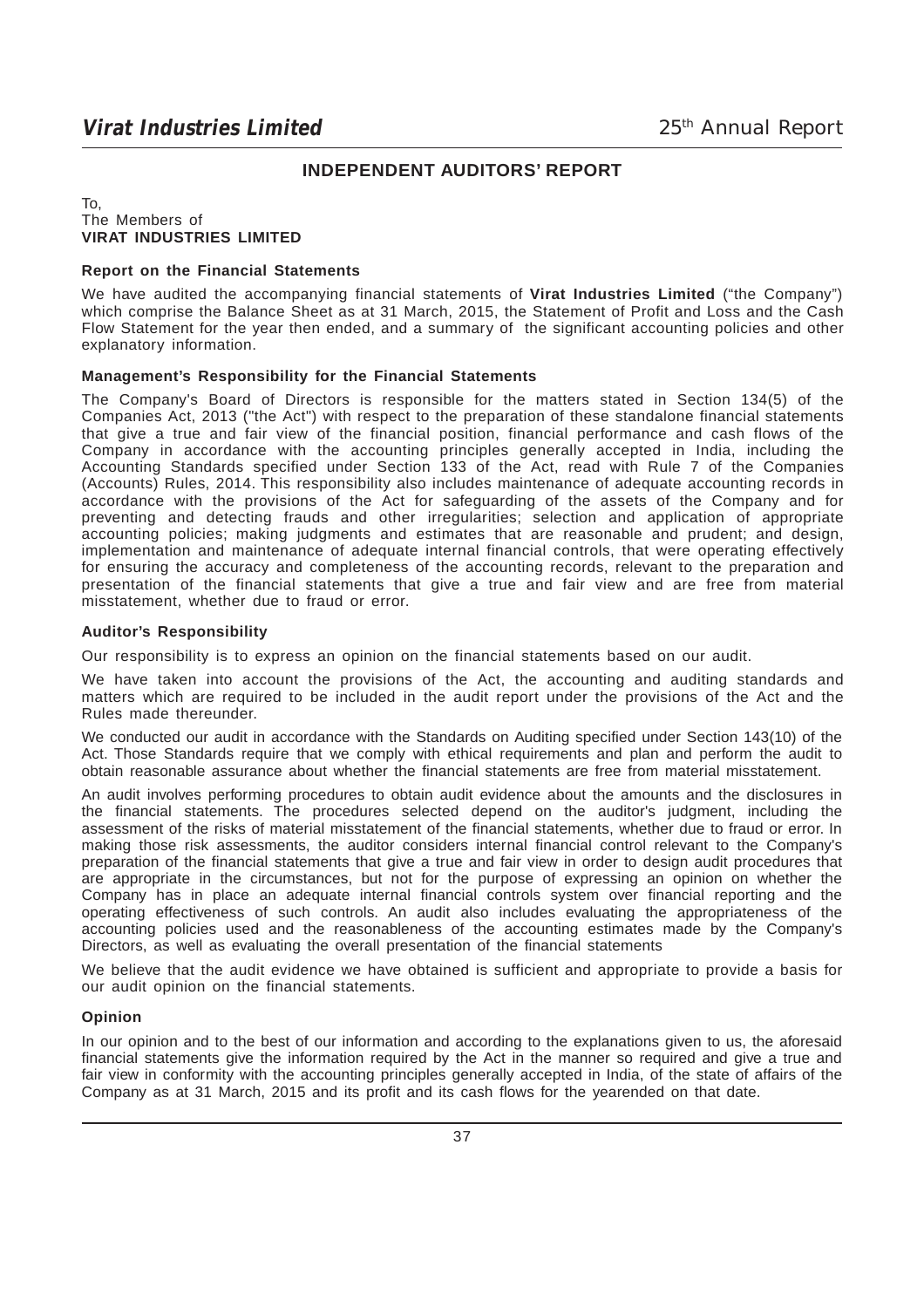#### **Report on Other Legal and Regulatory Requirements**

- 1. As required by the Companies (Auditor's Report) Order, 2015 ("the Order") issued by the Central Government of India in terms of Section 143 (11) of the Act, we give in the Annexure a statement on the matters specified in paragraphs 3 and 4 of the Order.
- 2. As required by Section 143 (3) of the Act, we report that:
	- (a) We have sought and obtained all the information and explanations which to the best of our knowledge and belief were necessary for the purposes of our audit.
	- (b) In our opinion, proper books of account as required by law have been kept by the Company so far as it appears from our examination of those books.
	- (c) The Balance Sheet, the Statement of Profit and Loss, and the Cash Flow Statement dealt with by this Report are in agreement with the books of account.
	- (d) In our opinion, the aforesaid financial statements comply with the Accounting Standards specified under Section 133 of the Act, read with Rule 7 of the Companies (Accounts) Rules, 2014.
	- (e) On the basis of the written representations received from the Directors as on 31 March, 2015 taken on record by the Board of Directors, none of the Directors is disqualified as on 31 March, 2015 from being appointed as a Director in terms of in terms of Section 164 (2) of the Act.
	- (f) With respect to the other matters to be included in the Auditor's Report in accordance with Rule 11 of the Companies (Audit and Auditors) Rules, 2014, in our opinion and to the best of our information and according to the explanations given to us:
		- i. The Company has disclosed the impact of pending litigations on its financial position in its financial statements - Refer Note 27(i) to the financial statements.
		- ii. The Company did not have any long-term contracts including derivative contracts for which there were any material foreseeable losses.
		- iii. There were no amounts which were required to be transferred to the Investor Education and Protection Fund by the Company.

For **Deloitte Haskins & Sells** Chartered Accountants (Firm's Registration No. 117364W)

**R. Salivati** Mumbai, 29**th** May, 2015. Partner (Membership No. 034004)

#### **ANNEXURE TO THE INDEPENDENT AUDITORS' REPORT**

(Referred to in paragraph 1 under 'Report on Other Legal and Regulatory Requirements' section of our report of even dateon the financial statements of Virat Industries Limited for the year ended 31 March, 2015)

- (i) Having regard to the nature of the Company's business/activities/results during the year, clauses (v), (vi) and (xi) of paragraph 3 of the order are not applicable to the Company.
- (ii) In respect of its fixed assets:
	- (a) The Company has maintained proper records showing full particulars, including quantitative details and situation of the fixed assets.
	- (b) The fixed assets were physically verified during the year by the Management in accordance with a regular programme of verification which, in our opinion, provides for physical verification of all the fixed assets at reasonable intervals. According to the information and explanation given to us, no material discrepancies were noticed on such verification.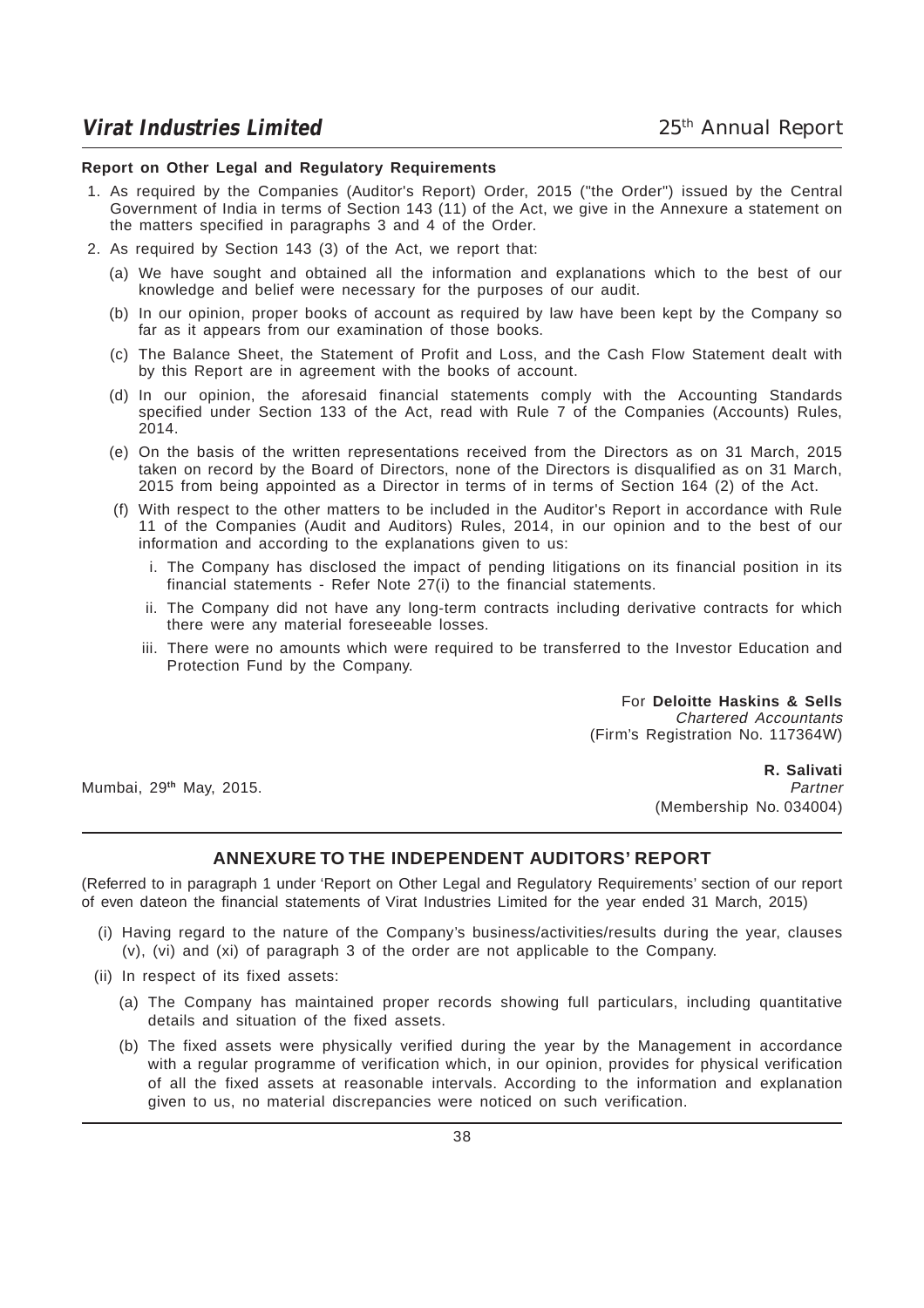# *25<sup>th</sup> Annual Report* 25<sup>th</sup> **Annual Report**

- (iii) In respect of its inventories:
	- (a) As explained to us, the inventories were physically verified during the year by the Management at reasonable intervals.
	- (b) In our opinion and according to the information and explanation given to us, the procedures of physical verification of inventories followed by the Management were reasonable and adequate in relation to the size of the Company and the nature of its business.
	- (c) In our opinion and according to the information and explanations given to us, the Company has maintained proper records of its inventories and no material discrepancies were noticed on physical verification.
- (iv) The Company has not granted any loans, secured or unsecured, to companies, firms or other parties covered in the Register maintained under Section 189 of the Companies Act, 2013.
- (v) In our opinion and according to the information and explanations given to us, having regard to the explanations that some of the items purchased are of special nature and suitable alternative sources are not readily available for obtaining comparable quotations, there is an adequate internal control system commensurate with the size of the Company and the nature of its business with regard to purchases of inventory and fixed assets and the sale of goods. There is no sale of services. During the course of our audit, we have not observed any major weakness in such internal control system.
- (vi) According to the information and explanations given to us in respect of statutory dues:
	- (a) The Company has generally been regular in depositing undisputed dues, including Provident Fund, Employees' State Insurance, Income-tax, Sales Tax, Wealth Tax, Service Tax, Custom Duty, Excise Duty, Value Added Tax, Cess and other material statutory dues applicable to it with the appropriate authorities.
	- (b) There were no undisputed amounts payable in respect of Provident Fund, Employees' State Insurance, Income-tax, Sales tax, Wealth Tax, Custom Duty, Excise Duty, Value Added Tax, Cess and other material statutory dues in arrears as at 31 March, 2015 for a period of more than six months from the date they became payable.
	- (c) There are no disputed dues of Income-tax, Sales Tax, Wealth Tax, Service Tax, Custom Duty, Excise Duty, Value Added Tax and Cess which have not been deposited as on 31 March, 2015.
	- (d) There are no amounts that are due to be transferred to the Investor Education and Protection Fund in accordance with the relevant provisions of the Companies Act, 1956 (1 of 1956) and Rules made thereunder.
- (vii) The Company does not have accumulated losses at the end of the financial year and the Company has not incurred cash losses during the financial year covered by our audit and in the immediately preceding financial year.
- (viii) In our opinion and according to the information and explanations given to us, the Company has not defaulted in the repayment of dues to financial institutions and banks. The Company has not issued any debentures.
- (ix) According to the information and explanations given to us, the Company has not given guarantees for loans taken by others from banks and financial institutions.
- (x) To the best of our knowledge and according to the information and explanations given to us, no fraud by the Company and no material fraud on the Company has been noticed or reported during the year.

For **Deloitte Haskins & Sells** Chartered Accountants (Firm's Registration No. 117364W)

**R. Salivati** Mumbai, 29<sup>th</sup> May, 2015. **Partner** (Membership No. 034004)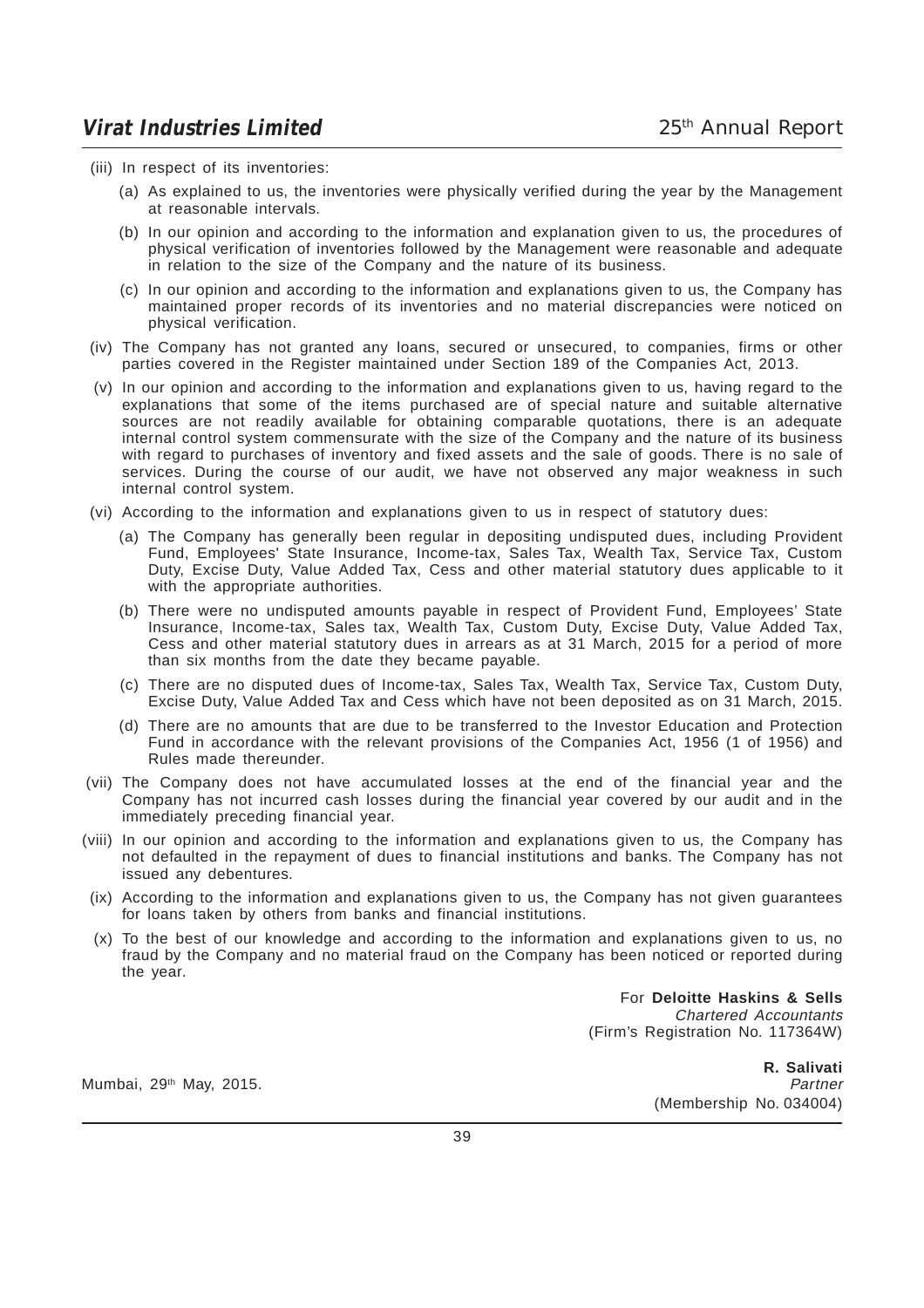# **BALANCE SHEET AS AT 31 MARCH, 2015**

|             | <b>Particulars</b>                                           |                                             | <b>Note</b><br>No. |          | As at<br>31 March, 2015<br>₹             | As at<br>31 March, 2014<br>₹                       |
|-------------|--------------------------------------------------------------|---------------------------------------------|--------------------|----------|------------------------------------------|----------------------------------------------------|
| А.          | <b>EQUITY AND LIABILITIES</b>                                |                                             |                    |          |                                          |                                                    |
| (1)         | <b>Shareholders' Funds</b>                                   |                                             |                    |          |                                          |                                                    |
|             | (a) Share Capital                                            |                                             | 3                  |          | 49,233,400                               | 49,233,400                                         |
|             | (b) Reserve and Surplus                                      |                                             | 4                  |          | 83,516,656                               | 74,002,930                                         |
| (2)         | <b>Non-current Liabilities</b>                               |                                             |                    |          | 132,750,056                              | 123,236,330                                        |
|             | (a) Deferred Tax Liabilities (Net)                           |                                             | 40                 |          | 2,709,705                                | 4,636,968                                          |
|             | (b) Other Long-Term Liabilities                              |                                             | 5                  |          | 46,497                                   |                                                    |
|             | (c) Long-Term Provisions                                     |                                             | 6                  |          | 1,307,221                                | 894,862                                            |
|             |                                                              |                                             |                    |          | 4,063,423                                | 5,531,830                                          |
|             | (3) Current Liabilities<br>(a) Short-term borrowings         |                                             | 7                  |          | 6,200,000                                | 19,498,545                                         |
|             | (b) Trade Payables                                           |                                             | 8                  |          | 15,735,401                               | 14,337,196                                         |
|             | (c) Other Current Liabilities                                |                                             | 9                  |          | 2,502,789                                | 2,390,550                                          |
|             | (d) Short-term Provisions                                    |                                             | 10                 |          | 11,245,834                               | 10,679,987                                         |
|             |                                                              |                                             |                    |          | 35,684,024                               | 46,906,278                                         |
|             | <b>Total</b>                                                 |                                             |                    |          | 172,497,503                              | 175,674,438                                        |
| В.          | <b>ASSETS</b>                                                |                                             |                    |          |                                          |                                                    |
| (1)         | <b>Non-Current Assets</b>                                    |                                             |                    |          |                                          |                                                    |
|             | (a) Fixed Assets<br>(i) Tangible Assets                      |                                             | 11                 |          | 54,525,235                               | 59,774,687                                         |
|             | (ii) Capital Work In Progress                                |                                             |                    |          |                                          | 1,345,612                                          |
|             |                                                              |                                             |                    |          | 54,525,235                               | 61,120,299                                         |
|             | (b) Non-current investments                                  |                                             | 12                 |          | 2,650,000                                | 2,650,000                                          |
|             | Long-term Loans and Advances<br>(C) =                        |                                             | 13                 |          | 3,766,690                                | 4,902,725                                          |
|             |                                                              |                                             |                    |          | 60,941,925                               | 68,673,024                                         |
| (2)         | <b>Current Assets</b>                                        |                                             |                    |          |                                          |                                                    |
|             | (a) Inventories                                              |                                             | 14                 |          | 54,865,756                               | 53,026,417                                         |
|             | (b) Trade Receivables<br>(c) Cash and Cash Equivalents       |                                             | 15<br>16           |          | 8,776,044<br>35,751,882                  | 21,215,078<br>23,543,336                           |
|             | (d) Short-term loans and advances                            |                                             | 17                 |          | 10,469,942                               | 8,129,784                                          |
|             | (e) Other Current Assets                                     |                                             | 18                 |          | 1,691,954                                | 1,086,799                                          |
|             |                                                              |                                             |                    |          | 111,555,578                              | 107,001,414                                        |
|             | Total                                                        |                                             |                    |          | 172,497,503                              | 175,674,438                                        |
|             | See accompanying notes forming part of                       |                                             |                    |          |                                          |                                                    |
|             | the financial statements                                     |                                             |                    |          |                                          |                                                    |
|             | In terms of our Report attached                              | For and on behalf of the Board of Directors |                    |          |                                          |                                                    |
|             | For Deloitte Haskins & Sells<br><b>Chartered Accountants</b> | Arun S. Sanghi<br>Chairman                  |                    |          | Adi F. Madan<br><b>Managing Director</b> | Ayesha K. DadyBurjor<br><b>Whole-time Director</b> |
|             |                                                              | DIN: 00022168                               |                    |          | DIN: 00023629                            | DIN: 02949248                                      |
|             |                                                              | <b>Bhavik R. Maisuria</b>                   |                    |          | Ajit P. Walwaikar                        | Armand N. Aga                                      |
|             |                                                              | <b>Chief Financial Officer</b>              |                    | Director | DIN: 00022123                            | Director<br>DIN: 00022401                          |
| R. Salivati |                                                              | Asinkhan S. Baholu                          |                    |          | Harish H. Shah                           | Vinay V. Sanghi                                    |
| Partner     |                                                              | <b>Company Secretary</b>                    |                    | Director |                                          | Director                                           |
|             |                                                              | Membership No.: FCS 703                     |                    |          | DIN: 03032200                            | DIN: 00309085                                      |
|             | Mumbai, Dated: 29 <sup>th</sup> May, 2015.                   | Mumbai, Dated: 29th May, 2015.              |                    |          |                                          |                                                    |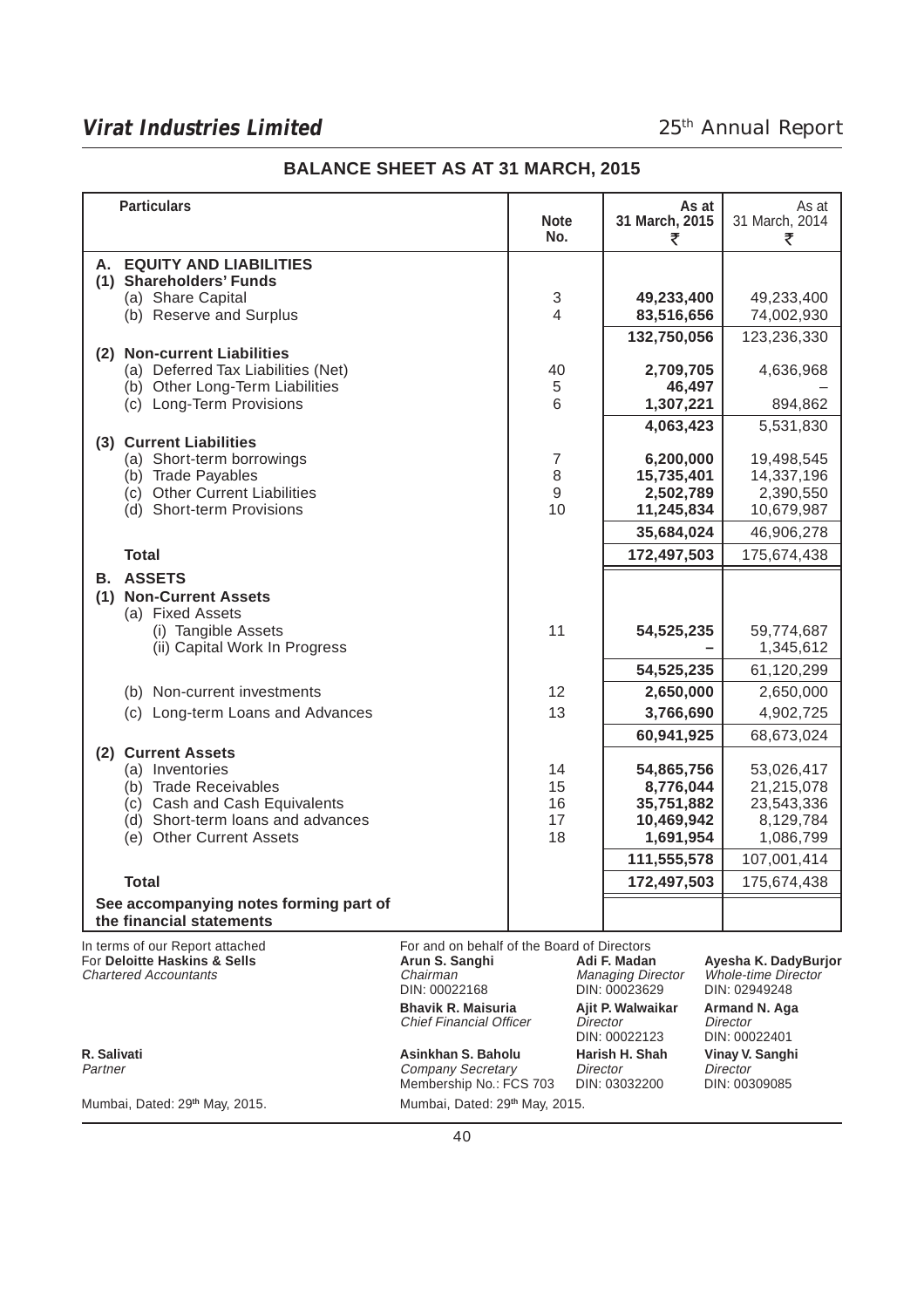# *25<sup>th</sup> Annual Report* **Virat Industries Limited**

# **STATEMENT OF PROFIT AND LOSS FOR THE YEAR ENDED 31 MARCH, 2015**

|   | <b>Particulars</b>                                                                              |                                                                                                                                                           | <b>Note</b><br>No. | For the year ended<br>31 March, 2015<br>₹                                                       | For the year ended<br>31 March, 2014<br>₹                                                                         |
|---|-------------------------------------------------------------------------------------------------|-----------------------------------------------------------------------------------------------------------------------------------------------------------|--------------------|-------------------------------------------------------------------------------------------------|-------------------------------------------------------------------------------------------------------------------|
| 1 | Revenue from Operations (Gross)<br>Less: Excise Duty                                            |                                                                                                                                                           | 19                 | 205, 343, 577                                                                                   | 216,327,209                                                                                                       |
|   | Revenue from Operations (Net)                                                                   |                                                                                                                                                           |                    | 205,343,577                                                                                     | 216,327,209                                                                                                       |
| 2 | Other Income                                                                                    |                                                                                                                                                           | 20                 | 5,303,896                                                                                       | 8,792,990                                                                                                         |
| 3 | Total Revenue (1 + 2)                                                                           |                                                                                                                                                           |                    | 210,647,473                                                                                     | 225,120,199                                                                                                       |
| 4 | <b>Expenses</b>                                                                                 |                                                                                                                                                           |                    |                                                                                                 |                                                                                                                   |
|   | (a) Cost of materials consumed                                                                  |                                                                                                                                                           | 21                 | 66,722,014                                                                                      | 78,227,296                                                                                                        |
|   | (b) Purchase of Stock-in-Trade (traded goods)                                                   |                                                                                                                                                           | 22                 |                                                                                                 | 72,675                                                                                                            |
|   | (c) Changes in inventories of finished goods and                                                |                                                                                                                                                           | 23                 |                                                                                                 |                                                                                                                   |
|   | work in progress<br>(d) Employee Benefits Expense                                               |                                                                                                                                                           | 24                 | 816,508<br>32,643,041                                                                           | (6,774,647)<br>27,560,522                                                                                         |
|   | (e) Finance Costs                                                                               |                                                                                                                                                           | 25                 | 870,382                                                                                         | 1,068,694                                                                                                         |
|   | (f) Depreciation Expense                                                                        |                                                                                                                                                           | 11                 | 10,397,560                                                                                      | 9,496,026                                                                                                         |
|   | (g) Other Expenses                                                                              |                                                                                                                                                           | 26                 | 68,980,168                                                                                      | 66,809,683                                                                                                        |
|   | <b>Total Expenses</b>                                                                           |                                                                                                                                                           |                    | 180,429,673                                                                                     | 176,460,249                                                                                                       |
| 5 | Profit before Tax (3 - 4)                                                                       |                                                                                                                                                           |                    | 30,217,800                                                                                      | 48,659,950                                                                                                        |
| 6 | <b>Tax Expense:</b>                                                                             |                                                                                                                                                           |                    |                                                                                                 |                                                                                                                   |
|   | a) Current Tax Expense                                                                          |                                                                                                                                                           |                    | 10,970,219                                                                                      | 15,300,000                                                                                                        |
|   | b) Short / (Excess) provision for tax<br>relating to prior years                                |                                                                                                                                                           |                    | 53,297                                                                                          |                                                                                                                   |
|   | c) Net Current Tax Expense<br>d) Deferred Tax (credit)/charge                                   |                                                                                                                                                           |                    | 11,023,516<br>(1,619,343)                                                                       | 15,300,000<br>519,986                                                                                             |
|   | <b>Net Tax Expense</b>                                                                          |                                                                                                                                                           |                    | 9,404,173                                                                                       | 15,819,986                                                                                                        |
| 7 | Profit for the Year (5 - 6)                                                                     |                                                                                                                                                           |                    | 20,813,627                                                                                      | 32,839,964                                                                                                        |
| 8 | Earning per Share (of ₹ 10/- each)<br>(1) Basic<br>(2) Diluted                                  |                                                                                                                                                           | 39                 | 4.23<br>4.23                                                                                    | 6.67<br>6.67                                                                                                      |
|   | See accompanying notes forming part of<br>the financial statements                              |                                                                                                                                                           |                    |                                                                                                 |                                                                                                                   |
|   | In terms of our Report attached<br>For Deloitte Haskins & Sells<br><b>Chartered Accountants</b> | For and on behalf of the Board of Directors<br>Arun S. Sanghi<br>Chairman<br>DIN: 00022168<br><b>Bhavik R. Maisuria</b><br><b>Chief Financial Officer</b> | Director           | Adi F. Madan<br><b>Managing Director</b><br>DIN: 00023629<br>Ajit P. Walwaikar<br>DIN: 00022123 | Ayesha K. DadyBurjor<br><b>Whole-time Director</b><br>DIN: 02949248<br>Armand N. Aga<br>Director<br>DIN: 00022401 |

**R. Salivati Rightan S. Baholu** Harish H. Shah Vinay V. Sanghi<br>
Partner Company Secretary Director Director<br>
Membership No.: FCS 703 DIN: 03032200 DIN: 00309085 Partner Company Secretary Director Director

Mumbai, Dated: 29**th** May, 2015. Mumbai, Dated: 29**th** May, 2015.

Membership No.: FCS 703 DIN: 03032200 DIN: 00309085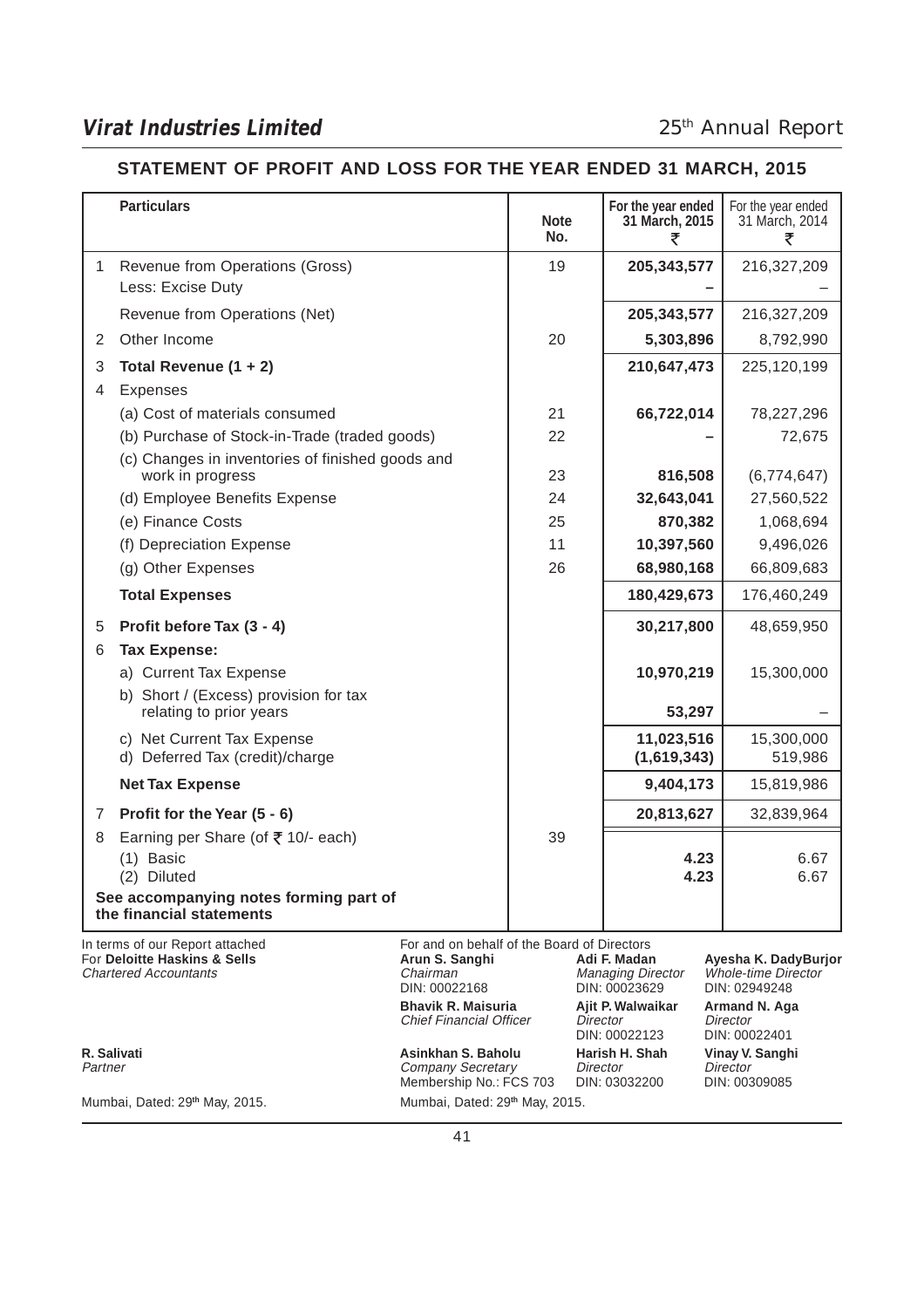# **CASH FLOW STATEMENT FOR THE YEAR ENDED 31 MARCH, 2015**

|   | <b>Particulars</b>                                                                                                                                                                                                                      |                                                            | For the year ended<br>31 March, 2015 | For the year ended<br>31 March, 2014                       |
|---|-----------------------------------------------------------------------------------------------------------------------------------------------------------------------------------------------------------------------------------------|------------------------------------------------------------|--------------------------------------|------------------------------------------------------------|
|   |                                                                                                                                                                                                                                         | ₹                                                          | ₹                                    | ₹                                                          |
| A | <b>Cash Flow from Operating Activities:</b><br>Profit before Tax<br>Adjustments for:                                                                                                                                                    | 30,217,800                                                 |                                      | 48,659,950                                                 |
|   | Depreciation expense<br>Share of loss/(profit) from LLPs<br>Loss on Fixed Assets written off<br>Net unrealised gain on foreign currency translation                                                                                     | 10,397,560<br>217,694<br>(346, 447)                        |                                      | 9,496,026<br>(159, 161)<br>884,517<br>(25, 161)            |
|   | Interest Expense<br>Interest Income<br>Liabilities/Provisions no longer required written back<br>Provision for Doubful Loan and Advances                                                                                                | 870,382<br>(2, 240, 650)<br>(86, 722)<br>500,000           |                                      | 1,068,694<br>(1,770,010)<br>(42, 718)<br>500,000           |
|   | Operating Profit before change in Working Capital                                                                                                                                                                                       | 39,529,617                                                 |                                      | 58,612,137                                                 |
|   | Changes in Working Capital<br>Decrease/(Increase) in Trade receivables and loans and advances<br>Decrease/(Increase) in Inventories<br>(Decrease)/Increase in Trade and other payables                                                  | 9,777,750<br>(1,839,339)<br>1,733,520                      |                                      | (4,919,973)<br>(12, 309, 890)<br>(4,633,879)               |
|   |                                                                                                                                                                                                                                         | 9,671,931                                                  |                                      | (21, 863, 742)                                             |
|   | Cash generated from operations<br>Net Income tax paid                                                                                                                                                                                   | 49,201,548<br>(9,676,392)                                  |                                      | 36,748,395<br>(16,999,956)                                 |
|   | <b>Net Cash from Operating Activities</b>                                                                                                                                                                                               |                                                            | 39,525,156                           | 19,748,439                                                 |
| в | <b>Cash Flow from Investing Activities:</b><br>Capital expenditure on fixed assets, including capital advances<br>Investment in LLPs<br>Proceeds from Sale of Fixed Assets<br>Bank balances not considered as Cash and cash equivalents | (4,733,808)                                                |                                      | (9,678,375)<br>(150,000)<br>3,331                          |
|   | - Placed<br>- Matured<br>Interest received from Investments<br>Interest received on Deposits                                                                                                                                            | (16, 576, 771)<br>12,679,712<br>183,500<br>1,451,995       |                                      | (13,022,137)<br>5,671,730<br>203,610<br>939,388            |
|   | <b>Net Cash used in Investing Activities</b>                                                                                                                                                                                            |                                                            | (6,995,372)                          | (16,032,453)                                               |
| C | <b>Cash Flow from Financing Activities:</b><br>Proceeds from short term borrowings<br>Dividend paid<br>Tax on Dividend<br>Finance cost                                                                                                  | (13, 298, 545)<br>(8,543,270)<br>(1,506,099)<br>(870, 382) |                                      | 6,892,625<br>(7, 120, 718)<br>(1, 255, 082)<br>(1,068,694) |
|   | <b>Net Cash used in Financing Activities</b>                                                                                                                                                                                            |                                                            | (24, 218, 296)                       | (2,551,869)                                                |
|   | Net increase in cash and cash equivalents<br>Cash and Cash equivalents at the beginning of the year<br>(as defined in AS-3 Cash Flow Statements)                                                                                        |                                                            | 8,311,488<br>4,285,160               | 1,164,117<br>3,121,043                                     |
|   | Cash and Cash equivalents at the end of the year<br>(as defined in AS-3 Cash Flow Statements)                                                                                                                                           |                                                            | 12,596,648                           | 4,285,160                                                  |

**Note:**

1 Components of cash and cash equivalents include cash, bank balances in current and EEFC accounts as disclosed under Note no.16 of the Balance Sheet. There are no deposits/investments with original maturity of less than three months.

| In terms of our Report attached                              | For and on behalf of the Board of Directors                        |                                                           |                                                                     |  |  |
|--------------------------------------------------------------|--------------------------------------------------------------------|-----------------------------------------------------------|---------------------------------------------------------------------|--|--|
| For Deloitte Haskins & Sells<br><b>Chartered Accountants</b> | Arun S. Sanghi<br>Chairman<br>DIN: 00022168                        | Adi F. Madan<br><b>Managing Director</b><br>DIN: 00023629 | Ayesha K. DadyBurjor<br><b>Whole-time Director</b><br>DIN: 02949248 |  |  |
|                                                              | <b>Bhavik R. Maisuria</b><br><b>Chief Financial Officer</b>        | Ajit P. Walwaikar<br>Director<br>DIN: 00022123            | Armand N. Aga<br>Director<br>DIN: 00022401                          |  |  |
| R. Salivati<br>Partner                                       | Asinkhan S. Baholu<br>Company Secretary<br>Membership No.: FCS 703 | Harish H. Shah<br>Director<br>DIN: 03032200               | Vinay V. Sanghi<br>Director<br>DIN: 00309085                        |  |  |
| Mumbai, Dated: 29th May, 2015.                               | Mumbai, Dated: 29th May, 2015.                                     |                                                           |                                                                     |  |  |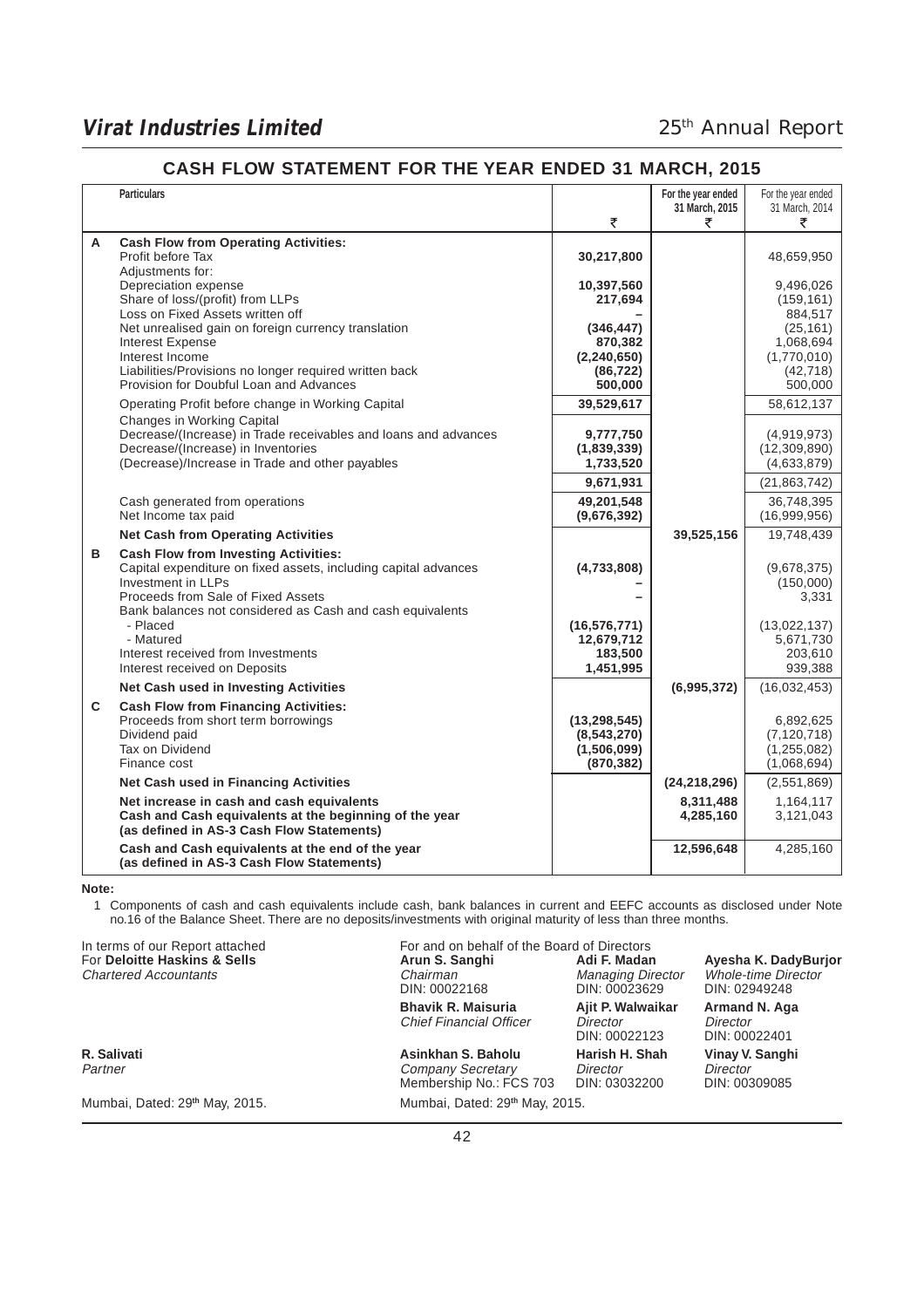#### **1. Corporate Information:**

Virat Industries Limited ("the Company") is a Manufacturer and Exporter of premium quality of dress and sport socks for Men, Ladies and Children. The Company also manufactures high quality football socks for many prestigious clubs of Europe. The socks are knitted and processed on imported machinery. The socks of the Company are exported to Switzerland, U.K and Gulf countries for top end markets.

The manufacturing activity and Registered Office of the Company are located in Navsari, South Gujarat. The Head Office of the Company is situated in Mumbai. The marketing function is carried out at the Mumbai Head Office.

Virat Industries Limited is a public imited Company, listed on the Bombay Stock Exchange.

#### **2. Significant Accounting Policies:**

#### 2.1 **Basis for preparation of Accounts:**

The financial statements of the Company have been prepared in accordance with the Generally Accepted Accounting Principles in India (Indian GAAP) to comply with the Accounting Standards specified under Section 133 of the Companies Act, 2013, read with Rule 7 of the Companies (Accounts) Rules, 2014 and the relevant provisions of the Companies Act, 2013 ("the 2013 Act"). The financial statements have been prepared on accrual basis under the historical cost convention. The accounting policies adopted in the preparation of the financial statements are consistent with those followed in the previous year.

#### 2.2 **Use of Estimates:**

The preparation of the financial statements in conformity with Indian GAAP requires the Management to make estimates and assumptions considered in the reported amounts of assets and liabilities (including contingent liabilities) and the reported income and expenses during the year. The Management believes that the estimates used in preparation of the financial statements are prudent and reasonable. Future results could differ due to these estimates and the differences between the actual results and the estimates are recognised in the periods in which the results are known / materialise.

#### 2.3 **Inventories:**

Inventories are valued at the lower of cost on weighted average basis and the net realisable value after providing for obsolescence and other losses, where considered necessary. Cost includes all charges in bringing the goods to the point of sale, including octroi and other levies, transit insurance and receiving charges. Work-in-progress and finished goods include appropriate proportion of overheads and, where applicable, excise duty.

#### 2.4 **Fixed Assets:**

Fixed assets are carried at cost less accumulated depreciation / amortisation and impairment losses, if any. The cost of fixed assets comprises its purchase price net of any trade discounts and rebates, any import duties and other taxes (other than those subsequently recoverable from the tax authorities), any directly attributable expenditure on making the asset ready for its intended use, other incidental expenses and interest on borrowings attributable to acquisition of qualifying fixed assets up to the date the asset is ready for its intended use.

#### 2.5 **Depreciation:**

a) Depreciable amount for assets is the cost of an asset, or other amount substituted for cost, less its estimated residual value.

Depreciation on tangible fixed assets has been provided on the straight-line method as per the useful life prescribed in Schedule II to the Companies Act, 2013.

b) Leasehold land is amortized over the duration of lease.

#### 2.6 **Impairment:**

At the end of each year, the Company determines whether a provision should be made for impairment loss on fixed assets by considering the indication that an impairment loss may have occurred in accordance with Accounting Standard 28 "Impairment of Assets". Where the recoverable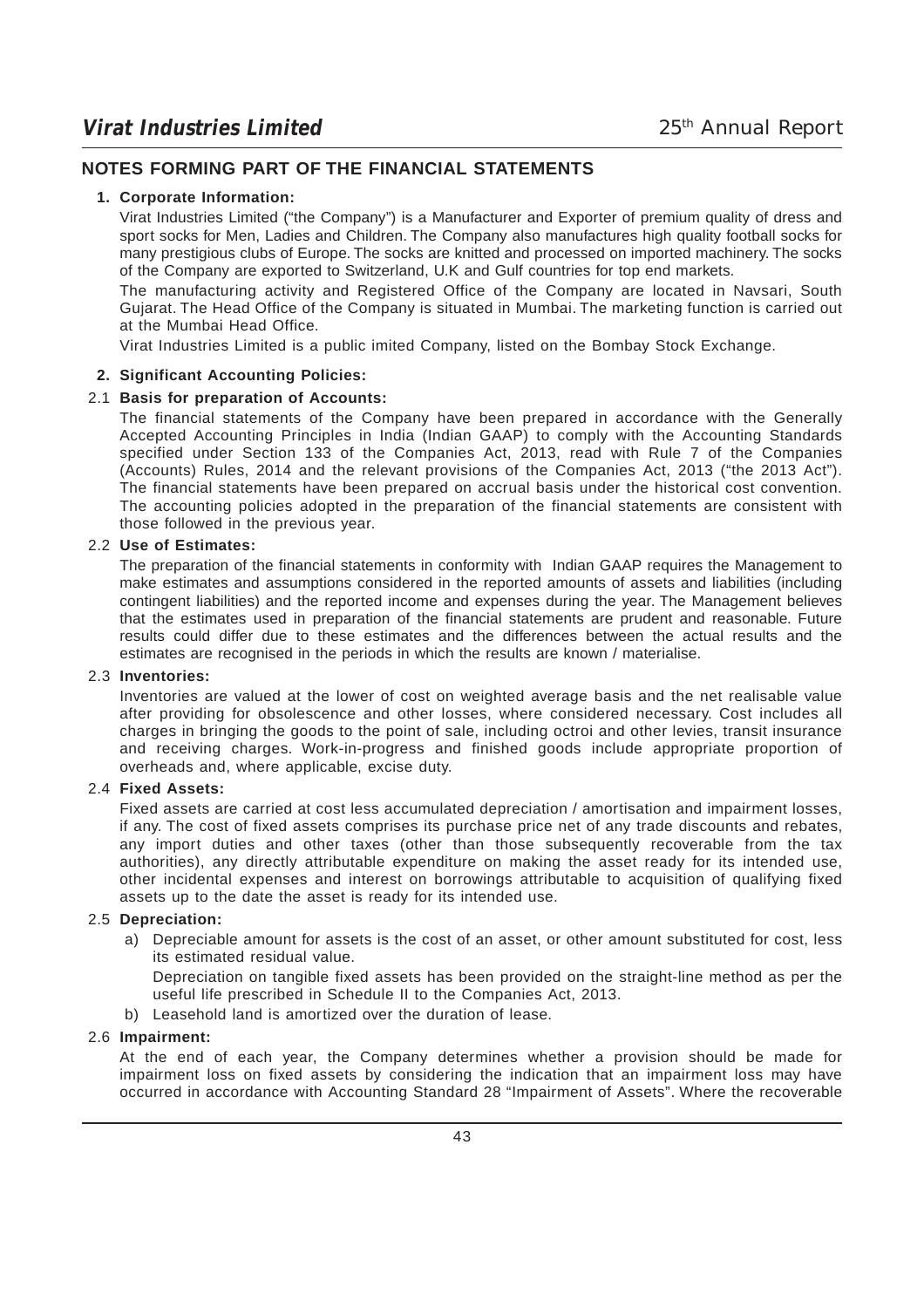amount of any fixed assets is lower than its carrying amount in accordance with AS 28, a provision for impairment loss on fixed assets is made for the difference.

#### 2.7 **Leases:**

- (a) Assets leased by the Company in its capacity as a lessee, where substantially all the risks and rewards of ownership vest in the Company are classified as finance leases. Such leases are capitalised at the inception of the lease at the lower of the fair value and the present value of the minimum lease payments and a liability is created for an equivalent amount. Each lease rental paid is allocated between the liability and the interest cost so as to obtain a constant periodic rate of interest on the outstanding liability for each year.
- (b) Lease arrangements where the risks and rewards incidental to ownership of an asset substantially vest with the lessor are recognised as operating leases. Lease rentals under operating leases are recognised in the Statement of Profit and Loss on a straight-line basis over the lease term.

#### 2.8 **Borrowing Cost:**

Borrowing cost, if any, that are attributable to the acquisition or construction of qualifying assets are capitalized as part of the cost of such assets. A qualifying asset is one that necessarily takes a substantial period of time to get ready for its intended use or sale. All other borrowing costs are charged to revenue.

#### 2.9 **Foreign Currency Transactions:**

Transactions in foreign currency are recorded at the original rates of exchange in force at the time the transactions are effected. Monetary Items denominated in foreign currency are restated using the exchange rates prevailing at the date of the Balance Sheet. The exchange difference between the rates prevailing on the date of transactions on the date of settlement and also on translation of Monetary items at the end of the year, is recognised as income or expense, as the case may be.

#### 2.10 **Employee Benefits:**

#### **a) Defined Contribution Plan:**

Contributions under Defined Plans in the form of Provident Fund are recognised in the Statement of profit and loss in the period in which the employee has rendered the service.

#### **b) Defined Benefit and Other Long-term Benefit Plan:**

For defined benefit plans in the form of gratuity fund, the cost of providing benefits is determined using the Projected Unit Credit method, with actuarial valuations being carried out at each balance sheet date. Actuarial gains and losses are recognised in the Statement of Profit and Loss in the period in which they occur. Past service cost is recognised immediately to the extent that the benefits are already vested and otherwise is amortised on a straight-line basis over the average period until the benefits become vested. The retirement benefit obligation recognised in the Balance Sheet represents the present value of the defined benefit obligation as adjusted for unrecognised past service cost, as reduced by the fair value of scheme assets. Any asset resulting from this calculation is limited to past service cost, plus the present value of available refunds and reductions in future contributions to the schemes.

#### **c) Other Benefits:**

The Company's liability towards provision for Compensated Absences is determined on the basis of actuarial valuation being carried out at each Balance Sheet date using the Projected Unit Credit Method. The retirement benefit obligation recognised in the Balance Sheet represents the total of present value of the defined benefit obligation as reduced by unrecognised past service cost.

Actuarial gains and losses are recognised immediately in the Statement of profit and loss in the period of occurrence of such gains and losses. Past service cost is recognised as an expense on a straight line basis over the average period until the benefits become vested. To the extent that the benefits are already vested immediately following the introduction of or changes to a defined benefit plan, past service cost is recognised immediately.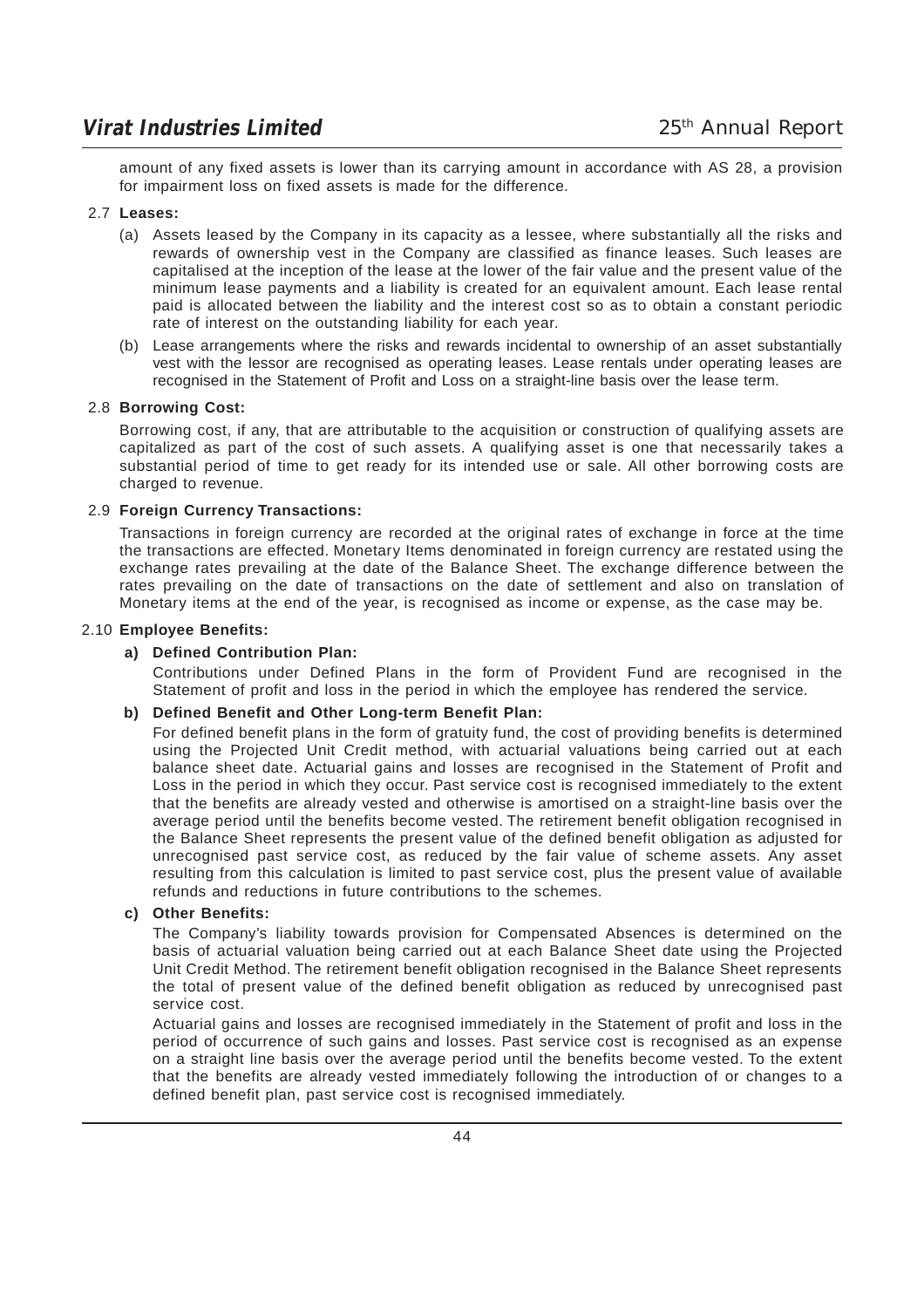# *25<sup>th</sup> Annual Report* 25<sup>th</sup> **Annual Report**

#### 2.11 **Revenue Recognition:**

Sales of goods are recognised, net of returns and trade discounts, on transfer of significant risks and rewards of ownership to the buyer, which generally coincides with the delivery of goods to customers. Sales include excise duty but exclude sales tax and value added tax. In appropriate circumstances, revenue (income) is recognised when no significant uncertainty as to determination or realisation exists.

#### 2.12 **Income Taxes:**

Current tax is the amount of tax payable on the taxable income for the year as determined in accordance with the applicable tax rates and the provisions of the Income Tax Act, 1961 and other applicable tax laws.

Deferred tax is recognised on timing differences, being the differences between the taxable income and the accounting income that originate in one period and are capable of reversal in one or more subsequent periods. Deferred tax is measured using the tax rates and the tax laws enacted or substantively enacted as at the reporting date. Deferred tax liabilities are recognised for all timing differences. Deferred tax assets are recognised for timing differences of items other than unabsorbed depreciation and carry forward losses only to the extent that reasonable certainty exists that sufficient future taxable income will be available against which these can be realised. However, if there are unabsorbed depreciation and carry forward of losses and items relating to capital losses, deferred tax assets are recognised only if there is virtual certainty supported by convincing evidence that there will be sufficient future taxable income available to realise the assets. Deferred tax assets and liabilities are offset if such items relate to taxes on income levied by the same governing tax laws and the Company has a legally enforceable right for such set off. Deferred tax assets are reviewed at each balance sheet date for their realisability.

Current and deferred tax relating to items directly recognised in reserves are recognised in reserves and not in the Statement of Profit and Loss.

Tax on distributed profits payable in accordance with the provision of Income Tax Act, 1961 is disclosed in accordance with the Guidance Note on Accounting for Corporate Dividend Tax issued by the Institute of Chartered Accountants of India. Credit available in respect of Minimum Alternate Tax under the Income Tax Act, 1961 has been recognised in accordance with the Guidance Note on Accounting for Credit available in respect of Minimum Alternate Tax under the Income Tax Act, 1961.

#### 2.13 **Investments:**

Long-term investments (excluding investment properties), are carried individually at cost less provision for diminution, other than temporary, in the value of such investments. Current investments are carried individually, at the lower of cost and fair value. Cost of investments include acquisition charges such as brokerage, fees and duties.

#### 2.14 **Provisions and Contingencies:**

A provision is recognised when the Company has a present obligation as a result of past events and it is probable that an outflow of resources will be required to settle the obligation in respect of which a reliable estimate can be made. Provisions (excluding retirement benefits) are not discounted to their present value and are determined based on the best estimate required to settle the obligation at the balance sheet date. These are reviewed at each balance sheet date and adjusted to reflect the current best estimates. Contingent liabilities are disclosed in the Notes. Contingent assets are not recognised in the financial statements.

#### 2.15 **Operating Cycle:**

Based on the nature of products / activities of the Company and the normal time between acquisition of assets and their realisation in cash or cash equivalents, the Company has determined its operating cycle as 12 months for the purpose of classification of its assets and liabilities as current and non-current.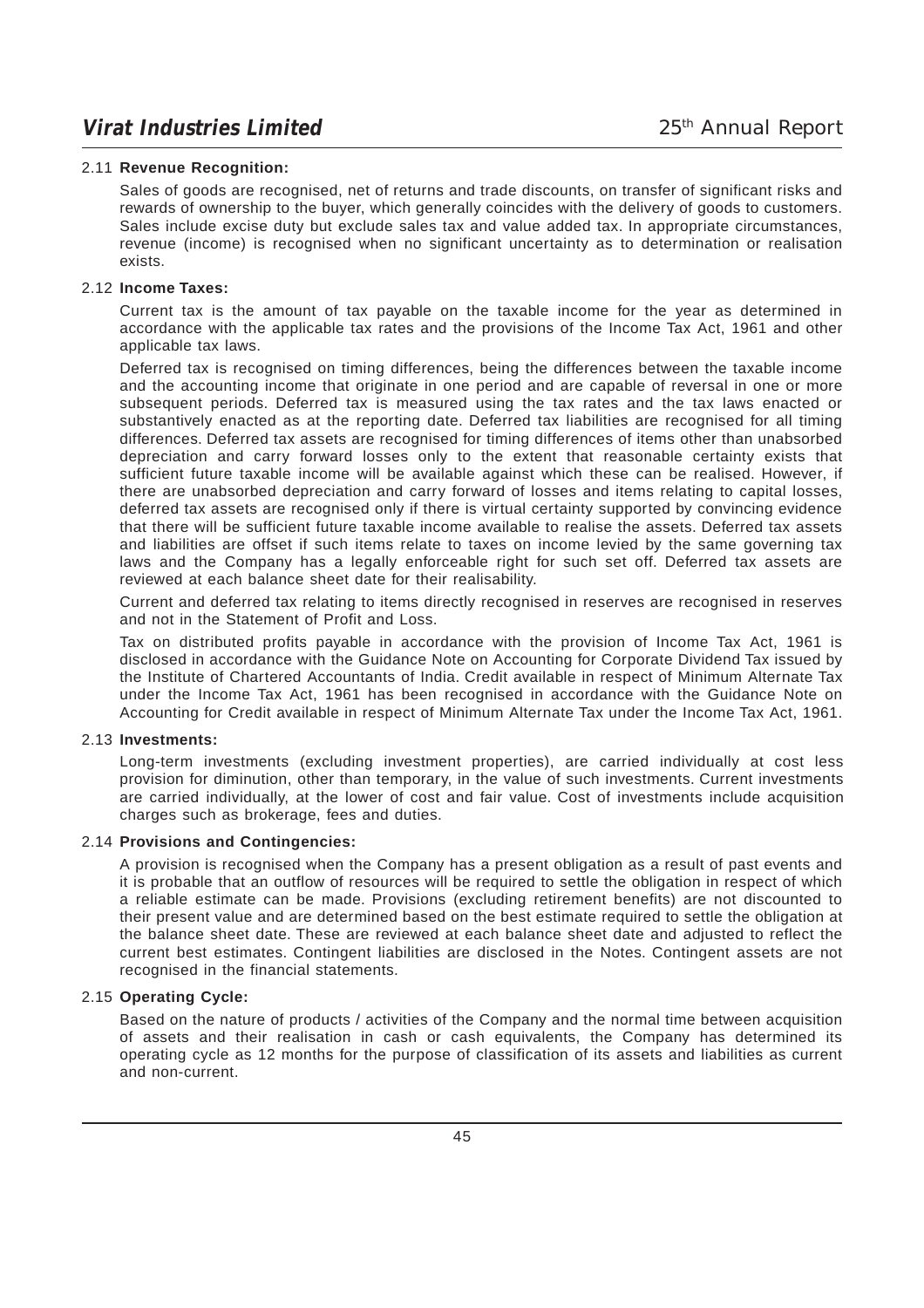| <b>Particulars</b>                                         | As at 31 March, 2015 |            | As at 31 March, 2014 |            |
|------------------------------------------------------------|----------------------|------------|----------------------|------------|
|                                                            | <b>Number</b>        | ₹          | Number               | ₹          |
| 3 Share Capital                                            |                      |            |                      |            |
| (a) Authorised                                             |                      |            |                      |            |
| Equity Shares of $\bar{\tau}$ 10/- each with voting rights | 5,000,000            | 50,000,000 | 5,000,000            | 50,000,000 |
| (b) Issued, Subscribed and Paid Up                         |                      |            |                      |            |
| Equity Shares of $\bar{\tau}$ 10/- each with voting rights | 4,923,340            | 49,233,400 | 4,923,340            | 49.233.400 |
| <b>Total</b>                                               | 4,923,340            | 49,233,400 | 4,923,340            | 49,233,400 |
|                                                            |                      |            |                      |            |

3.1 Reconciliation of the number of shares and amount outstanding at the beginning and at the end of the reporting period:

| <b>Particulars</b>               | <b>Opening</b><br><b>Balance</b> | <b>Closing</b><br><b>Balance</b> |
|----------------------------------|----------------------------------|----------------------------------|
| Equity Shares with voting rights |                                  |                                  |
| Year ended 31 March, 2015        |                                  |                                  |
| - Number of Shares               | 4,923,340                        | 4,923,340                        |
| - Amount in Rupees               | 49,233,400                       | 49,233,400                       |
| Year ended 31 March, 2014        |                                  |                                  |
| - Number of Shares               | 4,923,340                        | 4,923,340                        |
| - Amount in Rupees               | 49,233,400                       | 49,233,400                       |

3.2 Details of shares held by each shareholder holding more than 5% shares:

| Name of Shareholders                          | As at 31 March, 2015            |                          | As at 31 March, 2014     |                   |
|-----------------------------------------------|---------------------------------|--------------------------|--------------------------|-------------------|
|                                               | Number of<br><b>Shares held</b> | $%$ of<br><b>Holding</b> | Number of<br>Shares held | $%$ of<br>Holding |
| <b>Equity Shares with voting rights</b>       |                                 |                          |                          |                   |
| Shapoorjee Chandabhoy Finvest Private Limited | 1,753,795                       | 35.62                    | 1,753,795                | 35.62             |
| H M Investments (UK) Limited                  | 492,340                         | 10.00                    | 492.340                  | 10.00             |
| Naozer J. Aga                                 | 475,277                         | 9.65                     | 475,127                  | 9.65              |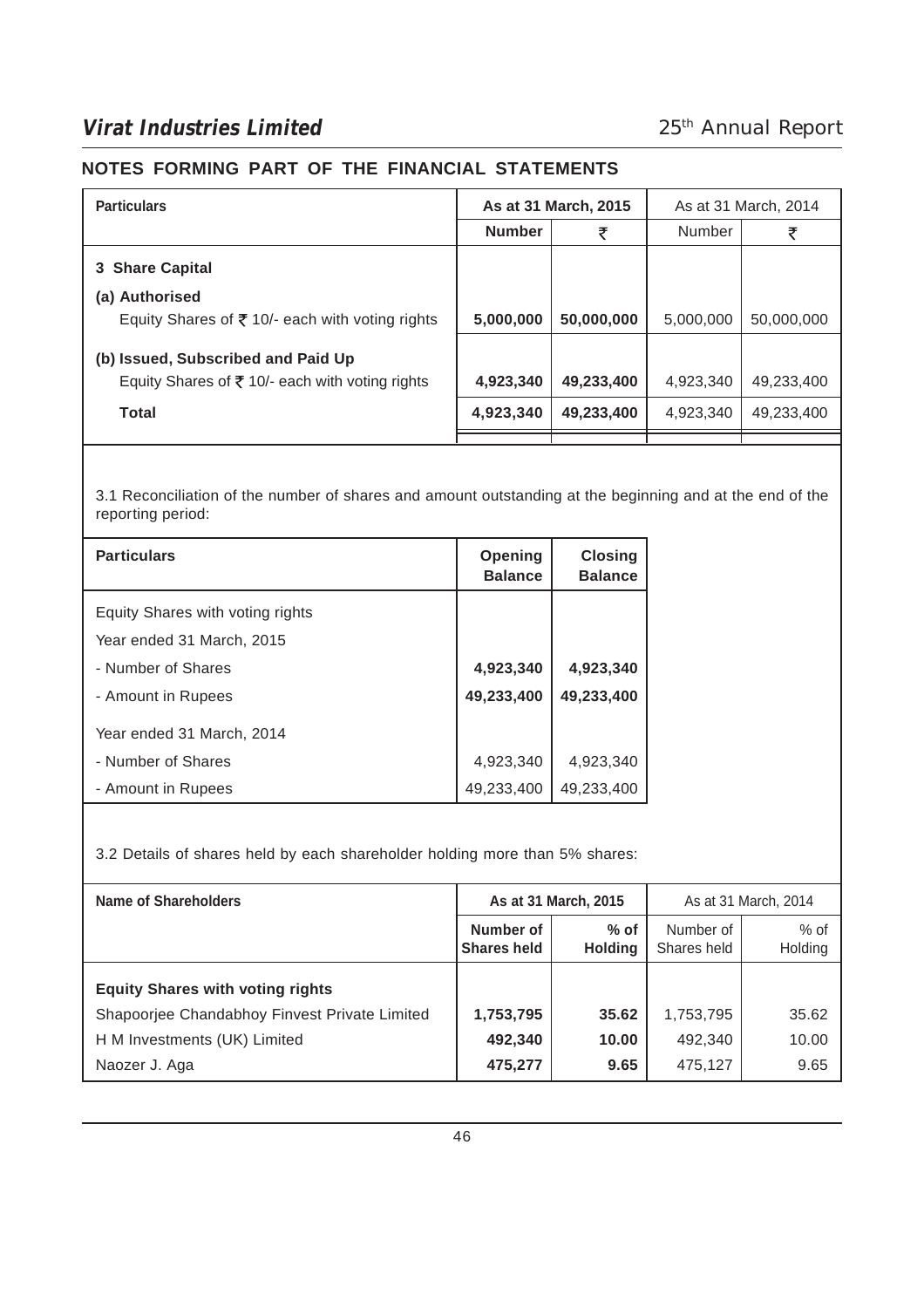# *25<sup>th</sup> Annual Report* **Virat Industries Limited**

| <b>Particulars</b>                                                                                       | As at               | As at               |
|----------------------------------------------------------------------------------------------------------|---------------------|---------------------|
|                                                                                                          | 31 March, 2015<br>₹ | 31 March, 2014<br>₹ |
| <b>4 Reserves and Surplus</b>                                                                            |                     |                     |
| <b>General Reserve</b>                                                                                   |                     |                     |
| <b>Opening Balance</b>                                                                                   | 4,739,503           | 1,455,507           |
| Add: Transferred from surplus in Statement of Profit and Loss                                            | 2,081,363           | 3,283,996           |
| <b>Closing Balance</b>                                                                                   | 6,820,866           | 4,739,503           |
| <b>Surplus in Statement of Profit and Loss</b>                                                           |                     |                     |
| <b>Opening Balance</b>                                                                                   | 69,263,427          | 50,075,570          |
| Less: Depreciation on transition to Schedule II of the Companies                                         |                     |                     |
| Act, 2013 on tangible fixed assets with nil remaining<br>useful life (Net of Deferred Tax) Refer Note 42 | (623, 392)          |                     |
| Add: Profit for the year                                                                                 | 20,813,627          | 32,839,964          |
| Balance available for Appropriation                                                                      | 89,453,662          | 82,915,534          |
| Less: Dividend proposed to be distributed to equity shareholders                                         | 8,862,012           | 8,862,012           |
| (₹1.80 per share; previous year ₹1.80 per share)                                                         |                     |                     |
| Less: Tax on Dividend                                                                                    | 1,814,497           | 1,506,099           |
| Less: Transferred to General Reserve                                                                     | 2,081,363           | 3,283,996           |
| <b>Closing Balance</b>                                                                                   | 76,695,790          | 69,263,427          |
| <b>Total</b>                                                                                             | 83,516,656          | 74,002,930          |
|                                                                                                          |                     |                     |
|                                                                                                          |                     |                     |
| 5 Other Long-term Liabilities                                                                            |                     |                     |
| Share of Loss from LLP (Net)                                                                             | 46,497              |                     |
| <b>Total</b>                                                                                             | 46,497              |                     |
|                                                                                                          |                     |                     |
| <b>6 Long-term Provisions</b>                                                                            |                     |                     |
| <b>Provision for Employee Benefits</b>                                                                   |                     |                     |
| Provision for Compensated Absences                                                                       | 1,307,221           | 894,862             |
| <b>Total</b>                                                                                             | 1,307,221           | 894,862             |
|                                                                                                          |                     |                     |
|                                                                                                          |                     |                     |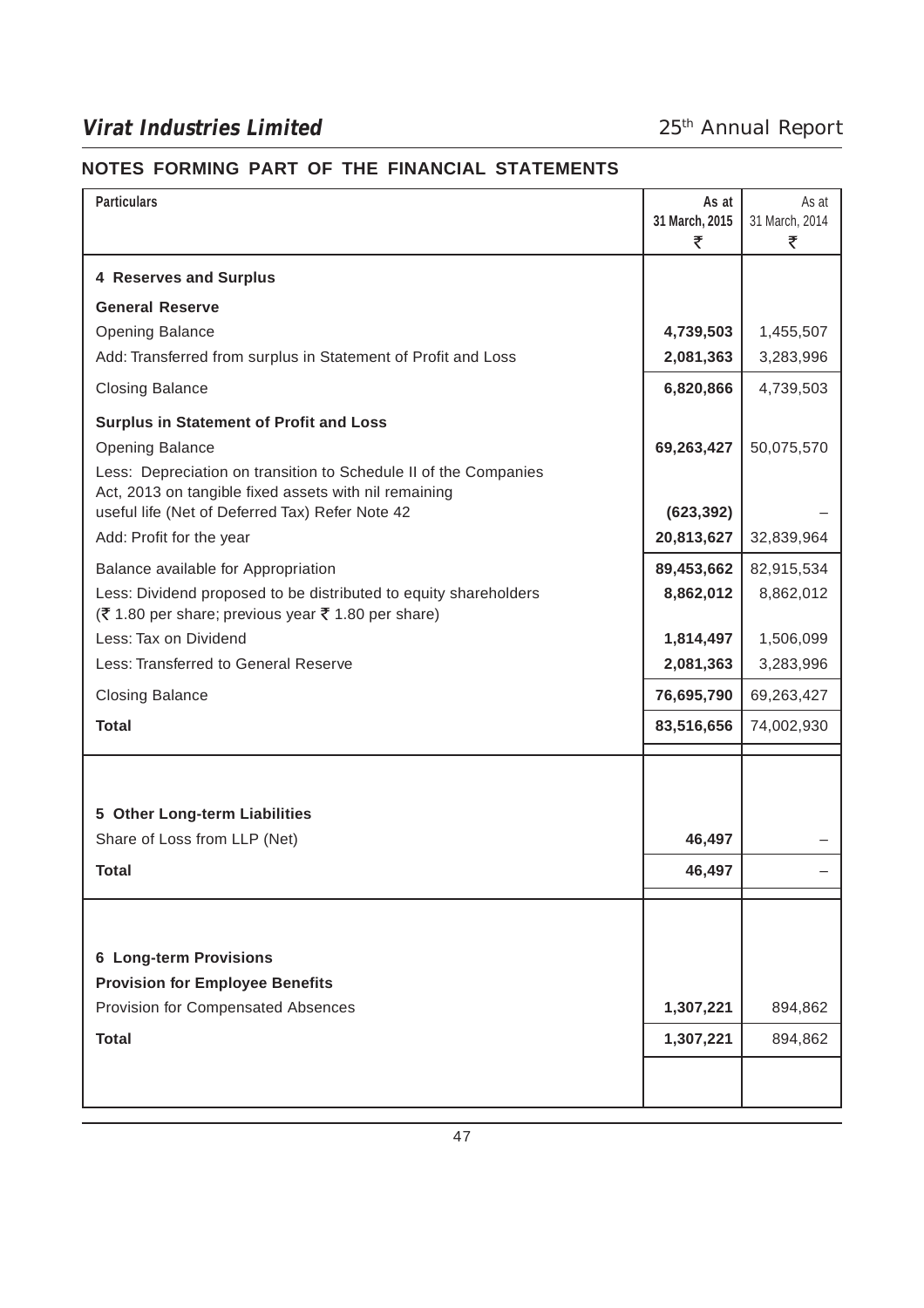| <b>Particulars</b>                                                                                                                                                                                                                                                                                                                                             | As at<br>31 March, 2015 | As at<br>31 March, 2014 |
|----------------------------------------------------------------------------------------------------------------------------------------------------------------------------------------------------------------------------------------------------------------------------------------------------------------------------------------------------------------|-------------------------|-------------------------|
|                                                                                                                                                                                                                                                                                                                                                                | ₹                       | ₹                       |
| <b>7 Short-term Borrowings</b>                                                                                                                                                                                                                                                                                                                                 |                         |                         |
| (a) Loans repayable on demand                                                                                                                                                                                                                                                                                                                                  |                         |                         |
| - From Banks Secured<br>(Secured by deposit of title deeds of leasehold land and by a charge on buildings,<br>structures, fixtures and fittings, immovable plant and machinery thereon. Such<br>loans are further secured by a charge on the Company's stocks, book debts,<br>other receivables, movable properties and assets, etc., both present and future) | 6,200,000               | 19,498,545              |
| <b>Total</b>                                                                                                                                                                                                                                                                                                                                                   | 6,200,000               | 19,498,545              |
|                                                                                                                                                                                                                                                                                                                                                                |                         |                         |
| 8 Trade Payables                                                                                                                                                                                                                                                                                                                                               |                         |                         |
| Other than Acceptances (Refer Note No. 28 for Disclosure under<br>Micro, Small and Medium Enterprises Development Act, 2006)                                                                                                                                                                                                                                   | 15,735,401              | 14,337,196              |
| <b>Total</b>                                                                                                                                                                                                                                                                                                                                                   | 15,735,401              | 14,337,196              |
|                                                                                                                                                                                                                                                                                                                                                                |                         |                         |
|                                                                                                                                                                                                                                                                                                                                                                |                         |                         |
| <b>9 Other Current Liabilities</b><br>(a) Unclaimed/Unpaid Dividends                                                                                                                                                                                                                                                                                           | 1,160,804               | 842,062                 |
| (b) Other Payables                                                                                                                                                                                                                                                                                                                                             |                         |                         |
| - Statutory Remittances (Contributions to PF and ESIC,                                                                                                                                                                                                                                                                                                         |                         |                         |
| withholding taxes, wealth tax and other taxes payable)                                                                                                                                                                                                                                                                                                         | 770,840                 | 742,794                 |
| - Gratuity (Refer Note No. 35)<br>- Commission payable to non Whole-time Directors                                                                                                                                                                                                                                                                             | 571,145                 | 104,179<br>491,515      |
| - Payable on purchase of fixed assets                                                                                                                                                                                                                                                                                                                          |                         | 210,000                 |
| <b>Total</b>                                                                                                                                                                                                                                                                                                                                                   | 2,502,789               | 2,390,550               |
|                                                                                                                                                                                                                                                                                                                                                                |                         |                         |
|                                                                                                                                                                                                                                                                                                                                                                |                         |                         |
| <b>10 Short-term Provisions</b>                                                                                                                                                                                                                                                                                                                                |                         |                         |
| (a) Provision for Employee Benefits                                                                                                                                                                                                                                                                                                                            |                         |                         |
| - Provision for Compensated Absences                                                                                                                                                                                                                                                                                                                           | 291,899                 | 276,563                 |
| (b) Provision - Others                                                                                                                                                                                                                                                                                                                                         |                         |                         |
| - Provision for Tax<br>(Net of Advance Tax ₹ 27,222,574, previous year ₹ 3,207,703)                                                                                                                                                                                                                                                                            | 277,426                 | 35,313                  |
| - Provision for Proposed Equity Dividend                                                                                                                                                                                                                                                                                                                       | 8,862,012               | 8,862,012               |
| - Provision for Tax on Proposed Dividend                                                                                                                                                                                                                                                                                                                       | 1,814,497               | 1,506,099               |
| <b>Total</b>                                                                                                                                                                                                                                                                                                                                                   | 11,245,834              | 10,679,987              |
|                                                                                                                                                                                                                                                                                                                                                                |                         |                         |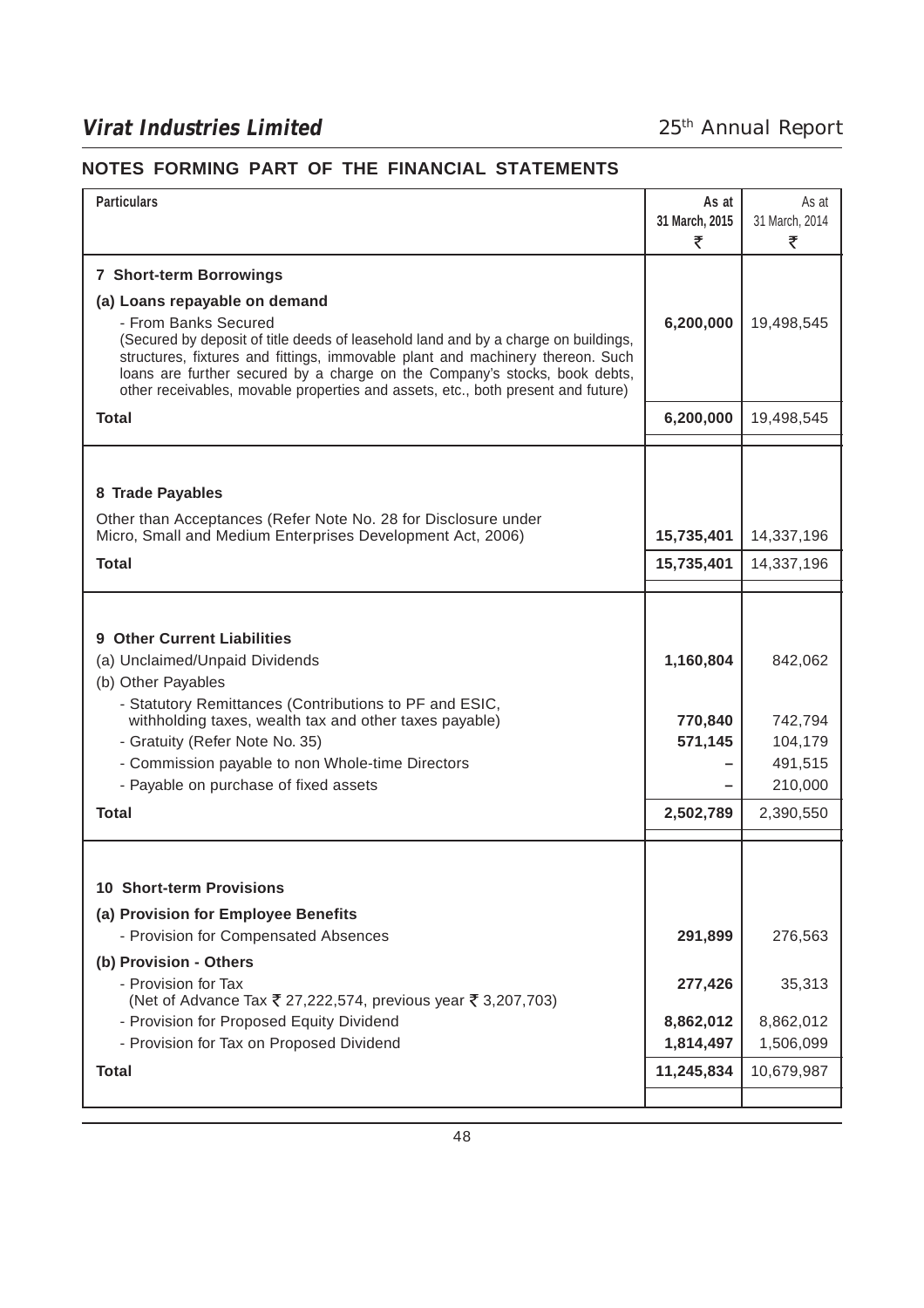49

|                                     | <b>GROSS BLOCK</b><br>ACCUMULATED DEPRECIATION AND IMPAIRMENT |                             |                   |                                               |                               | <b>NET BLOCK</b>             |                          |                             |                                                                                                       |                                       |                              |                              |
|-------------------------------------|---------------------------------------------------------------|-----------------------------|-------------------|-----------------------------------------------|-------------------------------|------------------------------|--------------------------|-----------------------------|-------------------------------------------------------------------------------------------------------|---------------------------------------|------------------------------|------------------------------|
| Particulars                         | As at<br>1 April, 2014                                        | Additions                   | Disposals         | Adjustments/<br>Write off                     | As at<br>31 March, 2015       | As at<br>1 April, 2014       | For<br>the year          | Elimination<br>on Disposals | Transition<br>adjustment<br>recorded against<br>surplus balance<br>in Statement of<br>Profit and Loss | Adjustments/<br>Write off             | As at<br>31 March, 2015      | As at<br>31 March, 2015      |
| <b>Tangible Assets</b>              |                                                               |                             |                   |                                               |                               |                              |                          |                             |                                                                                                       |                                       |                              |                              |
| Leasehold Land                      | 687,100<br>(687, 100)                                         | $(-)$                       | $(-)$             | $\overline{\phantom{a}}$<br>$(-)$             | 687,100<br>(687, 100)         | 171,113<br>(162, 655)        | 8,426<br>(8, 458)        | $(-)$                       | $(-)$                                                                                                 | $(-)$                                 | 179,539<br>(171, 113)        | 507,561<br>(515, 987)        |
| <b>Buildings (Owned)</b>            | 30,102,410<br>(30, 102, 410)                                  | 133,501<br>$(-)$            | $(-)$             | $(-)$                                         | 30,235,911<br>(30, 102, 410)  | 17,485,930<br>(16, 498, 471) | 983,685<br>(987, 459)    | $\left( -\right)$           | 9,310<br>$(-)$                                                                                        | $\qquad \qquad \blacksquare$<br>$(-)$ | 18,478,925<br>(17, 485, 930) | 11,756,986<br>(12,616,480)   |
| Plant and<br>Machinery (Owned)      | 96,284,610<br>(88,035,848)                                    | 5,193,875<br>(12, 499, 635) | $(-)$             | (4,250,873)                                   | 101,478,485<br>(96, 284, 610) | 59,455,996<br>(55,996,797)   | 6,505,522<br>(6,858,949) | $(\hbox{--})$               | 614,075<br>$(-)$                                                                                      | (3,399,750)                           | 66,575,593<br>(59, 455, 996) | 34,902,892<br>(36,828,614)   |
| Furniture and<br>Fixtures (Owned)   | 1,696,217<br>(1,503,465)                                      | 575,591<br>(192, 752)       | $\left( -\right)$ | $\overline{\phantom{a}}$<br>$(-)$             | 2,271,808<br>(1,696,217)      | 1,122,558<br>(909, 083)      | 261,499<br>(213, 475)    | $(-)$                       | 62,489<br>$(-)$                                                                                       | ÷,<br>$(-)$                           | 1,446,546<br>(1, 122, 558)   | 825,262<br>(573, 659)        |
| Vehicles<br>- Owned                 | 13,375,034<br>(13, 375, 034)                                  | $\left( -\right)$           | $(-)$             | ٠<br>$(-)$                                    | 13,375,034<br>(13, 375, 034)  | 4,919,804<br>(3,649,717)     | 2,337,879<br>(1,270,087) | $\left( -\right)$           | $(-)$                                                                                                 | $(-)$                                 | 7,257,683<br>(4,919,804)     | 6,117,351<br>(8,455,230)     |
| <b>Office Equipments</b><br>(Owned) | 2,183,126<br>(2, 125, 650)                                    | 176,453<br>(146, 225)       | (88, 749)         | $\overline{\phantom{m}}$<br>$\left( -\right)$ | 2,359,579<br>(2, 183, 126)    | 1,398,409<br>(1, 292, 318)   | 300,549<br>(157, 597)    | (51, 506)                   | 245,438<br>$\left( -\right)$                                                                          | ٠<br>$\left( -\right)$                | 1,944,396<br>(1, 398, 409)   | 415,183<br>(784, 717)        |
| <b>TOTAL</b>                        | 144,328,497                                                   | 6,079,420                   |                   | $\overline{\phantom{a}}$                      | 150,407,917                   | 84,553,810                   | 10,397,560               |                             | 931,312                                                                                               | ÷                                     | 95,882,682                   | 54,525,235                   |
| Previous year                       | (135, 829, 507)                                               | (12,838,612)                | (88, 749)         | (4,250,873)                                   | (144, 328, 497)               | (78, 509, 041)               | (9,496,026)              | (51, 506)                   | $(-)$                                                                                                 | (3,399,750)                           | (84, 553, 810)               | (59, 774, 687)               |
| Capital work in progress            |                                                               |                             |                   |                                               |                               |                              |                          |                             |                                                                                                       |                                       |                              | (1, 345, 612)                |
|                                     |                                                               |                             |                   |                                               |                               |                              |                          |                             |                                                                                                       |                                       | <b>TOTAL</b>                 | 54,525,235<br>(61, 120, 299) |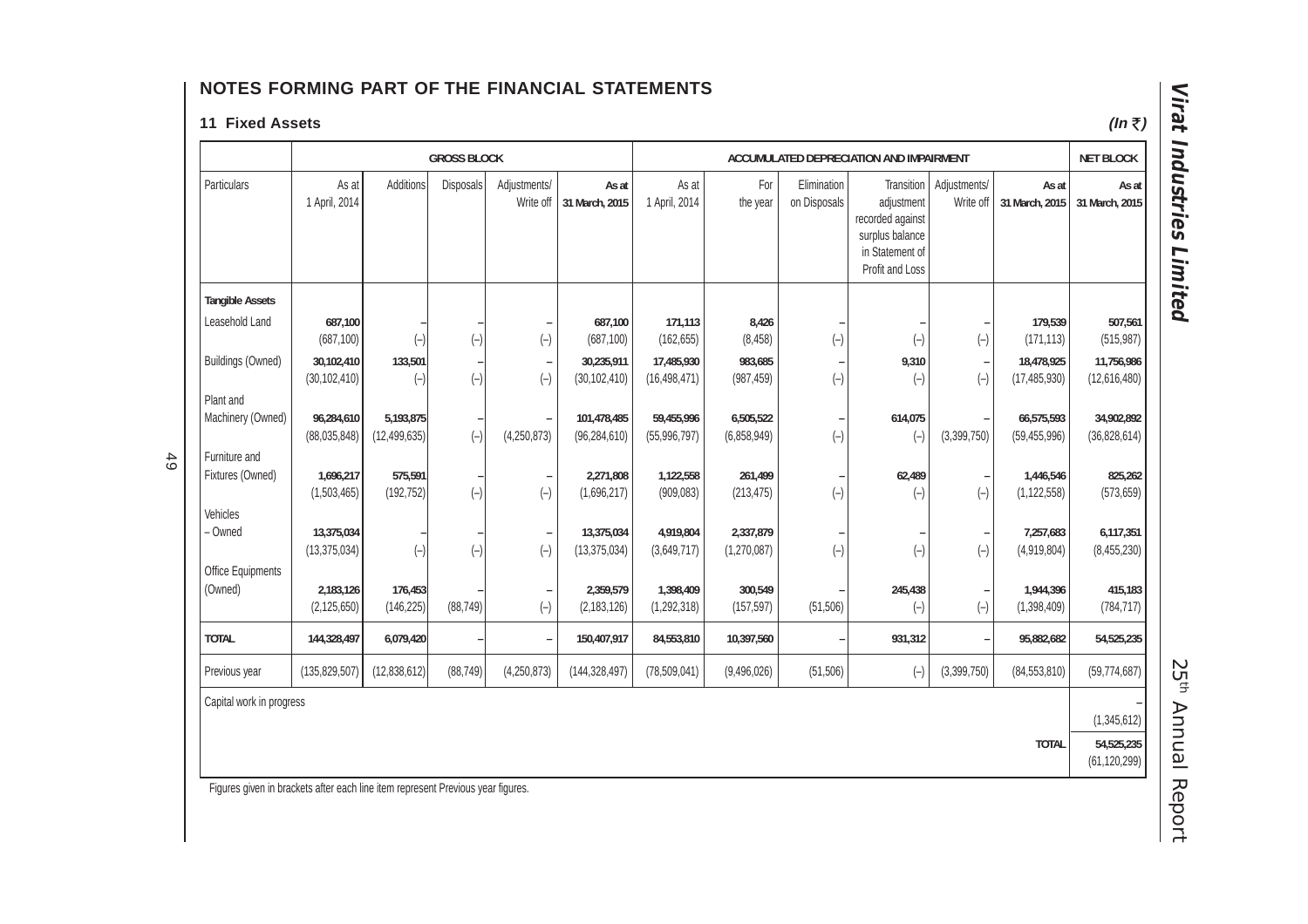| <b>Particulars</b>                                                                                                                                                                                                                                                                                                                                                                                                                                         | As at 31 March, 2015 |                      |                                   |  |                                                                     | As at 31 March, 2014                                                |                                      |
|------------------------------------------------------------------------------------------------------------------------------------------------------------------------------------------------------------------------------------------------------------------------------------------------------------------------------------------------------------------------------------------------------------------------------------------------------------|----------------------|----------------------|-----------------------------------|--|---------------------------------------------------------------------|---------------------------------------------------------------------|--------------------------------------|
|                                                                                                                                                                                                                                                                                                                                                                                                                                                            | Quoted<br>₹          | <b>Unquoted</b><br>₹ | Total<br>₹                        |  | Quoted<br>₹                                                         | Unquoted<br>₹                                                       | Total<br>₹                           |
| 12 Non-current Investments<br>Investments - Other than Trade (At cost)<br>Investment in Bonds of Indian Railway<br>Finance Corporation Limited (IRFC)<br>(2500 Bonds of $\overline{\tau}$ 1000 each fully paid up)                                                                                                                                                                                                                                         | 2,500,000            |                      | 2,500,000                         |  | 2,500,000                                                           |                                                                     | 2,500,000                            |
| Investment in Armayesh Enterprise - LLP                                                                                                                                                                                                                                                                                                                                                                                                                    |                      | 150,000              | 150,000                           |  |                                                                     | 150,000                                                             | 150,000                              |
| <b>Total</b>                                                                                                                                                                                                                                                                                                                                                                                                                                               | 2,500,000            | 150,000              | 2,650,000                         |  | 2,500,000                                                           | 150,000                                                             | 2,650,000                            |
| - Aggregate amount of quoted investments<br>- Aggregate market value of listed and quoted investments<br>- Aggregate amount of unquoted investments                                                                                                                                                                                                                                                                                                        |                      |                      | 2,500,000<br>2,590,250<br>150,000 |  |                                                                     |                                                                     | 2,500,000<br>2,324,975<br>150,000    |
| <b>Particulars</b>                                                                                                                                                                                                                                                                                                                                                                                                                                         |                      |                      |                                   |  |                                                                     | As at<br>31 March, 2015<br>₹                                        | As at<br>31 March, 2014<br>₹         |
| 13 Long-term Loans and Advances<br><b>Unsecured and considered good</b><br>a) Capital Advances<br>b) Security Deposits<br>c) Loans and Advances to Related Parties (Refer Note 37)<br>- Security Deposit with Armayesh Consultancy and Agencies Pvt. Ltd.<br>- Share of profit from Armayesh Enterprises LLP<br>d) Loans and Advances to Employees<br>e) Advance Income-tax<br>(Net of Provision ₹ 10,970,209, Previous Year ₹ 35,898,142)<br><b>Total</b> |                      |                      |                                   |  | 200,000<br>1,603,357<br>21,050<br>160,579<br>1,781,704<br>3,766,690 | 1,574,357<br>21,050<br>159,161<br>266,964<br>2,881,193<br>4,902,725 |                                      |
| 14 Inventories (At lower of cost and net realisable value)<br>a. Raw Materials<br>Goods-in transit                                                                                                                                                                                                                                                                                                                                                         |                      |                      |                                   |  |                                                                     | 23,629,340<br>1,122,170                                             | 21,384,888<br>1,349,699              |
| b. Work-in-progress (Knitted Socks)                                                                                                                                                                                                                                                                                                                                                                                                                        |                      |                      |                                   |  |                                                                     | 24,751,510<br>2,263,345<br>2,263,345                                | 22,734,587<br>1,354,815<br>1,354,815 |
| c. Finished goods (Other than those aquired for trading)                                                                                                                                                                                                                                                                                                                                                                                                   |                      |                      |                                   |  |                                                                     | 19,092,024<br>19,092,024                                            | 20,817,061<br>20,817,061             |
| d. Stores and Spares<br>Goods-in transit                                                                                                                                                                                                                                                                                                                                                                                                                   |                      |                      |                                   |  |                                                                     | 6,184,245<br>8,500                                                  | 6,041,984<br>206,855                 |
| e. Packing Material<br>Goods-in transit                                                                                                                                                                                                                                                                                                                                                                                                                    |                      |                      |                                   |  |                                                                     | 6,192,745<br>2,538,410<br>27,722                                    | 6,248,839<br>1,820,547<br>50,568     |
| <b>Total</b>                                                                                                                                                                                                                                                                                                                                                                                                                                               |                      |                      |                                   |  |                                                                     | 2,566,132<br>54,865,756                                             | 1,871,115<br>53,026,417              |
|                                                                                                                                                                                                                                                                                                                                                                                                                                                            |                      |                      |                                   |  |                                                                     |                                                                     |                                      |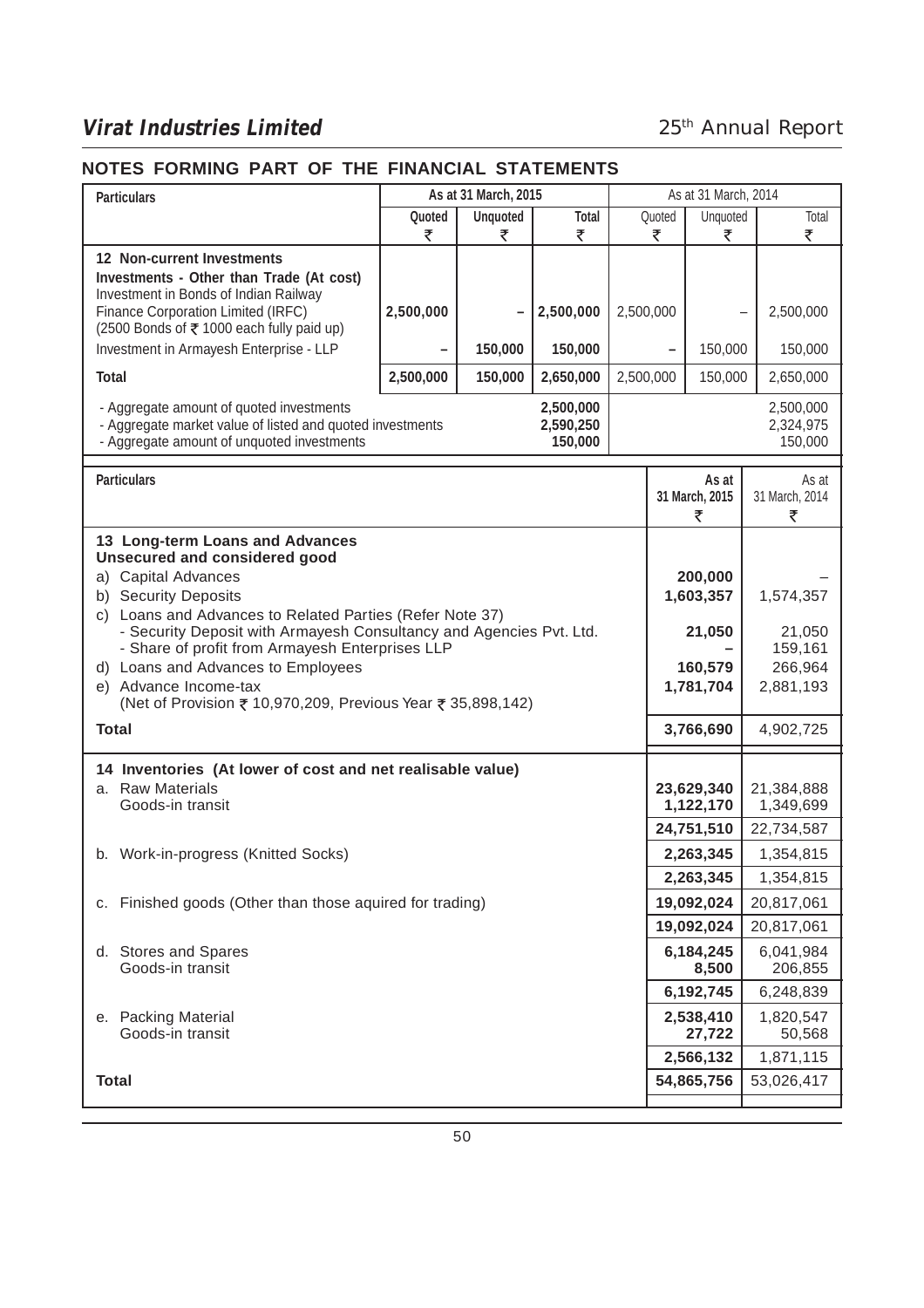# *25<sup>th</sup> Annual Report* **Virat Industries Limited**

| <b>Particulars</b>                                                                                                                         | As at<br>31 March, 2015<br>₹ | As at<br>31 March, 2014<br>₹ |
|--------------------------------------------------------------------------------------------------------------------------------------------|------------------------------|------------------------------|
| <b>15 Trade Receivables</b>                                                                                                                |                              |                              |
| Trade receivables outstanding for a period exceeding<br>six months from the date they were due for payment                                 |                              |                              |
| Unsecured and considered good                                                                                                              | 1,080                        |                              |
| <b>Other Trade Receivable</b>                                                                                                              |                              |                              |
| Unsecured and considered good                                                                                                              | 8,774,964                    | 21,215,078                   |
| <b>Total</b>                                                                                                                               | 8,776,044                    | 21,215,078                   |
|                                                                                                                                            |                              |                              |
| <b>16 Cash and Cash Equivalents</b>                                                                                                        |                              |                              |
| A. Cash and Cash Equivalents (As per AS 3 Cash Flow Statements)                                                                            |                              |                              |
| a) Cash on Hand                                                                                                                            | 2,460                        |                              |
| b) Balances with Banks                                                                                                                     |                              |                              |
| - In Current Accounts                                                                                                                      | 12,594,188                   | 4,285,161                    |
| Total - Cash and cash equivalents (A)                                                                                                      | 12,596,648                   | 4,285,161                    |
| <b>B. Other Bank Balances</b>                                                                                                              |                              |                              |
| In Deposit Accounts<br>i)                                                                                                                  |                              |                              |
| - original maturity more than 3 months (Refer Note below)                                                                                  | 21,698,954                   | 18,135,203                   |
| In Earmarked Accounts<br>ii)                                                                                                               |                              |                              |
| - unpaid dividend accounts                                                                                                                 | 1,160,804                    | 842,062                      |
| - balances held as margin money against guarantees                                                                                         | 295,476                      | 280,910                      |
| <b>Total other Bank Balances (B)</b>                                                                                                       | 23, 155, 234                 | 19,258,175                   |
| <b>Total</b>                                                                                                                               | 35,751,882                   | 23,543,336                   |
|                                                                                                                                            |                              |                              |
| Note:                                                                                                                                      |                              |                              |
| Other Bank Balances include deposits with remaining maturity of more than 12<br>months from the Balance Sheet date ₹ Nil (PY ₹ 5,635,203). |                              |                              |
|                                                                                                                                            |                              |                              |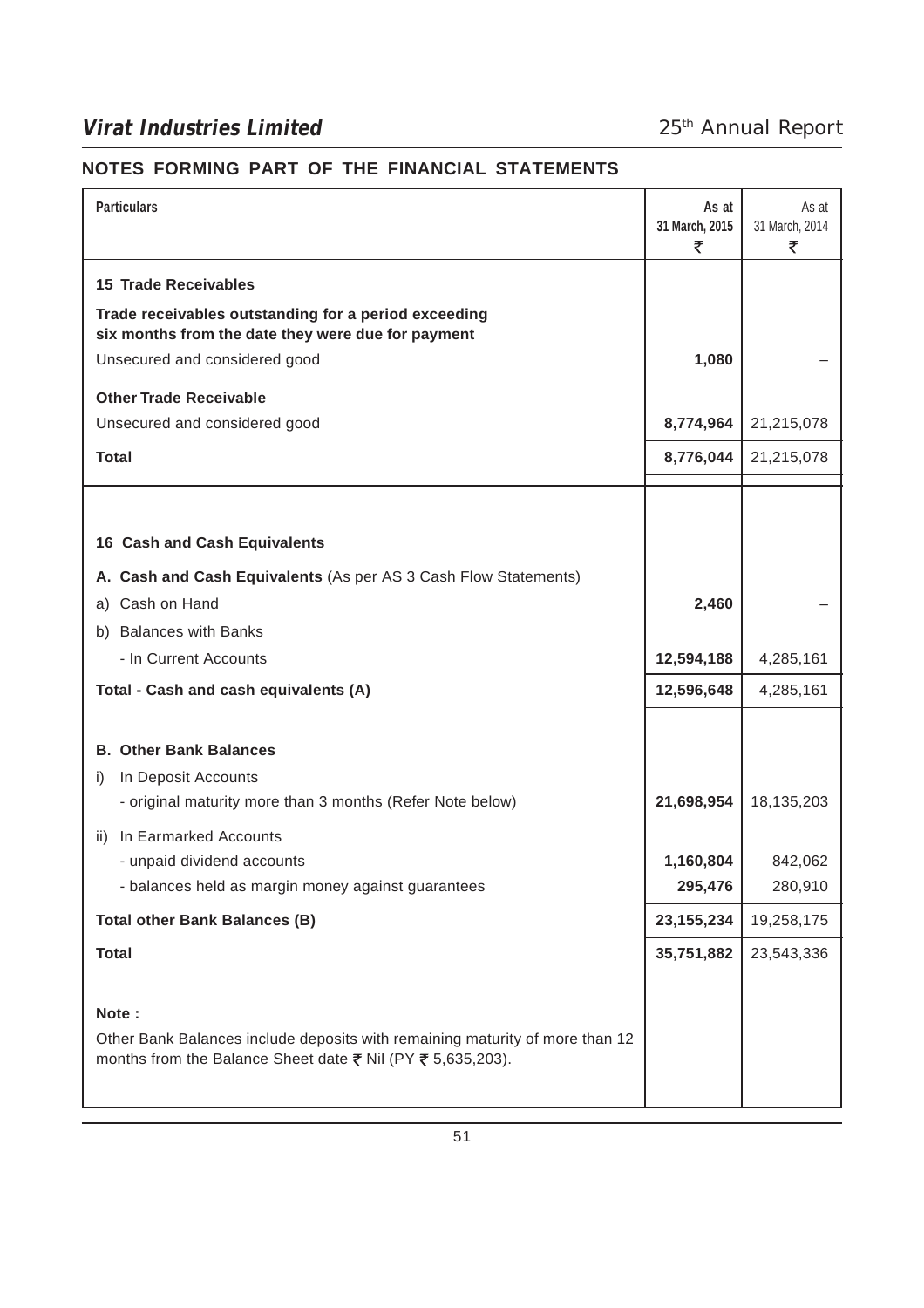| <b>Particulars</b>                                                                         | ₹         | As at<br>31 March, 2015<br>₹ | As at<br>31 March, 2014<br>₹ |
|--------------------------------------------------------------------------------------------|-----------|------------------------------|------------------------------|
| 17 Short-term Loans and Advances<br>Unsecured and Considered Good, unless otherwise stated |           |                              |                              |
| a) Security Deposits                                                                       |           | 105,000                      |                              |
| b) Loans and Advances to Employees                                                         |           | 551,885                      | 212,077                      |
| <b>Prepaid Expenses</b><br>C)                                                              |           | 516,577                      | 402,302                      |
| <b>Balances with Government Authorities</b><br>d)                                          |           |                              |                              |
| - VAT Credit Receivable                                                                    |           | 1,809,750                    | 1,403,351                    |
| - Personal Ledger Account (Excise)                                                         |           | 8,162                        | 8,162                        |
| - Duty Drawback (Customs)                                                                  |           | 6,394,234                    | 4,215,819                    |
| Inter-corporate Deposit<br>e)                                                              |           |                              |                              |
| Considered good                                                                            | 1,000,000 |                              | 1,500,000                    |
| Considered doubtful                                                                        | 1,500,000 |                              | 1,000,000                    |
| Less: Provision for doubtful inter-corporate deposit                                       |           | 2,500,000<br>1,500,000       | 2,500,000<br>1,000,000       |
|                                                                                            |           | 1,000,000                    | 1,500,000                    |
| Others - Advance for supply of goods and services<br>f                                     |           | 84,334                       | 388,073                      |
| <b>Total</b>                                                                               |           | 10,469,942                   | 8,129,784                    |
|                                                                                            |           |                              |                              |
|                                                                                            |           |                              |                              |
| <b>18 Other Current Assets</b>                                                             |           |                              |                              |
| a) Accruals                                                                                |           |                              |                              |
| - Interest Accrued on Deposits                                                             |           | 1,546,106                    | 940,951                      |
| - Interest Accrued on Short Term Loans given to Companies                                  | 68,116    |                              | 68,116                       |
| Less : Provision for doubtful Interest                                                     | 68,116    |                              | 68,116                       |
|                                                                                            |           | 1,546,106                    | 940,951                      |
| b) Others                                                                                  |           |                              |                              |
| - Excise Duty recoverable                                                                  |           | 145,848                      | 145,848                      |
| <b>Total</b>                                                                               |           | 1,691,954                    | 1,086,799                    |
|                                                                                            |           |                              |                              |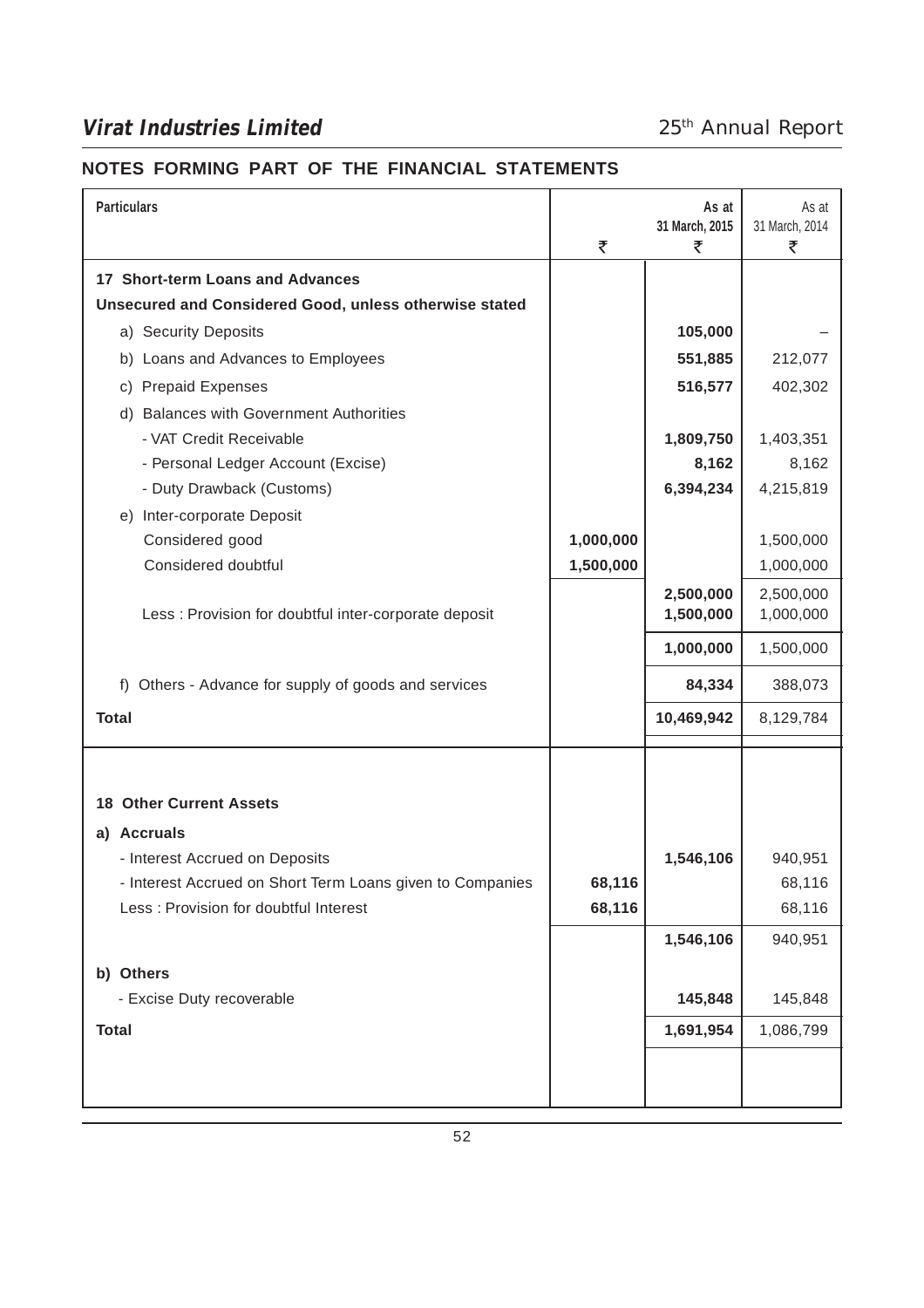# *25<sup>th</sup> Annual Report* **Virat Industries Limited**

| <b>Particulars</b>                                                         | For the year ended<br>31 March, 2015 | For the year ended<br>31 March, 2014 |
|----------------------------------------------------------------------------|--------------------------------------|--------------------------------------|
|                                                                            | ₹                                    | ₹                                    |
| <b>19 Revenue from Operations</b>                                          |                                      |                                      |
| a) Sale of Products (Refer Note (i) below)                                 | 189,306,026                          | 202,683,848                          |
| b) Other Operating Revenues (Refer Note (ii) below)                        | 16,037,551                           | 13,643,361                           |
|                                                                            | 205,343,577                          | 216,327,209                          |
| Less: Excise Duty                                                          |                                      |                                      |
| <b>Total</b>                                                               | 205, 343, 577                        | 216,327,209                          |
| Note:                                                                      |                                      |                                      |
| (i) Sale of Products Comprises                                             |                                      |                                      |
| Manufactured goods - Knitted Socks                                         | 189,306,026                          | 202,542,718                          |
| <b>Total - Sale of manufactured goods</b>                                  | 189,306,026                          | 202,542,718                          |
| Traded goods - Knitted Socks                                               |                                      | 141,130                              |
| <b>Total - Sale of traded goods</b>                                        |                                      | 141,130                              |
| <b>Total - Sale of Products</b>                                            | 189,306,026                          | 202,683,848                          |
| (ii) Other Operating Revenues Comprise:                                    |                                      |                                      |
| Sale of Scrap                                                              | 43,363                               |                                      |
| Duty Drawback                                                              | 12,604,544                           | 11,918,308                           |
| Sale of Market Linked Focus Product (MLFP) Scheme                          | 1,857,462                            | 733,456                              |
| Profit on Sale of Raw Material<br>Samples Development Income               | 3,077<br>1,529,105                   | 4,444                                |
|                                                                            |                                      | 987,153                              |
| <b>Total - Other Operating Revenues</b>                                    | 16,037,551                           | 13,643,361                           |
|                                                                            |                                      |                                      |
| 20 Other Income<br>Interest Income (Refer Note (i) below)                  | 2,832,061                            | 2,352,727                            |
| Net gain on foreign currency transactions and translation                  | 788,528                              | 5,450,815                            |
| Other Non-operating Income (Refer Note (ii) below)                         | 1,683,307                            | 989,448                              |
| <b>Total</b>                                                               | 5,303,896                            | 8,792,990                            |
| Note:                                                                      |                                      |                                      |
| (i) Interest Income Comprises:                                             |                                      |                                      |
| Interest from banks on Deposits                                            | 1,884,831                            | 1,389,056                            |
| Interest from overdue Trade Receivable<br>Interest from loans and advances | 410,020<br>160,283                   | 582,717<br>177,344                   |
| Interest from long term investments                                        | 183,500                              | 203,610                              |
| Interest from Income-tax refund                                            | 181,391                              |                                      |
| Interest from LLP on Capital contribution                                  | 12,036                               |                                      |
| <b>Total - Interest Income</b>                                             | 2,832,061                            | 2,352,727                            |
| (ii) Other non-operating income comprises:                                 |                                      |                                      |
| Share of profit from LLP                                                   |                                      | 159,161                              |
| Liabilities/Provisions no longer required written back (Net)               | 86,722                               | 42,718                               |
| Miscellaneous Income                                                       | 1,596,585                            | 787,569                              |
| <b>Total - Other non-operating Income</b>                                  | 1,683,307                            | 989,448                              |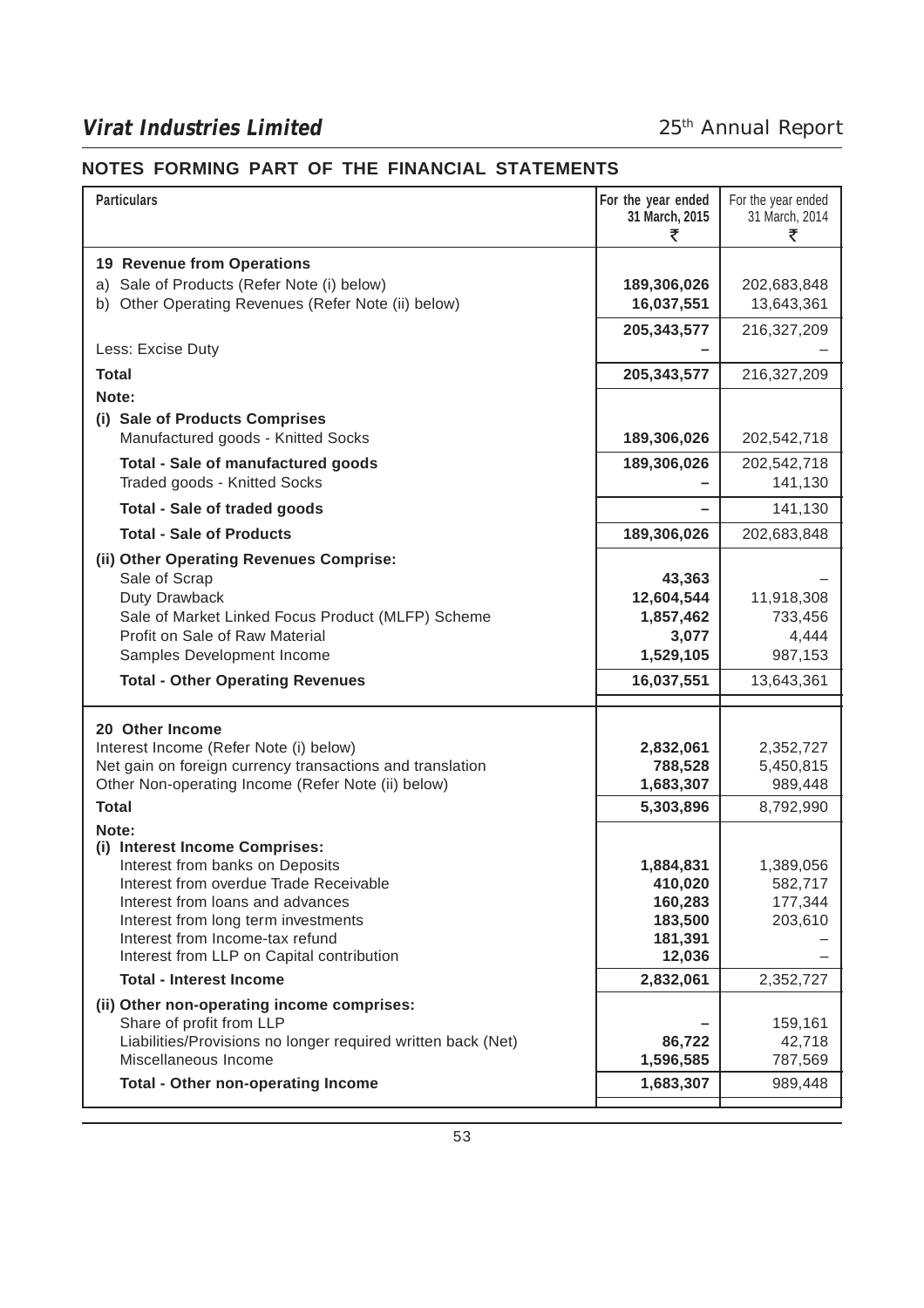| <b>Particulars</b>                                                  | For the year ended<br>31 March, 2015<br>₹ | For the year ended<br>31 March, 2014<br>₹ |
|---------------------------------------------------------------------|-------------------------------------------|-------------------------------------------|
| 21 Cost of Materials Consumed                                       |                                           |                                           |
| <b>Opening Stock</b>                                                | 22,734,587                                | 19,144,203                                |
| Add: Purchases                                                      | 68,738,937                                | 81,817,680                                |
|                                                                     | 91,473,524                                | 100,961,883                               |
| Less: Closing Stock                                                 | 24,751,510                                | 22,734,587                                |
| <b>Cost of Materials Consumed</b>                                   | 66,722,014                                | 78,227,296                                |
| Material Consumed comprises of yarn only.                           |                                           |                                           |
|                                                                     |                                           |                                           |
| 22 Purchase of Stock-in-Trade (traded goods)                        |                                           |                                           |
| <b>Traded Items: Socks - Knitted</b>                                |                                           | 72,675                                    |
|                                                                     |                                           |                                           |
| 23 Changes in Inventories of Finished Goods and<br>work in progress |                                           |                                           |
| Inventories at the end of the year                                  |                                           |                                           |
| <b>Finished Goods</b>                                               | 19,092,023                                | 20,817,061                                |
| Work-in-Progress                                                    | 2,263,345                                 | 1,354,815                                 |
|                                                                     | 21,355,368                                | 22,171,876                                |
| Inventories at the beginning of the year                            |                                           |                                           |
| <b>Finished Goods</b>                                               | 20,817,061                                | 13,710,571                                |
| Work-in-Progress                                                    | 1,354,815                                 | 1,686,658                                 |
|                                                                     | 22, 171, 876                              | 15,397,229                                |
| Net Decrease / (Increase)                                           | 816,508                                   | (6,774,647)                               |
|                                                                     |                                           |                                           |
| 24 Employee Benefit Expenses                                        |                                           |                                           |
| Salaries and wages                                                  | 29, 132, 776                              | 24,369,318                                |
| Contribution to Provident and other funds (Refer Note 35)           | 1,668,602                                 | 1,501,137                                 |
| <b>Gratuity (Refer Note 35)</b>                                     | 516,966                                   | 345,232                                   |
| Staff welfare expenses                                              | 1,324,697                                 | 1,344,835                                 |
| <b>Total</b>                                                        | 32,643,041                                | 27,560,522                                |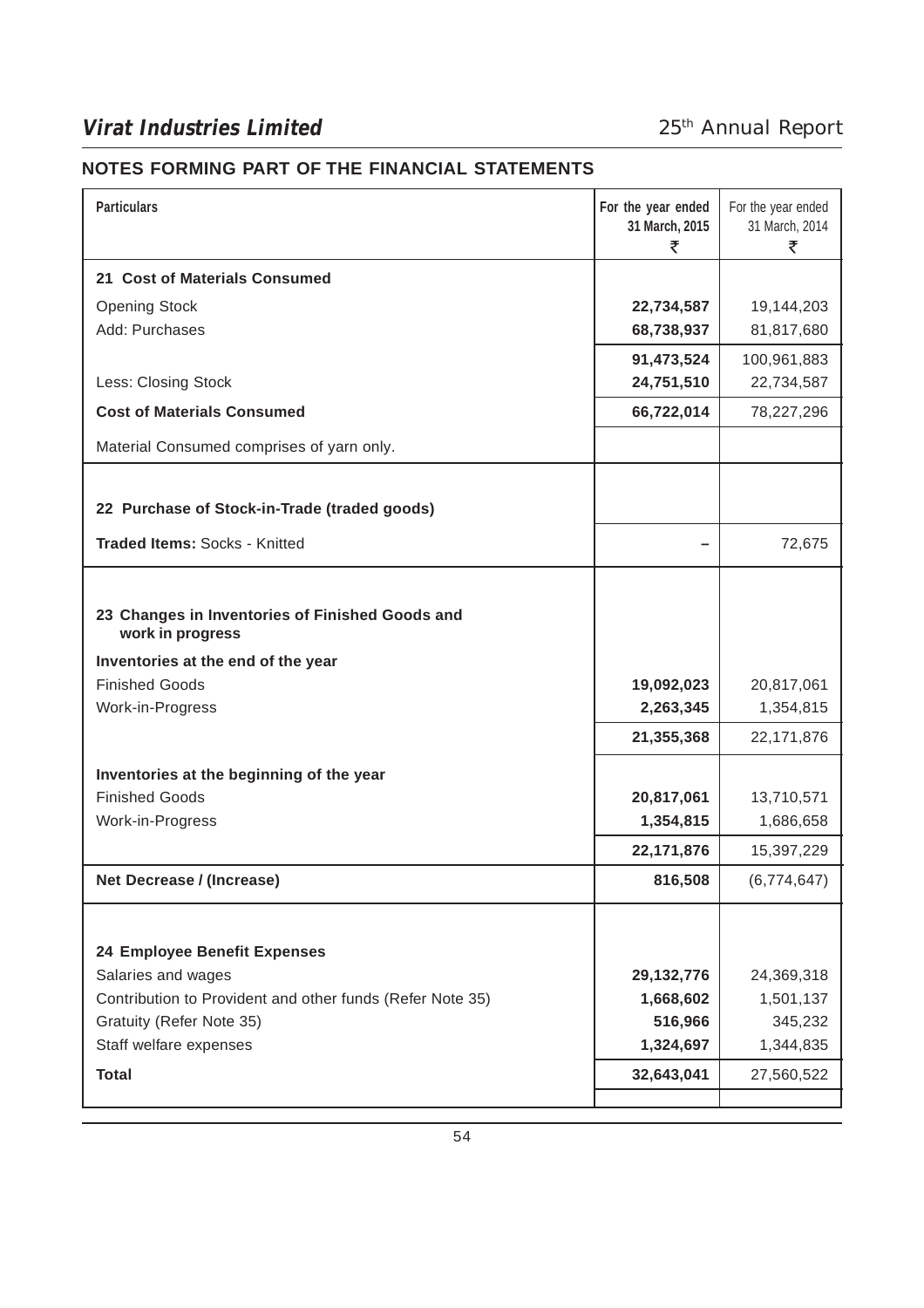| <b>Particulars</b>                                                | For the year ended<br>31 March, 2015<br>₹ | For the year ended<br>31 March, 2014<br>₹ |
|-------------------------------------------------------------------|-------------------------------------------|-------------------------------------------|
| 25 Finance Cost                                                   |                                           |                                           |
| Interest Expense on:                                              |                                           |                                           |
| - borrowings                                                      | 757,540                                   | 1,059,328                                 |
| - delayed payment of Income-tax                                   | 173                                       | 126                                       |
| Other borrowing costs                                             | 112,669                                   | 9,240                                     |
| <b>Total</b>                                                      | 870,382                                   | 1,068,694                                 |
| <b>26 Other Expenses</b>                                          |                                           |                                           |
| Consumption of stores and spare parts                             | 7,973,725                                 | 6,739,833                                 |
| Consumption of packing materials                                  | 10,435,344                                | 10,002,446                                |
| Subcontracting (Processing Charges)                               | 9,177,648                                 | 13,426,071                                |
| Power and Fuel                                                    | 14,566,103                                | 12,991,278                                |
| Lease Rent (Refer Note 38)                                        | 1,138,694                                 | 809,400                                   |
| Repairs:                                                          |                                           |                                           |
| - To Buildings                                                    | 79,098                                    | 359,802                                   |
| - To Machinery                                                    | 370,735                                   | 423,034                                   |
| Insurance                                                         | 827,167                                   | 879,445                                   |
| Rates and taxes (including wealth tax ₹ 60,520, PY ₹ 71,640)      | 842,502                                   | 756,134                                   |
| Carriage Outward                                                  | 4,707,537                                 | 4,973,343                                 |
| Sales expenses                                                    | 3,154,810                                 | 2,595,114                                 |
| <b>Advertisement Expenses</b>                                     | 2,904,436                                 | 268,663                                   |
| Commission to non-whole time directors                            |                                           | 491,515                                   |
| Donations                                                         | 120,000                                   | 119,600                                   |
| Legal and professional                                            | 3,784,478                                 | 2,775,903                                 |
| Payment to Auditors (Refer Note (i) below)                        | 1,117,667                                 | 1,114,365                                 |
| Share of Loss from LLP                                            | 217,694                                   |                                           |
| Loss on fixed assets sold/written off                             |                                           | 884,517                                   |
| Provision for doubtful loan and advances and other current assets | 500,000                                   | 500,000                                   |
| Miscellaneous expenses                                            | 7,062,530                                 | 6,699,220                                 |
| <b>Total</b>                                                      | 68,980,168                                | 66,809,683                                |
| <b>Payment to Auditor including Service Tax</b>                   |                                           |                                           |
| (i) Payment to the Auditors comprises                             |                                           |                                           |
| (a) To Statutory Auditors                                         |                                           |                                           |
| - For Audit                                                       | 646,070                                   | 646,070                                   |
| - For Taxation matters                                            | 267,854                                   | 235,956                                   |
| - For Other Services                                              | 191,012                                   | 191,012                                   |
| Reimbursement of Expenses                                         | 1,978                                     | 3,709                                     |
|                                                                   | 1,106,914                                 | 1,076,747                                 |
| (b) To Cost Auditors for cost audit (relating to F.Y. 2013-14)    | 10,753                                    | 37,618                                    |
| <b>Total</b>                                                      | 1,117,667                                 | 1,114,365                                 |
|                                                                   |                                           |                                           |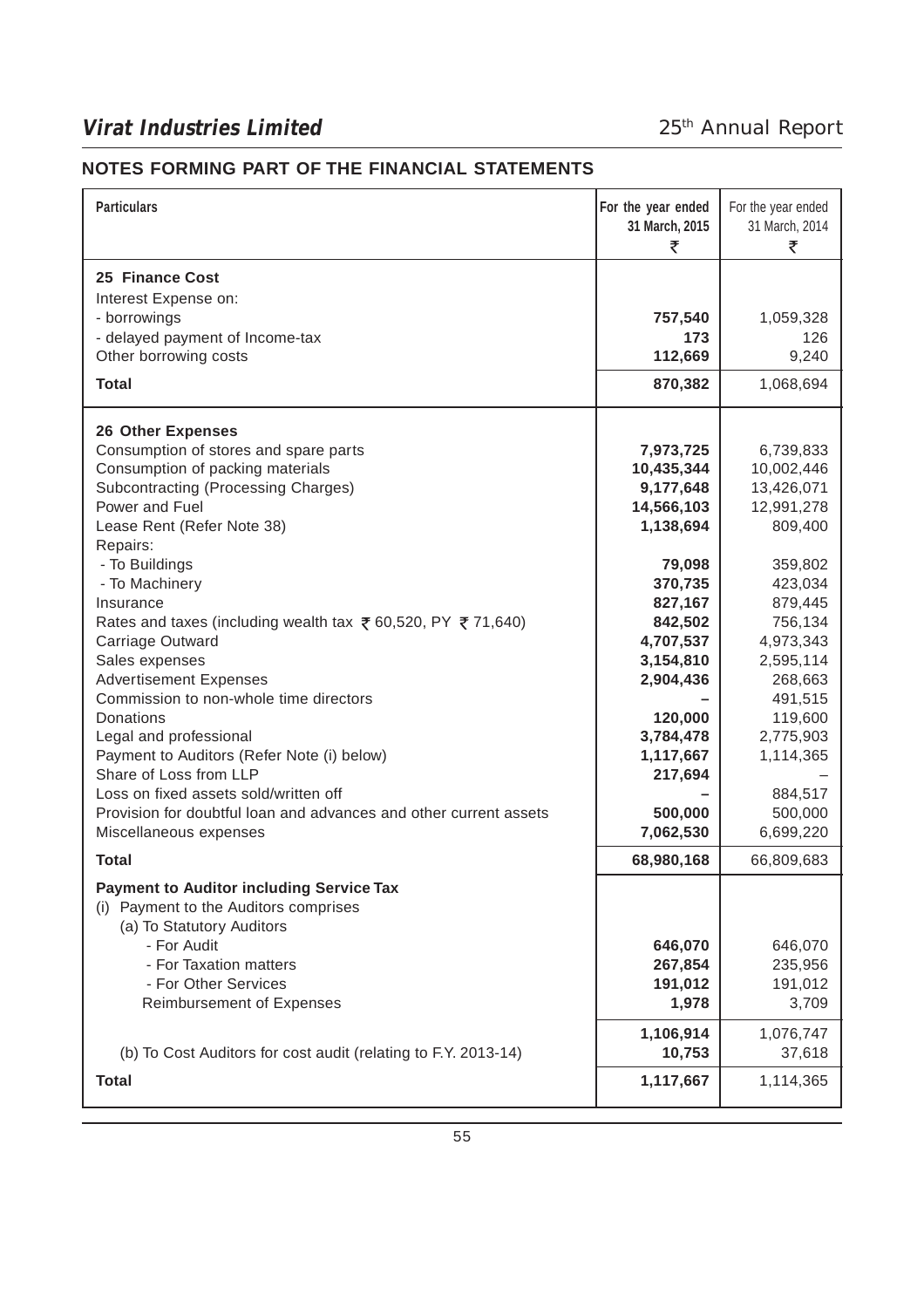# **ADDITIONAL INFORMATION TO THE FINANCIAL STATEMENTS**

| <b>Particulars</b>                                                                                                                                                                                                                                                                                                                                                                                                                                                                                                                                                                                                                                     | As at<br>31 March, 2015<br>₹ | As at<br>31 March, 2014<br>₹ |
|--------------------------------------------------------------------------------------------------------------------------------------------------------------------------------------------------------------------------------------------------------------------------------------------------------------------------------------------------------------------------------------------------------------------------------------------------------------------------------------------------------------------------------------------------------------------------------------------------------------------------------------------------------|------------------------------|------------------------------|
| 27 Contingent Liabilities and Commitments<br>(to the extent not provided for)                                                                                                                                                                                                                                                                                                                                                                                                                                                                                                                                                                          |                              |                              |
| (i) Contingent Liabilities                                                                                                                                                                                                                                                                                                                                                                                                                                                                                                                                                                                                                             |                              |                              |
| Claims against the Company not acknowledged as debt                                                                                                                                                                                                                                                                                                                                                                                                                                                                                                                                                                                                    | <b>Not</b><br>Ascertained    | Not<br><b>LAscertained</b>   |
| - For Assessment Year 2005-06 and 2006-07, the Income Tax Department<br>has adjusted the carried forward of losses and unabsorbed depreciation in<br>computing the benefit under section 10B of the Income Tax Act, 1961.<br>During the year Company received favourable order in Income-tax Appellate<br>Tribunal for the Assessment Year 2006-07 and the Income-tax Department,<br>Navsari has referred the said matter to the High Court of Gujarat at<br>Ahmedabad. Hence, the matter has been referred to the High Court of<br>Gujarat at Ahmedabad for Assessment Year 2005-06 and 2006-07. Additional<br>liability, if any, is not ascertained. |                              |                              |
| (ii) Commitments                                                                                                                                                                                                                                                                                                                                                                                                                                                                                                                                                                                                                                       |                              |                              |
| Estimated amount of contracts remaining to be executed<br>on capital account and not provided for                                                                                                                                                                                                                                                                                                                                                                                                                                                                                                                                                      | 200,000                      |                              |
| <b>Total</b>                                                                                                                                                                                                                                                                                                                                                                                                                                                                                                                                                                                                                                           | 200,000                      |                              |
|                                                                                                                                                                                                                                                                                                                                                                                                                                                                                                                                                                                                                                                        |                              |                              |
| 28 Disclosures required under Section 22 of the Micro, Small and<br><b>Medium Enterprises Development Act, 2006</b>                                                                                                                                                                                                                                                                                                                                                                                                                                                                                                                                    |                              |                              |
| (i) Principal amount remaining unpaid to any supplier<br>as at the end of the accounting year                                                                                                                                                                                                                                                                                                                                                                                                                                                                                                                                                          |                              |                              |
| (ii) Interest due thereon remaining unpaid to any<br>supplier as at the end of the accounting year                                                                                                                                                                                                                                                                                                                                                                                                                                                                                                                                                     |                              |                              |
| (iii) The amount of interest paid along with the amounts of the<br>payment made to the supplier beyond the appointed day                                                                                                                                                                                                                                                                                                                                                                                                                                                                                                                               |                              |                              |
| (iv) The amount of interest due and payable for the year                                                                                                                                                                                                                                                                                                                                                                                                                                                                                                                                                                                               |                              |                              |
| (v) The amount of interest accrued and remaining<br>unpaid at the end of the accounting year                                                                                                                                                                                                                                                                                                                                                                                                                                                                                                                                                           |                              |                              |
| (vi) The amount of further interest due and payable even in the succeeding<br>year, until such date when the interest dues as above are actually paid                                                                                                                                                                                                                                                                                                                                                                                                                                                                                                  |                              |                              |
| Dues to Micro and Small Enterprises have been determined to the extent such<br>parties have been identified on the basis of information collected by the<br>Management. This has been relied upon by the auditors.                                                                                                                                                                                                                                                                                                                                                                                                                                     |                              |                              |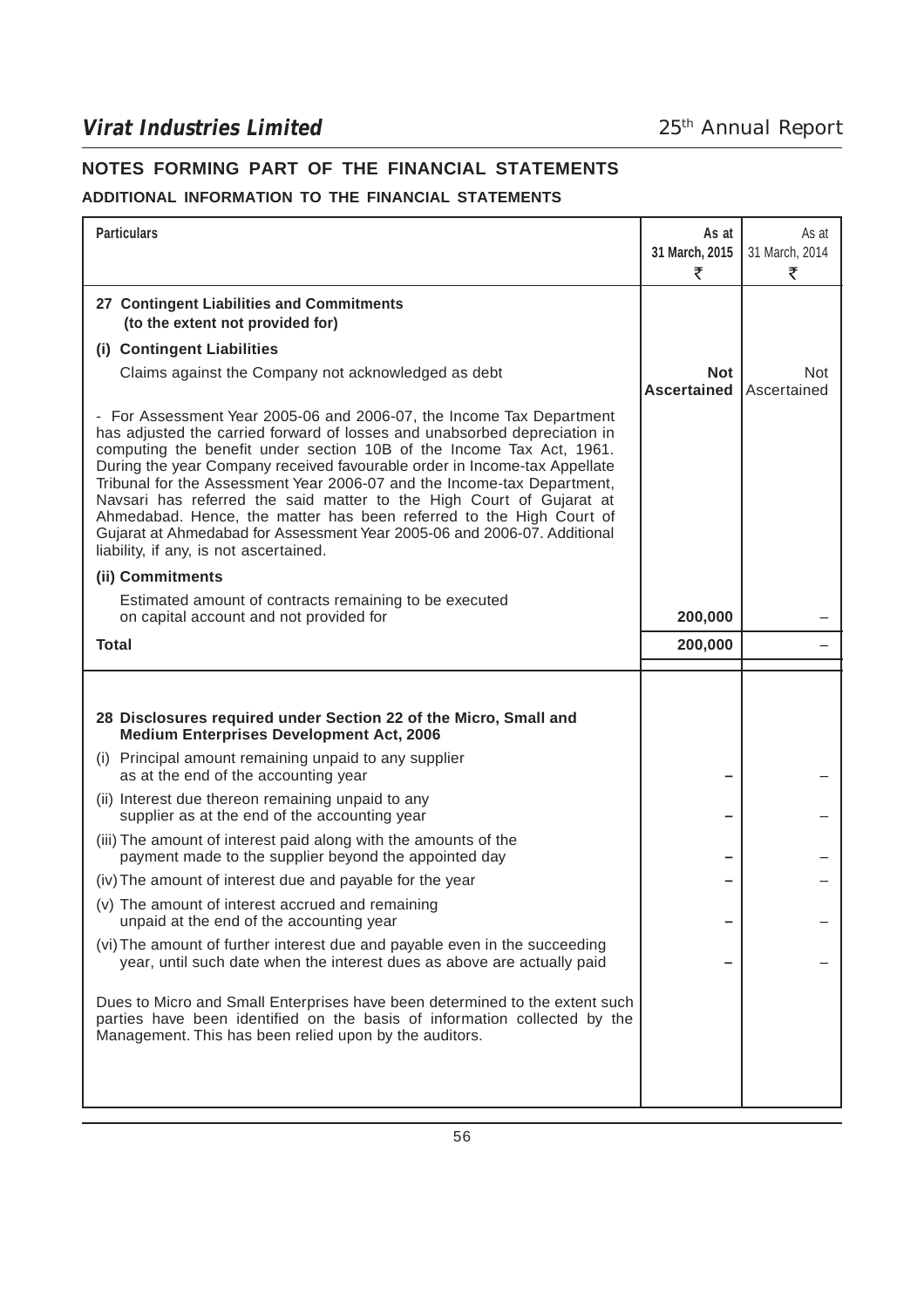#### **ADDITIONAL INFORMATION TO THE FINANCIAL STATEMENTS**

#### **29 Details on unhedged Foreign Currency Exposures**

The year-end foreign currency exposures that have not been hedged by a derivative instrument or otherwise are given below:

| <b>Particulars</b>              | As at 31 March, 2015      |                                                  |                          | As at 31 March, 2014                      |
|---------------------------------|---------------------------|--------------------------------------------------|--------------------------|-------------------------------------------|
|                                 | Receivable/<br>(Payable)  | Receivable/<br>(Payable)<br>in Foreign           | Receivable/<br>(Payable) | Receivable/<br>(Payable)<br>in Foreign    |
|                                 | ₹                         | Currency                                         | ₹                        | Currency                                  |
| Trade Receivables               | 4,625,455                 | <b>GBP</b><br>50,452                             | 17,419,922<br>3,045,051  | GBP<br>171,771<br><b>USD</b><br>51,040    |
| Advance given to Suppliers      | 33,148                    | <b>USD</b><br>527                                | 251,952<br>10,441        | <b>EURO</b><br>3,085<br><b>USD</b><br>175 |
| <b>Trade Payables</b>           | (263, 649)<br>(9,798)     | <b>EURO</b><br>(3,865)<br><b>GBP</b><br>(105)    | (230, 240)<br>(20, 355)  | GBP<br>(2, 298)<br>USD<br>(338)           |
| Advance received from customers | (554, 790)<br>(2,510,428) | <b>USD</b><br>(8,930)<br><b>GBP</b><br>(27, 383) | (178,980)                | <b>USD</b><br>(3,000)                     |

## **30 Value of Imports calculated on CIF basis**

| <b>Particulars</b>                        | For the year ended<br>31 March, 2015<br>₹ | For the year ended<br>31 March, 2014<br>₹ |
|-------------------------------------------|-------------------------------------------|-------------------------------------------|
| <b>Raw Materials</b>                      |                                           | 702,390                                   |
| <b>Stores and Spares</b>                  | 3,797,014                                 | 4,303,949                                 |
| <b>Capital Goods</b>                      | 317,871                                   | 4,440,830                                 |
| <b>Total</b>                              | 4,114,885                                 | 9,447,169                                 |
|                                           |                                           |                                           |
| 31 Expenditure in Foreign Currency        |                                           |                                           |
| <b>Professional and Consultation Fees</b> |                                           | 125,334                                   |
| <b>Other Matters</b>                      | 1,108,387                                 | 1,436,325                                 |
| <b>Total</b>                              | 1,108,387                                 | 1,561,659                                 |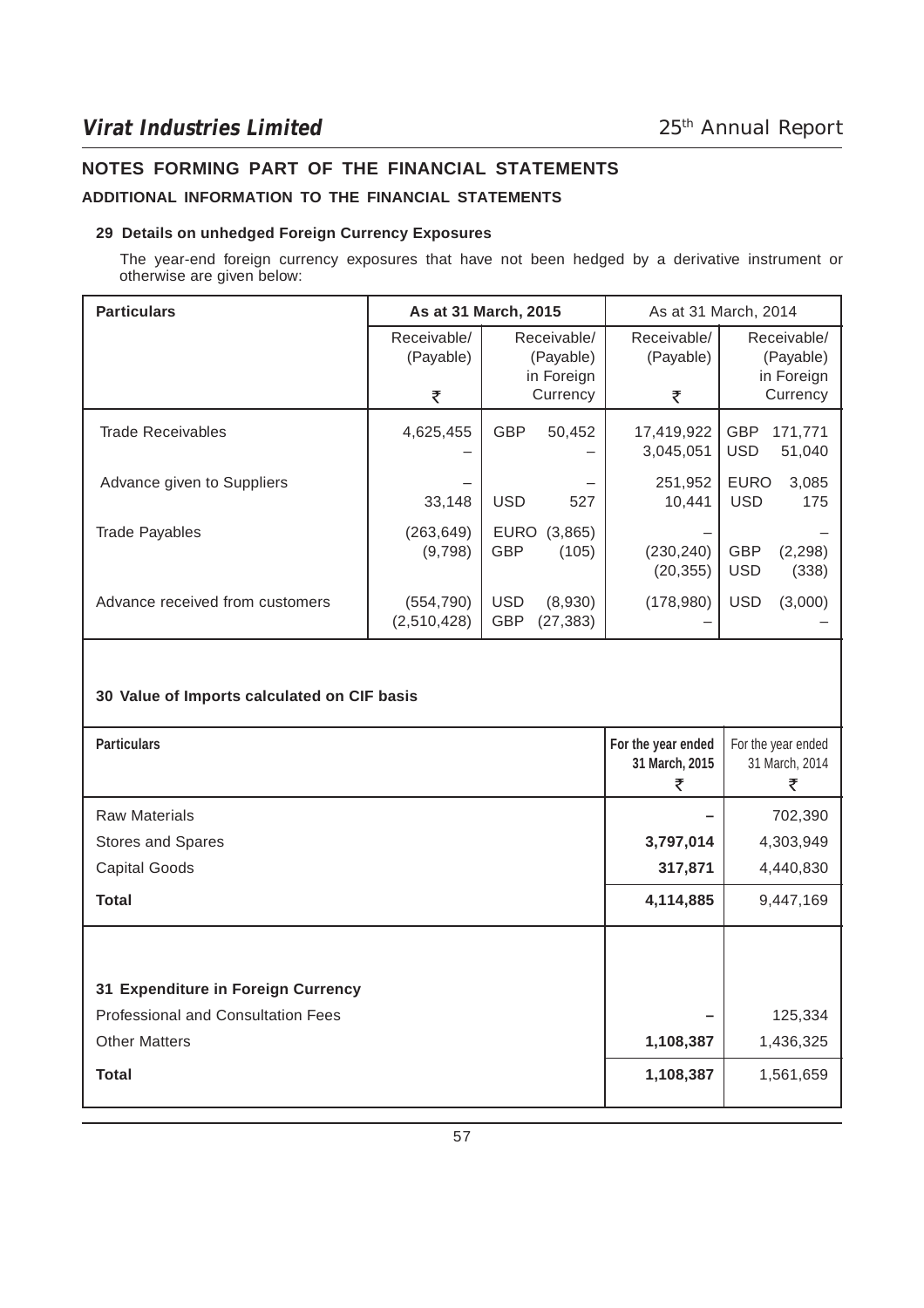# **NOTES FORMING PART OF THE FINANCIAL STATEMENTS ADDITIONAL INFORMATION TO THE FINANCIAL STATEMENTS**

#### **32 Details of Consumption of Imported and Indigenous items**

| <b>Particulars</b>       | For the year ended 31 March, 2015 |       | For the year ended 31 March, 2014 |       |
|--------------------------|-----------------------------------|-------|-----------------------------------|-------|
|                          | ₹                                 | $\%$  | ₹                                 | $\%$  |
| Imported                 |                                   |       |                                   |       |
| <b>Raw Material</b>      | 312,068                           | 0.47  | 608,533                           | 0.78  |
| <b>Stores and Spares</b> | 4,222,214                         | 52.95 | 3,238,382                         | 48.05 |
| <b>Total</b>             | 4,534,282                         | 6.07  | 3,846,915                         | 4.53  |
| Indigenous               |                                   |       |                                   |       |
| <b>Raw Material</b>      | 66,409,946                        | 99.53 | 77,618,763                        | 99.22 |
| <b>Stores and Spares</b> | 3,751,511                         | 47.05 | 3,501,451                         | 51.95 |
| <b>Total</b>             | 70,161,456                        | 93.93 | 81,120,214                        | 95.47 |
|                          |                                   |       |                                   |       |

## **33 Earnings in Foreign Exchange**

| <b>Particulars</b>                                                                                     | For the year ended<br>31 March, 2015<br>₹ | For the year ended<br>31 March, 2014<br>₹ |
|--------------------------------------------------------------------------------------------------------|-------------------------------------------|-------------------------------------------|
| Export of Goods Calculated on FOB basis                                                                | 172,202,410                               | 191,963,803                               |
| Samples Development Charges                                                                            | 1,529,105                                 | 987,153                                   |
|                                                                                                        |                                           |                                           |
| 34 Amounts remitted in Foreign Currency<br>during the year on account of Dividend                      |                                           |                                           |
| Amount of dividend remitted in foreign currency                                                        | 890,364                                   | 738,510                                   |
| Total number of Non Resident Shareholders<br>(to whom the dividends were remitted in foreign currency) |                                           |                                           |
| Total number of shares held by them on which dividend was due                                          | 492,340                                   | 492,340                                   |
| Year to which dividend relates                                                                         | 2013-14                                   | 2012-13                                   |
|                                                                                                        |                                           |                                           |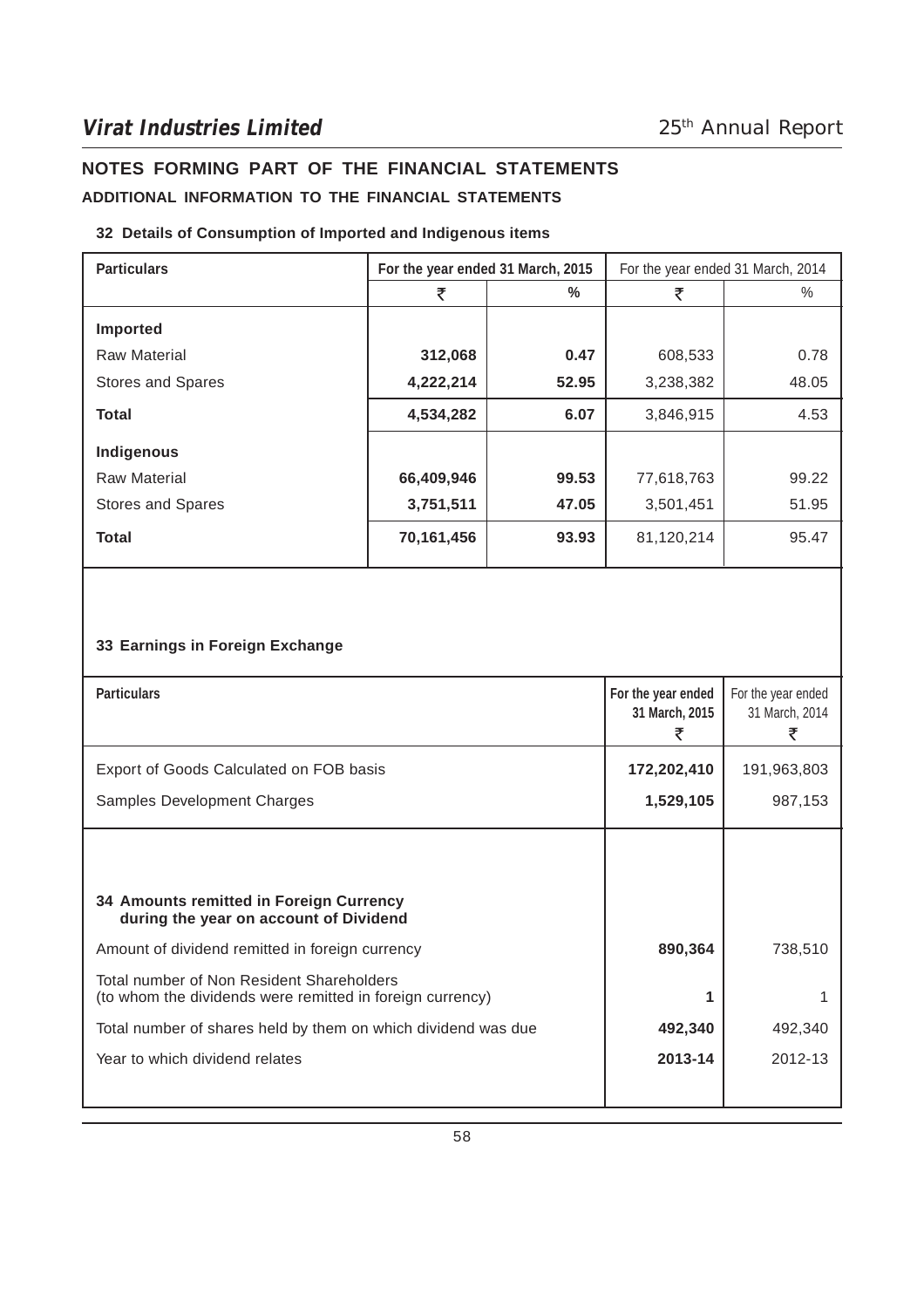#### **DISCLOSURE UNDER ACCOUNTING STANDARDS**

#### **35 Employee Benefit Plans**

#### **(a) Defined Contribution Plan**

The Company makes Provident fund and other funds contributions to defined contribution plans for qualifying employees. The Company recognised ₹ 1,668,602 (Year ended 31 March, 2014 ₹ 1,501,137) for Provident Fund contributions.

#### **(b) Defined Benefit Plan: Gratuity**

Provision is made for gratuity and compensated absences based upon actuarial valuation done at the end of every financial year using 'Projected Unit Credit' method and it covers all regular employees. Gains and losses on changes in actuarial assumptions are accounted for in the Statement of profit and loss.

During the previous year the Company funded gratuity with LIC of India.

The disclosures as required under revised Accounting Standard 15 on "Employee Benefits" are as follows:

The following table sets out the funded status (unfunded in the previous year) of the defined benefit schemes and the amount recognised in the financial statements:  $\overline{\phantom{0}}$  $\overline{\phantom{a}}$ -

| <b>Particulars</b>                                                                                     |            |         |                                              | For the year ended<br>31 March, 2015 | For the year ended<br>31 March, 2014 |
|--------------------------------------------------------------------------------------------------------|------------|---------|----------------------------------------------|--------------------------------------|--------------------------------------|
|                                                                                                        |            |         |                                              | ₹                                    | ₹<br><b>Gratuity</b>                 |
| Expense recognised in the statement of profit and loss                                                 |            |         |                                              |                                      |                                      |
| <b>Current Service Cost</b><br><b>Interest Cost</b>                                                    |            |         |                                              | 247,365<br>428,649                   | 252,752<br>361,312                   |
| Expected returns on plan assets                                                                        |            |         |                                              | (391, 500)                           |                                      |
| Actuarial Losses/(Gain)<br>Total Expense recognized in the Statement of Profit and Loss                |            |         |                                              | 232,452<br>516,966                   | (268, 830)<br>345,234                |
| Actual contribution and benefit payments for year                                                      |            |         |                                              |                                      |                                      |
| Actual benefit payments                                                                                |            |         |                                              | 200,213                              | 120,597                              |
| Actual contributions                                                                                   |            |         |                                              | 50,000                               | 4,500,000                            |
| Net asset / (liability) recognised in the Balance Sheet<br>Present value of defined benefit obligation |            |         |                                              | (5,268,203)                          | (4,604,179)                          |
| Fair value of plan assets                                                                              |            |         |                                              | 4,697,058                            | 4,500,000                            |
| Funded status [Surplus / (Deficit)]                                                                    |            |         |                                              | (571, 145)                           | (104, 179)                           |
| Change in defined benefit obligations (DBO) during the year                                            |            |         |                                              |                                      |                                      |
| Present value of DBO at beginning of the year<br><b>Current Service Cost</b>                           |            |         |                                              | 4,604,179<br>247,365                 | 4,379,542<br>252,752                 |
| Interest Cost                                                                                          |            |         |                                              | 428,649                              | 361,312                              |
| <b>Benefit Paid</b><br>Actuarial Losses/(Gain)                                                         |            |         | (200, 213)<br>188,223                        | (120, 597)<br>(268, 830)             |                                      |
| Present value of DBO at end of the year                                                                |            |         |                                              | 5,268,203                            | 4,604,179                            |
| Change in fair value of assets during the year                                                         |            |         |                                              |                                      |                                      |
| Fair value of Plan assets at beginning of the year                                                     |            |         |                                              | 4,500,000                            |                                      |
| Expected Return on Plan Assets<br>Contributions during the year                                        |            |         |                                              | 391,500<br>50,000                    | 4,500,000                            |
| Benefit Paid from the Fund                                                                             |            |         |                                              | (200, 213)                           |                                      |
| Actuarial Gains/(Losses) on Plan Assets<br>Fair value of Plan assets at the end of the year            |            |         |                                              | (44,229)<br>4,697,058                | 4,500,000                            |
| <b>Actuarial Assumptions:</b>                                                                          |            |         |                                              |                                      |                                      |
| Discount Rate (p.a.)                                                                                   |            |         |                                              | 8.03%                                | 9.31%                                |
| Salary Escalation Rate (p.a.)                                                                          |            |         |                                              | 5.00%                                | 5.00%                                |
| Attrition Rate (p.a.)<br>Mortality                                                                     |            |         | $2.00\%$<br><b>Indian Assured</b>            | 2.00%<br>Indian Assured              |                                      |
|                                                                                                        |            |         | <b>Lives Mortality</b><br>(2006-08) Ultimate | <b>Lives Mortality</b>               |                                      |
|                                                                                                        |            |         |                                              |                                      | (2006-08) Ultimate                   |
| Estimate of amount of contribution in the immediate next year                                          |            |         |                                              | 953,935                              | 351,544                              |
| <b>Experience Adjustment:</b>                                                                          | 2014-15    | 2013-14 | 2012-13                                      | 2011-12                              | 2010-11                              |
|                                                                                                        | ₹          | ₹       | ₹                                            | ₹                                    | ₹                                    |
| On Plan Liability (Gain)/Loss                                                                          | (294, 649) | 271,583 | 83,408                                       | 582,508                              | 23,143                               |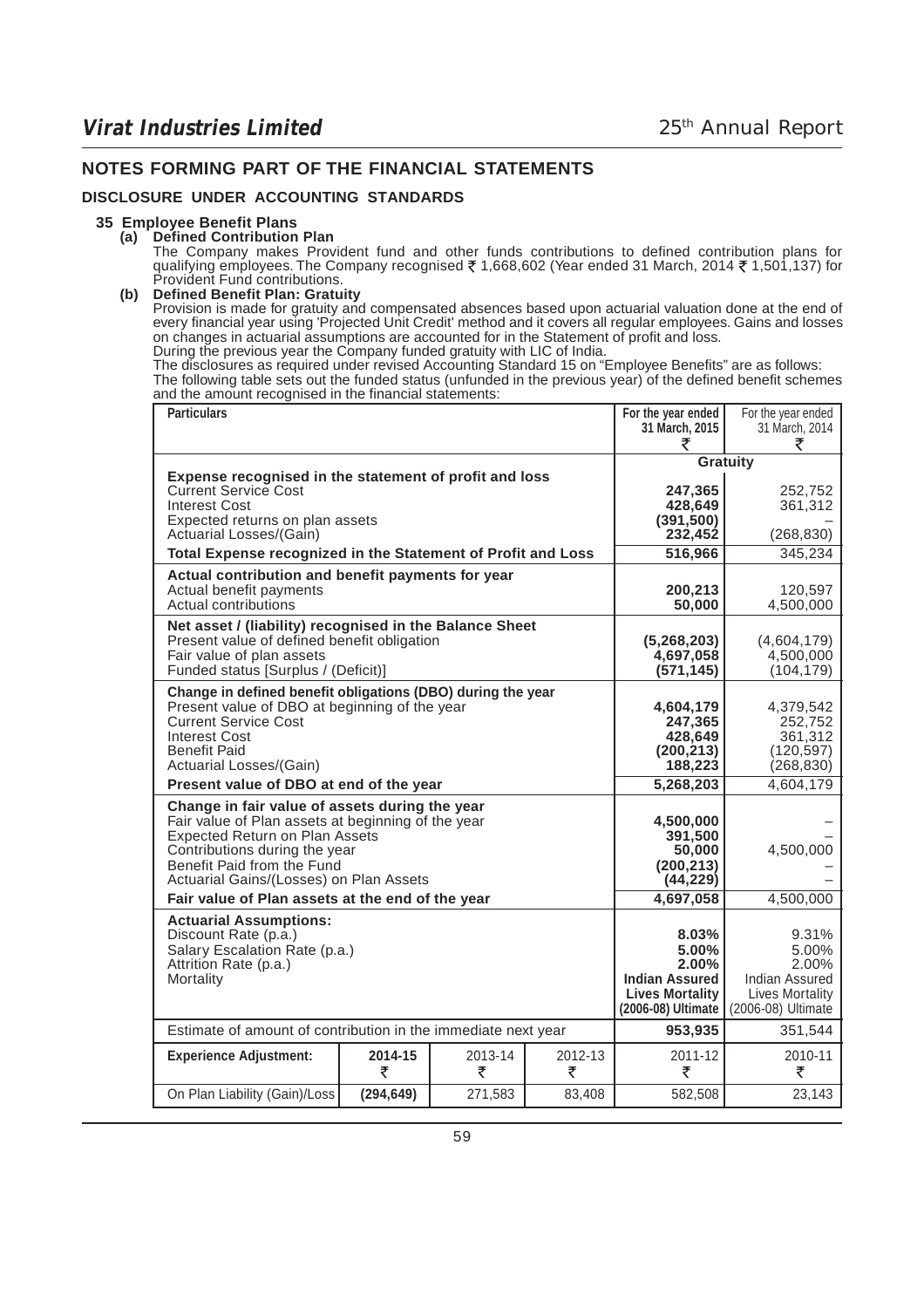#### **DISCLOSURE UNDER ACCOUNTING STANDARDS**

#### **36 Segment information**

The principal business of the Company is of manufacturing of socks. All other activities of the Company revolve around its main business. Hence, there is only one primary reportable business segment as defined by Accounting Standard 17 - "Segment Reporting".

The Secondary Segments are identified based on the geographical location of customers. The secondary geographical segments of the Company consist of regions of United Kingdom, Switzerland, UAE, India and Rest of the World.

| <b>Particulars</b> | <b>Revenues</b> | <b>Segment Assets</b><br><b>Trade</b><br><b>Receivable</b> | <b>Cost incurred</b><br>on acquisition<br>of Fixed Assets |
|--------------------|-----------------|------------------------------------------------------------|-----------------------------------------------------------|
| United Kingdom     | 76,677,240      | 3,670,898                                                  |                                                           |
|                    | (84, 732, 521)  | (17, 374, 971)                                             |                                                           |
| Switzerland        | 58,014,174      |                                                            |                                                           |
|                    | (85, 762, 750)  | (3,045,051)                                                |                                                           |
| <b>UAE</b>         | 31,786,244      |                                                            |                                                           |
|                    | (18, 571, 139)  |                                                            |                                                           |
| India              | 16,328,233      | 4,150,588                                                  | 6,079,420                                                 |
|                    | (10, 330, 685)  | (750, 104)                                                 | (12,838,612)                                              |
| Rest of the World  | 6,500,135       | 954,558                                                    |                                                           |
|                    | (3, 286, 752)   | (44, 952)                                                  |                                                           |
|                    |                 |                                                            |                                                           |
| <b>Total</b>       | 189,306,026     | 8,776,044                                                  | 6,079,420                                                 |
|                    | (202, 683, 847) | (21, 215, 078)                                             | (12,838,612)                                              |
|                    |                 |                                                            |                                                           |

Secondary Segments information is as follows -  $\left(\ln \overline{z}\right)$  (In  $\overline{z}$ )

Previous year figures are given in brackets.

Segregation of assets (except trade receivable) into secondary segments has not been done as all the assets are located and used in India and the Company is of the view that it is not practical to reasonably allocate such assets and an ad-hoc allocation will not be meaningful.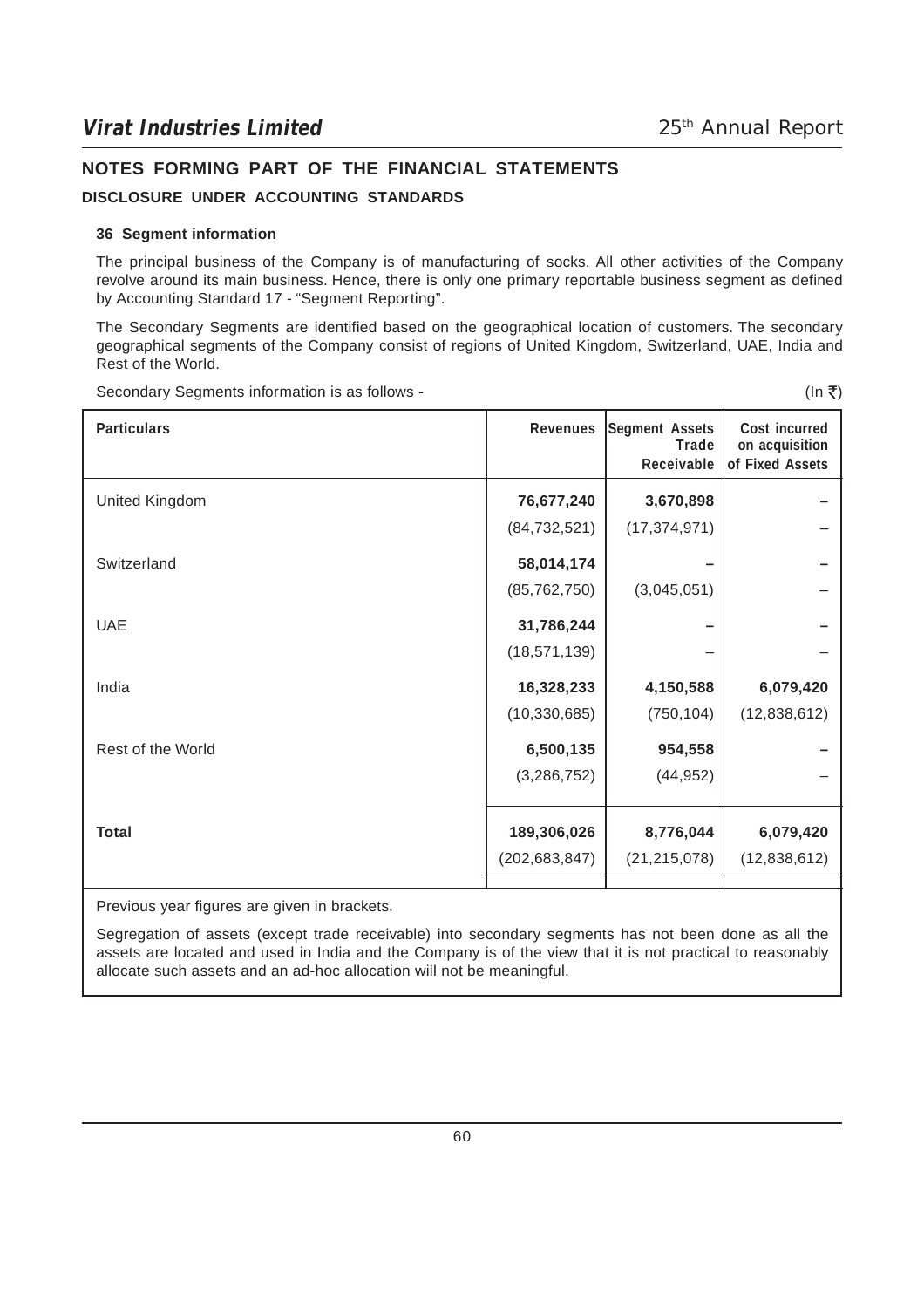#### **DISCLOSURES UNDER ACCOUNTING STANDARDS (Contd.)**

| <b>37 Related Party Transactions</b><br>Details of related parties:<br><b>Description of relationship</b> | Names of related parties:                                                                  |
|-----------------------------------------------------------------------------------------------------------|--------------------------------------------------------------------------------------------|
| <b>Promoter Company</b>                                                                                   | Shapoorjee Chandabhoy Finvest Private Limited                                              |
| Associates                                                                                                | Armayesh Enterprise LLP                                                                    |
| Key Management Personnel (KMP)                                                                            | Key Management Personnel:                                                                  |
| and their Relatives                                                                                       | Mr. Adi F. Madan - Managing Director                                                       |
|                                                                                                           | Mrs. Ayesha K. DadyBurjor - Whole-time Director                                            |
|                                                                                                           | (w.e.f. 01/09/2014)                                                                        |
|                                                                                                           | Their Relatives:                                                                           |
|                                                                                                           | Mr. Naozer J. Aga                                                                          |
|                                                                                                           | Mr. Armand N. Aga                                                                          |
|                                                                                                           | Mr. Kaizad R. DadyBurjor                                                                   |
|                                                                                                           | Mrs. Ayesha A. Madan                                                                       |
|                                                                                                           | Mr. Jehan Adi Madan                                                                        |
| Entities over which promoter group has<br>significant influence                                           | Armayesh Consultancy and Agencies Private Limited<br>Armayesh Embroideries Private Limited |

**Note:** Related parties have been identified by the Management.

| Details of related party transactions during the year ended 31 March, 2015 and balances outstanding |  |        |
|-----------------------------------------------------------------------------------------------------|--|--------|
| as at 31 March, 2015:                                                                               |  | (In ₹) |

| <b>Particulars</b>              | <b>Promoter</b><br>Company | <b>Associates</b> | <b>KMP</b> and<br>their<br><b>Relatives</b> | <b>Entities over which</b><br>promoter group has<br>significant influence | <b>Total</b>     |
|---------------------------------|----------------------------|-------------------|---------------------------------------------|---------------------------------------------------------------------------|------------------|
| Transactions during the year    |                            |                   |                                             |                                                                           |                  |
| <b>Expenditure:</b>             |                            |                   |                                             |                                                                           |                  |
| 1) Lease Rent:                  |                            |                   |                                             |                                                                           |                  |
| Armayesh Consultancy and        |                            |                   |                                             | 558,000                                                                   | 558,000          |
| Agencies Pvt. Ltd.              | $(-)$                      | $(-)$             | $(-)$                                       | (508, 200)                                                                | (508, 200)       |
| Armayesh Embroideries Pvt. Ltd. |                            |                   |                                             | 331,200                                                                   | 331.200          |
|                                 | $(-)$                      | $(-)$             | $(-)$                                       | (301, 200)                                                                | (301, 200)       |
| 2) Managerial Remuneration      |                            |                   |                                             |                                                                           |                  |
| Mr. Adi F. Madan                | -                          |                   | 3,083,404                                   |                                                                           | 3,083,404        |
|                                 | $(-)$                      | $(-)$             | (2,913,404)                                 | $(-)$                                                                     | (2,913,404)      |
| Mrs. Ayesha K. DadyBurjor       | $(-)$                      | $(-)$             | 917,002<br>$(-)$                            | $(-)$                                                                     | 917,002<br>$(-)$ |
| 3) Advisory Fee                 |                            |                   |                                             |                                                                           |                  |
| Mr. Naozer Aga                  | $\qquad \qquad$            |                   | 1,711,646                                   | -                                                                         | 1,711,646        |
|                                 | $(-)$                      | $(-)$             | (1,617,439)                                 | $(-)$                                                                     | (1,617,439)      |
| 4) Share of loss from Armayesh  |                            | 217,694           |                                             |                                                                           | 217,694          |
| Enterprise LLP                  | $(-)$                      | $(-)$             | $(-)$                                       | $(-)$                                                                     | $(-)$            |
| Income:                         |                            |                   |                                             |                                                                           |                  |
| Share of profit from Armayesh   | -                          |                   |                                             |                                                                           |                  |
| Enterprise LLP                  | $(-)$                      | (159, 161)        | $(-)$                                       | $(-)$                                                                     | (159, 161)       |
| Interest on LLP Contribution    |                            | 12,036            |                                             |                                                                           | 12,036           |
|                                 | $(-)$                      | $(-)$             | $(-)$                                       | $(-)$                                                                     | $(-)$            |
| Investment:                     |                            |                   |                                             |                                                                           |                  |
| Armayesh Enterprise LLP         |                            |                   |                                             |                                                                           |                  |
|                                 | $(-)$                      | (150,000)         | $(-)$                                       | $(-)$                                                                     | (150,000)        |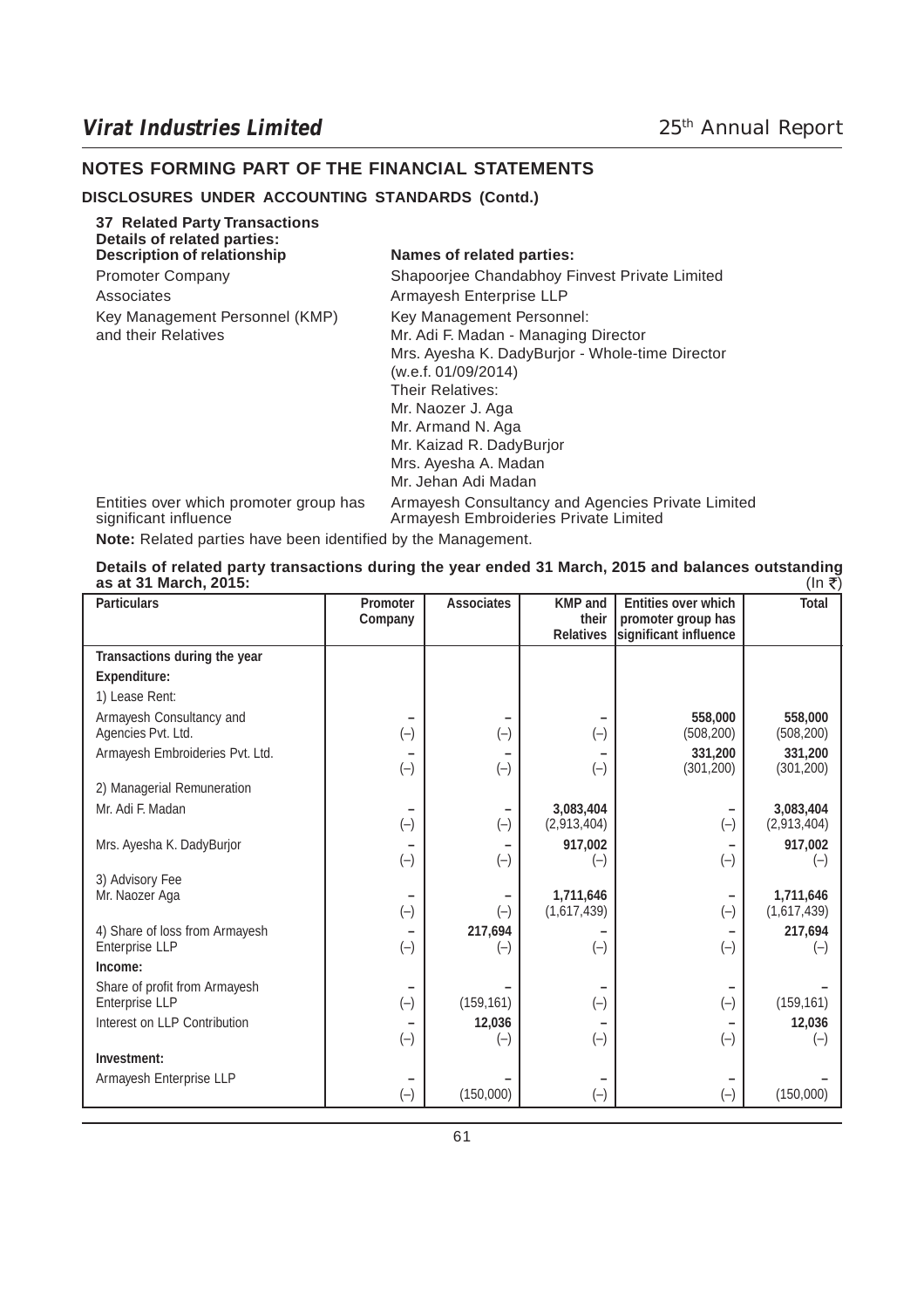#### **DISCLOSURES UNDER ACCOUNTING STANDARDS (Contd.)**

#### **Details of related party transactions during the year ended 31 March, 2015 and balances outstanding as at 31 March, 2015: (Contd.)** (In )

| <b>Particulars</b>                                      | <b>Promoter</b><br>Company        | <b>Associates</b>    | <b>KMP</b> and<br>their<br><b>Relatives</b> | <b>Entities over which</b><br>promoter group has<br>significant influence | <b>Total</b>             |
|---------------------------------------------------------|-----------------------------------|----------------------|---------------------------------------------|---------------------------------------------------------------------------|--------------------------|
| <b>Other Transactions:</b>                              |                                   |                      |                                             |                                                                           |                          |
| Dividend paid:                                          |                                   |                      |                                             |                                                                           |                          |
| Shapoorjee Chandabhoy Finvest<br><b>Private Limited</b> | 3,156,831<br>(2,630,693)          | $(-)$                | $(-)$                                       | $(-)$                                                                     | 3,156,831<br>(2,630,693) |
| Mr. Adi F. Madan - MD                                   | $(-)$                             | $(-)$                | 213,131<br>(177, 609)                       | $(-)$                                                                     | 213,131<br>(177, 609)    |
| Mrs. Ayesha A. Madan                                    | $(-)$                             | $(-)$                | 14,488<br>(12,074)                          | $(-)$                                                                     | 14,488<br>(12,074)       |
| Mr. Jehan Adi Madan                                     | $(-)$                             | $(-)$                | 13,950<br>(11, 625)                         | $(-)$                                                                     | 13,950<br>(11, 625)      |
| Mrs. Ayesha K. DadyBurjor - WTD                         | $(-)$                             | $(-)$                | 31,565<br>(26, 304)                         | $(-)$                                                                     | 31,565<br>(26, 304)      |
| Mr. Naozer J. Aga                                       | $(-)$                             | $(-)$                | 855,499<br>(712, 916)                       | $(-)$                                                                     | 855,499<br>(712, 916)    |
| Mr. Armand N. Aga                                       | $(-)$                             | $(-)$                | 62,980<br>52,484                            | $(-)$                                                                     | 62,980<br>52,484         |
| Mr. Kaizad R. DadyBurjor                                | $(-)$                             | $(-)$                | 87,874<br>(73, 229)                         | $(-)$                                                                     | 87,874<br>(73, 229)      |
| <b>Balances outstanding</b><br>at the end of the year   |                                   |                      |                                             |                                                                           |                          |
| <b>Investment</b>                                       |                                   |                      |                                             |                                                                           |                          |
| Armayesh Enterprise LLP                                 | -<br>$(-)$                        | 150,000<br>(150,000) | $(-)$                                       | $(-)$                                                                     | 150,000<br>(150,000)     |
| <b>Security Deposits</b>                                |                                   |                      |                                             |                                                                           |                          |
| Armayesh Consultancy and<br>Agencies Pvt Ltd.           | $(-)$                             | $(-)$                | $(-)$                                       | 21,050<br>(21,050)                                                        | 21,050<br>(21,050)       |
| <b>Loans and Advances to Related Parties:</b>           |                                   |                      |                                             |                                                                           |                          |
| Armayesh Enterprise LLP                                 | $\overline{a}$<br>$(-)$           | (159, 161)           | $(-)$                                       | $(-)$                                                                     | (159, 161)               |
| Other Long-term Liabilities:                            |                                   |                      |                                             |                                                                           |                          |
| Share of Loss from Armayesh<br><b>Enterprises LLP</b>   | $(-)$                             | 46,497<br>$(-)$      | $(-)$                                       | $(-)$                                                                     | 46,497<br>$(-)$          |
| <b>Managerial Remuneration Payable</b>                  |                                   |                      |                                             |                                                                           |                          |
| Mr. Adi F. Madan                                        | <sup>-</sup><br>$\left( -\right)$ | $(-)$                | 163,267<br>(171, 187)                       | -<br>$(-)$                                                                | 163,267<br>(171, 187)    |
| Mrs. Ayesha K. DadyBurjor                               | $\overline{a}$<br>$(-)$           | $(-)$                | 125,147<br>$(-)$                            | $(-)$                                                                     | 125,147<br>$(-)$         |
| <b>Advisory Fees Payable</b>                            |                                   |                      |                                             |                                                                           |                          |
| Mr. Naozer Aga                                          | $(-)$                             | $(-)$                | 88,673<br>(60, 580)                         | $(-)$                                                                     | 88,673<br>(60, 580)      |

**Note:** Figures in bracket relates to the previous year.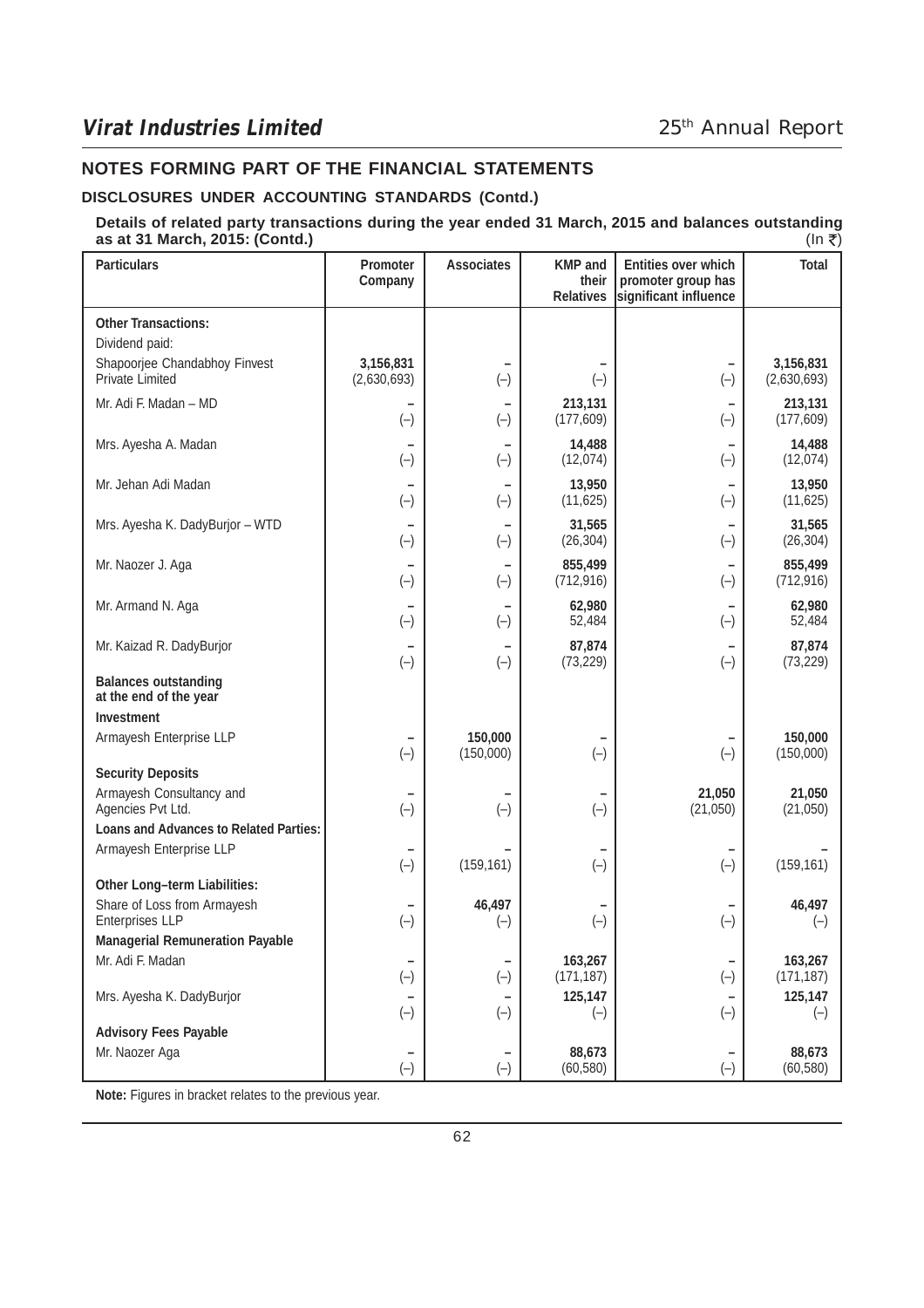**ADDITIONAL INFORMATION TO THE FINANCIAL STATEMENTS**

#### **38 Details of Leasing Arrangements**

#### **As Lessee**

The Company has acquired premises on lease, which are in the nature of cancellable operating lease as defined in Accounting Standard 19 "Leases". The lease rent paid and accounted during the year was ₹ 1,138,694 (Previous year ₹ 809,400) as per the terms and conditions of the lease agreements and is charged to the Statement of Profit and Loss.

#### **39 Earning per Share**

| <b>Particulars</b>                                                                                         | For the year ended<br>31 March, 2015<br>₹ | For the year ended<br>31 March, 2014 |
|------------------------------------------------------------------------------------------------------------|-------------------------------------------|--------------------------------------|
| <b>Basic and Diluted</b>                                                                                   |                                           |                                      |
| a) Net Profit for the year attributable to the Equity Shareholders                                         | 20,813,627                                | 32,839,964                           |
| Weighted average number of Equity Shares basic and diluted<br>b)                                           | 4,923,340                                 | 4,923,340                            |
| Earnings per Share - Basic and Diluted<br>C)<br>(Equity Share of face value of $\overline{\xi}$ 10/- each) | 4.23                                      | 6.67                                 |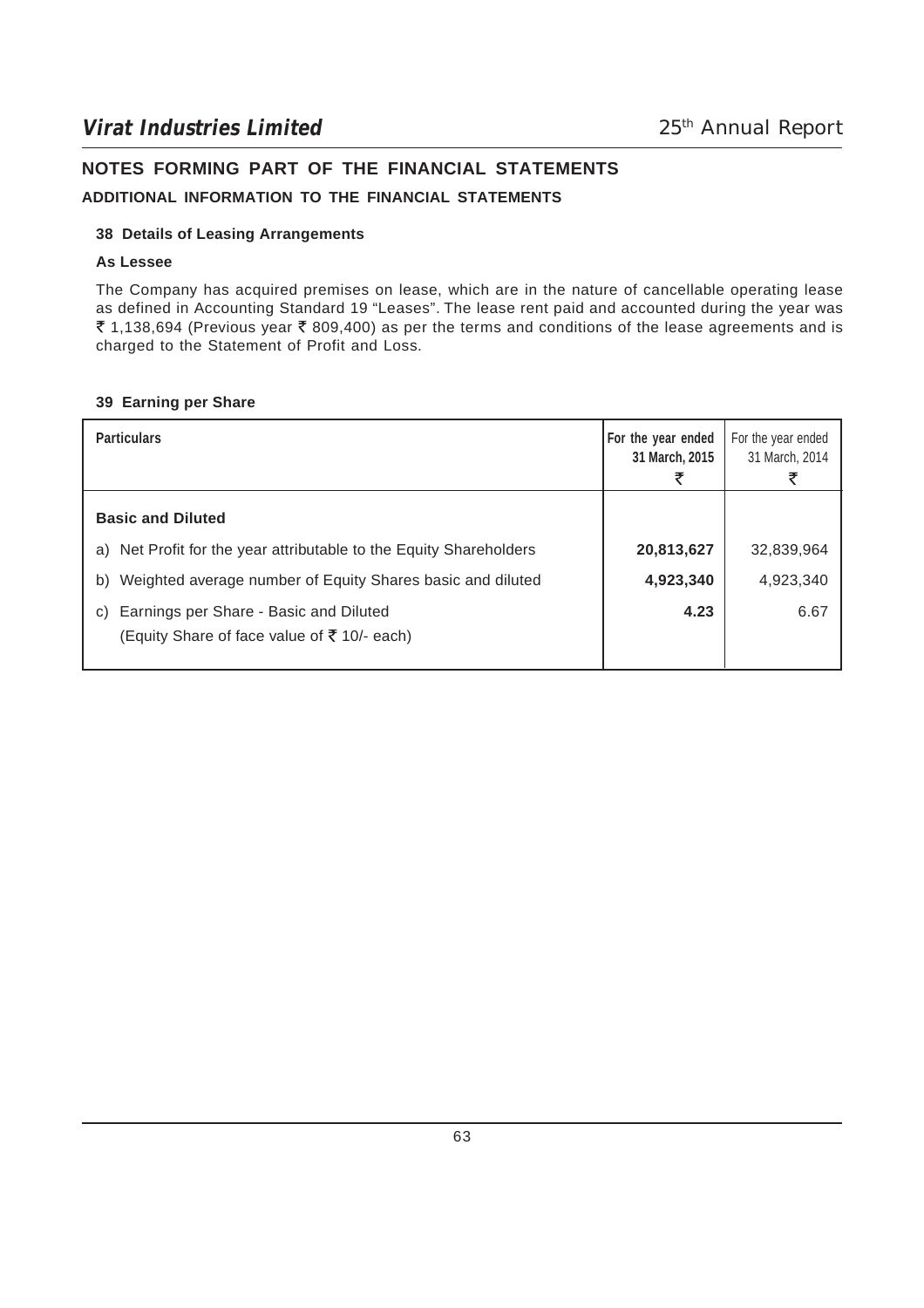#### **ADDITIONAL INFORMATION TO THE FINANCIAL STATEMENTS**

#### **40 Deferred tax (Liability) / Asset**

| <b>Particulars</b>                                                                                      | As at<br>March 31, 2015 | As at<br>March 31, 2014 |
|---------------------------------------------------------------------------------------------------------|-------------------------|-------------------------|
| Tax effect of items constituting deferred tax liability                                                 |                         |                         |
| On difference between book balance and tax balance of fixed assets                                      | 4,624,122               | 5,778,261               |
|                                                                                                         | 4,624,122               | 5,778,261               |
| Tax effect of items constituting deferred tax assets                                                    |                         |                         |
| Provision for compensated absences and gratuity                                                         | 717,555                 | 413,870                 |
| On items included in Reserves and surplus pending<br>amortisation into the Statement of Profit and Loss | 307,920                 |                         |
| Provision for doubtful loans and advances and other current assets                                      | 518,466                 | 346,550                 |
| Other disallowances under Section 43B of the Income Tax Act, 1961                                       | 370,477                 | 380,873                 |
|                                                                                                         | 1,914,417               | 1,141,293               |
| <b>Net Deferred Tax (Liability)</b>                                                                     | (2,709,705)             | (4,636,968)             |

- **41** The Company has not granted any loans / advances in the nature of loans as stipulated in the Clause 32 of the Listing Agreement with the Stock Exchanges. For this purpose, the loans to employees as per the Company's policy and security deposits paid towards premises taken on leave and license basis have not been considered.
- **42** Effective from 1 April, 2014, the Company has charged depreciation based on the remaining useful life of the assets as per the requirements of Schedule II of the Companies Act, 2013 ("the Act"). Consequent to this, depreciation charge for the year ended on 31 March, 2015 is higher by  $\bar{\tau}$  1,763,765. Pursuant to the transition provisions prescribed in Note 7(b) of Schedule II to the Companies Act, 2013, the Company has fully depreciated the carrying value of assets, net of residual value, where the remaining useful life of the asset was determined to be nil as on 1 April, 2014, and has adjusted an amount of  $\overline{\xi}$  623,393 (Net of Deferred Tax of  $\overline{\xi}$  307,920) against opening Surplus balance in the Statement of Profit and Loss under Reserves and Surplus in respect of assets wherein the remaining useful life of the assets is Nil.
- **43** Previous year's figures have been regrouped / reclassified wherever necessary to correspond with the current year's classification / disclosure.

| For and on behalf of the Board of Directors                        |                                                |                                                    |
|--------------------------------------------------------------------|------------------------------------------------|----------------------------------------------------|
| Arun S. Sanghi<br>Chairman                                         | Adi F. Madan<br><b>Managing Director</b>       | Ayesha K. DadyBurjor<br><b>Whole-time Director</b> |
| DIN: 00022168                                                      | DIN: 00023629                                  | DIN: 02949248                                      |
| <b>Bhavik R. Maisuria</b><br>Chief Financial Officer               | Ajit P. Walwaikar<br>Director<br>DIN: 00022123 | Armand N. Aga<br>Director<br>DIN: 00022401         |
| Asinkhan S. Baholu<br>Company Secretary<br>Membership No.: FCS 703 | Harish H. Shah<br>Director<br>DIN: 03032200    | Vinay V. Sanghi<br>Director<br>DIN: 00309085       |
| Mumbai, Dated: 29th May, 2015.                                     |                                                |                                                    |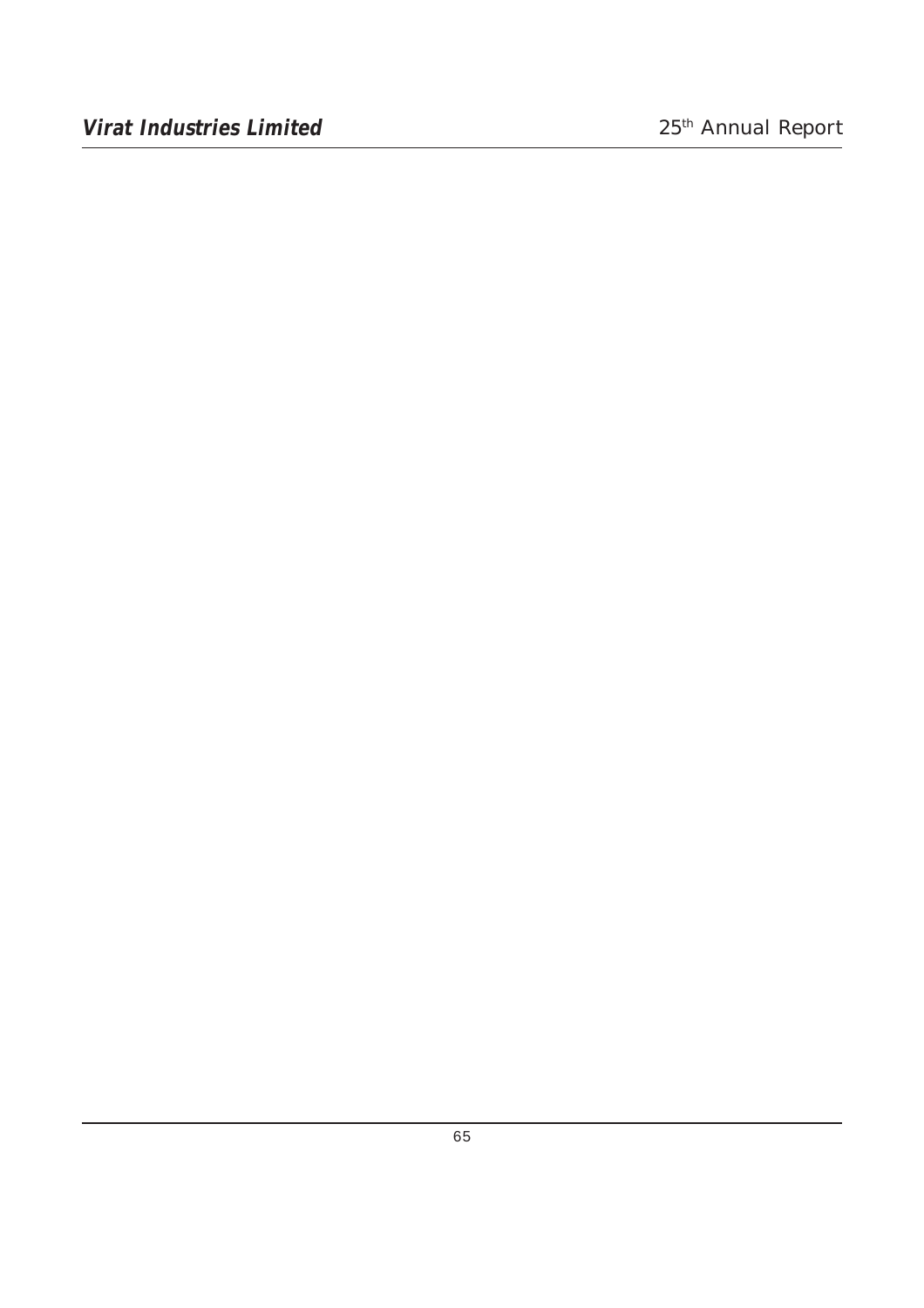If undelivered, please return to :

# **VIRAT INDUSTRIES LIMITED**

A-1/2, GIDC Industrial Estate, Kabilpore, Navsari - 396 424. Gujarat.